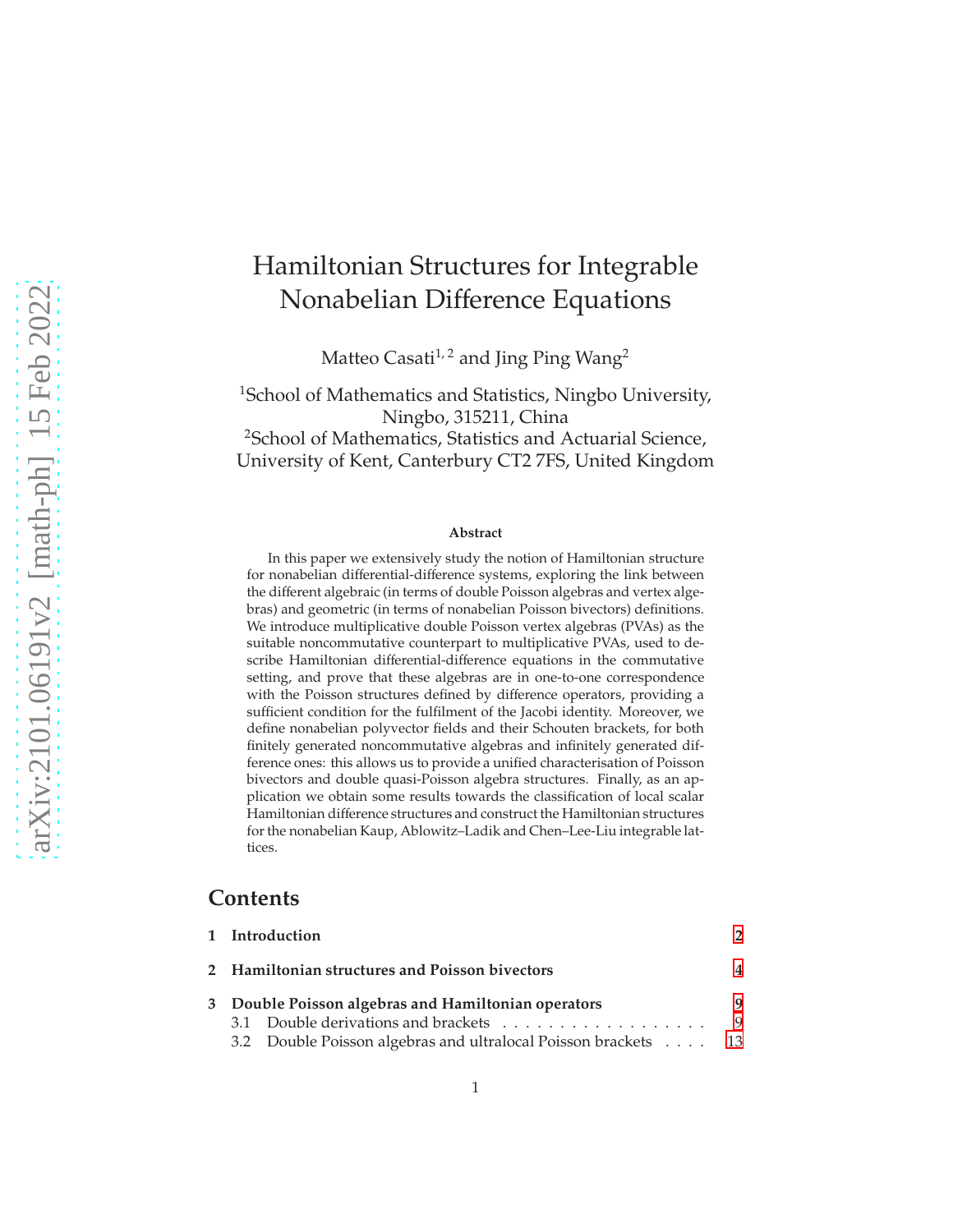|   | 3.3                      | Difference operators, multiplicative double Poisson vertex alge-                                                                                                                                                                                                             | 17                                     |
|---|--------------------------|------------------------------------------------------------------------------------------------------------------------------------------------------------------------------------------------------------------------------------------------------------------------------|----------------------------------------|
| 4 | 4.1<br>4.2<br>4.3<br>4.4 | A path to noncommutative Poisson geometry<br>$\theta$ formalism and functional polyvector fields<br>Schouten brackets for nonabelian ODEs<br>Schouten (lambda) brackets for the local case<br>4.4.1<br>The Poisson cohomology $\dots \dots \dots \dots \dots \dots$<br>4.4.2 | 21<br>22<br>24<br>29<br>32<br>34<br>36 |
| 5 |                          | Quasi-Poisson structures and Hamiltonian structures                                                                                                                                                                                                                          | 37                                     |
|   | 5.1                      |                                                                                                                                                                                                                                                                              | 39                                     |
|   | 5.2                      | Hamiltonian operators and quasi-Poisson bivectors                                                                                                                                                                                                                            | 42                                     |
| 6 |                          | Nonabelian Hamiltonian operators for difference systems                                                                                                                                                                                                                      | 43                                     |
|   | 6.1                      | Scalar ultralocal and local Hamiltonian operators                                                                                                                                                                                                                            | 44                                     |
|   | 6.2                      |                                                                                                                                                                                                                                                                              | 46                                     |
|   |                          | 6.2.1 "Null" Hamiltonian operators                                                                                                                                                                                                                                           | 48                                     |
|   | 6.3                      | Hamiltonian structures for integrable nonabelian difference sys-                                                                                                                                                                                                             |                                        |
|   |                          |                                                                                                                                                                                                                                                                              | 52                                     |
|   |                          | 6.3.1                                                                                                                                                                                                                                                                        | 53                                     |
|   |                          | Nonabelian Ablowitz-Ladik Lattice<br>6.3.2                                                                                                                                                                                                                                   | 53                                     |
|   |                          | 6.3.3<br>Nonabelian Chen-Lee-Liu lattice                                                                                                                                                                                                                                     | 53                                     |
| 7 |                          | Discussion and further work                                                                                                                                                                                                                                                  | 53                                     |
| A |                          | Equivalence between Schouten property and Jacobi identity for dou-<br>ble multiplicative PVAs                                                                                                                                                                                | 55                                     |
| B |                          | Graded Jacobi identity for the Schouten bracket                                                                                                                                                                                                                              | 58                                     |

## <span id="page-1-0"></span>**1 Introduction**

Nonabelian systems of ordinary and partial differential equations have been previously studied, for example in [\[23](#page-64-0), [25](#page-64-1), [27,](#page-64-2) [28,](#page-64-3) [30\]](#page-64-4). In our recent paper [\[10\]](#page-63-0) we have studied nonabelian differential-difference integrable system and described a number of examples lifting, by means of their Lax representation, well-known Abelian systems to their nonabelian counterparts. While we provided recursion operators for all those examples, hence establishing a way to produce their higher symmetries (or, equivalently, integrable hierarchies), at the time we could not construct the appropriate Hamiltonian description for some of them despite the very simple structure they possess in the Abelian case. In this paper, we answer this open question by thoroughly investigating noncommutative Hamiltonian structures.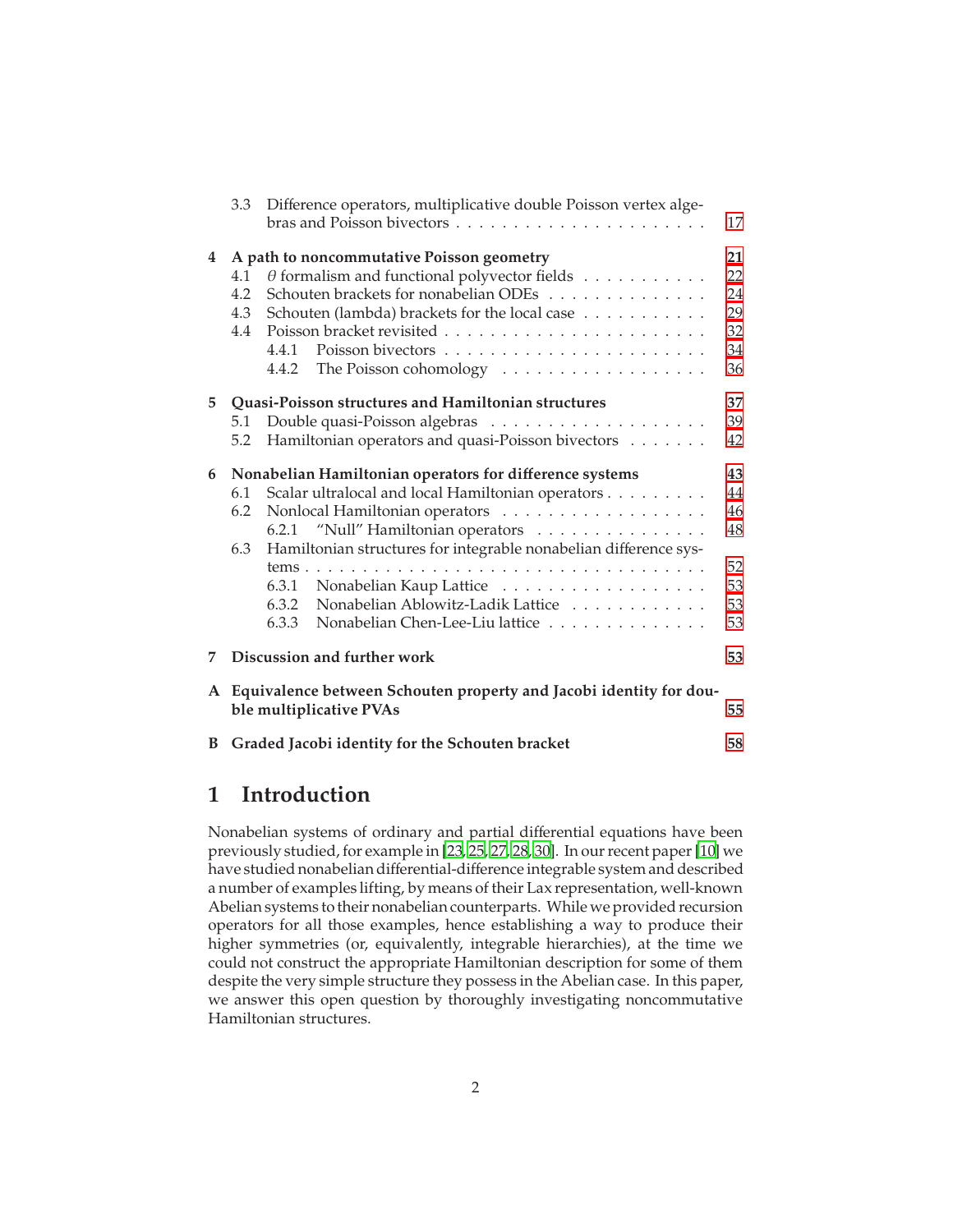In Section [2,](#page-3-0) we review the language and the notion of Hamiltonian structure widely adopted among the Integrable Systems community. Here, the focus is the notion of Poisson bracket: an operator is called Hamiltonian if it can be used to define a Poisson bracket; the same operator defines a functional bivector whose prolongation along its flow vanishes. The latter is equivalent to the Poisson property.

In Section [3](#page-8-0) we present a more recent viewpoint: a suitable algebraic description of the Hamiltonian structures of nonabelian ordinary differential equations can be given in terms of double Poisson algebras [\[36](#page-65-0)]. While this theory is reasonably well-established, the use of a similar formalism to go beyond ordinary differential equations and describe partial differential equations is much more recent [\[14\]](#page-63-1) and encoded in the theory of double Poisson *vertex* algebras (double PVAs). The main object of these theories is the so-called double (lambda) bracket, defined on associative (differential) algebras, essentially replacing the action of the Hamiltonian operators. In this paper, we focus on differentialdifference equations (D∆Es), a class of systems where the time is a continuous variable, while the spatial one takes values on a lattice. We follow the lines of multiplicative PVAs [\[15\]](#page-63-2) to define the analogue algebraic structures for noncommutative difference algebras, and hence to apply it to differential-difference nonabelian systems. We call such a structure *double multiplicative Poisson vertex algebra* and we define it in Section [3.3,](#page-16-0) see Definition [3.5,](#page-17-0) and prove that it is equivalent to the "usual" notion of Hamiltonian (*rectius* Poisson) operator.

In Section [4](#page-20-0) we follow the spirit of classical Poisson geometry, which has been successfully adopted in the study of (Abelian) Hamiltonian PDEs and D∆Es, to find a counterpart of these algebraic structures as suitably defined functional bivector fields; this allows us to define the whole Poisson-Lichnerowicz complex and its cohomology, and to provide a new interpretation of the double quasi-Poisson structure.

To do so, we first need a notion of Schouten bracket for nonabelian systems and an operational way of computing it. We define it in Section [4.2](#page-23-0) for systems of ODEs and Section [4.3](#page-28-0) for D∆Es, and prove that it satisfies the graded skewsymmetry and Jacobi properties that characterise a Gerstenhaber algebra. In Section [4.4](#page-31-0) we show how the Poisson bracket and its properties, as well as all the standard objects in the theory of Poisson manifolds, can be defined in terms of a Poisson bivector.

In Section [5](#page-36-0) we present, starting from the Kontsevich system [\[38](#page-65-1)], the notion of quasi-Poisson algebras, introduced by Van Den Bergh [\[36\]](#page-65-0), from which one can define a Poisson bracket even if the corresponding bivector is not Poisson. We investigate the equations that a bivector must satisfy in order to be called "Hamiltonian" and find a simple interpretation for this property.

Finally, in Section [6](#page-42-0) we provide several examples of scalar ultralocal (which coincides with those for ordinary differential equations, or with some double Poisson algebras) and local nonabelian Hamiltonian operators. However, many local (and even ultralocal) Hamiltonian operators that produce Abelian integrable systems do not have a local counterpart in the nonabelian case, but correspond to nonlocal difference operators. The "missing" structures of our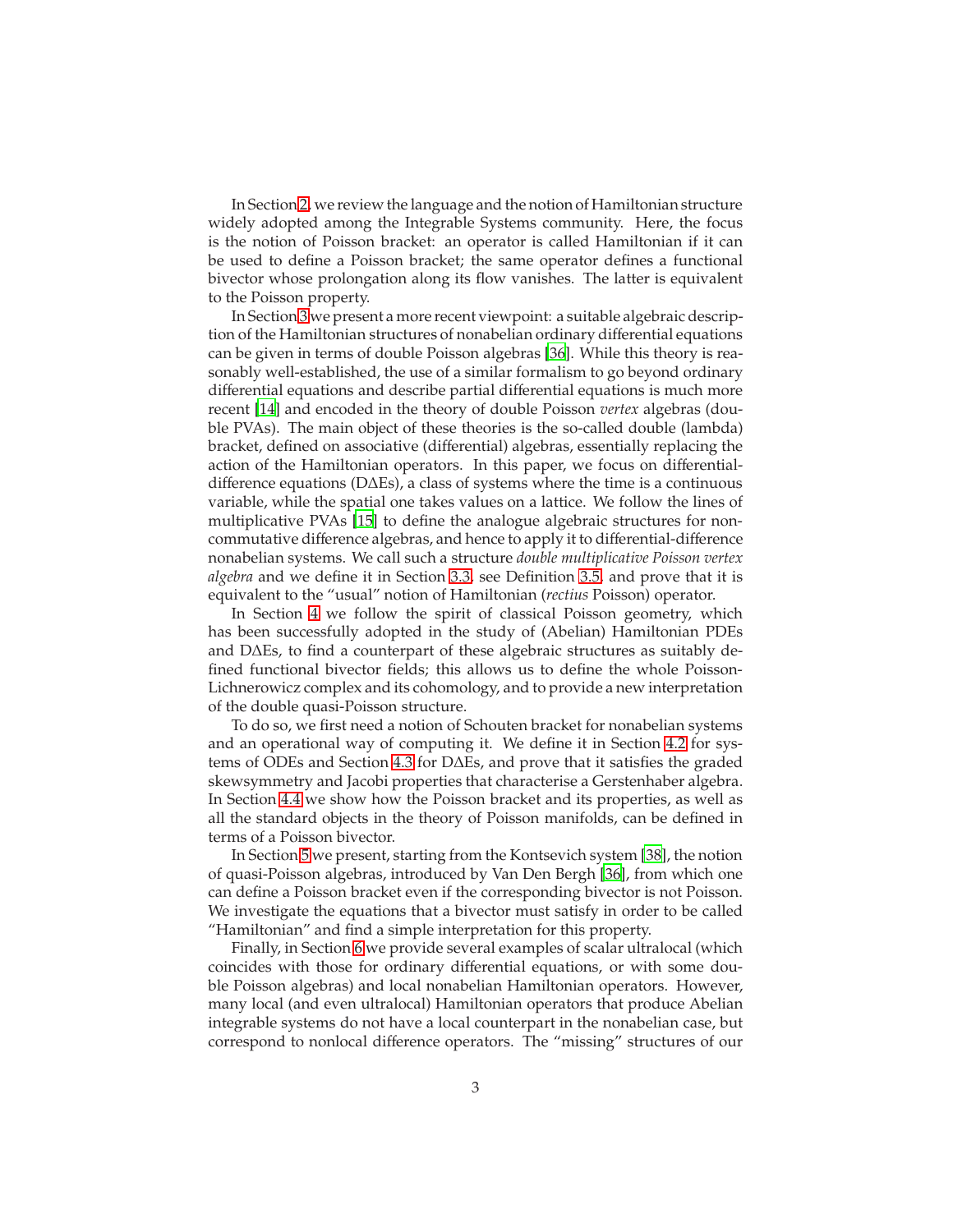recent work fall within this category; we describe for the first time the twocomponent Hamiltonian structure for the nonabelian Kaup, Ablowitz-Ladik and Chen-Lee-Liu lattices (see [\[10\]](#page-63-0) for their recursion operators and [\[20\]](#page-64-5) for the Abelian case).

## <span id="page-3-0"></span>**2 Hamiltonian structures and Poisson bivectors**

In this section, we review the formalism of nonabelian Hamiltonian equations we used in our previous work [\[10\]](#page-63-0). It is the straightforward generalisation of the language that P. Olver and V. Sokolov developed to describe Hamiltonian partial differential equations on an associative (but not commutative) algebra [\[30\]](#page-64-4) and, subsequently, adapted (actually, simplified) by Mikhailov and Sokolov to noncommutative ODEs [\[27\]](#page-64-2). Kuperschmidt, in his vast book [\[23\]](#page-64-0), discusses partial differential, differential-difference and difference-difference noncommutative systems, including a similar formalism for Hamiltonian operators. His approach and what we present here, extending Olver and Sokolov's notation, are equivalent when applied to local Hamiltonian operators. The extension to nonlocal ones is, at the best of our knowledge, a new feature introduced in [\[10\]](#page-63-0).

In particular, we want to stress the distinction between *Hamiltonian* operators (characterised by their ability to define a Poisson bracket between local functionals) and *Poisson* bivectors (identified by the vanishing of their Schouten torsion).

While we refer to our previous work for the precise definitions, we summarize hereinafter the main objects necessary to state our results. The main feature of this language is the introduction of functional 0-, 1-, and 2-vector fields to describe, respectively, observables, evolutionary equations and brackets, closely following the treatment that Olver systematised for partial differential equations [\[29](#page-64-6)].

**Definition 2.1** (Difference Laurent polynomials). The space  $A$  of noncommutative *di*ff*erence (Laurent) polynomials* is a linear associative algebra with unit

$$
\mathcal{A} = \frac{\mathbb{R}\left\langle u_n^i, \left(u_n^i\right)^{-1}\right\rangle}{\left\langle u_n^i \left(u_n^i\right)^{-1} - 1, \left(u_n^i\right)^{-1} u_n^i - 1\right\rangle}, \qquad i = 1, \dots, \ell, \ n \in \mathbb{Z},
$$

endowed with an automorphism  $S: \mathcal{A} \to \mathcal{A}$  given by  $\mathcal{S} u_n^i = u_{n+1}^i$ .

Note that taking the quotient with respect to the two-sided ideal allows us to have that, in  $\mathcal{A}$ ,  $u_n^i(u_n^i)^{-1} = (u_n^i)^{-1} u_n^i = 1$  so that these variables are multiplicative inverses of each other. In the spirit of the formal calculus of variations, the variables  $u^i := u^i_0$  generate the algebra  $\mathcal A$  and represent the  $\ell$ components of the dependent variable of the differential-difference equations. Note that the product in  $\mathcal A$  is, in general, non-commutative. Let us denote by [−, −] the commutator on A, i.e. [*a*, *b*] = *ab* − *ba*.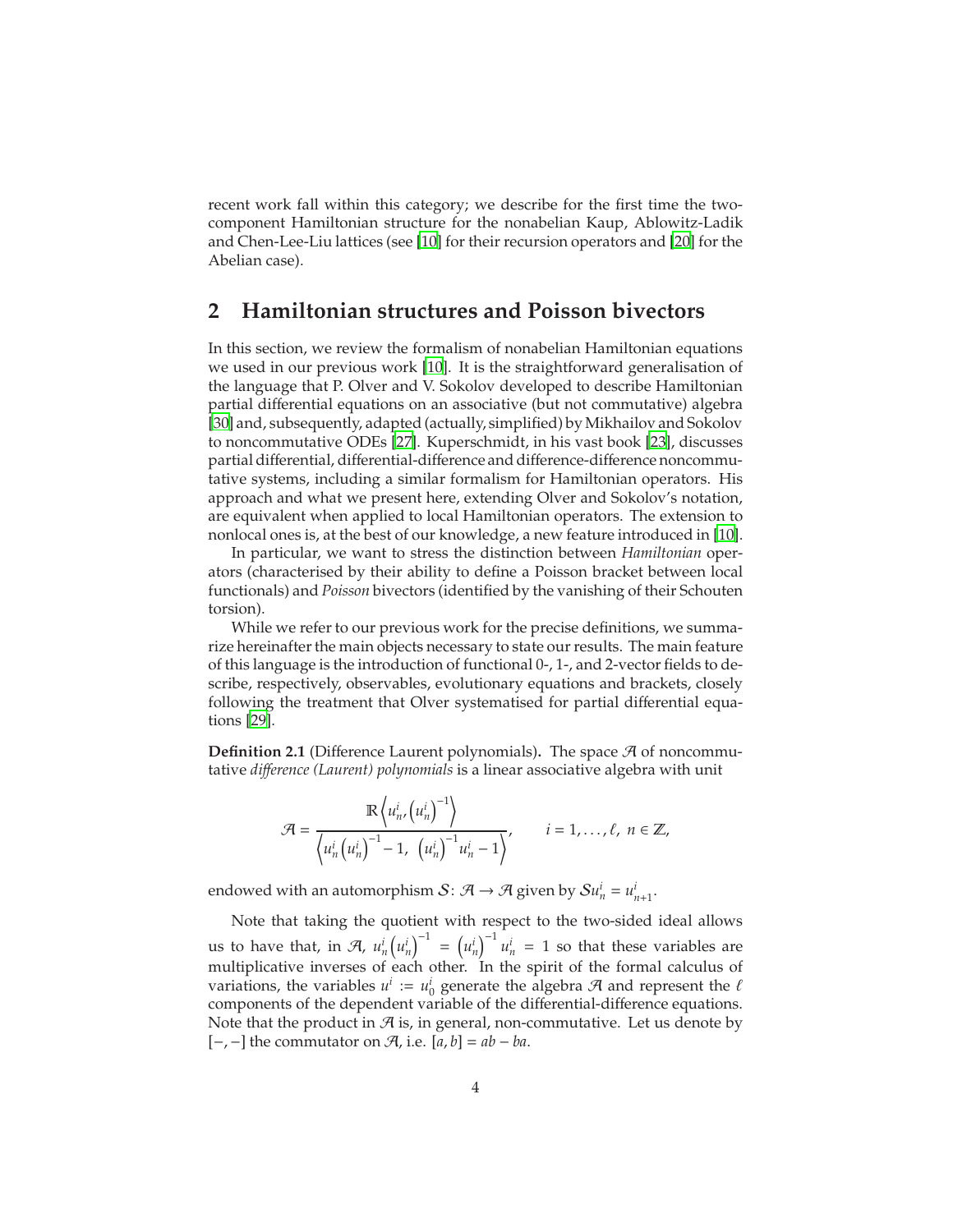**Definition 2.2** (Local functionals)**.** The elements of the quotient space

$$
\mathcal{F} = \frac{\mathcal{A}}{(\mathcal{S}-1)\mathcal{A} + [\mathcal{A},\mathcal{A}]}
$$

are called *local functionals*. We denote the projection from  $\mathcal A$  to  $\mathcal F$  as  $\int$ Tr-, which satisfies

$$
\int \operatorname{Tr} S f = \int \operatorname{Tr} f, \qquad \qquad \int \operatorname{Tr} f g = \int \operatorname{Tr} g f
$$

for all  $f, g \in \mathcal{A}$ .

In our notation, the integral sign denotes the quotient operation with respect to ( $S$  − 1) and Tr ("trace", since in the standard example the generators of  $A$  are elements of  $\mathfrak{gl}_N$  with the canonical matrix product) is the quotient with respect to the commutator.

A derivation of  $A$ , denoted by  $D(a)$ , is a linear map satisfying the Leibniz's property  $D(ab) = D(a)b + aD(b)$ . Note that, because of the noncommutativity of the product, for a monomial *abc* the property becomes

<span id="page-4-1"></span>
$$
D(abc) = D(a)bc + aD(b)c + abD(c),
$$

and so on, until *D* acts on the single generators of A. For the inverse generators, we have  $D(a^{-1}) = -a^{-1}D(a)a^{-1}$ ; this follows from  $D(1) = 0$ .

**Definition 2.3.** An *evolutionary di*ff*erence vector field X* is a derivation of A that commutes with the shift operator S.

The necessary and sufficient condition for *X* to be an evolutionary vector field is that it satisfies the property  $X(u_n^i) = S^n X^i$  where  $(X^1, \ldots, X^\ell) \in \mathcal{A}^\ell$  is called the *characteristics* of the vector field.

Note that, exactly as in the commutative case, a differential-difference system

$$
u_t^i = X^i(\ldots, S^{-1}u, u, Su, \ldots)
$$
  $i = 1, \ldots, \ell, \quad u = \{u^j\}_{j=1}^{\ell}$  (2.1)

can be identified with an evolutionary vector field of characteristic  ${X^i}_{i=1}^{\ell}$ .

**Definition 2.4.** A *local scalar difference operator* is a linear map  $K: \mathcal{A} \rightarrow \mathcal{A}$  that can be written as a finite linear combination of terms of the form  $r_f l_g S^p$  for  $p \in \mathbb{Z}$ ,  $f$ ,  $g$  in  $\mathcal{A}$ , where r and l denote, respectively, the multiplication on the right and the multiplication on the left. Namely, we have

<span id="page-4-0"></span>
$$
Kh = \sum_{p=N}^{M} \sum_{\alpha_p} \mathbf{r}_{f^{(\alpha_p)}} \mathbf{1}_{g^{(\alpha_p)}} \mathbf{S}^p h = \sum_{p=N}^{M} \sum_{\alpha_p} g^{(\alpha_p)} \left( \mathbf{S}^p h \right) f^{(\alpha_p)}.\tag{2.2}
$$

We call  $(N, M)$ , with  $N \le M$ , respectively, the minimal and maximal power of S appearing in the expansion, the *order* of the difference operator. With the notation adopted in [\(2.2\)](#page-4-0) we want to stress that in the linear combination there are, in general, several terms with the same number of shifts. In the rest of this paper, where there is no ambiguity, we drop the indices and the double sum to represent the difference operators.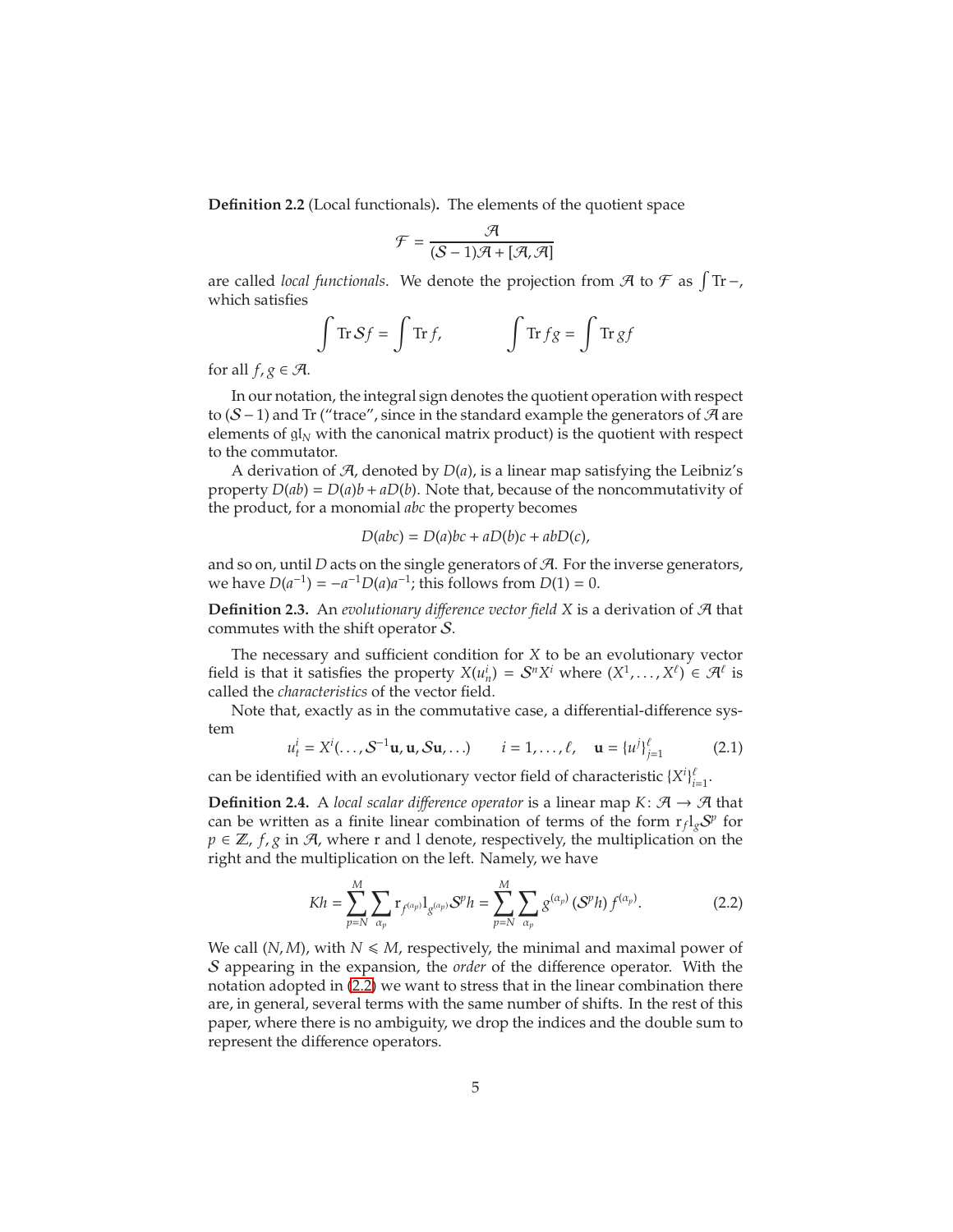<span id="page-5-2"></span>**Definition 2.5.** We call a difference operator *ultralocal* if its order is (0, 0), namely if it does not contains shift operators.

The multiplication operators have the properties

$$
l_f l_g = l_{fg} \qquad \qquad \mathbf{r}_f \mathbf{r}_g = \mathbf{r}_{gf} \qquad \qquad \mathbf{r}_f l_g = l_g \mathbf{r}_f.
$$

Moreover, we define the *commutator*  $c_f := l_f - r_f$ , that is,  $[f, g] = c_f g$ , and the *anticommutator*  $a_f = l_f + r_f$ . Note that  $c_f$  is a derivation.

The formal adjoint of the scalar difference operator  $K = \sum l_f r_g S^p$  is

$$
K^{\dagger} := \sum S^{-p} \mathbf{r}_f \mathbf{l}_g.
$$

In the multi-component case, namely when  $\ell > 1$ , we consider  $\ell \times \ell$  matrices  $(K)_{ij}$ whose entries are scalar difference operators. To avoid making the notation too heavy, we denote the entry (*K*)*ij* as *K ij*. The formal adjoint of (multi-component) *K* is  $(K^{\dagger})_{ij} = (K^{ji})^{\dagger}$ . We say that a difference operator in *skewsymmetric* if  $K^{\dagger} = -K$ .

We define the variational derivative of a local functional  $F = \int Tr f$  using a generic evolutionary vector field *X* of characteristic  ${X^{i}}_{i=1}^{\ell}$ . We have

<span id="page-5-0"></span>
$$
\int \operatorname{Tr} \sum_{i=1}^{\ell} \frac{\delta F}{\delta u^i} X^i := \int \operatorname{Tr} X(f). \tag{2.3}
$$

Providing a closed formula for the variational derivative of a local functional (or density) needs some more work, because of the way in which an evolutionary vector fields acts on the single generators of the algebra  $A$ , "splitting" the density *f* around them. This is the crux of the matter when dealing with derivations on a noncommutative space; a possible solution is "doubling" the space: the theory of double Poisson algebras [\[36,](#page-65-0) [14\]](#page-63-1) stems from it, and we will discuss it at large in Section [3.](#page-8-0)

The operation described in [\(2.3\)](#page-5-0) can be regarded as a pairing between (evolutionary) vector fields and (variational) 1-forms; we use as a shorthand notation for such a paring  $\langle \delta F, X \rangle$ .

The definition of local *p*-vector fields (see [\[9\]](#page-63-3) for the difference Abelian case) must be postponed to Section [3;](#page-8-0) however, it is possible to adopt a tailored version of the so-called  $\theta$  formalism following Olver and Sokolov's treatment [\[30\]](#page-64-4).

We introduce the basic uni-vectors  $\theta_{i,n}$ , where  $\theta_{i,n} = \mathcal{S}^n \theta_i$ ; these objects (contrasting with the commutative case, where they are Grassmann variables) do not have any special parity with respect to the product. However, they are odd with respect to the permutations under the trace operation.

<span id="page-5-1"></span>**Definition 2.6.** The elements of the space

$$
\hat{\mathcal{A}} := \mathcal{A} \langle \{\theta_{i,n}\}_{i=1,n \in \mathbb{Z}}^{\ell} \rangle
$$

are called *densities of (functional) polyvector fields*. The space  $\hat{\mathcal{A}}$  is a graded algebra where  $\deg_{\theta} \theta_{i,n} = 1$ ,  $\deg_{\theta} u_n^i = 0$ . Homogeneous elements of  $\hat{\mathcal{A}}$  of degree  $p$  in  $\theta$ are densities of *p*-vector fields.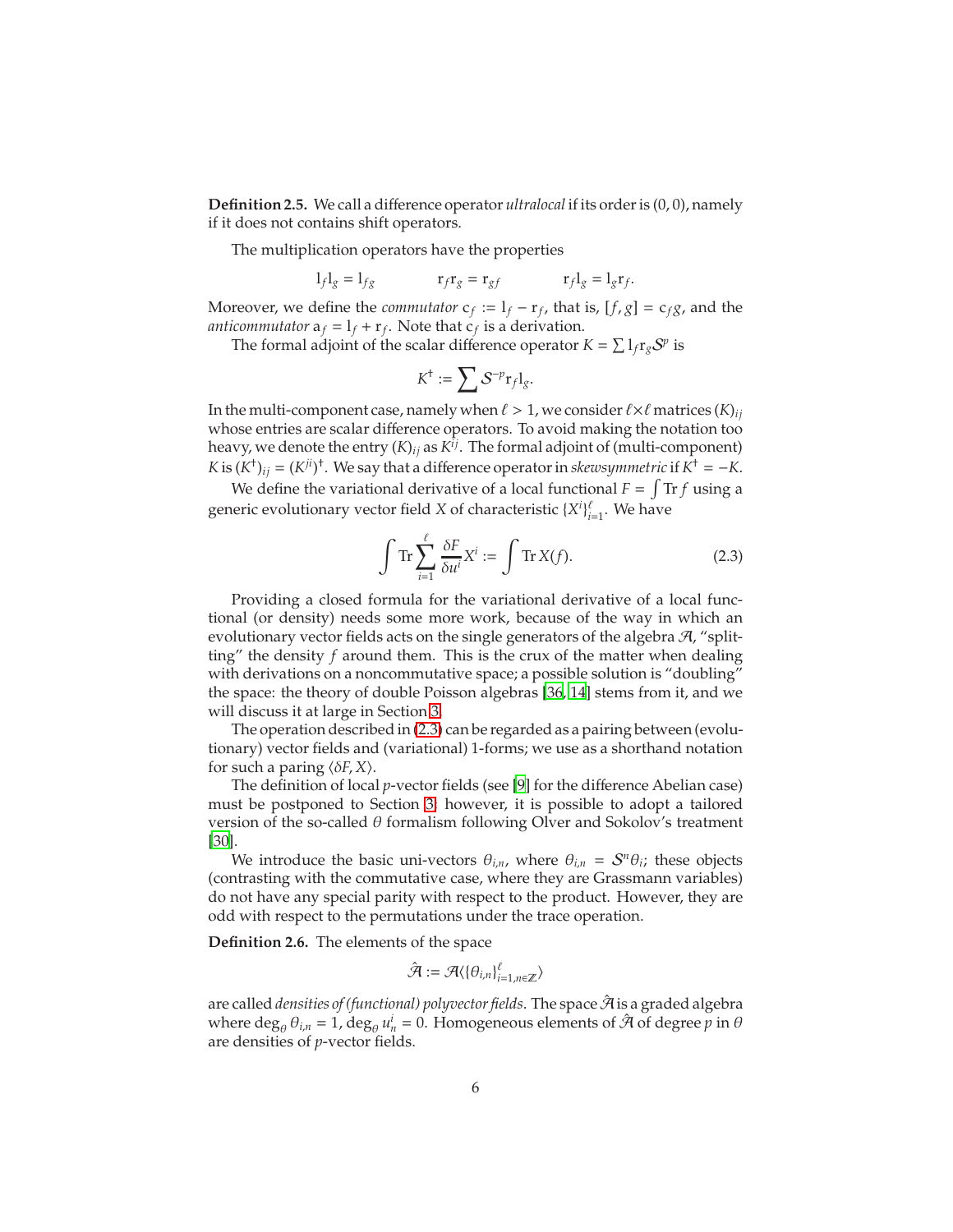<span id="page-6-0"></span>**Definition 2.7.** A local *functional polyvector field* is an element of the quotient space

$$
\hat{\mathcal{F}} = \frac{\hat{\mathcal{A}}}{(\mathcal{S} - 1)\hat{\mathcal{A}} + [\hat{\mathcal{A}}, \hat{\mathcal{A}}]}'
$$

where the commutator  $[-,-]$  is  $[a,b] = ab - (-1)^{|a||b|}ba$  and we denote  $|a| := \deg_{\theta} a$ and  $|b| := \deg_{\theta} b$ . This commutator coincides with the standard commutator on  $\mathcal{A}$ , since deg<sub>e</sub>  $\mathcal{A} = 0$ .

The trace form (and as a consequence the quotient operation  $\hat{\mathcal{A}} \twoheadrightarrow \hat{\mathcal{F}}$ ) is then graded commutative, namely

$$
\text{Tr}\,(a\,b) = (-1)^{|a||b|}\,\text{Tr}\,(b\,a)\,.
$$

We denote as  $\hat{\mathcal{A}}^p$  (respectively,  $\hat{\mathcal{F}}^p$ ) the homogeneous component of degree  $p$  in  $\hat{\mathcal{A}}$  (resp.,  $\hat{\mathcal{F}}$ ).

Take notice of the abuse of language in Definition [2.6](#page-5-1) and [2.7:](#page-6-0) the original definition of functional polyvector field does not require the  $\theta$  formalism, and one must normally prove that this formalism induces an isomorphism between densities of (classically defined) polyvector fields and polynomials in  $\theta$ . We leave it to Section [3](#page-8-0) and exploit the formalism for our computations, following Olver and Sokolov's lead.

For simplicity, we denote  $\theta_i = \theta_{i,0}$  in the multi-component case, and – in the scalar  $\ell = 1$  case  $-\theta_n = \theta_{1,n}$ ,  $\theta = \theta_{1,0}$ . To avoid confusion, in the following sections we will introduce different Latin  $(u, v, \dots)$  and Greek  $(\theta, \zeta, \dots)$  letters denoting, respectively, different  $u^{i}$ 's and  $\theta_j$ 's.

The formal evolutionary vector field of characteristics  $K\Theta = (\sum_j K^{ij}\theta_j)_{i=1}^{\ell}$ , where *K* is a difference operator with entries  $K^{ij}$ , is denoted  $pr_{K\Theta}$  and it is a graded derivation of degree 1. We have

$$
\mathbf{pr}_{K\Theta}(u^i) = \sum_j K^{ij} \theta_j, \qquad \mathbf{pr}_{K\Theta}(\theta_i) = 0,
$$

and

$$
\mathbf{pr}_{K\Theta}(ab) = \mathbf{pr}_{K\Theta}(a)b + (-1)^{|a|}a \mathbf{pr}_{K\Theta}(b).
$$

Moreover, we can associate to any difference operator (in particular, skewsymmetric) *K* the functional *bivector*

<span id="page-6-2"></span><span id="page-6-1"></span>
$$
P = \frac{1}{2} \int \text{Tr} \left( \sum_{i,j=1}^{\ell} \theta_i K^{ij} \theta_j \right). \tag{2.4}
$$

Similarly, for *K* a difference operator we can define a bracket between local functionals

$$
\{F, G\} := \langle \delta F, K \delta G \rangle = \int \text{Tr} \left( \sum_{i,j=1}^{\ell} \frac{\delta F}{\delta u^i} K^{ij} \frac{\delta G}{\delta u^j} \right). \tag{2.5}
$$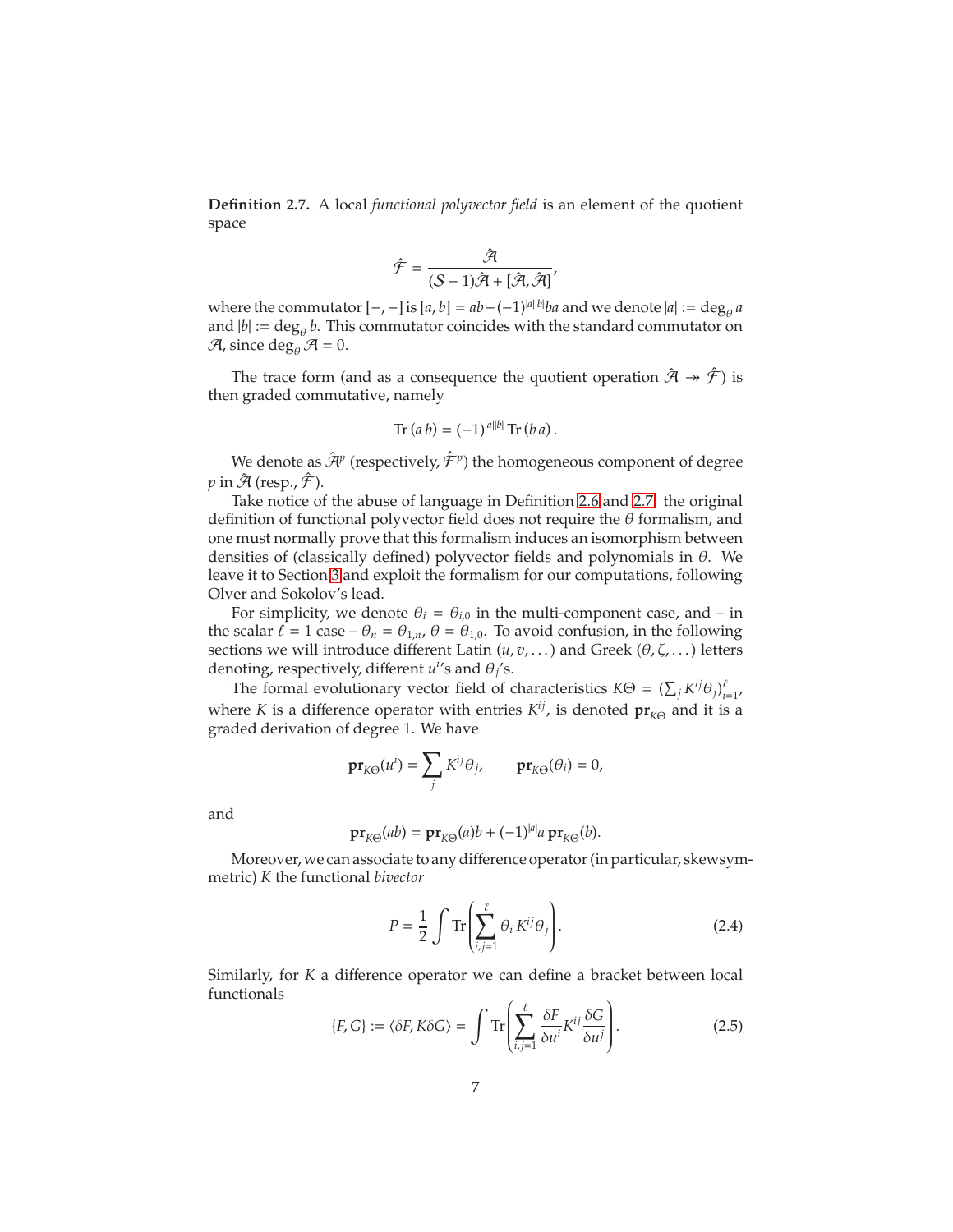**Definition 2.8.** A skewsymmetric difference operator *K* is *Hamiltonian* if and only if the bracket [\(2.5\)](#page-6-1) endows the space of local functionals with the structure of a Lie algebra, namely if and only if the bracket is skewsymmetric and satisfies the Jacobi identity

$$
\{A, \{B, C\}\} + \{B, \{C, A\}\} + \{C, \{A, B\}\} = 0, \qquad \forall A, B, C \in \mathcal{F}.
$$

<span id="page-7-1"></span>**Definition 2.9.** We say that a bivector *P*, associated to the skewsymmetric operator *K*, defined as in [\(2.4\)](#page-6-2) is a *Poisson* bivector if and only if

<span id="page-7-0"></span>
$$
\mathbf{pr}_{K\Theta}P = \frac{1}{2} \int \text{Tr}\left(\sum_{i,j=1}^{\ell} \mathbf{pr}_{K\Theta}(\theta_i K^{ij} \theta_j)\right) = 0. \tag{2.6}
$$

We also call an operator whose associated bivector is Poisson a *Poisson operator*, or Poisson structure.

**Example 2.10.** The skewsymmetric operators  $K = S - S^{-1}$  and  $H = r_u - l_u$  are Poisson. For *K*, we have that

$$
P = \frac{1}{2} \int \text{Tr} \left( \theta \left( S - S^{-1} \right) \theta \right) = \int \text{Tr} \, \theta \theta_1.
$$

The bivector does not depend on any generators *u*, and hence  $pr_{K\Theta}P = 0$ . For *H* we have  $H\theta = \theta u - u\theta$  and  $P = \int Tr u\theta \theta$ . Then condition [\(2.6\)](#page-7-0) is

$$
\int \operatorname{Tr}\left(\mathbf{pr}_{\theta u}(u\theta\theta) - \mathbf{pr}_{u\theta}(u\theta\theta)\right) = \int \operatorname{Tr}\left(\theta u\theta\theta - u\theta\theta\theta\right) = 0.
$$

The relation between Poisson geometry (the geometry of manifolds endowed with a Poisson bivector) and Hamiltonian systems is well known; Poisson bivectors always define Hamiltonian structures: for ODEs, PDEs and differential-difference systems, both Abelian and nonabelian (see for instance [\[29,](#page-64-6) [33\]](#page-65-2) and references therein).

However, a remarkable difference between (standard) Abelian operators and the nonabelian ones is that, while in the former case the notion of Hamiltonian operator and of Poisson bivector are equivalent (namely, identity [\(2.6\)](#page-7-0) holds for all Hamiltonian operators and all the Poisson bivectors are defined by Hamiltonian operators, see [\[17](#page-64-7)] for reference), in the noncommutative setting the Poisson property [\(2.6\)](#page-7-0) is a sufficient but not necessary condition for an operator to be Hamiltonian: such is the case for operators defined in terms of double quasi-Poisson algebras (see Section [5\)](#page-36-0). This is why we argue that the terms "Hamiltonian" and "Poisson" should cease to be used interchangeably.

The identity [\(2.6\)](#page-7-0) is essentially due to Olver (it is used for the Abelian differential case in [\[29](#page-64-6)] and for the nonabelian differential case in [\[30\]](#page-64-4)); we call bivectors for which it holds true "Poisson" because the left hand side of the identity is equivalent to the Schouten torsion of *P*, in analogy to the finite dimensional and commutative frameworks. We will show the equivalence of the notions in Theorem [4.13.](#page-33-1)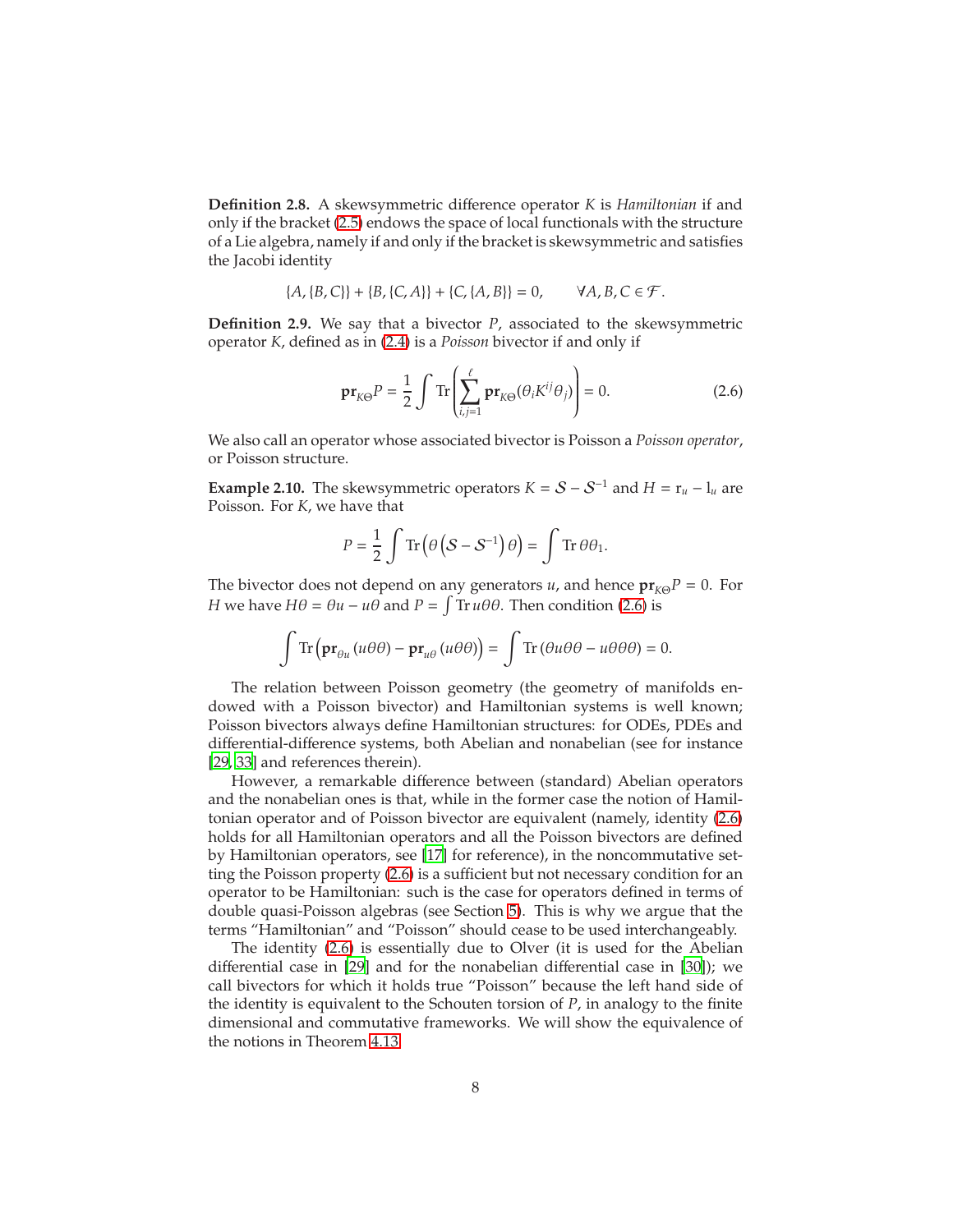Finally, we say that an evolutionary system [\(2.1\)](#page-4-1) is a *Hamiltonian system* if and only if

<span id="page-8-2"></span>
$$
u_t^i = X^i = \sum_{j=1}^{\ell} H^{ij} \frac{\delta}{\delta u^j} \left( \int \operatorname{Tr} h \right)
$$
 (2.7)

with *H* a Hamiltonian operator and for a local functional  $\int$  Tr *h* which is called "the Hamiltonian" of the system.

## <span id="page-8-0"></span>**3 Double Poisson algebras and Hamiltonian operators**

Van Den Bergh gave an axiomatization of noncommutative Poisson geometry in terms of *double Poisson algebras* [\[36](#page-65-0)]; in analogy with the connection between (classical) Poisson geometry and (commutative) Hamiltonian ODEs, they provide an effective framework to study noncommutative ODEs.

The theory of double Poisson vertex algebras is a formalism for noncommutative PDEs developed by De Sole, Kac and Valeri [\[14\]](#page-63-1) that closely follows Van De Bergh's approach; the same formalism for noncommutative differentialdifference system has not been discussed yet, at the best of our knowledge; we extend it along the lines of multiplicative PVAs [\[15\]](#page-63-2) and present its axioms in Section [3.3.](#page-16-0)

In this section, without claiming to be exhaustive, we illustrate how the formalism we use, and in particular the defining property for Poisson operators [\(2.6\)](#page-7-0), is equivalent to the notion of double Poisson (vertex) algebras.

For simplicity, we start with the ultralocal case, which coincides with the original Van Den Bergh's notion of double Poisson algebras. For our short exposition of double Poisson algebras we broadly follow [\[36](#page-65-0)]; since it is easier to generalise it to the vertex case using some of the notation of [\[14](#page-63-1)], we take some definition from that paper. In our exposition we omit proofs and technical lemmas, that can be found in the aforementioned [\[14,](#page-63-1) [36\]](#page-65-0).

### <span id="page-8-1"></span>**3.1 Double derivations and brackets**

Let us consider the linear associative algebra  $A$ , obtained as the quotient of the free algebras  $\mathbb{R}\langle u_n^i, (u_n^i)^{-1}\rangle$ ,  $i = 1, \ldots \ell, n \in \mathbb{Z}$  by the two-sided ideals  $\langle u_n^i (u_n^i)^{-1} - 1 \rangle$ and  $\langle (u_n^i)^{-1}u_n^i - 1 \rangle$ . This is tantamount to considering the symbol  $(u_n^i)^{-1}$  as left and right inverse of the symbol  $u_n^i$ . We regard elements of  $\mathcal A$  as noncommutative Laurent polynomials. The product, associative but not commutative, in  $\mathcal A$  is denoted by simple juxtaposition. We endow A<sup>⊗</sup>*<sup>n</sup>* with the structure of *outer* bimodule

$$
b(a_1\otimes\cdots\otimes a_n)c=ba_1\otimes\cdots\otimes a_nc
$$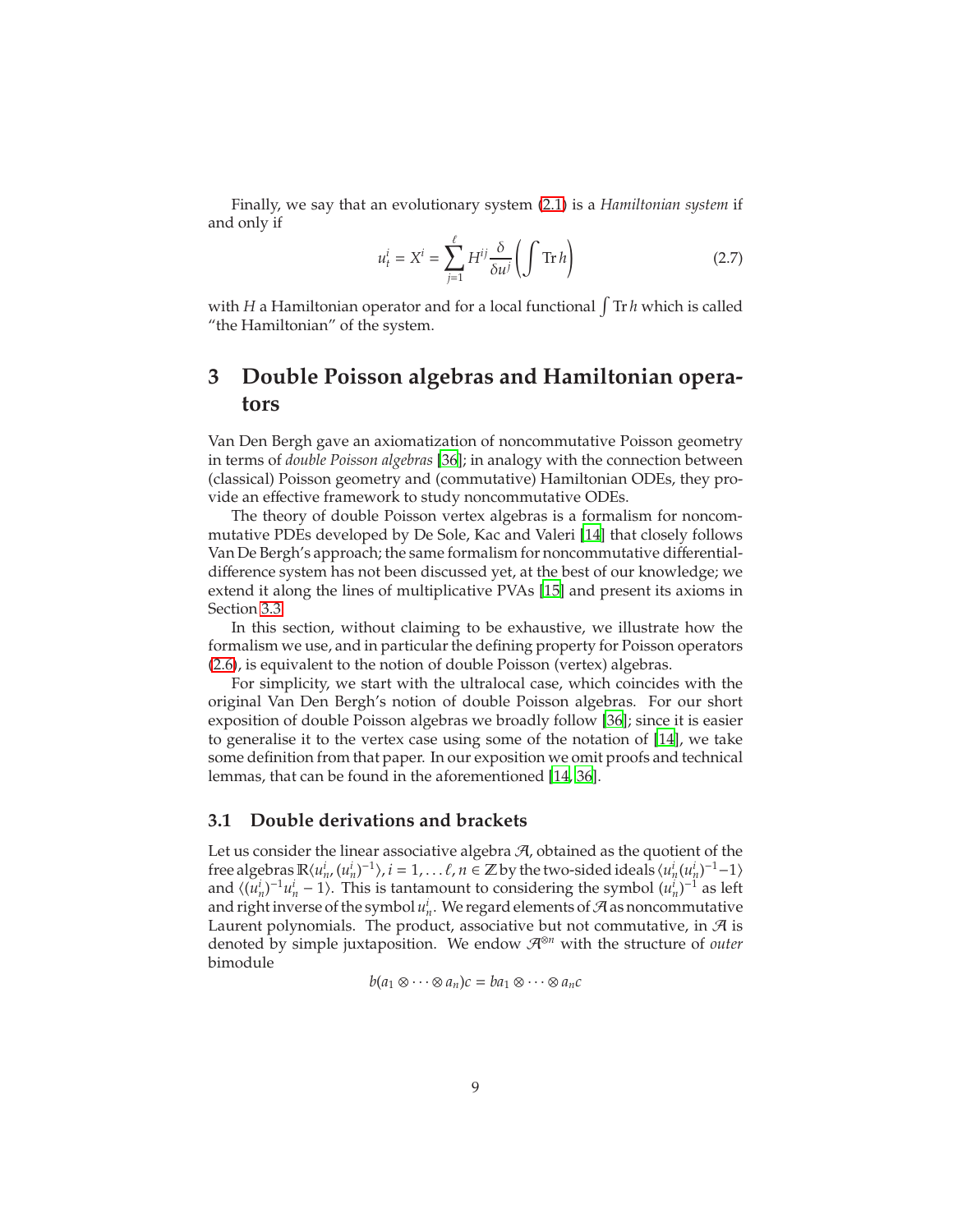and (*n* − 1) left and right module structures

$$
b \star_i (a_1 \otimes a_2 \otimes \cdots \otimes a_n) = a_1 \otimes \cdots \otimes a_i \otimes ba_{i+1} \otimes \cdots \otimes a_n,
$$
  

$$
(a_1 \otimes a_2 \otimes \cdots \otimes a_n) \star_i c = a_1 \otimes \cdots \otimes a_{n-i} c \otimes \cdots \otimes a_n.
$$

Note in particular that for  $\mathcal{A}^{\otimes 2}$  we have  $a \star_1 (b \otimes c) = b \otimes ac$  and  $(a \otimes b) \star_1 c = ac \otimes b$ , so that  $\star_1$  =  $\star$  endows  $A \otimes A$  with the structure of inner bimodule. Choosing a similar notation for the product  $\mathcal{A} \times \mathcal{A}^{\otimes n} \to \mathcal{A}^{\otimes (n+1)}$  we have

$$
b \otimes (a_1 \otimes \cdots \otimes a_n) = b \otimes a_1 \otimes \cdots \otimes a_n,
$$
  
\n
$$
(a_1 \otimes \cdots \otimes a_n) \otimes c = a_1 \otimes \cdots \otimes a_n \otimes c,
$$
  
\n
$$
b \otimes_i (a_1 \otimes a_2 \otimes \cdots \otimes a_n) = a_1 \otimes \cdots \otimes a_i \otimes b \otimes a_{i+1} \otimes \cdots \otimes a_n,
$$
  
\n
$$
(a_1 \otimes a_2 \otimes \cdots \otimes a_n) \otimes_i c = a_1 \otimes \cdots \otimes a_{n-i} \otimes c \otimes \cdots \otimes a_n.
$$

An element of  $\mathcal{A} \otimes \mathcal{A}$ , in general, is of the form  $B = \sum_i B'_i$  $'_{(i)}$ ⊗ $B''_{(i)}$  $''_{(i)}$ , for  $B'^{,\prime\prime}_{(i)}$  $'_{(i)}'' \in \mathcal{A}.$ We adopt the so-called Sweedler's notation (see for instance [\[35](#page-65-3), pag. 35]), which keeps the summation implicit, and write  $B = B' \otimes B''$ . This allows us to define an associative product • in  $A \otimes A$  given by

<span id="page-9-1"></span>
$$
B \bullet C = B'C' \otimes C''B''.
$$
\n(3.1)

We then introduce the *multiplication map*  $m: \mathcal{A} \otimes \mathcal{A} \rightarrow \mathcal{A}$ ,  $m(a \otimes b) := ab$ . We also denote by  $\circ$  the application (or composition) of operators from the left in  $\mathcal{A} \otimes \mathcal{A}$ , by  $(A \otimes B) \circ (C \otimes D) = A(C) \otimes B(D)$ .

Moreover, let us denote the permutation of the factors in  $\mathcal{A} \otimes \mathcal{A}$  by  $\sigma$ , namely  $(B' \otimes B'')^{\sigma} = B'' \otimes B'$ ; it is an antiautomorphism of the bullet product:

$$
(B \bullet C)^{\sigma} = C^{\sigma} \bullet B^{\sigma}.
$$

Similarly, we denote the cyclic permutations of the factors of an element of *A* <sup>⊗</sup>*<sup>n</sup>* with τ:

$$
\tau(a_1\otimes a_2\otimes \cdots \otimes a_n)=a_n\otimes a_1\otimes \cdots \otimes a_{n-1}.
$$

A *n-fold* (double, triple, ...) *derivation* is a linear map  $A \rightarrow A^{\otimes n}$  fulfilling the Leibniz property  $D(ab) = D(a)b + aD(b)$ . In particular, we define a noncommutative version of the partial derivative that is a double derivation:

$$
\frac{\partial}{\partial u^l} \left( u^{i_1} u^{i_2} \cdots u^{i_p} \right) = \sum_{k=1}^p \delta_{i_k, l} u^{i_1} \cdots u^{i_{k-1}} \otimes u^{i_{k+1}} \cdots u^{i_p},
$$
\n
$$
\frac{\partial}{\partial u^l} (u^l)^{-1} = -(u^l)^{-1} \otimes (u^l)^{-1}.
$$
\n(3.2)

Using the Sweedler's notation, we denote the (sum of the) two factors produced by the double derivative as

<span id="page-9-0"></span>
$$
\frac{\partial f}{\partial u^l} = \left(\frac{\partial f}{\partial u^l}\right)' \otimes \left(\frac{\partial f}{\partial u^l}\right)''.
$$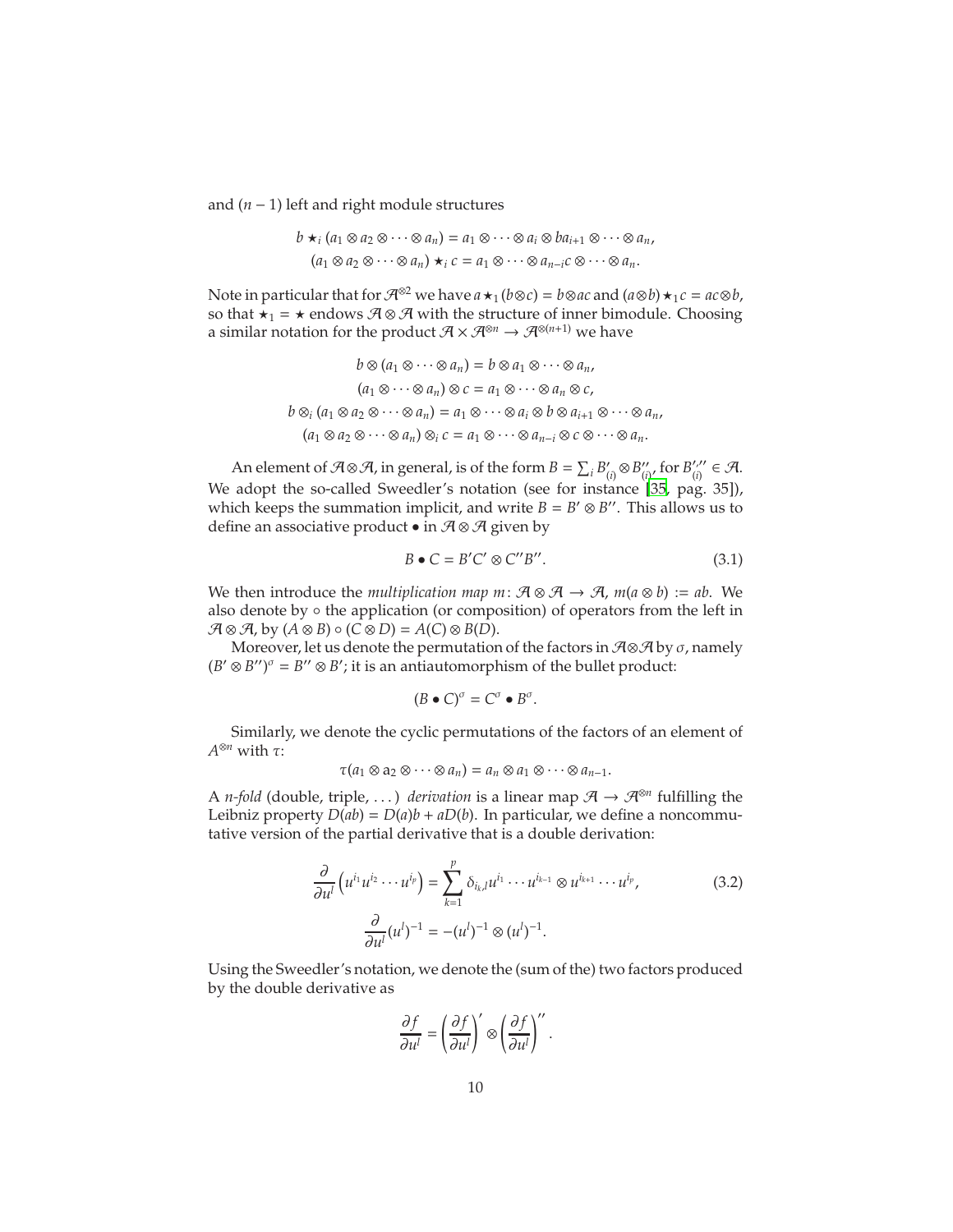Note that  $m \circ \partial_u$  is a derivation on  $\mathcal{A}$ . Indeed, we can read the action of an evolutionary vector field using a formula involving this double partial derivative, which closely resembles the standard formulae in the theory of evolutionary equations.

Let  $\{X^i\}_{i=1}^{\ell}$  be the characteristics of an evolutionary vector field. Then its action on a difference polynomial *f* is given by

<span id="page-10-0"></span>
$$
X(f) = \sum_{i,n} m\bigg(\big(S^n X^i\big) \star \frac{\partial f}{\partial u_n^i}\bigg). \tag{3.3}
$$

The validity of the formula can be easily checked; it is more interesting com-paring equation [\(3.3\)](#page-10-0) with formula [\(2.3\)](#page-5-0), holding true in  $\mathcal F$ . We have

$$
\int \operatorname{Tr} X(f) = \int \operatorname{Tr} \sum_{i,n} m \left( \left( S^n X^i \right) \star \frac{\partial f}{\partial u_n^i} \right) = \int \operatorname{Tr} \sum_{i,n} m \left( X^i \star S^{-n} \frac{\partial f}{\partial u_n^i} \right)
$$

$$
= \int \operatorname{Tr} \sum_{i,n} \left( S^{-n} \frac{\partial f}{\partial u_n^i} \right)' X^i \left( S^{-n} \frac{\partial f}{\partial u_n^i} \right)''
$$
(3.4)
$$
= \int \operatorname{Tr} \sum_{i,n} \left( S^{-n} \frac{\partial f}{\partial u_n^i} \right)'' \left( S^{-n} \frac{\partial f}{\partial u_n^i} \right)' X^i,
$$

from which one can read an explicit formula for the variational derivative, namely

<span id="page-10-4"></span><span id="page-10-2"></span><span id="page-10-1"></span>
$$
\frac{\delta f}{\delta u^i} = \sum_n \mathcal{S}^{-n} m \left( \frac{\partial f}{\partial u_n^i} \right)^{\sigma} . \tag{3.5}
$$

We simply wrote  $\delta f / \delta u$  to denote the RHS of [\(3.5\)](#page-10-1), without direct reference to the local functional  $\int \text{Tr} f$ , because, both explicitly and as a consequence of the well-posedness of the definition of variational derivative, we have

<span id="page-10-3"></span>
$$
\frac{\delta}{\delta u^{i}}(S-1)f = 0, \qquad \frac{\delta}{\delta u^{i}}[f,g] = 0. \qquad (3.6)
$$

Note that the Sweedler's notation in [\(3.4\)](#page-10-2) leaves a further sum implicit (e.g.,  $\partial_{u}u^{3} = 1 \otimes u^{2} + u \otimes u + u^{2} \otimes 1$ .

<span id="page-10-5"></span>**Lemma 3.1.** *The commutator of two evolutionary vector fields is a vector field with characteristics*

$$
[X, Y]^i = \sum_{n,j} \left[ \left( \frac{\partial Y^i}{\partial u_n^j} \right)' \left( S^n X^j \right) \left( \frac{\partial Y^i}{\partial u_n^j} \right)'' - \left( \frac{\partial X^i}{\partial u_n^j} \right)' \left( S^n Y^j \right) \left( \frac{\partial X^i}{\partial u_n^j} \right)'' \right].
$$
 (3.7)

*Proof.* Let us omit the summation symbol for repeated indices with their natural boundaries ( $j = 1, ..., \ell$  and  $n \in \mathbb{Z}$ ), and introduce a shorthand notation for the derivative  $\partial_{u_p^i} f := \partial f / \partial u_p^i$ .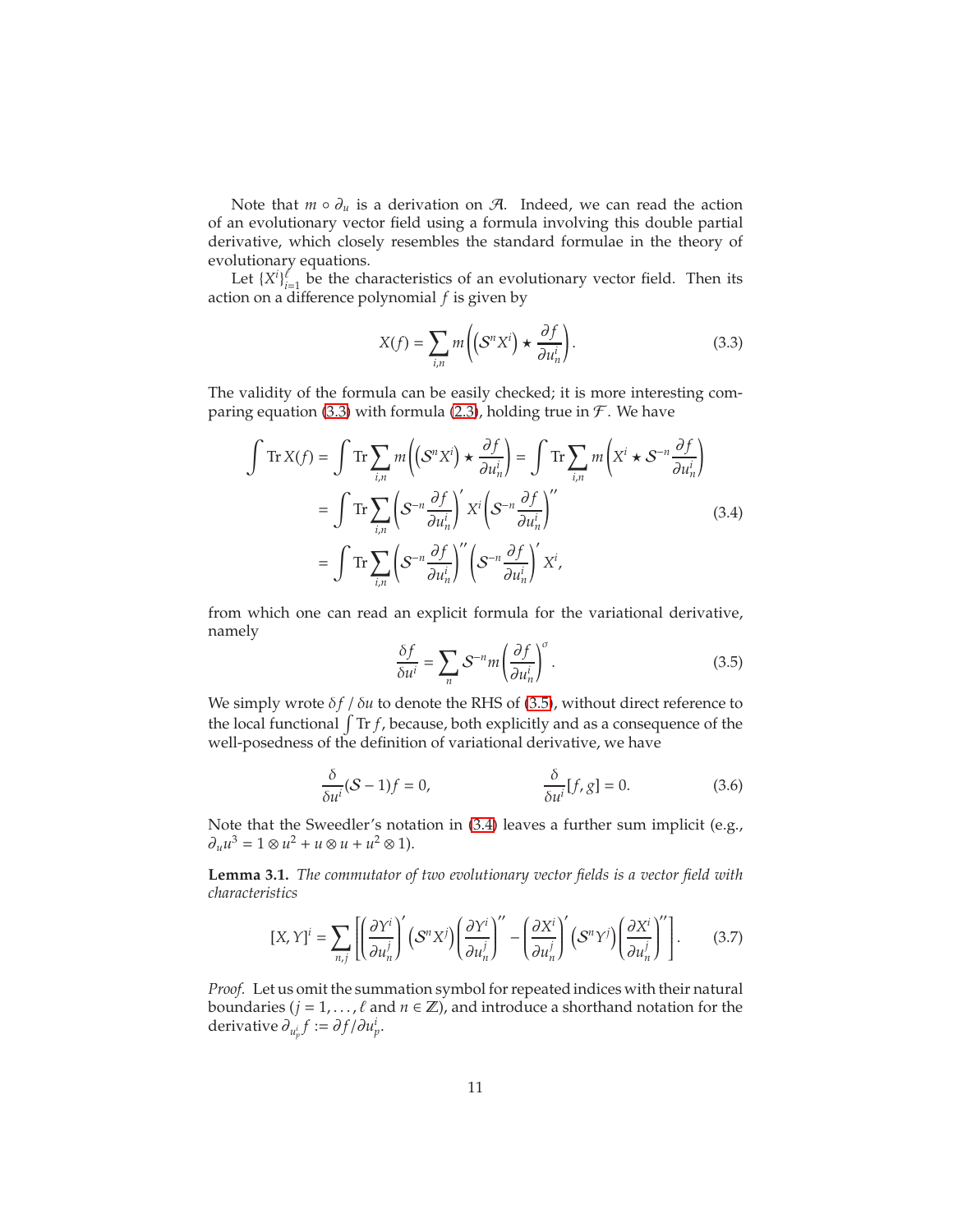A straightforward computation leads to

$$
X(Y(f)) = m\left(\left(S^n X^i\right) \star \frac{\partial}{\partial u_n^i} \left[\left(\partial_{u_m^j} f\right)' \left(S^m Y^j\right) \left(\partial_{u_m^j} f\right)''\right]\right). \tag{3.8}
$$

When the partial derivative acts on the inside of the square bracket it produces two kinds of terms, with first and second derivatives. We need to prove that the expression with the second derivatives vanishes and that the remaining part acts as an evolutionary vector field. Let us consider the terms with first derivatives only. We have

$$
\left(\frac{\partial}{\partial u^i_n}(\mathcal{S}^m Y^j)\right)' \left(\mathcal{S}^n X^i\right)\left(\frac{\partial}{\partial u^j_n}(\mathcal{S}^m Y^j)\right)'' \star \partial_{u^j_m} f,
$$

that, since the partial derivatives have the following commutation rule with the shift operator

<span id="page-11-1"></span><span id="page-11-0"></span>
$$
\partial_{u_n^i}(\mathcal{S}f)=\mathcal{S}\big(\partial_{u_{n-1}^i}f\big)\,,
$$

can be rewritten as

$$
\mathcal{S}^m\left[\left(\partial_{u_{n-m}^i}Y^j\right)'(\mathcal{S}^{n-m}X^i)\left(\partial_{u_{n-m}^i}Y^j\right)''\right]\star\partial_{u_m^j}f.
$$

Subtracting the same expression with *X* and *Y* exchanged we get [\(3.7\)](#page-10-3).

We must now prove that the terms with the second derivatives vanish. They appear from [\(3.8\)](#page-11-0) when the derivative acts on one of the factors produced by the double derivative of *f* – when we subtract the same expression with *X* and *Y* exchanged, this produces two families of terms. One of these is

$$
\left(\frac{\partial(\partial_{u_m^j}f)'}{\partial u_n^i}\right)'(S^nX^i)\left(\frac{\partial(\partial_{u_m^j}f)'}{\partial u_n^i}\right)''(S^mY^j)(\partial_{u_m^j}f)''
$$

$$
-(\partial_{u_n^i}f)'(S^nX^i)\left(\frac{\partial(\partial_{u_n^i}f)''}{\partial u_m^i}\right)'(S^mY^j)\left(\frac{\partial(\partial_{u_n^i}f)''}{\partial u_m^i}\right)'.
$$
 (3.9)

Note that the expression [\(3.9\)](#page-11-1) can be written as

$$
m\left((m\otimes 1)\left((1\otimes S^{n}X^{i}\otimes S^{m}Y^{j})\left((\frac{\partial}{\partial u_{n}^{i}}\otimes 1)\circ\frac{\partial f}{\partial u_{m}^{j}} - \left(1\otimes\frac{\partial}{\partial u_{m}^{j}}\right)\circ\frac{\partial f}{\partial u_{n}^{i}}\right)\right)\right),
$$

where the product from the left acts on each factor of  $\mathcal{A}^{\otimes 3}$  and we apply the multiplication map twice to obtain an element in  $A$ . From [\[14](#page-63-1), Lemma 3.7] we have that the expression in the innermost bracket vanishes (the double derivatives act on an algebra of differential polynomials, but the definition itself is the same as [\(3.2\)](#page-9-0)). The same happens to the other terms involving second derivatives.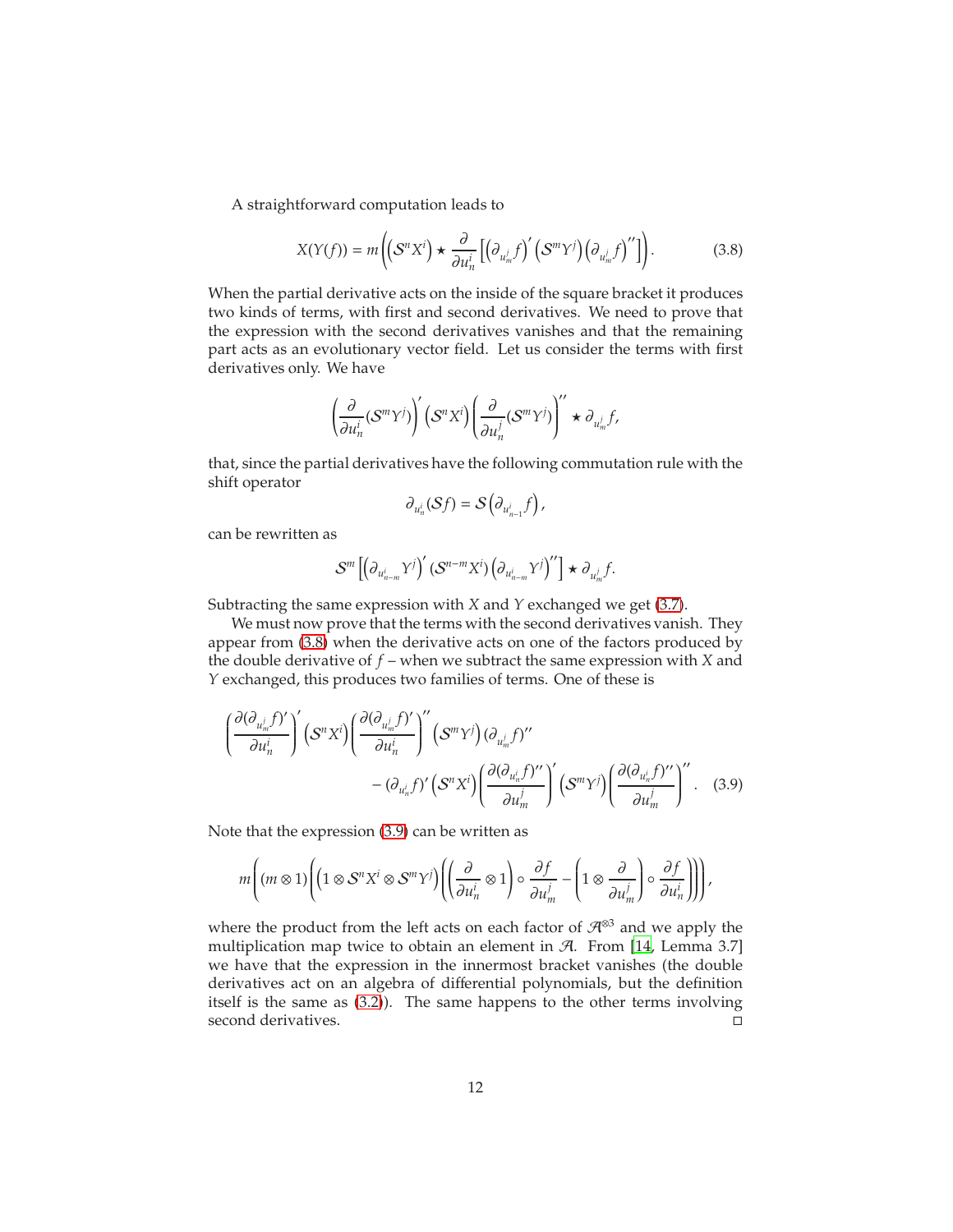### <span id="page-12-0"></span>**3.2 Double Poisson algebras and ultralocal Poisson brackets**

In this section we briefly recall the notion of double Poisson algebra [\[14](#page-63-1), [36\]](#page-65-0), introduced to describe the Hamiltonian structure of noncommutative ODEs. Our aim is establishing its equivalence with the notion of ultralocal Poisson operators (see Definition [2.9\)](#page-7-1) and the noncommutative Poisson bracket they define.

Let us now focus on the *ultralocal* case, namely we disregard the shift operation and drop the shifted variables. Let  $\mathcal{A}_0 \subset \mathcal{A}$  be the space of the ultralocal Laurent polynomials, generated by the variables  $u_0^i := u^i$  only. We introduce the main object in the theory of double Poisson algebras, the *double* bracket.

**Definition 3.1.** A *n-fold (double, triple, . . . ) bracket* is a *n*-linear map

$$
\{-,-,\cdots,-\}:\underbrace{\mathcal{A}_0\times\cdots\times\mathcal{A}_0}_{n \text{ times}}\to\mathcal{A}_0^{\otimes n},
$$

which is a *n*-fold derivation in the last entry

$$
\{a_1,\ldots,a_{n-1},bc\}=b\{a_1,\ldots,c\}+\{a_1,\ldots,b\}c
$$

and it is cyclically skewsymmetric, namely

$$
\tau\{-,-,\ldots,-\}\tau^{-1}=(-1)^{n+1}\{-,-,\ldots,-\}.
$$

For example, we have  $\{(a, b)\} = -\{(b, a)\}$ <sup>*σ*</sup>,  $\{(a, b, c)\} = \tau\{(b, c, a)\}$ . In particular, a double bracket is also a derivation in the first entry for the inner bimodule structure of  $\mathcal{A}_0 \otimes \mathcal{A}_0$ , namely

<span id="page-12-1"></span>
$$
\{ \{ab, c\} \} = a \star \{ \{b, c\} \} + \{ \{a, c\} \star b.
$$

To write the double bracket between elements of  $\mathcal{A}_0$  in terms of the brackets between its generators we have the explicit formula (called *master formula* in [\[14](#page-63-1)])

$$
\{\!\{a, b\}\!\} = \sum_{i,j=1}^{\ell} \frac{\partial b}{\partial u^j} \bullet \{\!\{u^i, u^j\}\!\} \bullet \left(\frac{\partial a}{\partial u^i}\right)^{\sigma}.\tag{3.10}
$$

Now let  $a \in \mathcal{A}_0$ ,  $B = b_1 \otimes b_2 \in \mathcal{A}_0^{\otimes 2}$ . We introduce the additional notation

$$
\begin{aligned}\n\{a, B\}\_L &= \{ \{a, b_1\} \otimes b_2, \\
\{B, a\}\_L &= \{ \{b_1, a\} \otimes_1 b_2, \\
\{B, a\}\_R &= b_1 \otimes_1 \{b_2, a\}.\n\end{aligned}
$$

**Definition 3.2.** A linear associative algebra  $\mathcal{A}_0$ , endowed with a double bracket {{−, −}}, is a *double Poisson algebra* if the triple bracket

<span id="page-12-2"></span>
$$
\begin{aligned} \n\{a, b, c\} &:= \{a, \{b, c\}\}\}_L + \tau \{b, \{c, a\}\}\}_L + \tau^2 \{c, \{a, b\}\}_L \\
&= \{a, \{b, c\}\}\}_L - \{b, \{a, c\}\}_R - \{\{a, b\}, c\}_L\n\end{aligned} \tag{3.11}
$$

vanishes for any  $a, b, c \in \mathcal{A}_0$ .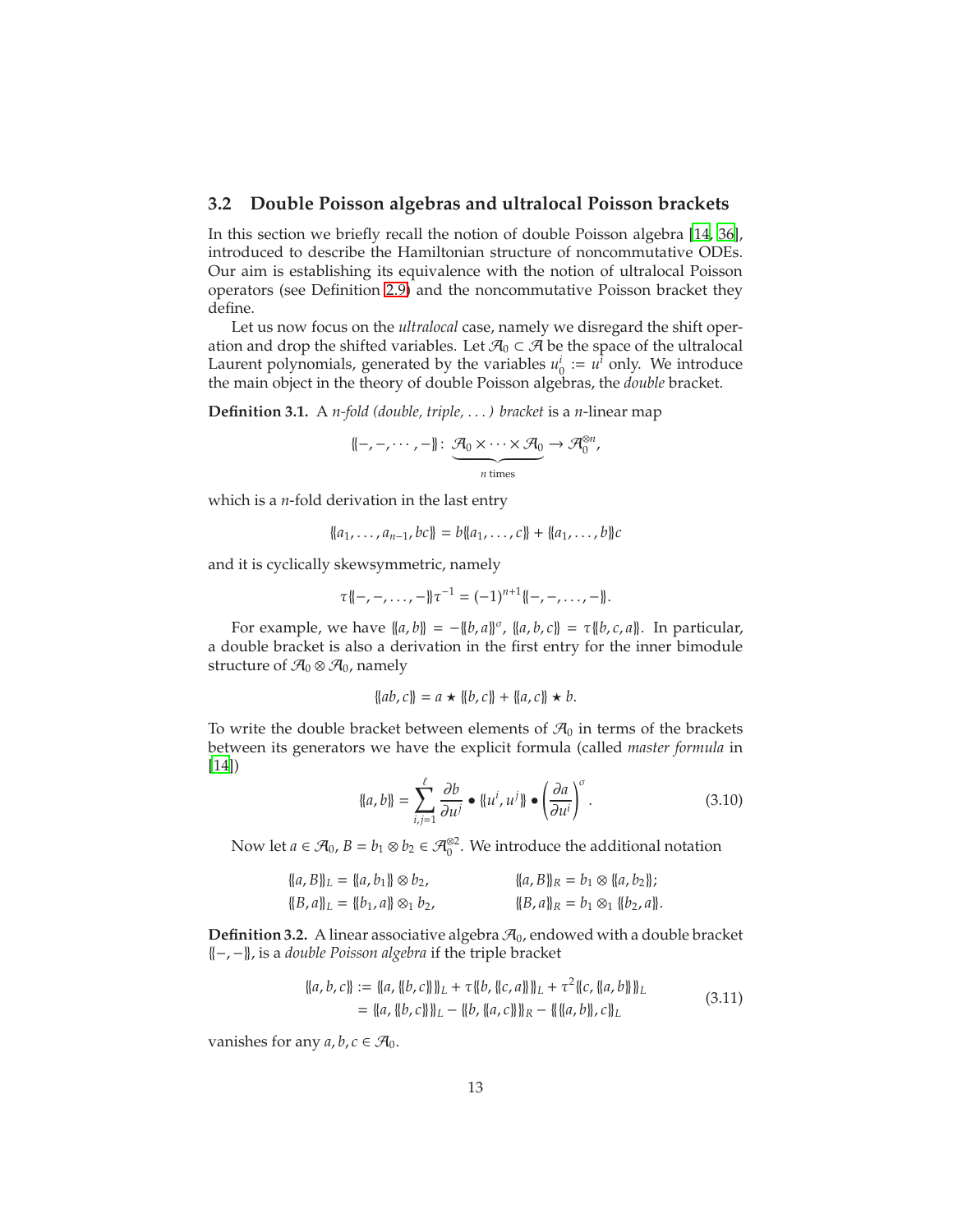From the definition and properties of a triple bracket [\[36\]](#page-65-0), this is equivalent to the vanishing of the brackets for all the triples of generators of  $\mathcal{A}_0$ .

We associate an ultralocal operator (see Definition [2.5\)](#page-5-2) to a double Poisson bracket and vice versa. We observe that the bullet product [\(3.1\)](#page-9-1) has the same structure of the composition of multiplication operators: we can then identify a multiplication operator as an element of  $\mathcal{A}_0 \otimes \mathcal{A}_0$ , by

$$
l_f \mapsto f \otimes 1
$$
,  $r_g \mapsto 1 \otimes g$ ,  $l_f r_g \mapsto f \otimes g$ ,

and the composition of such operators by the multiplication [\(3.1\)](#page-9-1) on the left. Ultralocal Hamiltonian operators are compositions and linear combinations of left and right multiplication operators only. In the scalar case,  $\mathcal{A}_0$  has a single generator *u*, hence all the double brackets are defined by

<span id="page-13-0"></span>
$$
\{u, u\} = \sum_{\alpha} f_{\alpha} \otimes g_{\alpha} \tag{3.12}
$$

for some  $f_{\alpha}$ ,  $g_{\alpha} \in \mathcal{A}_0$ . From a double bracket as in [\(3.12\)](#page-13-0) we define the multiplication operator  $K = \sum_{\alpha} 1_{f_{\alpha}} r_{g_{\alpha}}$ , which is skewsymmetric. Indeed, from the skewsymmetry of the double bracket we have

$$
\{u, u\} = -\{u, u\}^\sigma = -\sum_\alpha g_\alpha \otimes f_\alpha
$$

corresponding to the operator  $-K^{\dagger} = -\sum_{\alpha} 1_{g_{\alpha}} r_{f_{\alpha}}$ . Similarly, for an algebra  $\mathcal{A}_0$ with  $\ell$  generators we can define an  $\ell \times \ell$  matrix of operators, whose entries  $K^{ij}$  correspond to the brackets between  $u^j$  and  $u^i$  (note the exchange of indices, which is the convention adopted in [\[14\]](#page-63-1)). Equivalently, given a skewsymmetric multiplication operator *K* we can define a double bracket, identifying the bracket between the generators with its entries and extending it to the full algebra  $\mathcal{A}_0$  by means of [\(3.10\)](#page-12-1). Indeed, the bracket on  $\mathcal{A}_0$  is uniquely determined by the bracket between generators.

Observe the striking analogy between the double bracket structure and the bivector defined by *K*. If we denote  $K^{ij}$  as  $\sum_{\alpha} 1_{K_L^{(\alpha)ij}} \mathbf{r}_{K_R^{(\alpha)ij}}$  we have on one hand

$$
P = \frac{1}{2} \operatorname{Tr} \sum_{i,j} \sum_{\alpha} \theta_i K_L^{(\alpha)ij} \theta_j K_R^{(\alpha)ij}
$$
  
=  $-\frac{1}{2} \operatorname{Tr} \sum_{i,j} \sum_{\alpha} \theta_j K_R^{(\alpha)ij} \theta_i K_L^{(\alpha)ij} = -\frac{1}{2} \operatorname{Tr} \sum_{i,j} \sum_{\alpha} \theta_i K_R^{(\alpha)ji} \theta_j K_L^{(\alpha)ji}$ ,

(note that in the ultralocal case we have dropped the integral operation) and on the other hand

<span id="page-13-1"></span>
$$
\{\{u^j, u^i\} = \sum_{\alpha} K_L^{(\alpha)ij} \otimes K_R^{(\alpha)ij} = -\sum_{\alpha} K_R^{(\alpha)ji} \otimes K_L^{(\alpha)ji}.
$$
 (3.13)

We can read one expression from the other by replacing the tensor product in [\(3.13\)](#page-13-1) by  $\theta_j$  and multiplying the result on the left by  $\theta_i$ .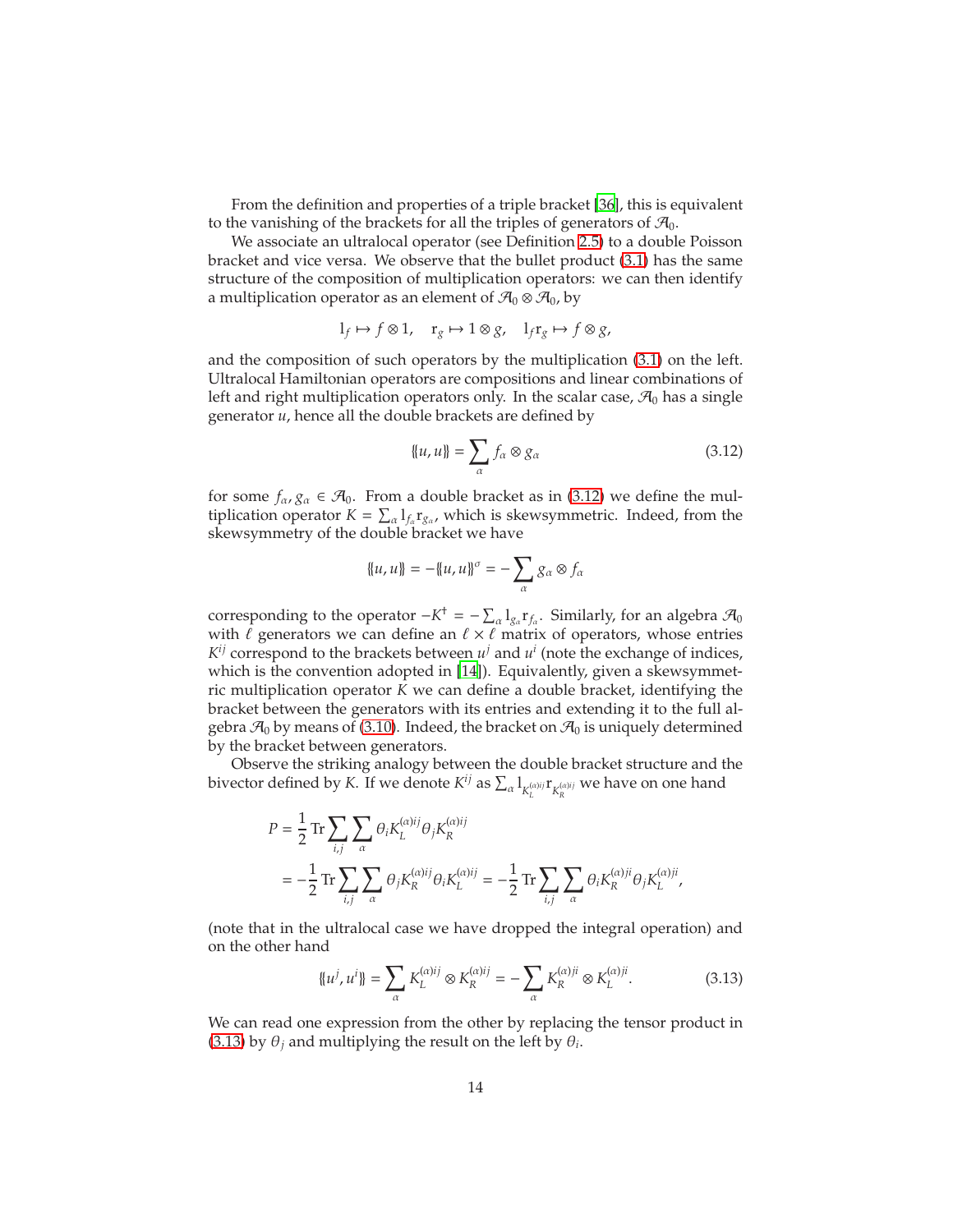After these preliminary observations, we are ready to address the equivalence between double *Poisson* brackets and ultralocal Poisson operators.

<span id="page-14-4"></span>**Proposition 3.2.** *Let H be an ultralocal operator with entries*

$$
H^{ij}=\sum_{\alpha}1_{H^{(\alpha)ij}_L}\mathbf{r}_{H^{(\alpha)ij}_R}
$$

*Then H is Poisson if and only if the double bracket defined on generator as*

$$
\{u^i, u^j\} = \sum_{\alpha} H_L^{(\alpha)ji} \otimes H_R^{(\alpha)ji}
$$

*is the bracket of a double Poisson algebra.*

*Proof.* The bracket of a double Poisson algebra is, in particular, skewsymmetric; the skewsymmetry of the bracket defined by *H* is then equivalent to

$$
\sum_{\alpha} H_L^{(\alpha)ji} \otimes H_R^{(\alpha)ji} = -\sum_{\alpha} H_R^{(\alpha)ij} \otimes H_L^{(\alpha)ij},
$$

where the LHS and RHS correspond, respectively, to the entries of the bracket defined by  $\sum_{\alpha} 1_{H_{R}^{(\alpha)}} \mathbf{r}_{H_{R}^{(\alpha)}}$  and minus its adjoint. On the other hand, the property defining Poisson bivectors [\(2.6\)](#page-7-0) and the vanishing of the triple bracket [\(3.11\)](#page-12-2) are not linear identities. Indeed, taken an operator  $H = \sum_{\alpha} H^{(\alpha)}$  (and the corresponding double bracket  $\sum {(-, -}^N_{(\alpha)})$ , we have

<span id="page-14-3"></span><span id="page-14-0"></span>
$$
\mathbf{pr}_{H\Theta} \operatorname{Tr}(\theta H \theta) = \sum_{\alpha,\beta} \mathbf{pr}_{H^{(\alpha)}\Theta} \operatorname{Tr}(\theta H^{(\beta)} \theta) \tag{3.14}
$$

and

$$
\{\{a, b, c\}\} = \sum_{\alpha, \beta} \left[ \{\{a, \{(b, c)\}_{(\alpha)}\}\}_{(\beta),L} + \tau \left( \{\{b, \{(c, a)\}_{(\alpha)}\}\}_{(\beta),L} \right) + \tau^2 \left( \{(c, \{(a, b)\}_{(\alpha)}\}\}_{(\beta),L} \right) \right]
$$
\n
$$
= \sum_{\alpha, \beta} \{\{a, b, c\}_{(\alpha, \beta)}.\tag{3.15}
$$

Each term of the summation [\(3.14\)](#page-14-0) is

<span id="page-14-2"></span><span id="page-14-1"></span>
$$
\mathbf{pr}_{H^{(\alpha)}\Theta} \operatorname{Tr}\left(\theta_i H^{(\beta)ij}\theta_j\right) = \mathbf{pr}_{H^{(\alpha)}\Theta} \operatorname{Tr}\left(\theta_i H_L^{(\beta)ij}\theta_j H_R^{(\beta)ij}\right). \tag{3.16}
$$

A direct computation for [\(3.16\)](#page-14-1) gives, up to a sign and denoting the characteristics of  $\mathbf{pr}_{H^{(\alpha)}\Theta}$  by  $H^{(\alpha)lk}\theta_k = H^{(\alpha)lk}_{L}$ *L* θ*kH* (α)*lk*  $R$ <sup>(*a*)<sup>*k*</sup></sup> and the partial derivative with respect to  $u^l$  as  $\partial_l$ ,

$$
\begin{split} &\text{Tr}\left[\theta_{i}\left(\partial_{l}H_{L}^{(\beta)i j}\right)'H_{L}^{(\alpha)lk}\theta_{k}H_{R}^{(\alpha)lk}\left(\partial_{l}H_{L}^{(\beta)ij}\right)''\theta_{j}H_{R}^{(\beta)ij}-\theta_{i}H_{L}^{(\beta)ij}\theta_{j}\left(\partial_{l}H_{R}^{(\beta)ij}\right)'H_{L}^{(\alpha)lk}\theta_{k}H_{R}^{(\alpha)lk}\left(\partial_{l}H_{R}^{(\beta)ij}\right)''\right] \\ &=\text{Tr}\left[\theta_{i}\left(\partial_{l}H_{L}^{(\beta)ik}\right)'H_{L}^{(\alpha)lj}\theta_{j}H_{R}^{(\alpha)lj}\left(\partial_{l}H_{L}^{(\beta)ik}\right)''\theta_{k}H_{R}^{(\beta)ik}+\theta_{i}H_{R}^{(\beta)ji}\theta_{j}\left(\partial_{l}H_{L}^{(\beta)ji}\right)'H_{L}^{(\alpha)lk}\theta_{k}H_{R}^{(\alpha)lk}\left(\partial_{l}H_{L}^{(\beta)ji}\right)''\right],\end{split} \tag{3.17}
$$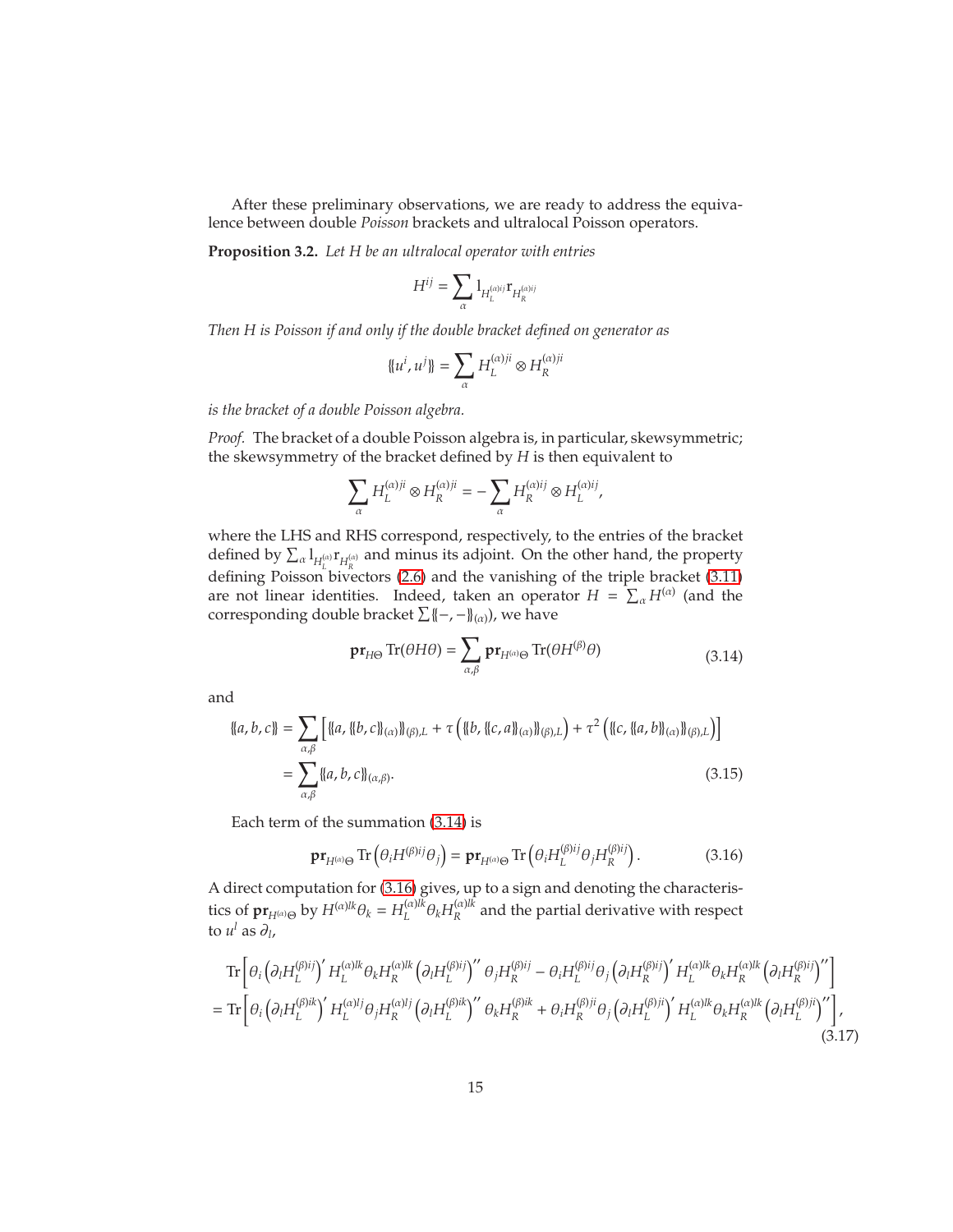where we exchanged indices in the first term and used the skewsymmetry of  $H^{(\beta)}$  in the second one.

Because of the trace operation, the expression does not vary (up to a constant) if we replace the RHS with an expression obtained taking the cyclic sums over the factors of the form  $(\theta_i f, \theta_k g, \theta_j h)$ , when we denote each term of the RHS of [\(3.17\)](#page-14-2) as  $\text{Tr}[\theta_i f \theta_j g \theta_k h]$ . Moreover, in the result we can change the summation indices so that the relative position of  $(\theta_i, \theta_j, \theta_k)$  is the same in each monomial. The terms we get can be summed in pairs, so that we obtain

$$
-\frac{3}{2}\mathbf{p}\mathbf{r}_{H^{(\alpha)}\Theta}\operatorname{Tr}(\theta H^{(\beta)}\theta) = \operatorname{Tr}\left[\theta_i\left(\partial_l H_L^{(\beta)ik}\right)'H_L^{(\alpha)lj}\theta_jH_R^{(\alpha)lj}\left(\partial_l H_L^{(\beta)ik}\right)''\theta_kH_R^{(\beta)ik}\right.\n\left.+\theta_iH_R^{(\beta)ji}\theta_j\left(\partial_l H_L^{(\beta)ji}\right)'H_L^{(\alpha)lk}\theta_kH_R^{(\alpha)lk}\left(\partial_l H_L^{(\alpha)ji}\right)''+\theta_iH_R^{(\alpha)li}\left(\partial_l H_L^{(\beta)kj}\right)''\theta_jH_R^{(\beta)kj}\theta_k\left(\partial_l H_L^{(\beta)kj}\right)'H_L^{(\alpha)li}\right].
$$
\n(3.18)

On the other hand, let us compare [\(3.18\)](#page-15-0) with  $\{u^j, u^k, u^i\}_{(\beta,\alpha)}$  as given in [\(3.15\)](#page-14-3). For the first term we have

$$
\{ \{u^j, \{ \{u^k, u^i \} \}_{(\beta)} \}_{\{\alpha\}L} = \{ \{u^j, H_L^{(\beta)ik} \}_{\{\alpha\}} \otimes H_R^{(\beta)ik} = (\partial_l H_L^{(\beta)ik}) \bullet \left( H_L^{(\alpha)lj} \otimes H_R^{(\alpha)lj} \right) \otimes H_R^{(\beta)ik}
$$

$$
= (\partial_l H_L^{(\beta)ik})' H_L^{(\alpha)lj} \otimes H_R^{(\alpha)lj} (\partial_l H_L^{(\beta)ik})'' \otimes H_R^{(\beta)ik}.
$$
(3.19)

The three factors of [\(3.19\)](#page-15-1) are exactly the three factors  $f$ ,  $g$ ,  $h$  of  $\theta_i f \theta_j g \theta_k h$  in the first summand of [\(3.18\)](#page-15-0); computing the full triple bracket produces two more terms that reproduce the second and third summand.

We have then established the equivalence between each term of [\(3.14\)](#page-14-0) and [\(3.15\)](#page-14-3) for the triple of generators  $(u^j, u^i, u^k)$ . The summation over all the pairs  $(\alpha, \beta)$  is then equivalent, too. In particular, identity [\(3.18\)](#page-15-0) includes an implicit sum over all the triples of indices (*i*, *j*, *k*). Then the vanishing of each individual term is a sufficient and necessary condition for

<span id="page-15-2"></span><span id="page-15-1"></span><span id="page-15-0"></span>
$$
\mathbf{pr}_{H\Theta} \operatorname{Tr} \left( \theta_i H^{ij} \theta_j \right) = 0 \tag{3.20}
$$

and [\(3.20\)](#page-15-2) is equivalent to the vanishing of [\(3.11\)](#page-12-2) for all the triples of generators.  $\Box$ 

**Example 3.3** ([\[36\]](#page-65-0)). The operator  $H = I_u^2 r_u - I_u r_u^2$  (which is the operator presented in Theorem [6.2](#page-44-0) with  $\alpha = \beta = 0$ ,  $\gamma = 1$ ) is Poisson. We can easily show it with the language of double Poisson algebras: the operator corresponds to the double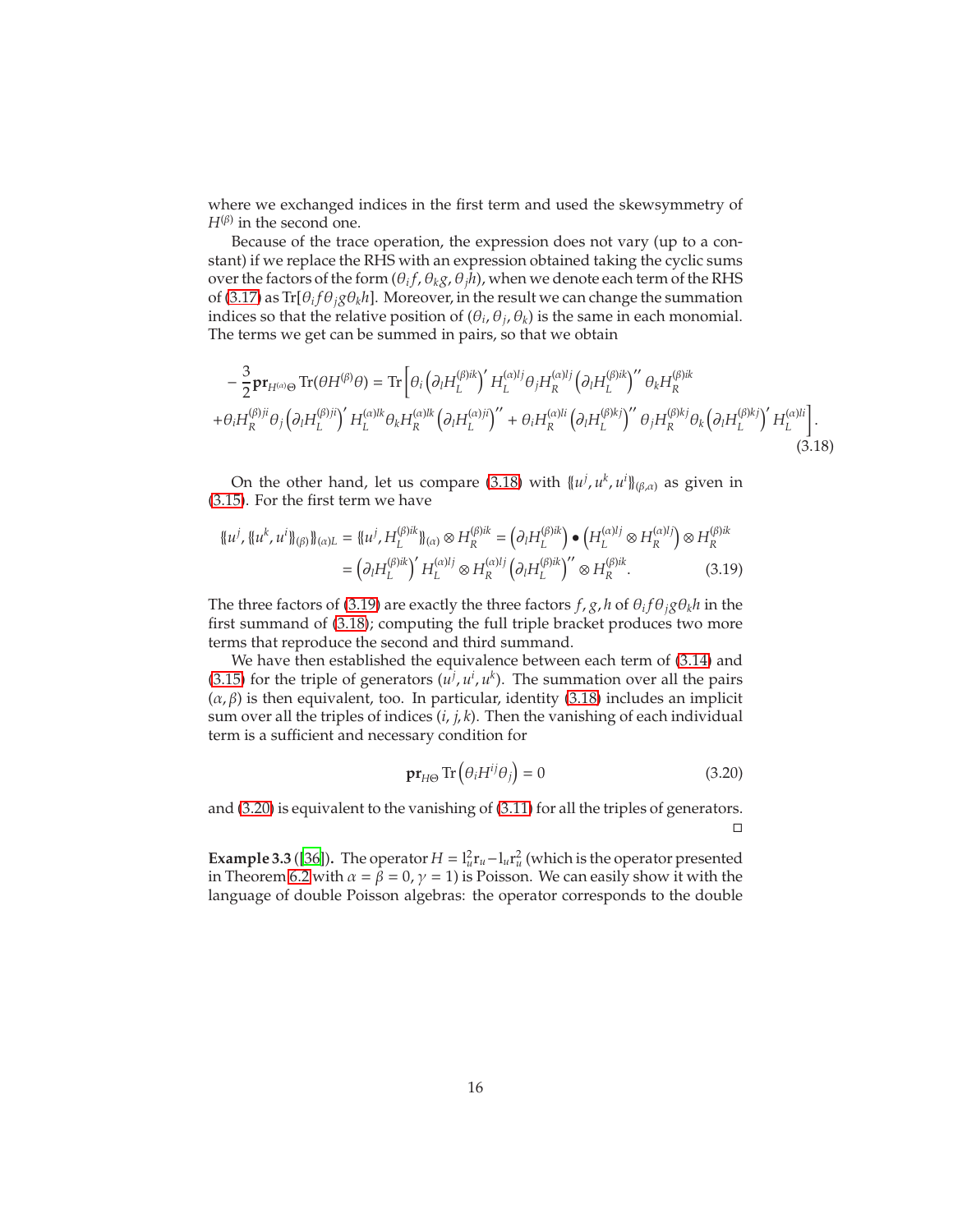bracket  $\{u, u\} = u^2 \otimes u - u \otimes u^2$ . The triple bracket in the scalar case is

$$
\begin{aligned} \n\{\{u, u, u\} = (1 + \tau + \tau^2) \{u, \{u, u\}\}\}_L \\ \n&= (1 + \tau + \tau^2) \left[ \{u, u^2\} \otimes u - \left(u^2 \otimes u - u \otimes u^2\right) \otimes u^2 \right] \\ \n&= (1 + \tau + \tau^2) \left[ u \left(u^2 \otimes u - u \otimes u^2\right) \otimes u + \left(u^2 \otimes u - u \otimes u^2\right) u \otimes u \right. \\ \n&\quad - \left(u^2 \otimes u - u \otimes u^2\right) \otimes u^2 \right] \\ \n&= (1 + \tau + \tau^2) \left(u^3 \otimes u \otimes u - u \otimes u^3 \otimes u - u^2 \otimes u \otimes u^2 + u \otimes u^2 \otimes u^2 \right) \\ \n&= 0. \n\end{aligned}
$$

Since the operator is Poisson, in particular it is Hamiltonian.

The language of double Poisson algebras can be used not only to characterise the operators, but to replace the whole Hamiltonian formalism. The Hamiltonian equations defined by the Hamiltonian structure *H* and Hamiltonian functional Tr *f* is, with this language,

<span id="page-16-1"></span>
$$
u_t^i = m\left(\{\!\{f,u^i\}\!\}\right).
$$

Similarly, the Poisson bracket between two local functionals Tr *f* and Tr *g* is

$$
\{\text{Tr } f, \text{Tr } g\} = -\text{Tr } m\left(\{f, g\}\right). \tag{3.21}
$$

The two statements can be easily verified by a direct computation. For instance, let us consider the operator  $H^{ij} = \sum_{\alpha} l_{H^{(\alpha)ij}_l} r_{H^{(\alpha)ij}_k}$  and the functional Tr *f*. From [\(2.7\)](#page-8-2) and the formula for the variational derivative [\(3.5\)](#page-10-1), we have that the characteristics of the Hamiltonian vector field has the same form prescribed by the master formula [\(3.10\)](#page-12-1), namely

$$
u_t^i = m \left( \sum (H_L^{(\alpha)ij} \otimes H_R^{(\alpha)ij}) \bullet \left( \frac{\partial f}{\partial u^j} \right)^{\sigma} \right) = m \left( \sum H_L^{(\alpha)ij} \left( \frac{\partial f}{\partial u^j} \right)^{\sigma} \otimes \left( \frac{\partial f}{\partial u^j} \right)^{\sigma} H_R^{(\alpha)ij} \right)
$$
  
= 
$$
\sum H_L^{(\alpha)ij} \left( \frac{\partial f}{\partial u^j} \right)^{\sigma} \left( \frac{\partial f}{\partial u^j} \right)^{\sigma} H_R^{(\alpha)ij}.
$$

### <span id="page-16-0"></span>**3.3 Di**ff**erence operators, multiplicative double Poisson vertex algebras and Poisson bivectors**

In this section we present the axioms of the what we call *double multiplicative Poisson vertex algebras* (double multiplicative PVAs). While (standard) double PVAs [\[14](#page-63-1)] are tailored for nonabelian PDEs, double multiplicative PVAs are the structures corresponding to the Hamiltonian formalism for nonabelian D∆Es. Their axioms are modelled on those of multiplicative Poisson vertex algebras, [\[15](#page-63-2), [16\]](#page-64-8) which describe the structure of *Abelian* differential-difference equations.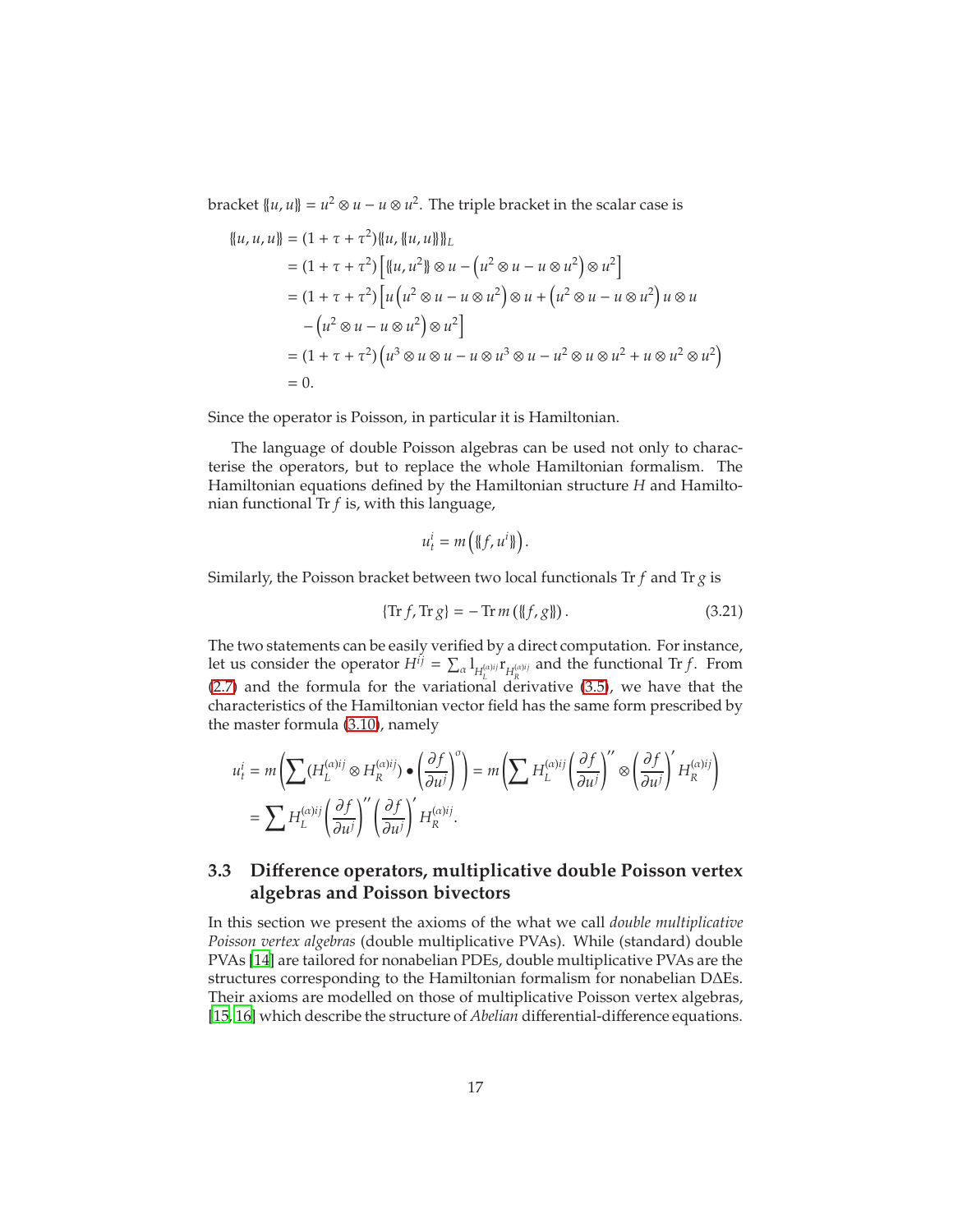<span id="page-17-3"></span>**Definition 3.4.** Let  $\mathcal{A}$  be the space of difference (Laurent) polynomials with  $\ell$ generators as in Section [2.](#page-3-0) A multiplicative  $\lambda$  bracket is a bilinear operation

$$
\{-\lambda^{-}\}: \mathcal{A} \times \mathcal{A} \to \mathcal{A} \otimes \mathcal{A}[\![\lambda,\lambda^{-1}]\!]
$$

such that the following properties hold:

- 1.  $\{\mathcal{S}a_{\lambda}b\} = \lambda^{-1}\{a_{\lambda}b\}$  and  $\{a_{\lambda}Sb\} = \lambda S\{a_{\lambda}b\}$  (sesquilinearity)
- 2.  ${a_{\lambda}bc}$  =  ${a_{\lambda}b}c + b{a_{\lambda}c}$  (Left Leibniz property)
- 3.  ${ab_{\lambda}c} = {a_{\lambda}sc} \rightarrow b + (\rightarrow a) \star {b_{\lambda}sc}$  (Right Leibinz property)

The notation used for the right Leibniz property means that, for  ${a_\lambda b} =$  $\sum B(a, b)'_p \otimes B(a, b)''_p \lambda^p$ , we have

$$
\begin{aligned} \n\{\{a_{\lambda S}c\}\}\n\rightarrow \star b &= \sum B(a,c)'_p \,(S^p b) \otimes B(a,c)'_p \,\lambda^p, \\ \n(\rightarrow a) \star \{\{b_{\lambda S}c\}\} &= \sum B(b,c)'_p \otimes (S^p a) \,B(b,c)'_p \,\lambda^p. \n\end{aligned}
$$

<span id="page-17-0"></span>**Definition 3.5.** A double multiplicative PVA is an algebra of difference polynomials  $\mathcal A$  endowed with a multiplicative  $\lambda$  bracket satisfying the additional properties

- 1. Skewsymmetry:  $\{b_{\lambda}a\} = -\lambda \{a_{(\lambda S)^{-1}}b\}$ <sup>*o*</sup>;
- 2. Double Jacobi identity  $\{a_{\lambda}\{b_{\mu}c\}\}_{L} \{b_{\mu}\{a_{\lambda}c\}\}_{R} = \{\{\{a_{\lambda}b\}_{\lambda\mu}c\}_{L}$ .

The notation for the skewsymmetry property is

<span id="page-17-1"></span>
$$
\mathcal{A}\left\{a_{(\lambda S)^{-1}}b\right\}^{\sigma} := \sum S^{-p}\left(B(a,b)'_p \otimes B(a,b)'_p\right)\lambda^{-p},\tag{3.22}
$$

namely the arrow on the left of the bracket denotes that the shift operator acts on the terms of the bracket themselves. Similarly to the definitions used for double Poisson algebras in Section [3.2](#page-12-0) and adopting the same notation we used for the Leibniz property, the entries of the double Jacobi identity are

$$
\begin{aligned}\n\{\{a_{\lambda}b\otimes c\}\}_L &:= \{\{a_{\lambda}b\}\}\otimes c, &\{\{a_{\lambda}b\otimes c\}\}_R &:= b\otimes \{\{a_{\lambda}c\}\}, \\
\{\{a\otimes b_{\lambda}c\}\}_L &:= \{\{a_{\lambda s}c\}\}\to \otimes_1 b, &\{\{a\otimes b_{\lambda}c\}\}_R &:= \{\{b_{\lambda s}c\}\}\to \otimes_1 a.\n\end{aligned}
$$

Note that the skewsymmetry property, together with the left Leibniz property, implies the right Leibniz property and generalises the notion of double bracket.

The *master formula* for the double multiplicative  $\lambda$  bracket is

<span id="page-17-2"></span>
$$
\{\!\{a_{\lambda}b\}\!\} = \sum_{i=1}^{\ell} \sum_{n,m \in \mathbb{Z}} \frac{\partial b}{\partial u_m^j} (\lambda S)^m \bullet \{\!\{u_{\lambda S}^i u^j\}\!\} \bullet (\lambda S)^{-n} \left(\frac{\partial a}{\partial u_n^i}\right)^{\sigma},\tag{3.23}
$$

where  $\{a_{\lambda S}b\} \bullet (c \otimes d) = B(a, b)'_p(S^pc) \otimes (S^pd)B(a, b)''_p \lambda^p$ .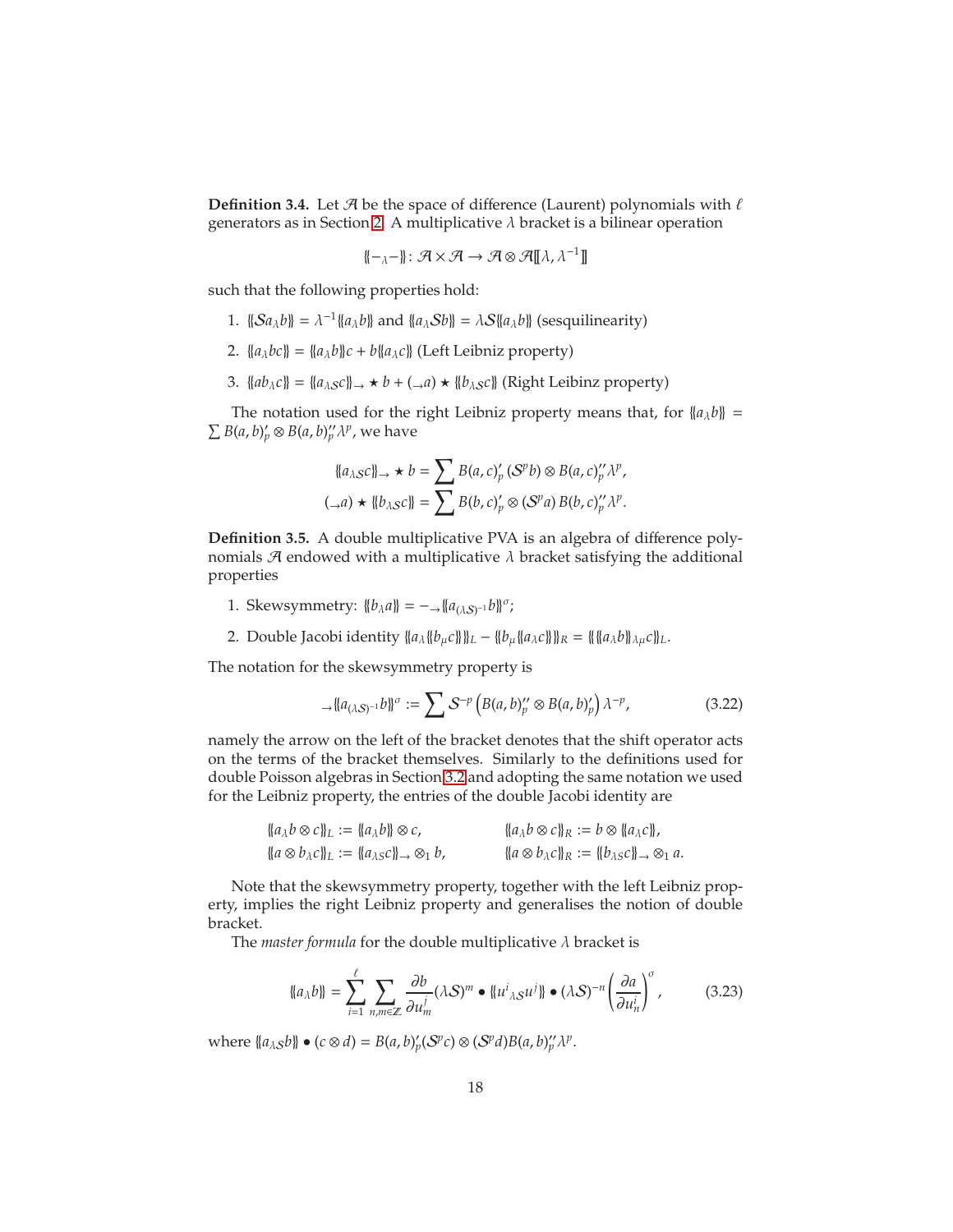Exactly as we showed for the ultralocal case in Proposition [3.2,](#page-14-4) there is a one-to-one correspondence between  $\lambda$  brackets and difference operators; the skewsymmetry property of the bracket is equivalent to the skewsymmetry of the operator and the double Jacobi identity is equivalent to condition [\(2.6\)](#page-7-0).

A generic scalar difference operator has the form [\(2.2\)](#page-4-0); we also want to consider nonlocal operators, allowing the summation of [\(2.2\)](#page-4-0) to either run from *N* to ∞, as a Taylor series, or from −∞ to *M* as a Laurent series. As an example, let us consider an operator of the form  $K = J(S-1)^{-1}L$  for *J* and *L* ultralocal difference operators (this will allow us to focus on a single expansion). Its corresponding double  $\lambda$  bracket can be written as

$$
\{u_\lambda u\} = (J' \otimes J'') \bullet \frac{1}{\lambda S - 1} (K' \otimes K''),
$$

which we can expand, alternatively, as

$$
\|u_{\lambda}u\|=\sum_{k=-\infty}^{-1}J'(S^kK')\otimes (S^kK'')J''\lambda^k\quad\text{or}\quad \|u_{\lambda}u\|=\sum_{k=0}^{\infty}-J'(S^kK')\otimes (S^kK'')J''\lambda^k.
$$

Note that some difficulties with the definition of skewsymmetry arise from the choice of a direction for the expansion, since the one prescribed in [\(3.22\)](#page-17-1) is in the opposite direction than the one chosen for  $\{\{b_\lambda a\}\}\$ . For the class of nonlocal operators we consider, as detailed in the proof of the following Theorem [3.3,](#page-18-0) the skewsymmetry of the double  $\lambda$  bracket follows from the expansion in the same direction of the bracket associated to its adjoint operator. For a more detailed account regarding the manipulation of nonlocal operators as double  $\lambda$  brackets (including their skewsymmetry) the interested reader shall consult the recent preprint [\[19\]](#page-64-9), which appeared while this manuscript was under revision.

Let

<span id="page-18-2"></span>
$$
H^{ij} = \sum_{p,\alpha_p} 1_{H_L^{(\alpha_p)ij}} \mathbf{r}_{H_R^{(\alpha_p)ij}} \mathcal{S}^p
$$
 (3.24)

be the entries of a difference operator-valued matrix for the ℓ-components case. To such a difference operator we associate a double  $\lambda$  bracket defined on the generator  $\{u^i\}$  of  $\mathcal{A}$ 

$$
\{u_{\lambda}^{i}u^{j}\} = \sum_{p,\alpha_{p}} H_{L}^{(\alpha_{p})ji} \otimes H_{R}^{(\alpha_{p})ji}\lambda^{p};
$$
\n(3.25)

conversely, given a double  $\lambda$  brackets on the generators of  $\{u^i\}$  of  $\mathcal{A}$ , we can define the matrix of difference operators

<span id="page-18-1"></span>
$$
H^{ij} = \{ \{ u^j_{\lambda} u^i \} \Big|_{\lambda = S}.
$$

<span id="page-18-0"></span>**Theorem 3.3.** *The* λ *bracket associated to a skewsymmetric di*ff*erence operator according to* [\(3.25\)](#page-18-1) *is the bracket of a double multiplicative PVA if and only if the operator*  $H = (H^{ij})_{i,j=1}^{\ell}$  with entries of the form [\(3.24\)](#page-18-2) is Poisson.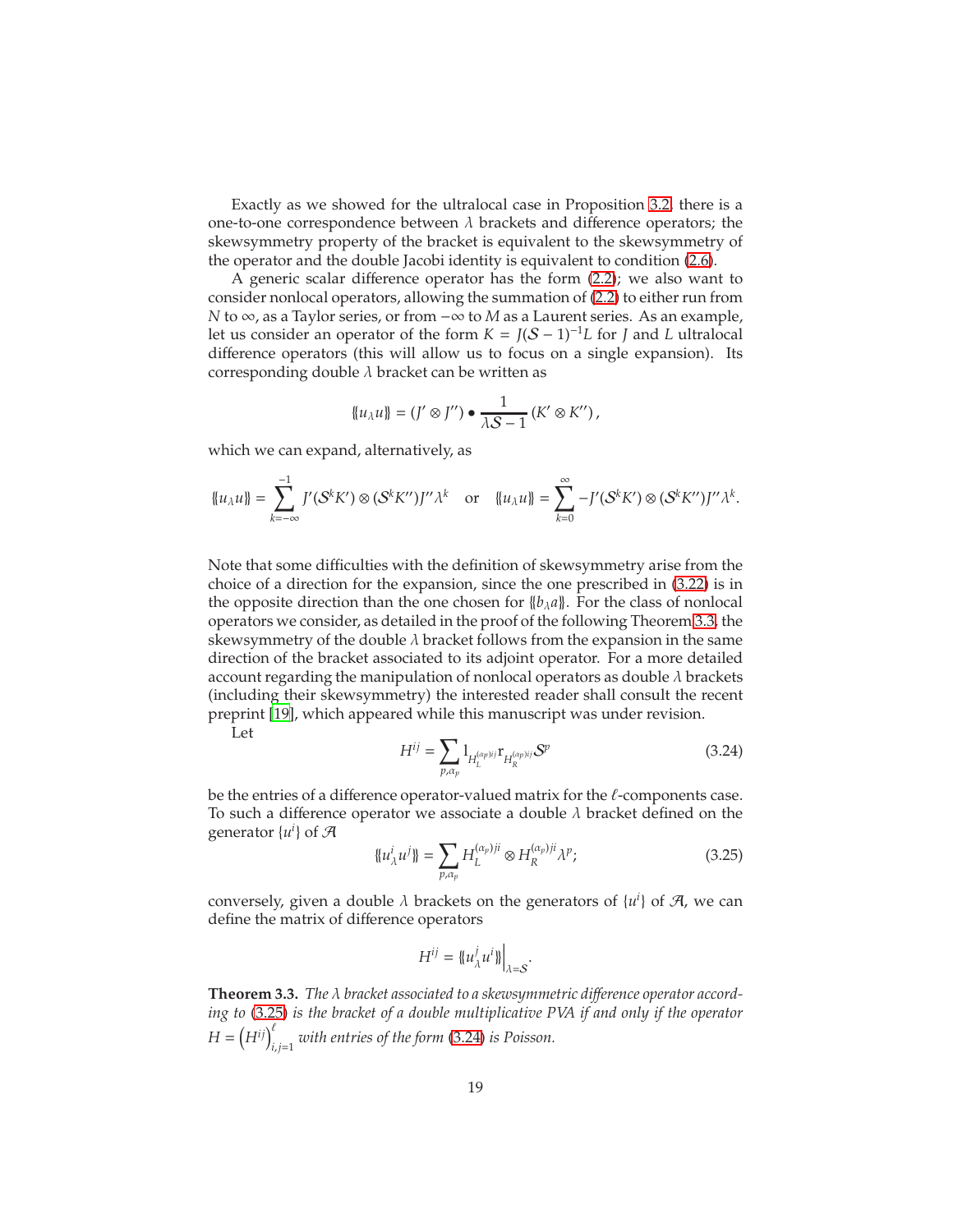*Proof.* The equivalence between the skewsymmetry of *H* and the double bracket is due to an elementary computation. The double bracket associated to the entry  $H^{ij}$  is

$$
\sum H_R^{(\alpha_p)ji} \otimes H_L^{(\alpha_p)ji} \lambda^p = -\sum (\lambda S)^{-p} \left[ H_L^{(\alpha_p)ij} \otimes H_R^{(\alpha_p)ij} \right],
$$

which indeed corresponds to the difference operator

$$
-\sum S^{-p} 1_{H_L^{(\alpha_p)j\bar{i}}}\mathbf{r}_{H_R^{(\alpha_p)j\bar{i}}} = -(H^{j\bar{i}})^{\dagger}.
$$

Note that, if the difference operator is nonlocal, then the skewsymmetry property should be checked by expanding  $\{a_{\lambda}b\}$  and  $\rightarrow \{b_{(\lambda S)^{-1}}a\}$  in the same direction.

Establishing the equivalence between the double Jacobi identity and the Poisson condition for a difference operator requires some long but straightforward computations. They have the same structure as in the ultralocal case: we exhibit them for a scalar difference operator of the form

<span id="page-19-2"></span>
$$
H = \sum \mathbf{1}_{H_L^{(\alpha_p)}} \mathbf{r}_{H_R^{(\alpha_p)}} \mathcal{S}^p \tag{3.26}
$$

in Appendix [A.](#page-54-0) The multi-component case behaves in the same way.

As for the ultralocal case, we can use the double  $\lambda$  brackets to describe the Hamiltonian action and the Poisson brackets defined by the operator *H*, by the identities

<span id="page-19-1"></span><span id="page-19-0"></span>
$$
u_t^i = m\left(\mathopen{\{\!\!\{}f_{\lambda}u^i\mathclose{\}\!\!\}}\right)\Big|_{\lambda=1}
$$

and

$$
\{\int \operatorname{Tr} f, \int \operatorname{Tr} g\} = -\int \operatorname{Tr} m \left( \{\!\{\!f_{\lambda} g\}\!\}\right) \Big|_{\lambda=1}.\tag{3.27}
$$

The well-posedness of the two identities above, and in particular that the RHS of [\(3.27\)](#page-19-0) defines a Poisson bracket on  $\mathcal F$  can be easily proved, following the same lines of the proof of the similar result for double Poisson vertex algebras (namely, the partial differential case) given in [\[14,](#page-63-1) Theorem 3.6].

We sketch here the proof of the well-posedness of the definition of the bracket with respect to the integral operation (namely that replacing *f* (or *g*) with  $S_f$  (or  $S_g$ ) in the RHS of [\(3.27\)](#page-19-0) does not affect the result, and show that the formula [\(2.5\)](#page-6-1) coincides with the one obtained starting from the double  $\lambda$ bracket.

**Proposition 3.4.** *Let* {{−λ−}} *be the* λ *bracket of a multiplicative double Poisson vertex algebra. Then*

$$
\int \operatorname{Tr} m\left(\left\{\left(\mathcal{S}f_{\lambda}\mathcal{G}\right\}\right)\right)_{\lambda=1} = \int \operatorname{Tr} m\left(\left\{\left\{f_{\lambda}\mathcal{S}\mathcal{G}\right\}\right\}\right)_{\lambda=1} = \int \operatorname{Tr} m\left(\left\{\left\{f_{\lambda}\mathcal{G}\right\}\right\}\right)_{\lambda=1}.
$$
 (3.28)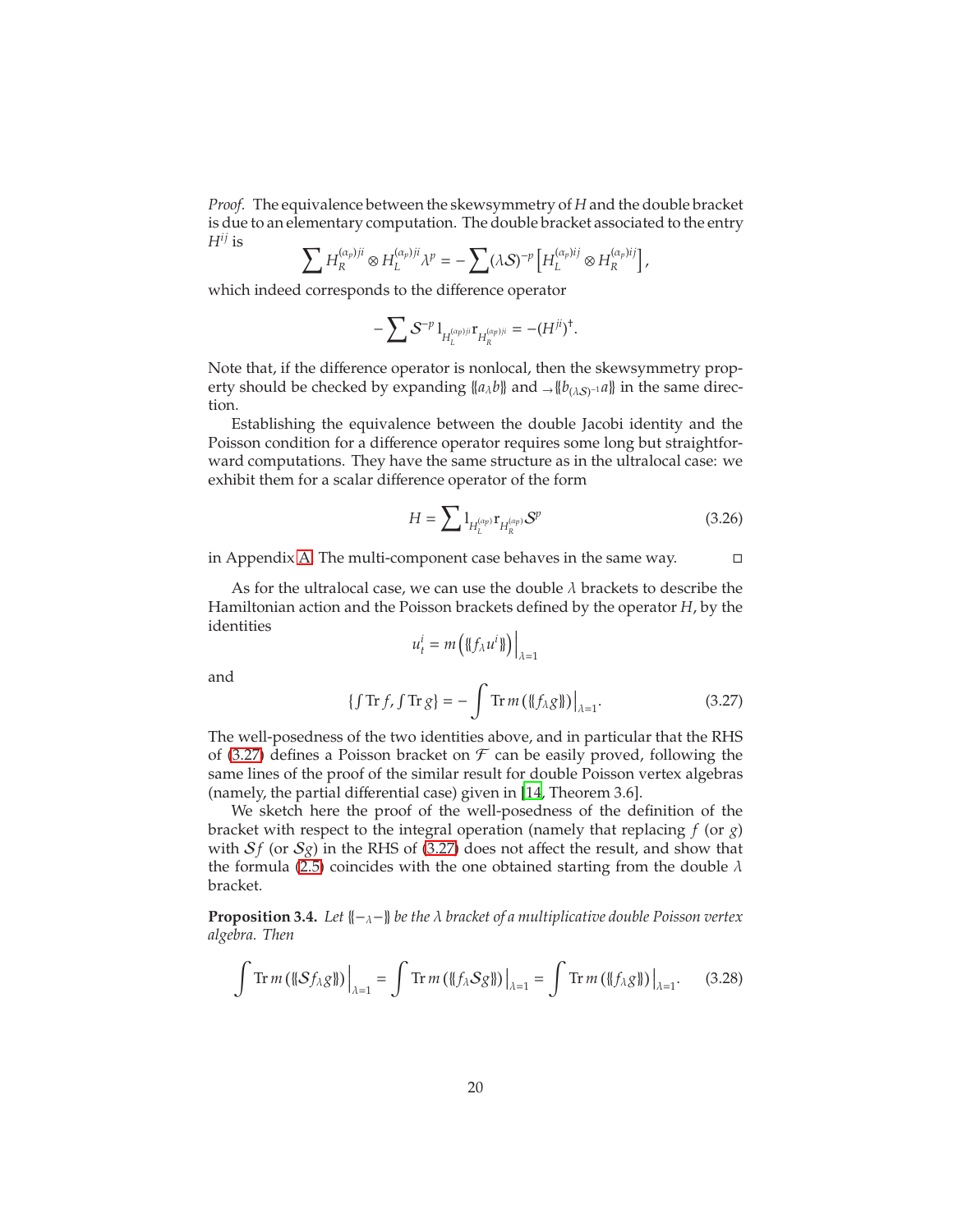*Proof.* Using the sesquilinearity properties we have

$$
\int \operatorname{Tr} m \left( \left\{ \left\langle S f_{\lambda} g \right\} \right\rangle \right|_{\lambda=1} = \int \operatorname{Tr} m \left( \lambda^{-1} \left\{ \left\langle f_{\lambda} g \right\rangle \right\} \right|_{\lambda=1},
$$
\n
$$
\int \operatorname{Tr} m \left( \left\{ \left\langle f_{\lambda} S g \right\rangle \right\} \right|_{\lambda=1} = \int \operatorname{Tr} m \left( S \lambda \left\{ \left\langle f_{\lambda} g \right\rangle \right\} \right|_{\lambda=1} = \int \operatorname{Tr} m \left( \lambda \left\{ \left\langle f_{\lambda} g \right\rangle \right\} \right|_{\lambda=1}.
$$

Setting  $\lambda = 1$  we have [\(3.28\)](#page-19-1).

<span id="page-20-1"></span>**Proposition 3.5.** *Let H be a Poisson di*ff*erence operator of the form* [\(3.24\)](#page-18-2) *and let* {{*u i* λ *u j* }} *the corresponding* λ *bracket of a multiplicative double Poisson vertex algebra as in* [\(3.25\)](#page-18-1)*. Then the Poisson bracket defined by H as in* [\(2.5\)](#page-6-1) *is equal to* [\(3.27\)](#page-19-0)*.*

*Proof.* Using the master formula [\(3.23\)](#page-17-2) with [\(3.27\)](#page-19-0) we obtain

$$
- \{f \operatorname{Tr} f, f \operatorname{Tr} g\} = \int \operatorname{Tr} \left[ \left( \partial_{u_n^j} g \right)' \left( S^m H_L^{(\alpha_p)ji} \right) \left[ S^{m+p-n} \left( \partial_{u_n^i} f \right)'' \left( \partial_{u_n^i} f \right)' \right] \left( S^m H_R^{(\alpha_p)ji} \right) \left( \partial_{u_n^j} g \right)'' \right]
$$
  
\n
$$
= \int \operatorname{Tr} \left[ \left( \partial_{u_n^j} g \right)' \left( S^m H_L^{(\alpha_p)ji} \right) \left( S^{m+p} \frac{\delta f}{\delta u^i} \right) \left( S^m H_R^{(\alpha_p)ji} \right) \left( \partial_{u_n^j} g \right)'' \right]
$$
  
\n
$$
= \int \operatorname{Tr} \left[ \left[ S^{-m} \left( \partial_{u_n^j} g \right)'' \left( \partial_{u_n^j} g \right)' \right] H_L^{(\alpha_p)ji} \left( S^p \frac{\delta f}{\delta u^i} \right) H_R^{(\alpha_p)ji} \right]
$$
  
\n
$$
= \int \operatorname{Tr} \left[ \frac{\delta g}{\delta u^j} H_L^{(\alpha_p)ji} \left( S^p \frac{\delta f}{\delta u^i} \right) H_R^{(\alpha_p)ji} \right].
$$

From the skewsymmetry of the operator *H*, this turns out to be the same as

$$
\{\int \operatorname{Tr} f, \int \operatorname{Tr} g\} = \int \operatorname{Tr} \left[ \left( S^{-p} \frac{\delta f}{\delta u^i} \right) \left( S^{-p} H_L^{(\alpha_p)ij} \right) \frac{\delta g}{\delta u^j} \left( S^{-p} H_R^{(\alpha_p)ij} \right) \right].
$$

Finally, by shifting all the integrand by *p*, we obtain

$$
\{\int \operatorname{Tr} f, \int \operatorname{Tr} g\} = \int \operatorname{Tr} \frac{\delta f}{\delta u^i} H_L^{(\alpha_p)ij} \left( S^p \frac{\delta g}{\delta u^j} \right) H_R^{(\alpha_p)ij} = \int \operatorname{Tr} \frac{\delta f}{\delta u^i} H^{ij} \left( \frac{\delta g}{\delta u^j} \right)
$$

as in the definition we gave in  $(2.5)$ .

Proposition [3.5](#page-20-1) establishes the equivalence between the language of Poisson operators and double multiplicative PVAs not only at the level of the operators (namely, between Poisson operators and  $\lambda$  brackets), but also at the level of the Poisson brackets themselves.

## <span id="page-20-0"></span>**4 A path to noncommutative Poisson geometry**

The  $\theta$  formalism, introduced as a mere computational tool in Section [2,](#page-3-0) deserves to be investigated in further detail. In this section we find a characterisation of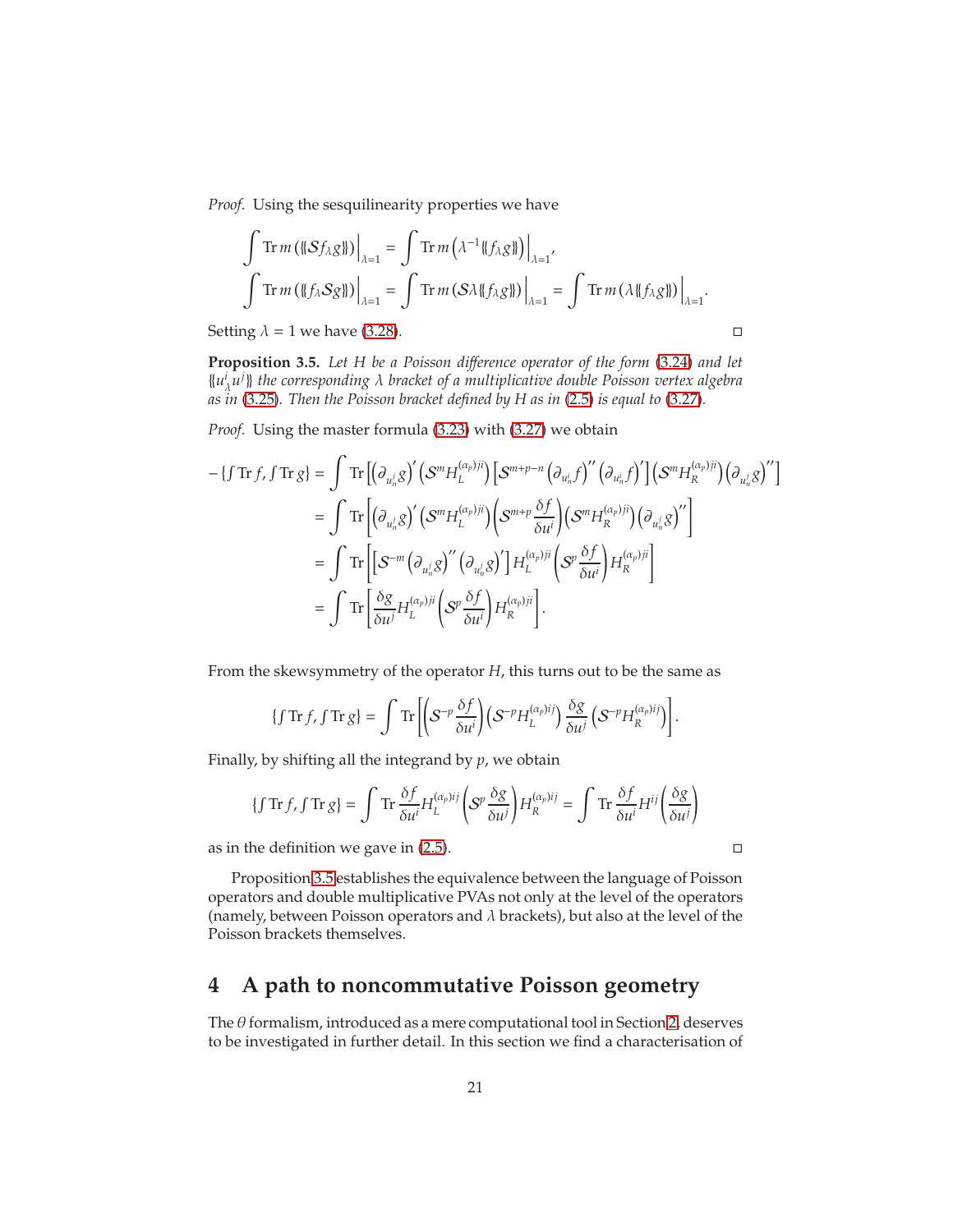Poisson bivectors in terms of a noncommutative version of the Schouten torsion – this allows us to exploit the standard machinery of Poisson geometry to treat Hamiltonian and integrable systems, even defining the Poisson-Lichnerowicz complex for nonabelian Poisson manifolds and its cohomology.

### <span id="page-21-0"></span>**4.1** θ **formalism and functional polyvector fields**

The complex of functional polyvector fields, which is presented in [\[9,](#page-63-3) [22](#page-64-10)] for the difference Abelian case, generalises naturally to the nonabelian case we are dealing with; the  $\theta$  formalism for the nonabelian differential case is presented in [\[30](#page-64-4)] and the one for the difference case in [\[10\]](#page-63-0).

The aim of this section is reviewing the  $\theta$  formalism used in Section [2](#page-3-0) and, in analogy with the well-established theory for the commutative case, establishing the isomorphism between polynomials in  $\theta$  and polyvector fields we implicitly use when representing skewsymmetric operators with degree 2 polynomials (as in Equation [\(2.4\)](#page-6-2)), providing explicit formulae for their Schouten brackets.

**Definition 4.1.** A local *p*-vector field is a *p*-alternating map from  $\mathcal{F}^p$  to  $\mathcal{F}$ ; it is then of the form

$$
B(F_1, \ldots, F_p) = \int \text{Tr} \left[ B^{i_1, \ldots, i_p}_{(1) n_1, \ldots, n_p} \left( S^{n_1} \frac{\delta F_1}{\delta u^{i_1}} \right) B^{i_1, \ldots, i_p}_{(2) n_1, \ldots, n_p} \cdots B^{i_1, \ldots, i_p}_{(p) n_1, \ldots, n_p} \left( S^{n_p} \frac{\delta F_p}{\delta u^{i_p}} \right) \right] \tag{4.1}
$$

with  $B(r)$  in  $\mathcal A$  such that  $B(\sigma(F_1), \ldots, \sigma(F_p)) = (-1)^{|\sigma|} B(F_1, \ldots, F_p)$ .

A 0-vector field is clearly just an element of  $\mathcal F$ , namely a local functional. A 1-vector field has the form

<span id="page-21-1"></span>
$$
X(F) = \int \text{Tr}\, X_n^i S^n \frac{\delta F}{\delta u^i}, \qquad F \in \mathcal{F}
$$

which is equivalent, under the integral and cyclic permutation, to the action of the (sum of) evolutionary vector field of characteristics  $S^{-n}X_n^i$  on *F* (see Equation [\(3.4\)](#page-10-2)): the notion of local 1-vector fields coincides with the notion of evolutionary vector fields on  $\mathcal F$ . More interestingly, let us consider a local 2-vector field:

$$
B(F, G) = \int \text{Tr } B_{(1)mn}^{ij} \left( S^m \frac{\delta F}{\delta u^i} \right) B_{(2)mn}^{ij} \left( S^n \frac{\delta G}{\delta u^j} \right)
$$
  
= 
$$
\int \text{Tr } \frac{\delta F}{\delta u^i} \tilde{B}_{(2) n'}^{ij} \left( S^{n'} \frac{\delta G}{\delta u^j} \right) \tilde{B}_{(1) n'}^{ij}
$$

where  $n' = n-m$ ,  $\tilde{B}_{1}^{ij}$  $j_{(1)n'}$  =  $S^{-m}B_{(1)}^{ij}$  $_{(1)mn}^{ij}$  and  $\tilde{B}_{(2)}^{ij}$  $j_{(2)n'}$  =  $S^{-m}B^{ij}_{(2)}$  $\sum_{(2)mn}^{U}$ , by the cyclic property of the trace and integrating by parts to get rid of  $S<sup>m</sup>$ . It matches the definition of a bracket given in [\(2.5\)](#page-6-1), for an operator *K* of the form  $r_{\tilde{B}_{(1)n'}} l_{\tilde{B}_{(2)n'}} S^{n'}$ . We also observe that the skewsymmetry property for a bivector field,  $B(F, G) = -B(G, F)$ ,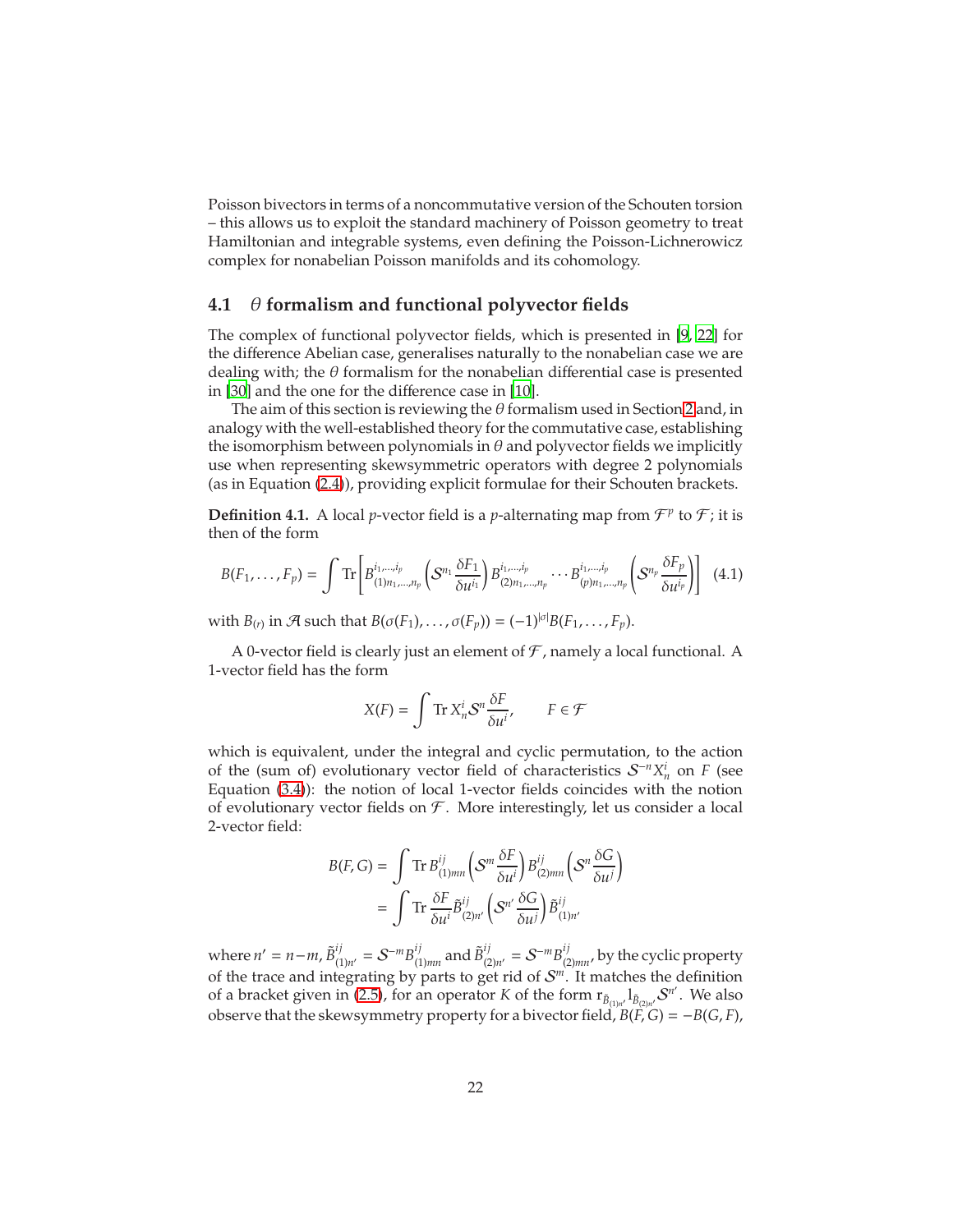can be written as

$$
\int \operatorname{Tr} \frac{\delta F}{\delta u^i} B^{ij}_{(2)n} \left( S^n \frac{\delta G}{\delta u^j} \right) B^{ij}_{(1)n} = - \int \operatorname{Tr} \frac{\delta G}{\delta u^j} B^{ji}_{(2)n'} \left( S^{n'} \frac{\delta F}{\delta u^i} \right) B^{ji}_{(1)n'} \n= - \int \operatorname{Tr} \frac{\delta F}{\delta u^i} S^{-n'} \left( B^{ji}_{(1)n'} \frac{\delta G}{\delta u^j} B^{ji}_{(2)n'} \right),
$$

which is exactly the skewsymmetry of the aforementioned operator *K*. One can read how the requirement that a polyvector field is an alternating map affects the coefficients in the same fashion. Moreover, since in  $\mathcal F$  one can always integrate by parts to get rid of the shift operator acting on one ("the first") argument of the polyvector field, it is apparent that a local *p*-vector field is defined by a totally skewsymmetric difference operator with *p* − 1 arguments.

Let us now consider the spaces  $\hat{\mathcal{A}}$  and  $\hat{\mathcal{F}}$  introduced in Definition [2.6](#page-5-1) and [2.7;](#page-6-0) the θ *variational derivative* can be defined, in analogy with the standard one given in [\(3.5\)](#page-10-1), as

$$
\frac{\delta f}{\delta \theta_i} := \mathcal{S}^{-n} m \left( \frac{\partial f}{\partial \theta_{i,n}} \right)^{\sigma}
$$

and it satisfies the same properties [\(3.6\)](#page-10-4).

**Proposition 4.1.** *The space*  $\hat{\mathcal{F}}$  *is isomorphic to the space of local polyvector fields; in particular, an element of* Fˆ *<sup>p</sup> is in a one-to-one correspondence with a local p-vector field.*

*Proof.* The lines of the proof of the analogue theorem for the commutative case [\[9](#page-63-3), Proposition 2] are still valid in the noncommutative setting. Given an element  $\int \text{Tr } B \in \hat{\mathcal{F}}^p$ , the corresponding *p*-vector field is given by

$$
\tilde{B}(F_1,\ldots,F_p)=\int \mathrm{Tr}\, m\left[\frac{\partial}{\partial\theta_{i_p,n_p}}\cdots m\left(\frac{\partial}{\partial\theta_{i_1,n_1}}B\star\mathcal{S}^{n_1}\frac{\delta F_1}{\delta u^{i_1}}\right)\star\cdots\mathcal{S}^{n_p}\frac{\delta F_p}{\delta u^{i_p}}\right]
$$

Conversely, given a *p*-vector field of the form [\(4.1\)](#page-21-1), the corresponding element in  $\hat{\mathcal{F}}^p$  is

$$
\frac{1}{p!} \int \text{Tr} \left[ B_{(1)n_1,...,n_p}^{i_1,...,i_p} \theta_{i_1,n_1} B_{(2)n_1,...,n_p}^{i_1,...,i_p} \cdots B_{(p)n_1,...,n_p}^{i_1,...,i_p} \theta_{i_p,n_p} \right]. \tag{4.2}
$$

<span id="page-22-0"></span>.

Note that a *p*-vector of the form [\(4.2\)](#page-22-0) can always be integrated by parts and cyclically permuted in such a way that it can be written as

$$
\int \mathrm{Tr}\,\theta_{i_1} K\big(\theta_{i_2},\ldots,\theta_{i_p}\big),\,
$$

with *K* a ( $p - 1$ ) difference operator acting on  $\theta$ 's.

As anticipated in Section [2,](#page-3-0) the existence of the isomorphism between the space of local polyvector fields and  $\hat{\mathcal{F}}$  allows us to perpetrate an abuse of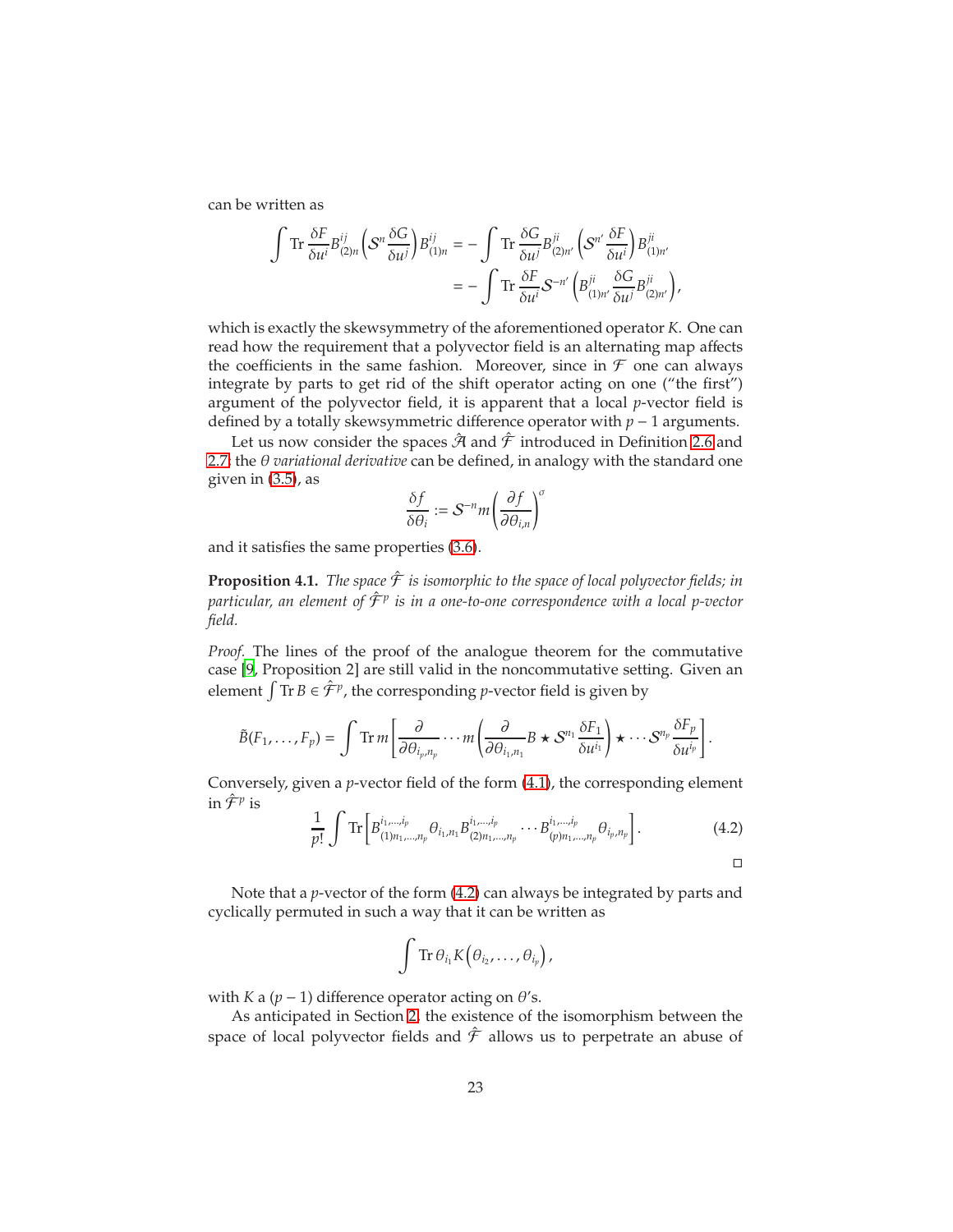language and identify the former with the latter one. This leads us to introduce a tailored notion of Schouten bracket on  $\hat{\mathcal{F}}$ . In Section [4.2](#page-23-0) we present the construction for double Poisson algebras, namely in the case of ODEs; in Section [4.3](#page-28-0) we repeat the construction for multiplicative double Poisson vertex algebras, namely those tailored on nonabelian differential-difference systems. In both cases, we start defining a double bracket on  $\hat{\mathcal{A}}$ , and then use it to obtain a well-defined bracket on  $\hat{\mathcal{F}}$  satisfying the axioms of a Gerstenhaber algebra, namely proving that it is indeed the Schouten bracket for the corresponding local polyvector fields.

### <span id="page-23-0"></span>**4.2 Schouten brackets for nonabelian ODEs**

Let us consider the " $\theta$  version" of an ultralocal algebra  $\mathcal{A}_0$ , as the one introduced in Section [3.2.](#page-12-0) We have  $\hat{\mathcal{A}}_0 = \mathcal{A}_0[\theta_1,\ldots,\theta_\ell]$ . Similarly we have the space  $\hat{\mathcal{F}}_0 = \hat{\mathcal{A}}_0/[\hat{\mathcal{A}}_0, \hat{\mathcal{A}}_0].$ 

First, we need to introduce a graded version of the operations we have defined on A⊗*<sup>n</sup>* (since the shift operation is not involved, the following are the same for both  $\hat{\mathcal{A}}_0$  and  $\hat{\mathcal{A}}$ ). We have

$$
(a \otimes b)^{\sigma} = (-1)^{|a||b|}b \otimes a,
$$
  
\n
$$
\tau (a_1 \otimes a_{n-1} \otimes a_n) = (-1)^{|a_n|(|a_1| + \dots + |a_{n-1}|)} a_n \otimes a_1 \dots \otimes a_{n-1},
$$
  
\n
$$
a \otimes b \otimes_1 c = (-1)^{|b||c|}a \otimes c \otimes b,
$$
  
\n
$$
(a \otimes b) \star c = (-1)^{|b||c|}ac \otimes b, \quad a \star (b \otimes c) = (-1)^{|a||b|}b \otimes ac,
$$
  
\n
$$
(4.4)
$$

$$
(a \otimes b) \bullet (c \otimes d) = (-1)^{|b|(|c|+|d|)} ac \otimes db.
$$
 (4.5)

Moreover,

<span id="page-23-6"></span><span id="page-23-3"></span><span id="page-23-2"></span>
$$
\frac{\partial}{\partial z}(ab) = \frac{\partial a}{\partial z}b + (-1)^{|z||a|}a\frac{\partial b}{\partial z}
$$

and, by the graded version of the trace,

<span id="page-23-5"></span><span id="page-23-1"></span>
$$
\int \operatorname{Tr} ab = (-1)^{|a||b|} \int \operatorname{Tr} ba.
$$
\n(4.6)

Our aim is to define the Schouten bracket among ultralocal polyvector fields, namely in  $\hat{\mathcal{F}}_0$ . For this, we introduce a degree -1 double bracket  $\hat{\mathcal{A}}_0\times\hat{\mathcal{A}}_0\to$  $\hat{\mathcal{A}}_0 \otimes \hat{\mathcal{A}}_0$  given by the formula

$$
\llbracket a, b \rrbracket := \sum_{i=1}^{\ell} \left( \frac{\partial b}{\partial u^i} \bullet \left( \frac{\partial a}{\partial \theta_i} \right)^{\sigma} + (-1)^{|b|} \frac{\partial b}{\partial \theta_i} \bullet \left( \frac{\partial a}{\partial u^i} \right)^{\sigma} \right).
$$
 (4.7)

<span id="page-23-4"></span>**Proposition 4.2.** *The bracket* [\(4.7\)](#page-23-1) *satisfies the following basic properties:*

- (*i*)  $[[b, a]] = -(-1)^{(|a|-1)(|b|-1)}[[a, b]]<sup>σ</sup>$  (*graded skewsymmetry*);
- (*ii*)  $[[a, bc]] = b[[a, c]] + (-1)^{(|a|-1)|c|}[[a, b]]c$  (graded Leibniz property).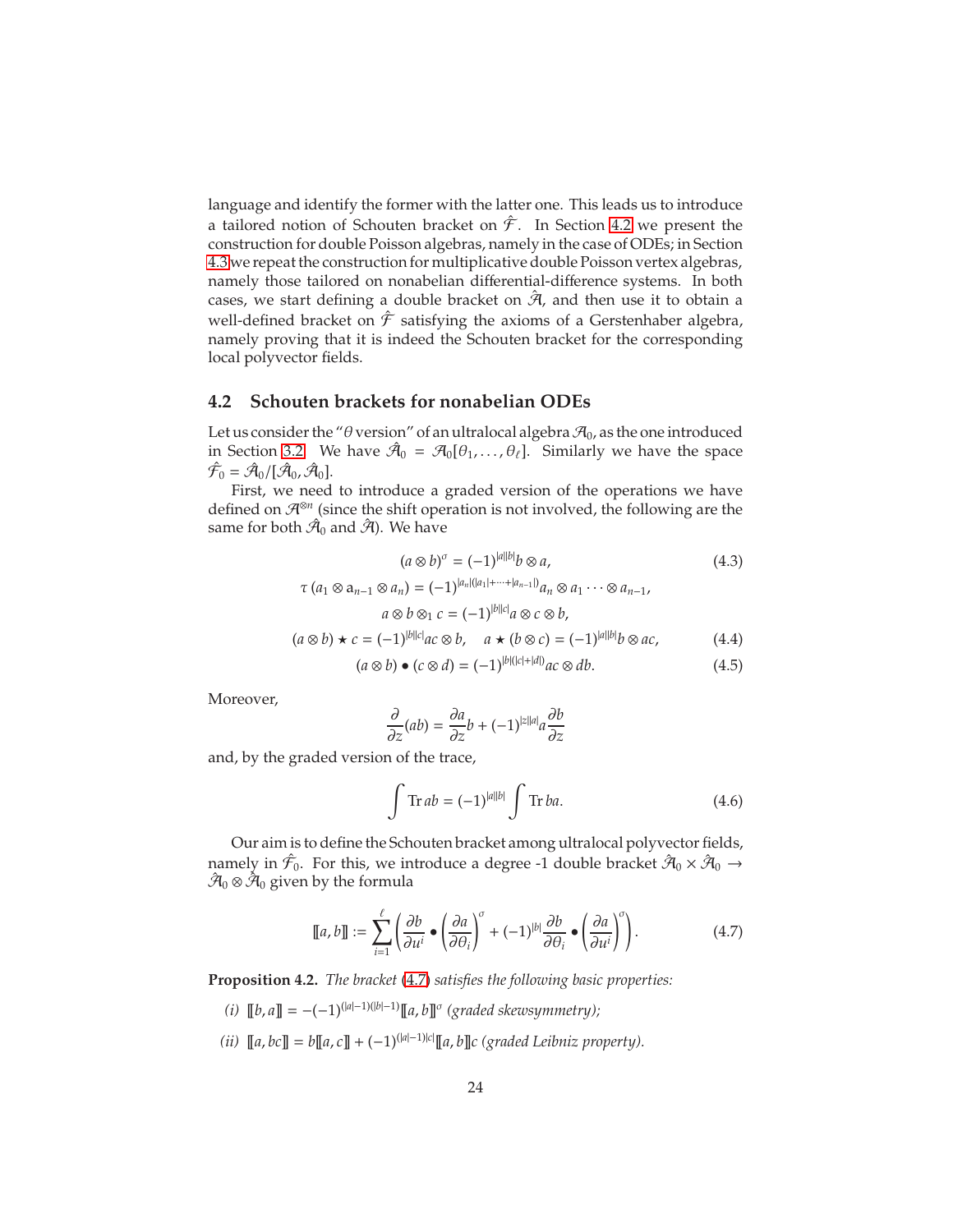Note that the signs for the Leibniz property imply that this bracket is a derivation *from the right*, i.e.  $D(ab) = aD(b) + (-1)^{|D||b|}D(a)b$ .

*Proof.* (i). A direct computations using the definition [\(4.7\)](#page-23-1) shows that

$$
\llbracket b, a \rrbracket = \sum (-1)^{b'_{0}b''_{0}} \left( \left( \frac{\partial a}{\partial u^{i}} \right)' \otimes \left( \frac{\partial a}{\partial u^{i}} \right)'' \right) \bullet \left( \left( \frac{\partial b}{\partial \theta_{i}} \right)'' \otimes \left( \frac{\partial b}{\partial \theta_{i}} \right)' \right) + (-1)^{|a|+b'_{u}b''_{u}} \left( \left( \frac{\partial a}{\partial \theta_{i}} \right)' \otimes \left( \frac{\partial a}{\partial \theta_{i}} \right)'' \right) \bullet \left( \left( \frac{\partial b}{\partial u^{i}} \right)'' \otimes \left( \frac{\partial b}{\partial u^{i}} \right)' \right),
$$
(4.8)

where for shorthand we denote  $\deg_{\theta}(\partial_u b)' = b'_u$  and so on. Then, by combining [\(4.5\)](#page-23-2) and [\(4.3\)](#page-23-3) we get

<span id="page-24-0"></span>
$$
[(a\otimes b)\bullet (c\otimes d)]^{\sigma}=(-1)^{(|a|+|b|)(|c|+|d|)}(c\otimes d)^{\sigma}\bullet (a\otimes b)^{\sigma}.
$$

This means that for [\(4.8\)](#page-24-0) we have

$$
\llbracket b, a \rrbracket = \sum (-1)^{b_0' b_0'' + (a_u' + a_u'') (b_0' + b_0'') + b_0' b_0'' + a_u' a_u''} \left[ \left( \left( \frac{\partial b}{\partial \theta_i} \right)' \otimes \left( \frac{\partial b}{\partial \theta_i} \right)'' \right) \bullet \left( \left( \frac{\partial a}{\partial u^i} \right)'' \otimes \left( \frac{\partial a}{\partial u^i} \right)' \right) \right]^{\sigma} + (-1)^{|a| + b_u' b_u'' + (a_0' + a_0'') (b_u' + b_u'') + b_u' b_u'' + a_0' a_0''} \left[ \left( \left( \frac{\partial b}{\partial u^i} \right)' \otimes \left( \frac{\partial b}{\partial u^i} \right)'' \right) \bullet \left( \left( \frac{\partial a}{\partial \theta_i} \right)'' \otimes \left( \frac{\partial a}{\partial \theta_i} \right)' \right) \right]^{\sigma} = \sum \left[ (-1)^{(a_u' + a_u'') (b_0' + b_0'')} \frac{\partial b}{\partial \theta_i} \bullet \left( \frac{\partial a}{\partial u^i} \right)^{\sigma} + (-1)^{|a| + (a_0' + a_0'') (b_u' + b_u'')} \frac{\partial b}{\partial u^i} \bullet \left( \frac{\partial a}{\partial \theta_i} \right)^{\sigma} \right]^{\sigma}.
$$

We finally observe that  $(z'_u + z''_u) = |z|$  and  $(z'_\ell)$  $\frac{\partial}{\partial t} + z''_{\theta}$  $\binom{n}{\theta} = |z| - 1$  for  $z = a, b$ , so that the two exponents are respectively |*a*|(|*b*| − 1) and |*a*| + (|*a*| − 1)|*b*|. By rearranging the two terms of the sum and collecting common factors we obtain  $[[b, a]] = (-1)^{|a||b| + |a| + |b|} [[a, b]]^{\sigma}$  as claimed.

(ii) From a straightforward application of the formula [\(4.7\)](#page-23-1) we have

$$
\llbracket a, bc \rrbracket = \left( \frac{\partial b}{\partial u^{i}} c + b \frac{\partial c}{\partial u^{i}} \right) \bullet \left( \frac{\partial a}{\partial \theta_{i}} \right)^{\sigma} + (-1)^{|b| + |c|} \left( \frac{\partial b}{\partial \theta_{i}} c + (-1)^{|b|} b \frac{\partial c}{\partial \theta_{i}} \right) \bullet \left( \frac{\partial a}{\partial u^{i}} \right)^{\sigma}
$$
\n
$$
= b \left[ \frac{\partial c}{\partial u^{i}} \bullet \left( \frac{\partial a}{\partial \theta_{i}} \right)^{\sigma} + (-1)^{|c|} \frac{\partial c}{\partial \theta_{i}} \bullet \left( \frac{\partial a}{\partial u^{i}} \right)^{\sigma} \right]
$$
\n
$$
+ \left( \left( \frac{\partial b}{\partial u^{i}} \right)^{i} \otimes \left( \frac{\partial b}{\partial u^{i}} \right)^{i'} c \right) \bullet \left( \frac{\partial a}{\partial \theta_{i}} \right)^{\sigma} + (-1)^{|b| + |c|} \left( \left( \frac{\partial b}{\partial \theta_{i}} \right)^{i} \otimes \left( \frac{\partial b}{\partial \theta_{i}} \right)^{i'} c \right) \bullet \left( \frac{\partial a}{\partial u^{i}} \right)^{\sigma}
$$
\n
$$
= b \llbracket a, c \rrbracket + (-1)^{|c|(|a|-1)} \left[ \frac{\partial b}{\partial u^{i}} \bullet \left( \frac{\partial a}{\partial \theta_{i}} \right)^{\sigma} \right] c + (-1)^{|b| + |c| + |a||c|} \left[ \frac{\partial b}{\partial \theta_{i}} \bullet \left( \frac{\partial a}{\partial u^{i}} \right)^{\sigma} \right] c.
$$

Collecting the common factor in the second and third summands we obtain  $(-1)^{|c|(|a|-1)}$ [[a, b]]c as claimed.  $□$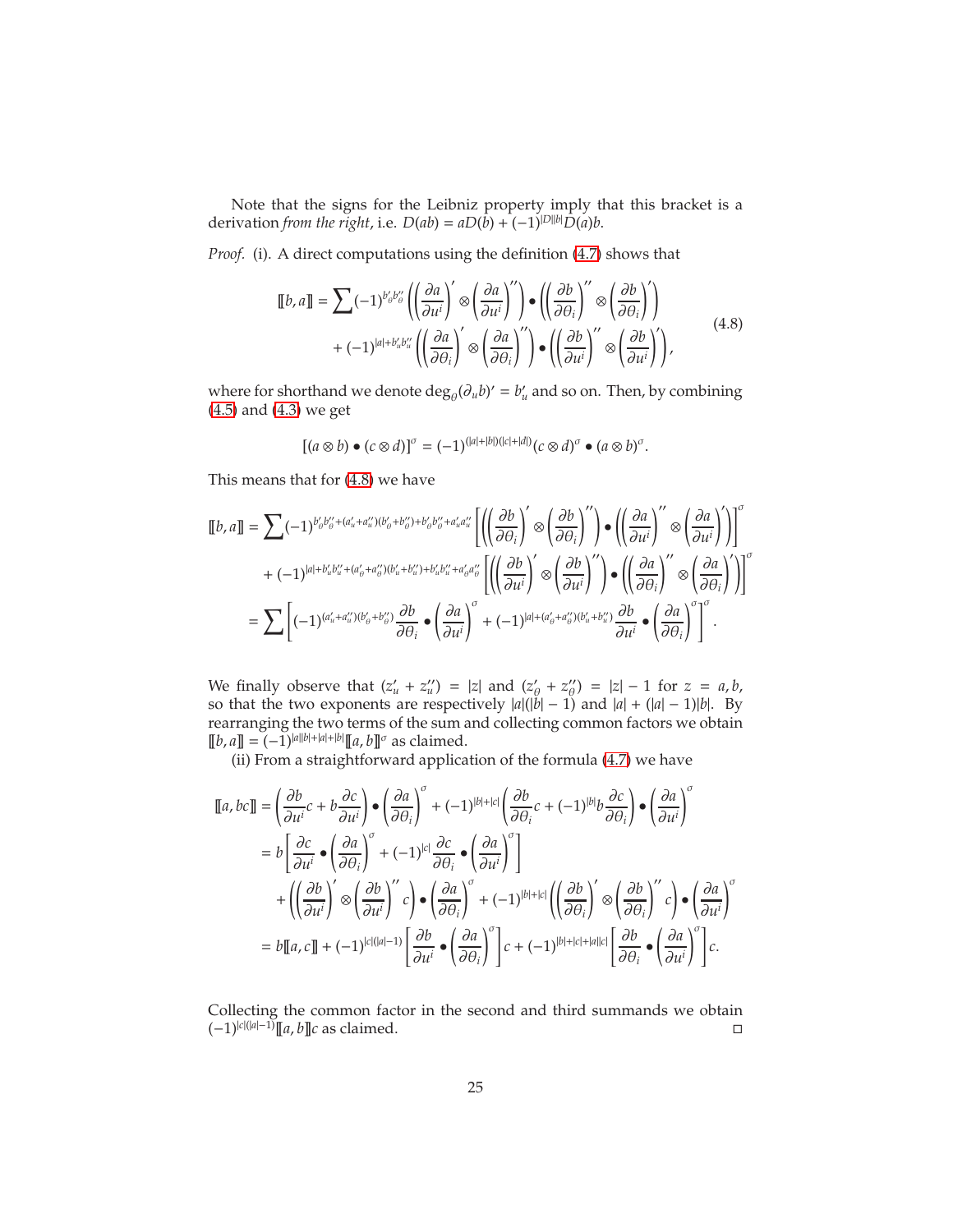**Proposition 4.3.** *The bracket* [\(4.7\)](#page-23-1) *enjoys the following "right Leibniz property":*

$$
[[ab, c]] = [[a, c]] \star b + (-1)^{|a|(|c|-1)} a \star [[b, c]].
$$

*Proof.* Using skewsymmetry and the graded Leibniz property of Proposition [4.2](#page-23-4) we have

$$
[\![ab,c]\!] = -(-1)^{(|a|+|b|-1)(|c|-1)} \left(a [\![c,b]\!]\right)^\sigma - (-1)^{(|a|-1)(|c|-1)} \left([\![c,a]\!]\!|b\right)^\sigma.
$$

Denoting  $(cb)' = |[[c, b]]'|$ , and similarly for  $(cb)''$ ,  $(ca)'$ , and  $(ca)''$ , then

$$
[[ab, c]] = -(-1)^{(|a|+|b|-1)(|c|-1)+(cb)'(cb)''}a \star [[c, b]]'' \otimes [[c, b]]'
$$
  

$$
-(-1)^{(|a|-1)(|c|-1)+(ca)'(ca)''}[[c, a]]'' \otimes [[c, a]]' \star b
$$
  

$$
= (-1)^{|a|(|c|-1)}a \star [[b, c]] + [[a, c]] \star b.
$$

The bracket [\(4.7\)](#page-23-1) satisfies graded versions of skewsymmetryproperty, graded Leibniz property and, as we prove for Proposition [B.2](#page-58-0) in Appendix [B,](#page-57-0) double Jacobi identity. Since these properties are analogue to the properties that a (standard) Schouten bracket enjoys, we call [[−, −]] the *double Schouten bracket*. It is the fundamental building block for the Schouten bracket in the nonabelian setting.

*Remark* 4.1*.* The structure of double Schouten bracket we have presented is the same as the double Schouten–Nijenhuis bracket on the derivations of *A*, with  $A = \mathcal{A}_0$ , defined by Van Den Bergh in [\[36](#page-65-0), Section 3.2] after the identification

$$
\theta_i := \frac{\partial}{\partial u^i} \colon \mathcal{A}_0 \to \mathcal{A}_0 \otimes \mathcal{A}_0.
$$

Both the brackets define a structure of double Gerstenhaber algebra and they coincide on the generators. Indeed, the bracket is trivial on generators of  $\mathcal{A}_0$ and  $\frac{\partial}{\partial u^i}(u^j) = \delta_i^j$  $J_i^j$ 1 ⊗ 1 =  $[\![\theta_i, u^j]\!]$ . On the other hand, in Van Den Bergh's double bracket we have

$$
\left\{ \left\{ \frac{\partial}{\partial u^i}, \frac{\partial}{\partial u^j} \right\} \right\} = \tau_{(23)} \left( \left( \frac{\partial}{\partial u^i} \otimes 1 \right) \circ \frac{\partial}{\partial u^j} - \left( 1 \otimes \frac{\partial}{\partial u^j} \right) \circ \frac{\partial}{\partial u^i} \right) + \tau_{(12)} \left( \left( 1 \otimes \frac{\partial}{\partial u^i} \right) \circ \frac{\partial}{\partial u^j} - \left( \frac{\partial}{\partial u^j} \otimes 1 \right) \circ \frac{\partial}{\partial u^i} \right),
$$

where  $\tau_{(12)}$  and  $\tau_{(23)}$  denote permutations of the factors in  $\mathcal{A}_0^{\otimes 3}$ . Both the terms in the RHS vanish because of the commutation of double derivatives [\[14,](#page-63-1) Lemma 2.6], so that the double bracket between the derivations coincides with  $[\![\theta_i, \theta_j]\!] = 0.$ 

<span id="page-25-1"></span>**Proposition 4.4.** Let  $a, b \in \hat{\mathcal{F}}_0$ . The bracked defined by

<span id="page-25-0"></span>
$$
[a, b] := \text{Tr } m([\![a, b]\!]) \tag{4.9}
$$

is a well-defined bilinear map  $\hat{\cal F}_0^p$  $\hat{\mathcal{F}}_0^p \times \hat{\mathcal{F}}_0^q \to \hat{\mathcal{F}}_0^{p+q-1}$  $\mathbf{0}$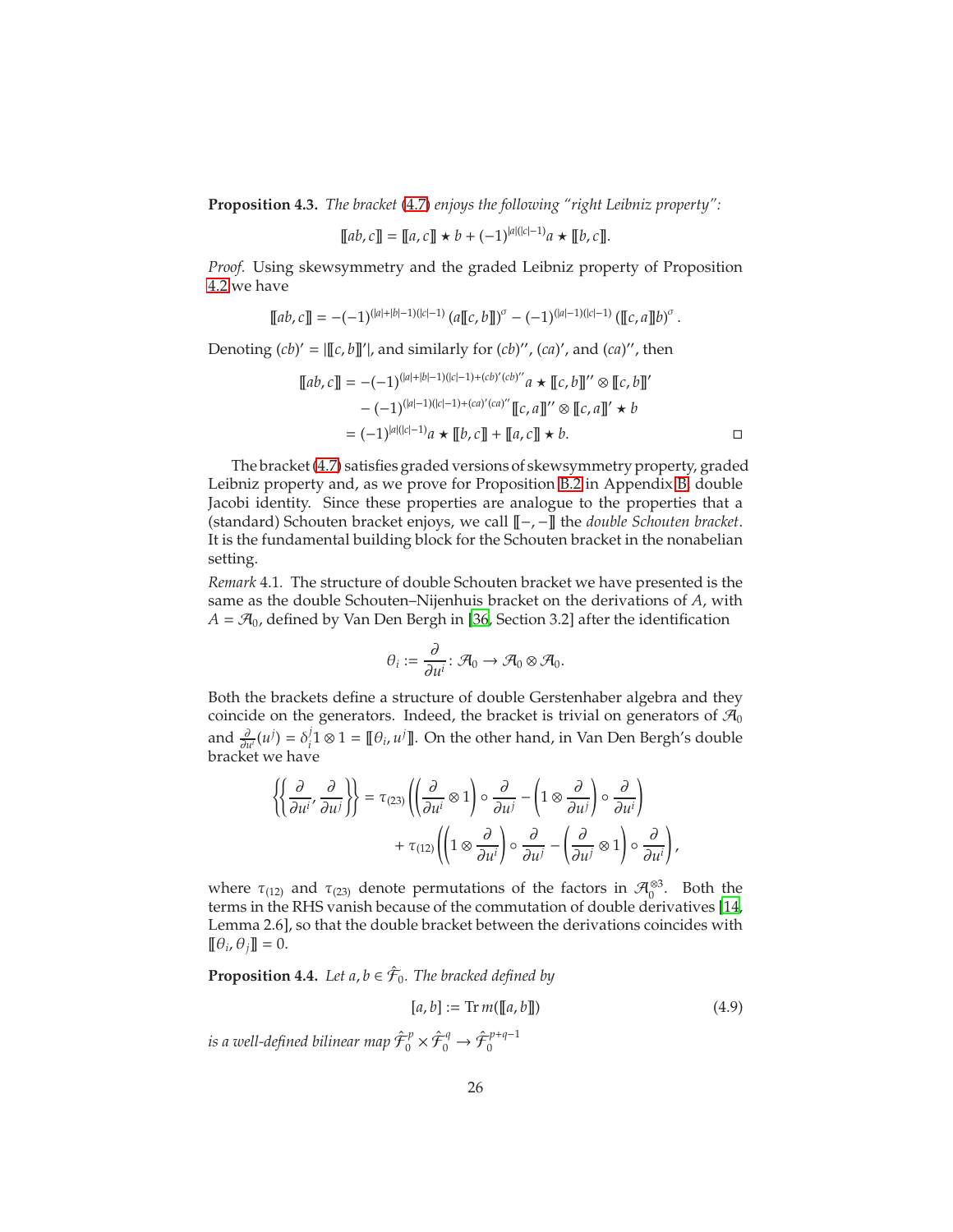*Proof.* The grading of the bracket is obvious, because the derivative with respect to  $\theta$  is of degree -1, while all the other operations in the definition are of degree 0. We need to prove that such an operation is well-defined, namely that it is vanishes on elements of  $[\hat{\mathcal{A}}_0, \hat{\mathcal{A}}_0]$ . To do so, let's recall that the graded commutator in  $\hat{\mathcal{A}}_0$  is  $[a, b] = ab - (-1)^{|a||b|}ba$ . Then

$$
[a, bc - (-1)^{|b||c|}cb] = \text{Tr } m([\![a, bc]\!]) - (-1)^{|b||c|} \text{Tr } m([\![a, cb]\!])
$$
  
= 
$$
\text{Tr } m\left(b[\![a, c]\!] + (-1)^{|a||c|+|c|} [\![a, b]\!]c
$$
  

$$
-(-1)^{|b||c|}c[\![a, b]\!] - (-1)^{|b||c|+|a||b|+|b|}[\![a, c]\!]b\right).
$$

Observing that  $\text{Tr } ab = (-1)^{|a||b|} \text{Tr } ba$  we have then

$$
[a, bc - (-1)^{|b||c|}cb] = \text{Tr}\,m\left(b[[a, c]] + (-1)^{|a||c|+|c|}[[a, b]]c - (-1)^{|b||c|+|a||c|+|b||c|+|c|}[[a, b]]c\right) -(-1)^{|b||c|+|a||b|+|b|+|b||c|+|b|}b[[a, c]]) = 0.
$$

Note that the vanishing of the expression is due to the overall trace. We also need to show that the bracket vanishes for elements of  $[\hat{\mathcal{A}}_0,\hat{\mathcal{A}}_0]$  in its first entry. By definition we have

$$
[ab - (-1)^{|a||b|}ba, c] = \text{Tr}\,m\left(\llbracket ab - (-1)^{|a||b|}ba, c\rrbracket\right)
$$
  
= -(-1)<sup>(|a|+|b|-1)(|c|-1)</sup> Tr  $m\left(\llbracket c, ab - (-1)^{|a||b|}ba\rrbracket^{\sigma}\right),$ 

because of the skewsymmetry of the double Schouten bracket. We can now go back to the computation for the commutator in the second entry because Tr  $m(A^{\sigma}) = Tr m(A)$ , which is straightforward given [\(4.3\)](#page-23-3) and [\(4.6\)](#page-23-5). In conclusion, the bracket vanishes for elements of  $[\hat{\mathcal{A}}_0,\hat{\check{\mathcal{A}}}_0]$  in either entry, which means that it is well-defined on  $\hat{\mathcal{F}}_0$ .  $\overline{0}$ .

<span id="page-26-0"></span>**Definition 4.2.** Let [−, −] be a degree -1 bilinear bracket among polyvector fields. We call such a bracket a *Schouten bracket* if it coincides with the commutator of vector fields among 1-vectors, with the action of a vector field on a functional when computed between a 0- and a 1-vector, and satisfies the following graded versions of skewsymmetry and Jacobi identity:

- (i)  $[P,Q] = -(-1)^{(p-1)(q-1)}[Q,P]$
- (ii)  $[P, [Q, R]] = [[P, Q], R] + (-1)^{(p-1)(q-1)}[Q, [P, R]]$

for a *p*-vector *P*, a *q*-vector *Q* and a *r*-vector *R*.

We are now going to prove that bracket [\(4.9\)](#page-25-0) fulfils the properties outlined in Definition [4.2,](#page-26-0) starting from the fact that it coincides with the action of a vector field on a local functionals when evaluated between elements of  $\mathcal{F}_0$  and  $\hat{\mathcal{F}}_0^1$ . Indeed, if we compute  $[X, f]$  using [\(4.7\)](#page-23-1) for  $X = \text{Tr } X^i \theta_i$  and  $f \in \mathcal{F}_0$ , we obtain exactly the same expression as in [\(3.3\)](#page-10-0).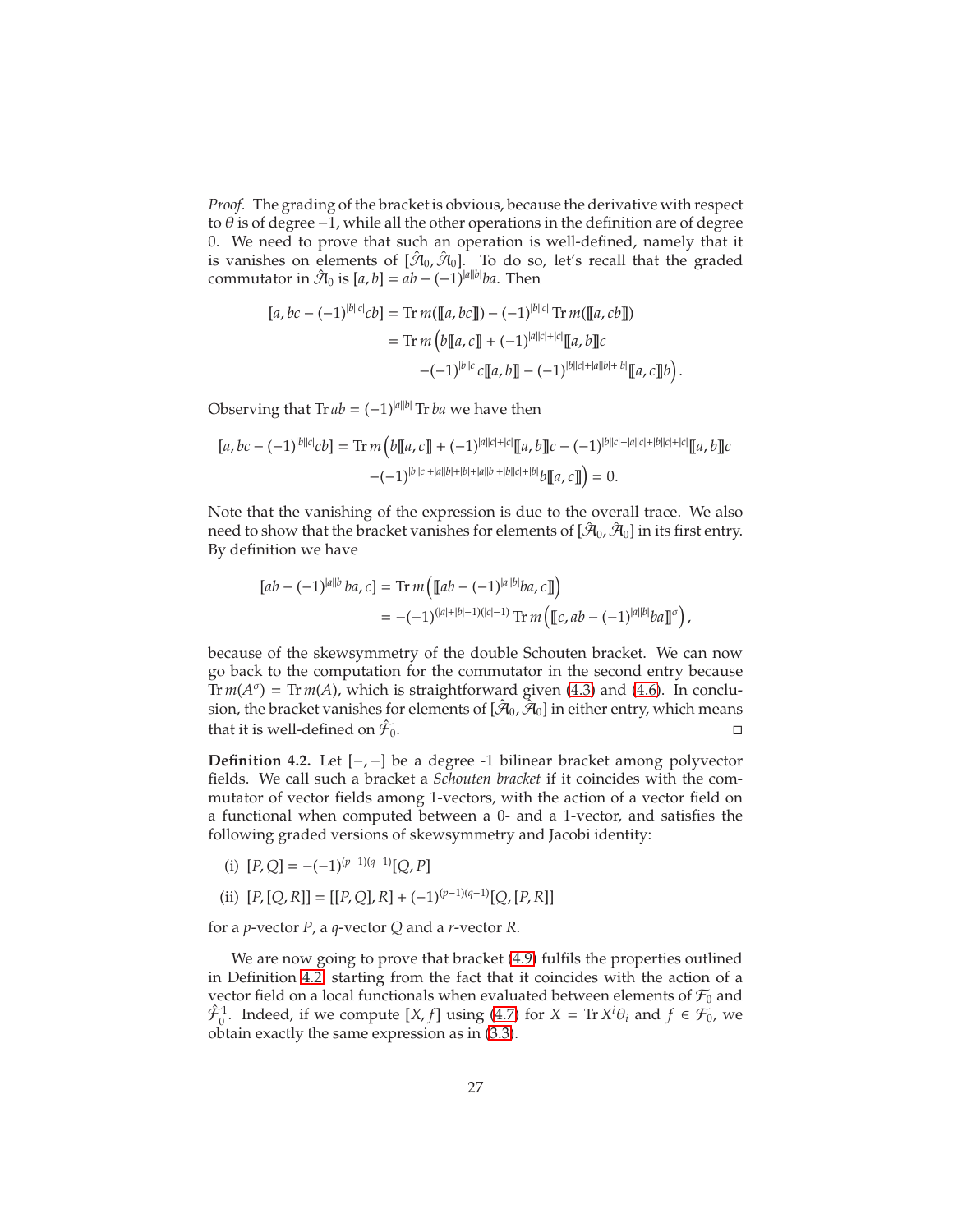<span id="page-27-3"></span>**Proposition 4.5.** *For any pair of vector fields X*, *Y, the bracket* [*X*, *Y*] *defined as in* [\(4.9\)](#page-25-0) *coincides with the commutator of vector fields, namely produces a vector field whose action on the functional f is*  $X(Y(f)) - Y(X(f))$ .

*Proof.* Note that in the ultralocal setting a vector field {*X i* } acts on *f* simply by

$$
\operatorname{Tr} m\left(X^{i} \star \frac{\partial f}{\partial u^{i}}\right) = \operatorname{Tr}\left(\left(\frac{\partial f}{\partial u^{i}}\right)' X^{i} \left(\frac{\partial f}{\partial u^{i}}\right)''\right),\,
$$

where the sum over *i* is left implicit. From Lemma [3.1,](#page-10-5) the commutator of vector fields has characteristics

$$
[X, Y]^i = \left(\frac{\partial Y^i}{\partial u^j}\right)' X^j \left(\frac{\partial Y^i}{\partial u^j}\right)'' - \left(\frac{\partial X^i}{\partial u^j}\right)' Y^j \left(\frac{\partial X^i}{\partial u^j}\right)''.
$$
 (4.10)

The elements of  $\hat{\mathcal{F}}_0$  corresponding to those vector fields are Tr  $X^i\theta_i$  and Tr  $Y^j\theta_j$ ; using formula [\(4.7\)](#page-23-1) we have

$$
\begin{split} \left[X^i\theta_i,Y^j\theta_j\right] &=\text{Tr}\,m\left[\left(\frac{\partial Y^j}{\partial u^i}\theta_j\right)\bullet\left(1\otimes X^i\right)-\left(Y^i\otimes 1\right)\bullet\left(\frac{\partial X^j}{\partial u^i}\theta_j\right)^{\sigma}\right]\\ &=\text{Tr}\left[\left(\frac{\partial Y^j}{\partial u^i}\right)'X^i\left(\frac{\partial Y^j}{\partial u^i}\right)''\,\theta_j-Y^i\left(\frac{\partial X^j}{\partial u^i}\right)''\,\theta_j\left(\frac{\partial X^j}{\partial u^i}\right)'\right]. \end{split}
$$

Using the trace operation to bring  $\theta_j$  in the second term to the rightmost position we easily read the expression

$$
[X^i \theta_i, Y^j \theta_j] = \text{Tr}[X, Y]^j \theta_j
$$

with  $[X, Y]^j$  as in [\(4.10\)](#page-27-0).

<span id="page-27-4"></span>**Proposition 4.6.** *The bracket* [\(4.9\)](#page-25-0) *is graded skewsymmetric as a Schouten bracket, namely*

$$
[b,a] = -(-1)^{(|a|-1)(|b|-1)} [a,b] \tag{4.11}
$$

*and fulfils the graded version of the Jacobi identity*

$$
[a, [b, c]] = [[a, b], c] + (-1)^{(|a|-1)(|b|-1)} [b, [a, c]]. \qquad (4.12)
$$

*Proof.* Let us first prove [\(4.11\)](#page-27-1). From the definition and the graded supersymmetry of [[*a*, *b*]] we have

$$
[b,a] = -(-1)^{(|a|-1)(|b|-1)} \operatorname{Tr} m([\![a,b]\!]^\sigma).
$$

Let us assume that  $[[a, b]] = A \otimes B$ ; then

$$
[b,a] = -(-1)^{(|a|-1)(|b|-1)+|A||B|} \operatorname{Tr} BA = -(-1)^{(|a|-1)(|b|-1)} \operatorname{Tr} AB
$$
  
= -(-1)^{(|a|-1)(|b|-1)} [a, b].

The proof for  $(4.12)$  is long and left to Appendix [B.](#page-57-0)

From Proposition [4.5](#page-27-3) and [4.6](#page-27-4) we conclude that the bracket [\(4.9\)](#page-25-0) is the *Schouten bracket* for nonabelian ultralocal polyvector fields.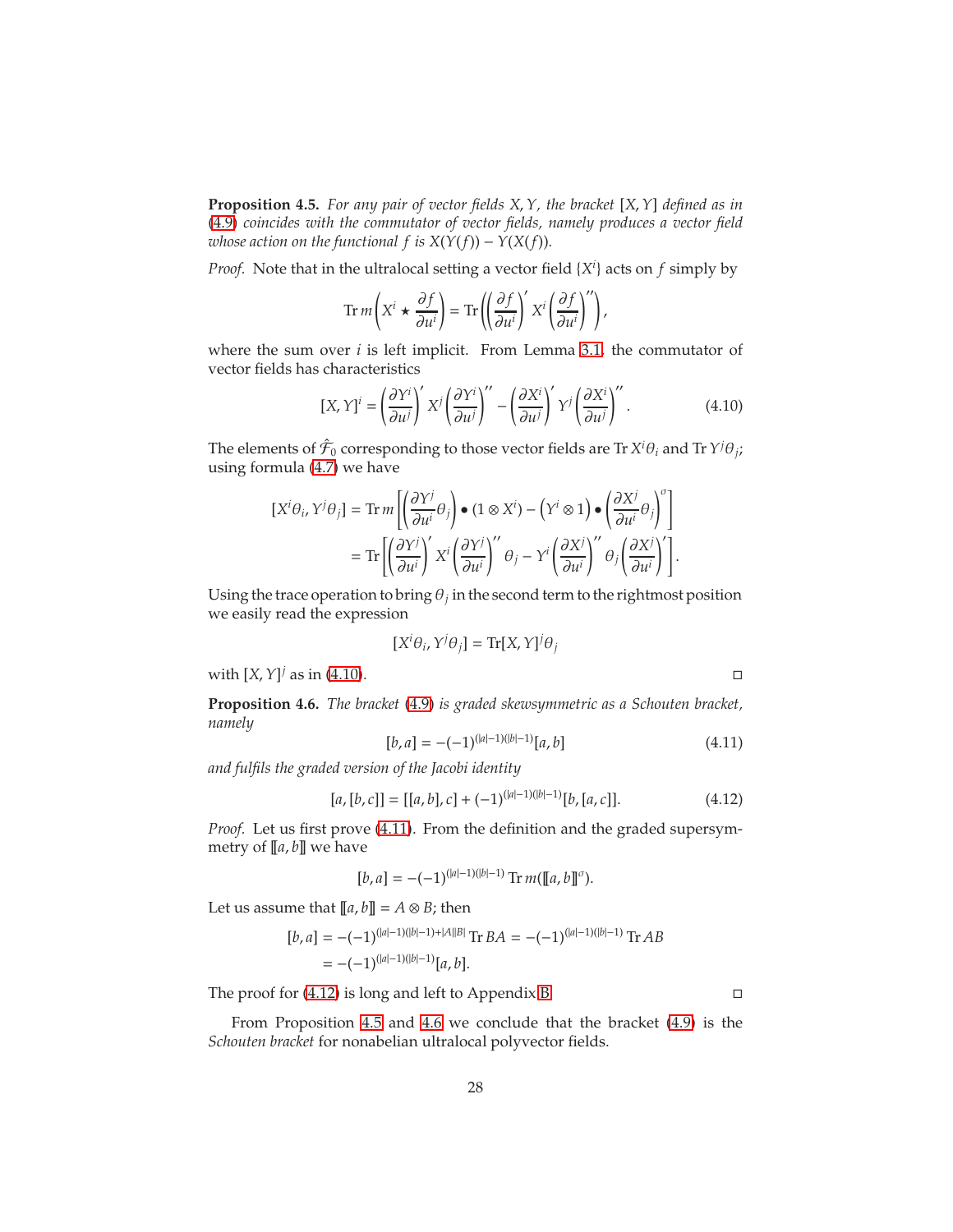### <span id="page-28-0"></span>**4.3 Schouten (lambda) brackets for the local case**

Having defined the Schouten bracket for ultralocal polyvector fields, we now address the more general case of difference ones. The underlying space of densities is the space of Laurent difference polynomials A. Similarly to what we did in the previous section, we first introduce a double  $\lambda$  bracket on  $\hat{\mathcal{A}}$  and use it to define the Schouten bracket on the space  $\hat{\mathcal{F}}$  .

Let us define the degree -1 double  $\lambda$  bracket  $\hat{\mathcal{A}} \times \hat{\mathcal{A}} \to \hat{\mathcal{A}} \otimes \hat{\mathcal{A}}[\![\lambda]\!]$  given by the formula

$$
\llbracket a_{\lambda}b \rrbracket := \sum_{i=1}^{\ell} \sum_{m,n} \left( \frac{\partial b}{\partial u_m^i} \bullet (\lambda S)^{m-n} \left( \frac{\partial a}{\partial \theta_{i,n}} \right)^{\sigma} + (-1)^{|b|} \frac{\partial b}{\partial \theta_{i,m}} \bullet (\lambda S)^{m-n} \left( \frac{\partial a}{\partial u_n^i} \right)^{\sigma} \right).
$$
\n(4.13)

Apart from the introduction of a grading,  $(4.13)$  is a multiplicative  $\lambda$  bracket: in particular it satisfies the sesquilinearity property (see Definition [3.4\)](#page-17-3).

**Proposition 4.7.** *For the bracket defined in* [\(4.13\)](#page-28-1)*, we have the following:*

<span id="page-28-1"></span>
$$
\llbracket \mathcal{S} a_{\lambda} b \rrbracket = \lambda^{-1} \llbracket a_{\lambda} b \rrbracket, \tag{4.14}
$$

<span id="page-28-3"></span><span id="page-28-2"></span>
$$
\llbracket a_{\lambda} S b \rrbracket = \lambda S \llbracket a_{\lambda} b \rrbracket. \tag{4.15}
$$

*Proof.* We recall that, for both the derivatives with respect to *u*'s and θ's, we have

$$
\frac{\partial Sf}{\partial u_n^i} = S \frac{\partial f}{\partial u_{n-1}^i}, \qquad \frac{\partial Sf}{\partial \theta_{i,n}} = S \frac{\partial f}{\partial \theta_{i,n-1}}.
$$

Let us just consider the first of the two summands in [\(4.13\)](#page-28-1), since the behaviour is the same in both. For the expansion of [\(4.14\)](#page-28-2) we have

$$
\frac{\partial b}{\partial u_m^i} \bullet (\lambda S)^{m-n} \left(\frac{\partial S a}{\partial \theta_{i,n}}\right)^\sigma = \lambda^{-1} \frac{\partial b}{\partial u_m^i} \bullet (\lambda S)^{m-(n-1)} \left(\frac{\partial a}{\partial \theta_{i,n-1}}\right)^\sigma,
$$

and similarly for the second term. On the other hand, computing the bracket for [\(4.15\)](#page-28-3) we obtain

$$
\frac{\partial Sb}{\partial u_m^i} \bullet (\lambda S)^{m-n} \left(\frac{\partial a}{\partial \theta_{i,n}}\right)^{\sigma} = \left(S \frac{\partial b}{\partial u_{m-1}^i}\right) \bullet (\lambda S)^{m-n} \left(\frac{\partial a}{\partial \theta_{i,n}}\right)^{\sigma}
$$

$$
= \lambda S \left(\frac{\partial b}{\partial u_{m-1}^i} \bullet (\lambda S)^{m-1-n} \left(\frac{\partial a}{\partial \theta_{i,n}}\right)^{\sigma}\right).
$$

The same happens for the second term in [\(4.13\)](#page-28-1), giving us the full result [\(4.15\)](#page-28-3).  $\Box$ 

<span id="page-28-5"></span>**Proposition 4.8.** *The bracket* [\(3.23\)](#page-17-2) *enjoys the following version of the properties for the* λ *brackets:*

*(i) Skewsymmetry*

<span id="page-28-4"></span>
$$
[[b_{\lambda}a]] = -(-1)^{(|a|-1)(|b|-1)} \to [[a_{(\lambda S)^{-1}}b]]^{\sigma}.
$$
\n(4.16)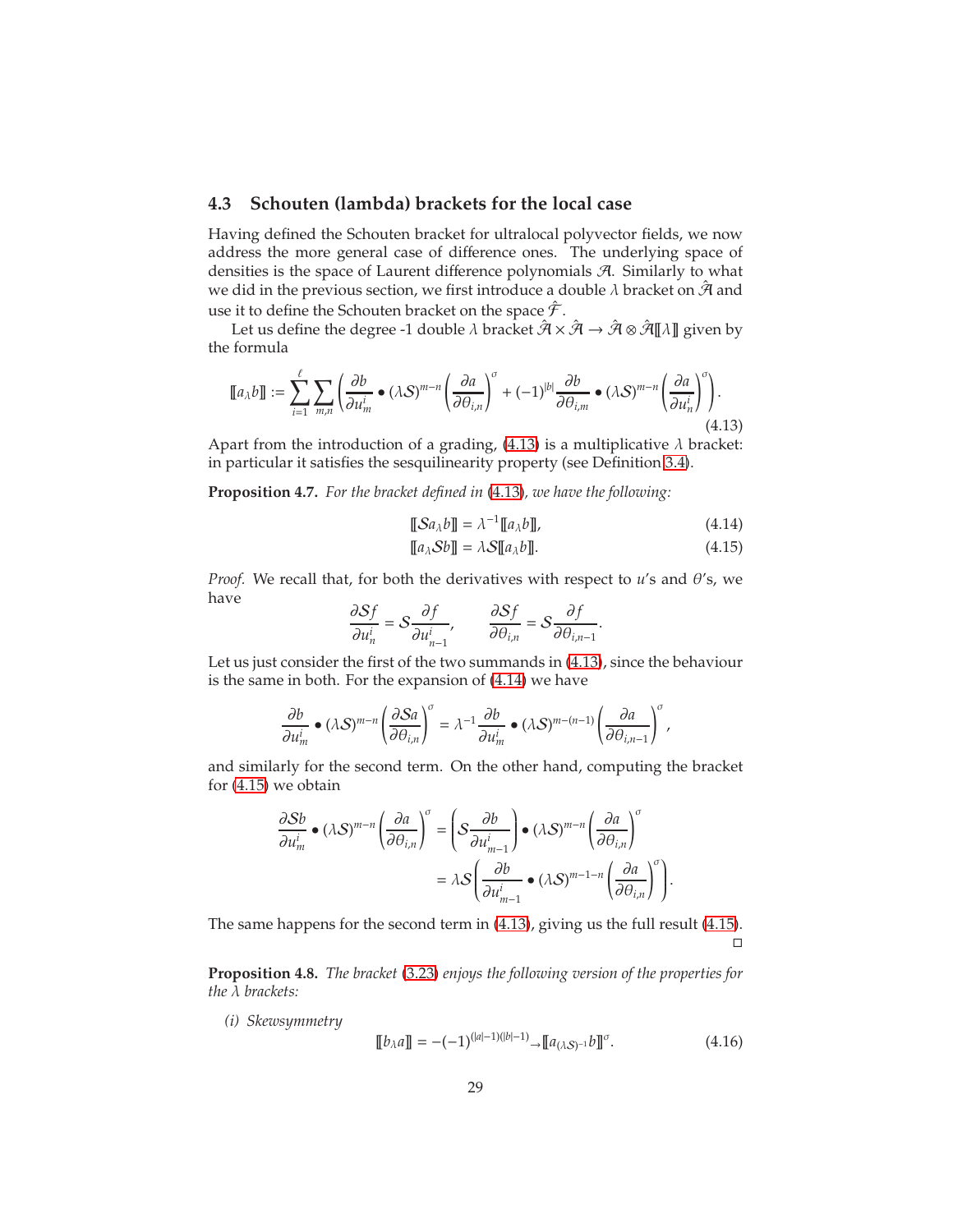*(ii) Left Leibniz property*

<span id="page-29-2"></span><span id="page-29-1"></span><span id="page-29-0"></span>
$$
[[a_{\lambda}bc]] = b[[a_{\lambda}c]] + (-1)^{(|a|-1)|c|}[[a_{\lambda}b]]c.
$$
 (4.17)

*(iii) Right Leibniz property*

$$
\llbracket ab_{\lambda} c \rrbracket = \llbracket a_{\lambda S} c \rrbracket \star ( \to b) + (-1)^{|a|(|c|-1)} (\to a) \star \llbracket b_{\lambda S} c \rrbracket. \tag{4.18}
$$

*(iv) Jacobi identity*

$$
[\![a_{\lambda}[\![b_{\mu}c]\!] ]\!]_L - (-1)^{(|a|-1)(|b|-1)} [\![b_{\mu}[\![a_{\lambda}c]\!] ]\!]_R - [\![[\![a_{\lambda}b]\!]_{\lambda\mu}c]\!]_L = 0. \tag{4.19}
$$

*The notation*  $(\rightarrow b)$  (resp.,  $(\rightarrow a)$ ) used in [\(4.18\)](#page-29-0) means that the shift operators ap*pearing in the double Schouten brackets act also on b (resp. a).*

*Proof.* For the sake of compactness, we omit the symbol for the summation over all the indices  $i = 1, ..., \ell$  and  $m, n \in \mathbb{Z}$ . To prove [\(4.16\)](#page-28-4), we compute using [\(4.13\)](#page-28-1)

$$
\llbracket b_{\lambda} a \rrbracket = -(-1)^{(|a|-1)(|b|-1)} \left( \left( S^{n-m} \frac{\partial b}{\partial u_m^i} \right) \bullet \left( \frac{\partial a}{\partial \theta_{i,n}} \right)^{\sigma} \right. \\ \left. + (-1)^{|b|} \left( S^{n-m} \frac{\partial b}{\partial \theta_{i,m}} \right) \bullet \left( \frac{\partial a}{\partial u_n^i} \right)^{\sigma} \right)^{\sigma} \lambda^{n-m} \\ = -(-1)^{(|a|-1)(|b|-1)} \lambda^{n-m} S^{n-m} \left( \frac{\partial b}{\partial u_m^i} \bullet S^{m-n} \left( \frac{\partial a}{\partial \theta_{i,m}} \right)^{\sigma} \\ + (-1)^{|b|} \frac{\partial b}{\partial \theta_{i,m}} \bullet S^{m-n} \left( \frac{\partial a}{\partial u_n^i} \right)^{\sigma} \right)^{\sigma}.
$$

If we write, symbolically,  $[[a_{\lambda}b]] = B' \otimes B'' \lambda^{m-n}$ , then in the last passage we can read  $\lambda^{n-m} \mathcal{S}^{n-m} (B' \otimes B'')^{\sigma}$ , namely  $\rightarrow [\![a_{(\lambda S)^{-1}}b]\!]$ . We have therefore obtained [\(4.16\)](#page-28-4) as claimed.

For [\(4.17\)](#page-29-1), we have explicitly from [\(4.13\)](#page-28-1) that

$$
\llbracket a_{\lambda}bc \rrbracket = \left(\frac{\partial b}{\partial u_{m}^{i}}c + b\frac{\partial c}{\partial u_{m}^{i}}\right) \bullet (\lambda S)^{m-n} \left(\frac{\partial a}{\partial \theta_{i,n}}\right)^{\sigma} \n+ (-1)^{|b|+|c|} \left(\frac{\partial b}{\partial \theta_{i,m}}c + (-1)^{|b|}b\frac{\partial c}{\partial \theta_{i,m}}\right) \bullet (\lambda S)^{m-n} \left(\frac{\partial a}{\partial u_{n}^{i}}\right)^{\sigma} \n= b\llbracket a_{\lambda}c \rrbracket + (-1)^{|c|(|a|-1)} \left[\frac{\partial b}{\partial u_{m}^{i}} \bullet (\lambda S)^{m-n} \left(\frac{\partial a}{\partial \theta_{i,n}}\right)^{\sigma}\right] c \n+ (-1)^{|b|+|c|+|c||a|} \left[\frac{\partial b}{\partial \theta_{i,m}} \bullet (\lambda S)^{m-n} \left(\frac{\partial a}{\partial u_{n}^{i}}\right)^{\sigma}\right] c.
$$

Note that the set of sign rules [\(4.3\)](#page-23-3), [\(4.4\)](#page-23-6), [\(4.5\)](#page-23-2) can be summarized as if the formulae followed the standard rule for a  $\theta$ -graded commutative product. This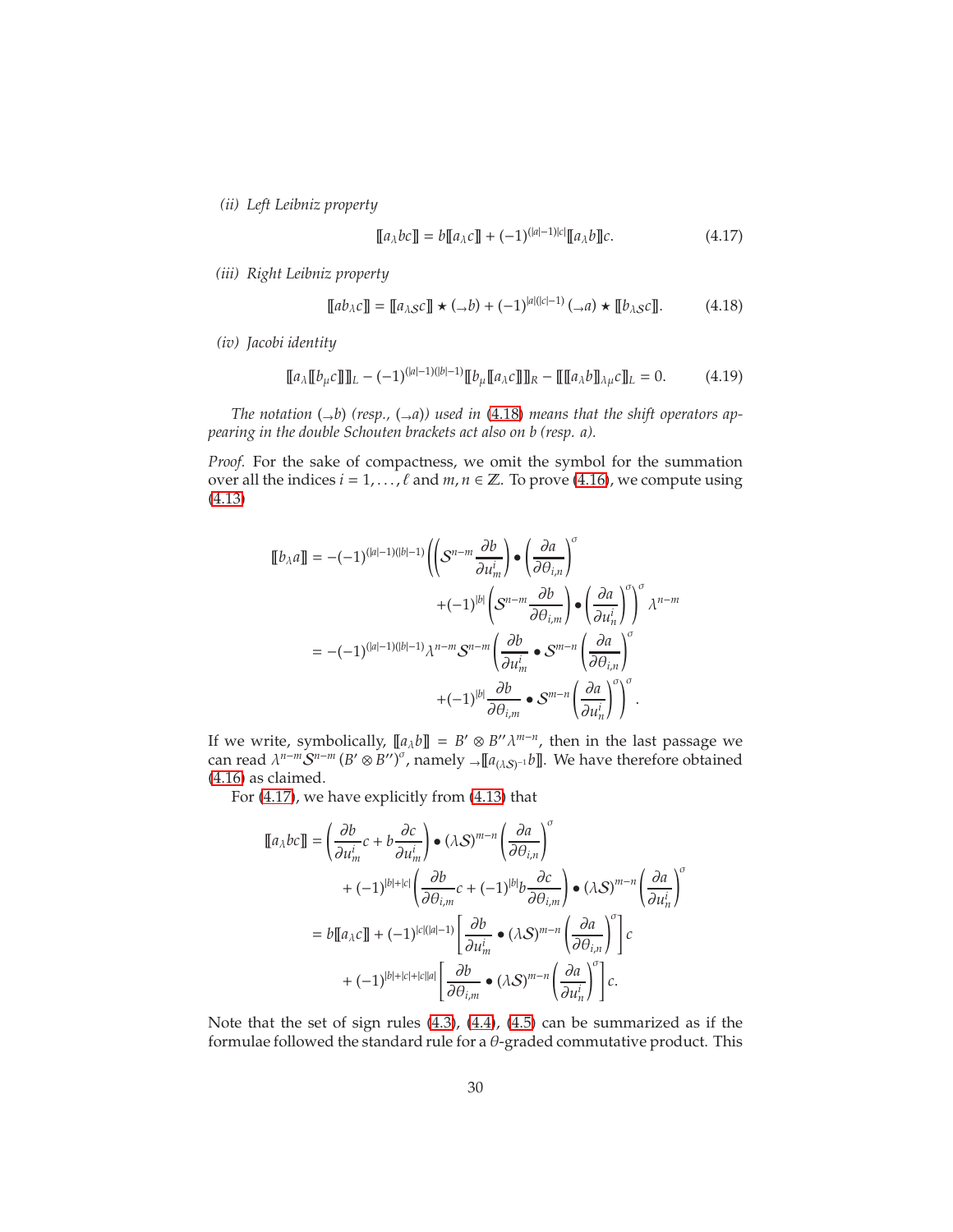means that we produce a  $(-1)^{|a||b|}$  factor whenever we exchange the position of two elements *a* and *b* following the definition of bullet, outer or inner module product, or we swap the factors in  $\mathcal{A}\otimes\mathcal{A}$ . Observe that the sign factor in the third term of the previous equality can be written as (−1)|*c*|(|*a*|+1)+|*b*<sup>|</sup> = (−1)|*c*|(|*a*|−1)+|*b*<sup>|</sup> , that we can collect the overall  $(-1)^{|c|(|a|-1)}$  factor in the second and third terms and express them as  $(-1)^{|c|(|a|-1)}[\![a_{\lambda}b]\!]c$ , namely the second term in the RHS of [\(4.17\)](#page-29-1).

Property [\(4.18\)](#page-29-0) follows from [\(4.17\)](#page-29-1) together with the skewsymmetry [\(4.16\)](#page-28-4).

The proof for [\(4.19\)](#page-29-2) follows the same lines as the one for Proposition [B.2](#page-58-0) in Appendix [B.](#page-57-0) The formal parameters  $\lambda$  and  $\mu$  play little role in the overall computations: note that in all the instances where the left Leibniz property for the double Schouten bracket (Part (ii) of Proposition [4.2\)](#page-23-4) is used, we replace it with the same property for the double Schouten  $\lambda$  bracket [\(4.17\)](#page-29-1).

Similarly to what we observed in the previous section, the bracket [\(4.13\)](#page-28-1) is a double  $\lambda$  bracket satisfying a skewsymmetry and a double Jacobi identity with suitable and consistent grading. We call this bracket a *double Schouten* λ *bracket* and use it to define the Schouten bracket on the space  $\hat{\mathcal{F}}$  . As before, we give a well-defined bracket on it and we prove that it satisfies the properties of Definition [4.2.](#page-26-0)

<span id="page-30-1"></span>**Proposition 4.9.** *Given two elements*  $a, b \in \hat{\mathcal{F}}$ *, the bracket* 

$$
[a, b] := \int \operatorname{Tr} m \left( [\![ a_{\lambda} b ]\!] \right) \Big|_{\lambda = 1} \tag{4.20}
$$

<span id="page-30-0"></span>,

*is a bilinear map*  $\hat{\mathcal{F}}^p \times \hat{\mathcal{F}}^q \rightarrow \hat{\mathcal{F}}^{p+q-1}$  *that satisfies the graded skewsymmetry (*4.11) *and the graded Jacobi identity* [\(4.12\)](#page-27-2)*.*

*Proof.* We prove that [\(4.20\)](#page-30-0) is well-defined. To check that the result does not change if we perform cyclic permutations of *a* and *b*, we can follow the proof of Proposition [4.4,](#page-25-1) using the Leibniz properties [\(4.17\)](#page-29-1) and [\(4.18\)](#page-29-0). In addition, we have to check that the same happens if we replace *a* (resp. *b*) with S*a* (resp.  $\mathcal{S}b$ ), since in  $\hat{\mathcal{F}}$  the two are identified. From [\(4.14\)](#page-28-2) we have

$$
\llbracket \mathcal{S} a_{\lambda} b \rrbracket \Big|_{\lambda = 1} = \llbracket a_{\lambda} b \rrbracket \Big|_{\lambda = 1}
$$

so that the value of the bracket in  $\hat{\mathcal{F}}$  does not change. Similarly, from [\(4.15\)](#page-28-3) we have

$$
\llbracket a_{\lambda} S b \rrbracket \Big|_{\lambda=1} = S \llbracket a_{\lambda} b \rrbracket \Big|_{\lambda=1},
$$

which yields the same result as  $[[a_{\lambda}b]]_{\lambda=1}$  after the integration.

The skewsymmetry and the Jacobi identity for [\(4.20\)](#page-30-0) follow from Proposition [4.8](#page-28-5) as in the analogue ultralocal case (compare with Proposition [4.6](#page-27-4) and Appendix [B\)](#page-57-0).

From Proposition [4.9](#page-30-1) we can conclude that the bracket defined in [\(4.20\)](#page-30-0) is the *Schouten bracket* for nonabelian difference polyvector fields. Moreover, observe that the double Schouten bracket [\(4.7\)](#page-23-1) (and its corresponding Schouten bracket  $(4.9)$ ) can be regarded as a special case of the double Schouten  $\lambda$  bracket [\(4.13\)](#page-28-1). This is the reason why we use the same notation for [\(4.9\)](#page-25-0) and [\(4.20\)](#page-30-0).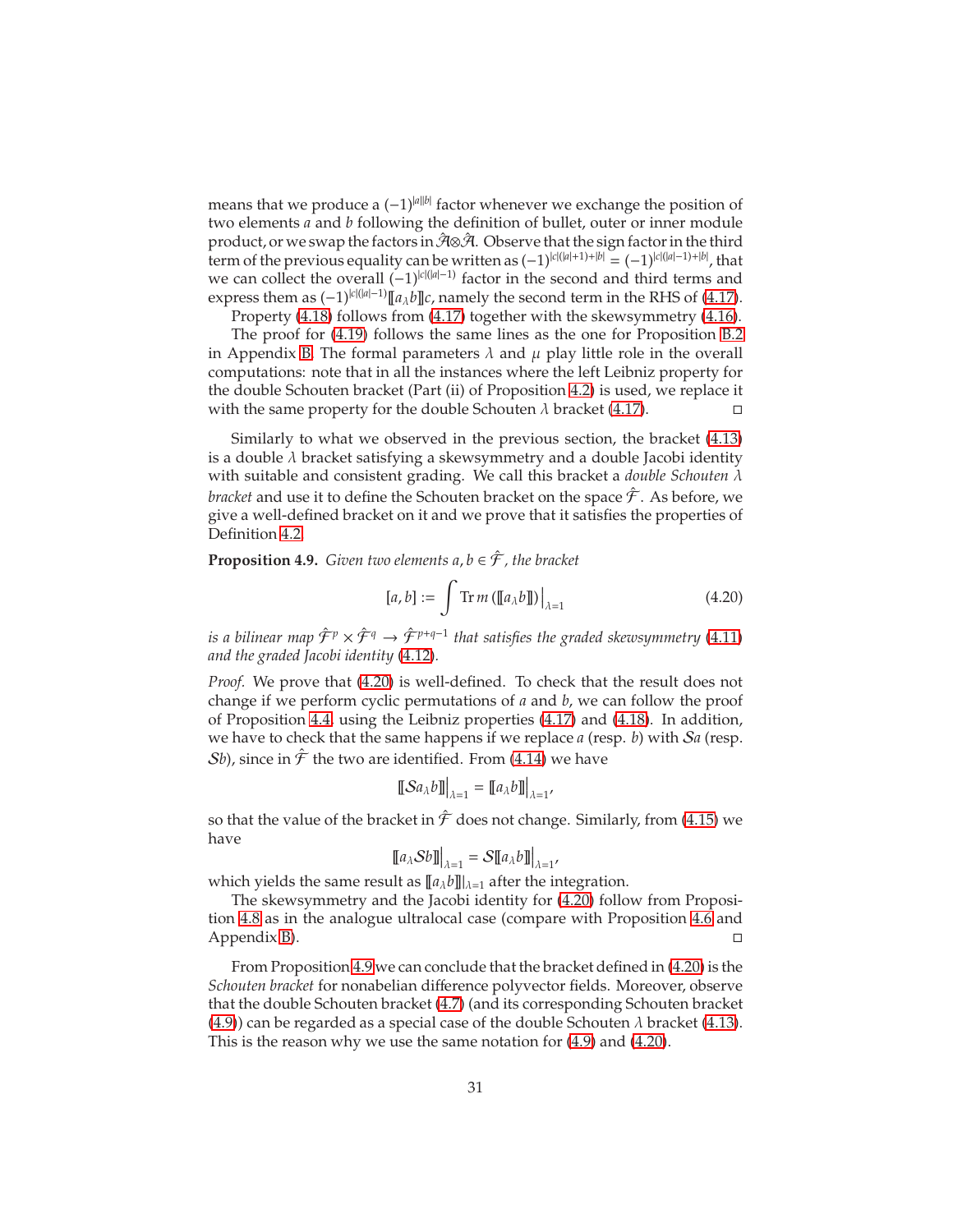### <span id="page-31-0"></span>**4.4 Poisson bracket revisited**

The identification of  $\hat{\mathcal{F}}$  with the complex of polyvector fields and the introduction of a Schouten bracket [\(4.20\)](#page-30-0) on it allows us to replace the definition of Poisson operator [\(2.6\)](#page-7-0) with the standard language of Poisson geometry.

Let us consider a bivector *B* of the form

<span id="page-31-4"></span>
$$
B = \sum_{p,\alpha_p} \int \text{Tr}\,\theta_i H_L^{(\alpha_p)ij} \theta_{j,p} H_R^{(\alpha_p)ij},\tag{4.21}
$$

defined, according to [\(2.4\)](#page-6-2), by the skewsymmetric operator

$$
H = \sum \Big( {\mathbb{1}}_{H_L^{(\alpha_p)ij}} r_{H_R^{(\alpha_p)ij}} S^p - S^{-p} r_{H_L^{(\alpha_p)ji}} {\mathbb{1}}_{H_R^{(\alpha_p)ji}} \Big).
$$

As in classical Poisson geometry, we say that *H* is a Hamiltonian operator if it has two main properties (which are shared by double Poisson brackets and double Poisson  $\lambda$  bracket, see [\[14](#page-63-1)]):

- 1. It defines a Lie algebra on  $\mathcal F$ , namely it defines a skewsymmetric bracket which fulfils the Jacobi identity (a Poisson bracket)
- 2. Defines an action of  $\mathcal F$  on  $\mathcal A$  by derivations (Hamiltonian vector fields).

We can define and interpret both these structures using only the Schouten bracket and a bivector satisfying some constraints, starting from the action of  $\mathcal F$  on  $\mathcal A$ .

**Proposition 4.10.** Let B be a bivector and  $F = \int Tr f$  a local functional. Then the *evolutionary vector field associated to F and produced by the operator H is*

<span id="page-31-5"></span><span id="page-31-3"></span><span id="page-31-2"></span><span id="page-31-1"></span>
$$
X_F = -[B, F].\tag{4.22}
$$

*Proof.* From the definition of Schouten bracket [\(4.20\)](#page-30-0) and the master formula [\(4.13\)](#page-28-1) we have

$$
[B, \int \text{Tr} f] = \int \text{Tr} \left( \frac{\partial f}{\partial u_m^i} \right)' \left( S^{m-n} \left( \frac{\partial B}{\partial \theta_{i,n}} \right)'' \left( \frac{\partial B}{\partial \theta_{i,n}} \right)' \right) \left( \frac{\partial f}{\partial u_m^i} \right)''.
$$
 (4.23)

The derivative of *B* with respect to  $\theta$  is

$$
\left(\frac{\partial B}{\partial \theta_{l,n}}\right)^{\sigma} = \delta_{n,0} H_L^{(\alpha_p)l} \theta_{j,p} H_R^{(\alpha_p)l} \otimes 1 - H_R^{(\alpha_n)l} \otimes \theta_j H_L^{(\alpha_n)l}.
$$
 (4.24)

After some elementary manipulations we can rewrite [\(4.23\)](#page-31-1) as

$$
[B, \int \text{Tr}\, f] = \int \text{Tr}\left(H_L^{(\alpha_p)li}\theta_{i,p}H_R^{(\alpha_p)li} - \left(\mathcal{S}^{-p}H_R^{(\alpha_p)il}\right)\theta_{i,-p}\left(\mathcal{S}^{-p}H_L^{(\alpha_p)il}\right)\right)\frac{\delta f}{\delta u^l} \tag{4.25}
$$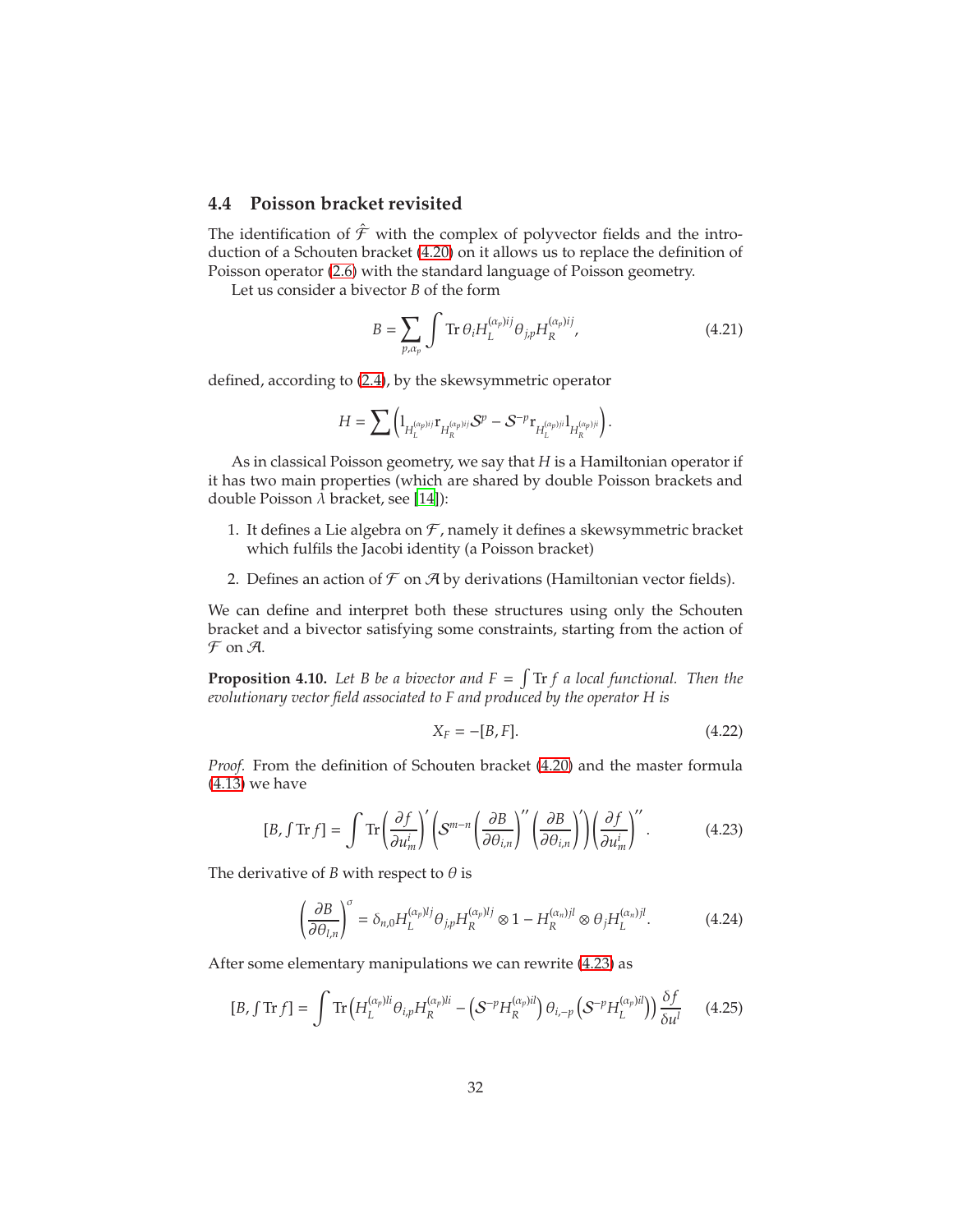Finally, normalising [\(4.25\)](#page-31-2) collecting  $\theta_i$  we obtain the evolutionary vector field

$$
[B, \int \text{Tr} f] = \int \text{Tr} \left[ \left( S^{-p} H_R^{(\alpha_p)li} \right) \left( S^{-p} \frac{\delta f}{\delta u^l} \right) \left( S^{-p} H_L^{(\alpha_p)li} \right) - H_L^{(\alpha_p)il} \left( S^p \frac{\delta f}{\delta u^l} \right) H_R^{(\alpha_p)il} \right] \theta_i,
$$

which is exactly the evolutionary vector field of characteristics

$$
X^i = -\sum_l H^{il} \bigg( \frac{\delta f}{\delta u^l} \bigg).
$$

If *H* is a Hamiltonian operator, this is, up to the sign, the expression for the characteristic of a Hamiltonian vector field [\(2.7\)](#page-8-2). Because of this, we put the minus sign in [\(4.22\)](#page-31-3).  $\Box$ 

Given an evolutionary vector field as defined in [\(4.22\)](#page-31-3), we use the Schouten bracket to define a bracket in  $\mathcal F$ , too. The operational definition of Poisson bracket [\(2.5\)](#page-6-1) we have used throughout the paper can be read, indeed, as

<span id="page-32-1"></span><span id="page-32-0"></span>
$$
\{F, G\} = X_G(F),\tag{4.26}
$$

or

$$
\{F, G\} = -[[B, G], F].\tag{4.27}
$$

We can call [\(4.26\)](#page-32-0) a Poisson bracket only if it satisfies skewsymmetry and Jacobi identity (or, equivalently, if *H* is a Hamiltonian operator); however, any bivector *B* can be used to define a bracket in  $\mathcal F$  according to [\(4.27\)](#page-32-1).

#### <span id="page-32-5"></span>**Proposition 4.11.** *The bracket* [\(4.27\)](#page-32-1) *is skewsymmetric.*

*Proof.* It simply follows from the Jacobi identity for the Schouten bracket. Indeed, we have

$$
{F, G} = -[[B, G], F] = -[G, [B, F]] - [B, [G, F]]
$$

Then, using the fact that the Schouten bracket between local functionals vanishes and the skewsymmetry [\(4.11\)](#page-27-1), we can conclude that

$$
\{F, G\} = -[G, [B, F]] = [[B, F], G] = -\{G, F\}.
$$

We can exploit the skewsymmetry of the Poisson bracket to define, equivalently to [\(4.27\)](#page-32-1),

<span id="page-32-4"></span><span id="page-32-3"></span><span id="page-32-2"></span>
$$
\{F, G\} = [[B, F], G].\tag{4.28}
$$

**Lemma 4.12.** *The Jacobiator of the bracket* [\(4.28\)](#page-32-2) *is*

$$
\{F, \{G, H\}\} + \{G, \{H, F\}\} + \{H, \{F, G\}\} = -\frac{1}{2}[[[[B, B], F], G], H].
$$
 (4.29)

*Then, the Jacobi identity is equivalent to*

$$
[[[[B, B], F], G], H] = 0, \t\forall F, G, H \in \mathcal{F}.
$$
 (4.30)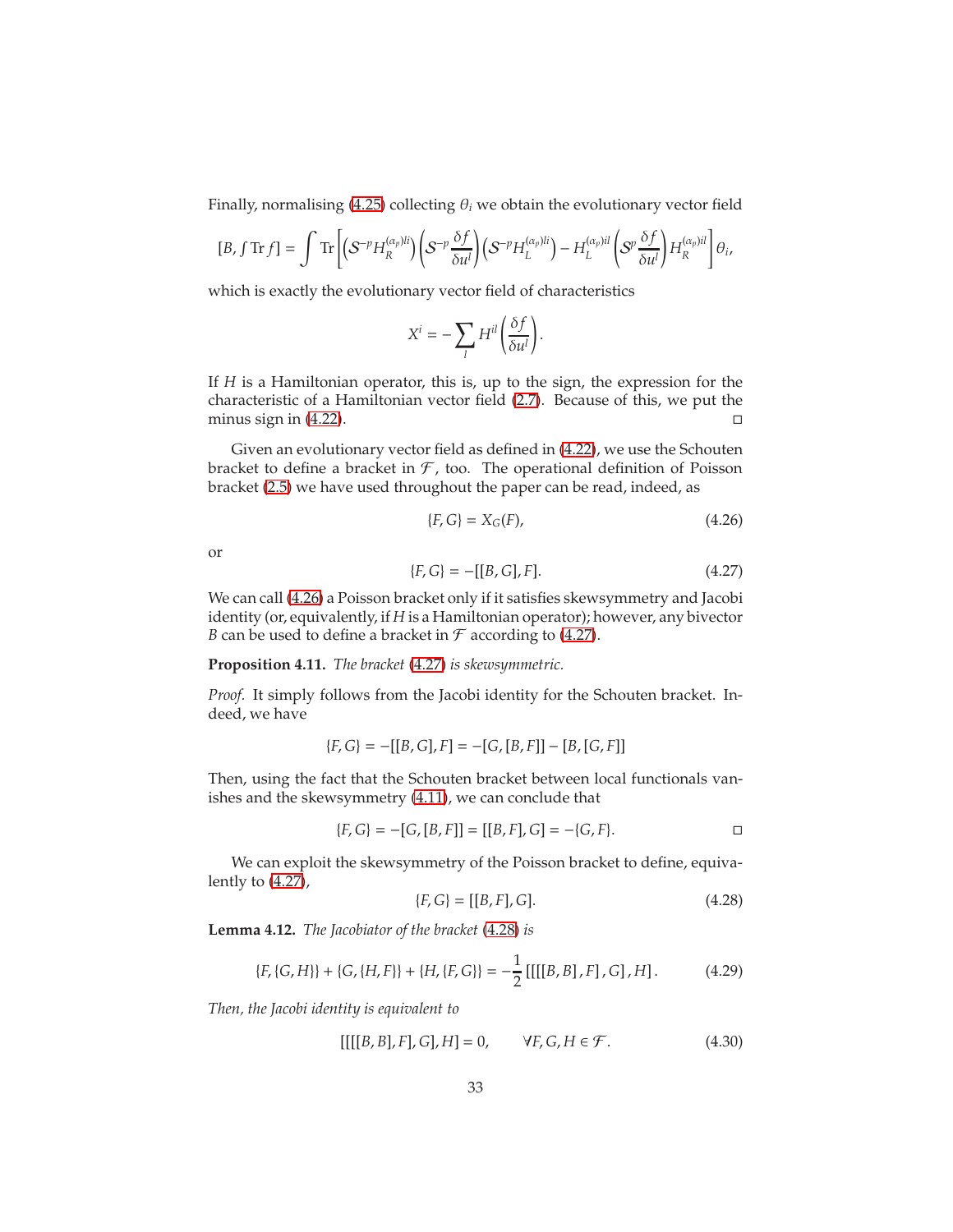*Proof.* Let us first consider the two innermost brackets on the RHS of [\(4.30\)](#page-32-3). By the graded Jacobi identity for the Schouten bracket we have

<span id="page-33-2"></span>
$$
[[B, B], F] = 2 [B, [B, F]]^{(4.22)} = -2 [B, X_F].
$$

Then

$$
\begin{aligned} [[[B,B],F],G] &= -2\left[[B,X_F],G\right] = -2\left[B,[X_F,G]\right] + 2\left[X_F,[B,G]\right] \\ &= -2\left[B,[G,F]\right] - 2\left[X_F,X_G\right] = 2X_{[G,F]} - 2\left[X_F,X_G\right].\end{aligned} \tag{4.31}
$$

Moving to the outermost bracket, we obtain

$$
\begin{aligned} [[[[B,B],F],G],H] &= 2X_{[G,F]}(H) - 2X_F\left(X_G(H)\right) + 2X_G\left(X_F(H)\right) \\ &= 2\left(\{H,\{G,F\}\} - \{\{H,G\},F\} + \{\{H,F\},G\}\right). \end{aligned}
$$

We then obtain the LHS of [\(4.29\)](#page-32-4) using skewsymmetry. The vanishing of the RHS is the Jacobi identity for the bracket  $\{-,-\}$ , hence it is equivalent to [\(4.30\)](#page-32-3)  $\Box$ as claimed.

We discussed the condition that *B* must satisfy in order to define a Poisson bracket, which endows  $\mathcal F$  with a Lie algebra structure. On the other hand, *B* allows us to define evolutionary vector fields associated to local functionals by [\(4.22\)](#page-31-3). If we want it to define an *action* of  $\mathcal F$  on  $\mathcal A$  we must also ascertain that there is a Lie algebra morphism between the Lie algebra of local functionals  $(\mathcal{F}, \{-,-\})$  and that of (evolutionary) vector fields  $(\mathcal{A}, [-,-])$  (note that the we have already proved that the commutator of vector fields in  $\mathcal A$  is equivalent to the Schouten bracket of 1-vectors in  $\hat{\mathcal{F}}$  in Proposition [4.5\)](#page-27-3). The condition is

<span id="page-33-3"></span>
$$
X_{\{F,G\}} = -[X_F, X_G],\tag{4.32}
$$

which is equivalent (see [\(4.31\)](#page-33-2)) to

<span id="page-33-4"></span>
$$
[[[B, B], F], G] = 0.
$$
\n(4.33)

We saw that a generic bivector *B* defines a skewsymmetric bracket, and how the properties we require from a Poisson bracket are expressed in terms of the Schouten bracket.

#### <span id="page-33-0"></span>**4.4.1 Poisson bivectors**

We introduced Poisson bivectors in Definition [2.9,](#page-7-1) but now we give a characterisation in terms of Schouten brackets, as in classical Poisson geometry.

<span id="page-33-1"></span>**Theorem 4.13.** *Let P be a bivector defined by the operator H. Then*

$$
2[P, P] = \mathbf{pr}_{H\Theta} P.
$$

*Thus, P is Poisson if and only if*  $[P, P] = 0$ *.*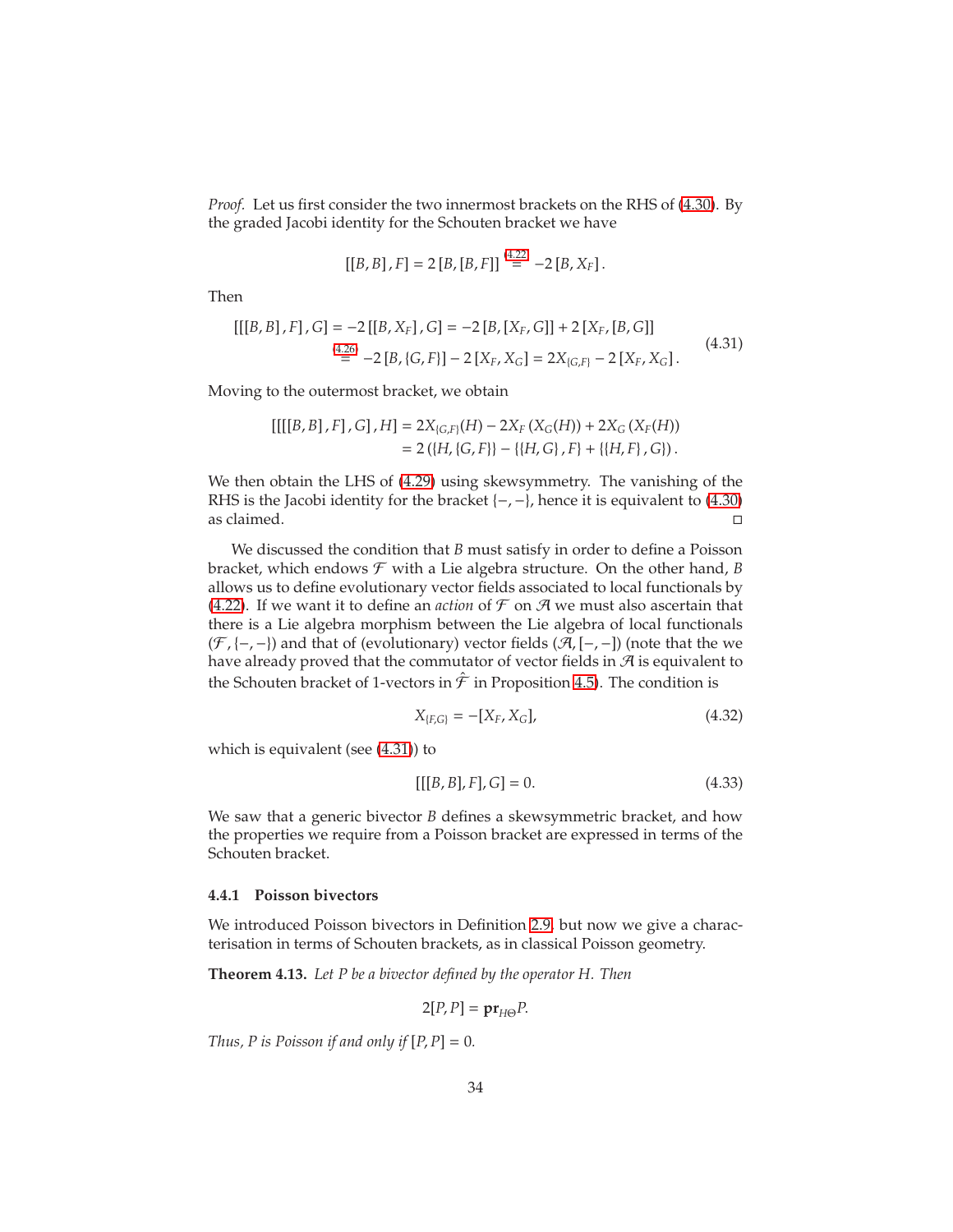The quantity [*P*, *P*] is, in general, a 3-vector which is called *Schouten torsion of P*. Before proving our claim, let us start with a preliminary Lemma.

<span id="page-34-1"></span>**Lemma 4.14.** *Let P be a bivector. Then*

$$
\int \operatorname{Tr} m \left[ \frac{\partial P}{\partial u_m^i} \bullet S^{m-n} \left( \frac{\partial P}{\partial \theta_{i,n}} \right)^{\sigma} \right] = \int \operatorname{Tr} m \left[ \frac{\partial P}{\partial \theta_{i,m}} \bullet S^{m-n} \left( \frac{\partial P}{\partial u_n^i} \right)^{\sigma} \right] \tag{4.34}
$$

*Proof.* The computations are essentially the same performed in the proof of [\(4.16\)](#page-28-4) for the double Schouten bracket. Note that  $|P| = 2$ , so that  $|(\partial_u P)'|$  ≡  $|(\partial_u P)''|, |(\partial_\theta P)'| + |(\partial_\theta P)''| = 1$ , and  $|(\partial_\theta P)'|(\partial_\theta P)''| = 0$ . Then, from the definition of the graded version of the bullet product and the swap operation we have that the LHS of [\(4.34\)](#page-34-0) is

<span id="page-34-0"></span>
$$
(-1)^{|(\partial_u P)''|}\int\mathrm{Tr}\left(\frac{\partial P}{\partial u^i_m}\right)'S^{m-n}\left(\left(\frac{\partial P}{\partial \theta_{i,n}}\right)''\left(\frac{\partial P}{\partial \theta_{i,n}}\right)'\right)\left(\frac{\partial P}{\partial u^i_m}\right)''\,.
$$

Taking a graded cyclic permutations of the integrand and keeping into account the possible grading of each factor we obtain

$$
\begin{split} (-1)^{ |(\partial_u P)'| |(\partial_u P)''|} \int \text{Tr}\left( \mathcal{S}^{m-n}\left(\frac{\partial P}{\partial \theta_{i,n}}\right)' \right) & \left(\frac{\partial P}{\partial u^i_m}\right)'' \left(\frac{\partial P}{\partial u^i_m}\right)' \left(\mathcal{S}^{m-n}\left(\frac{\partial P}{\partial \theta_{i,n}}\right)''\right) \\ & = (-1)^{ |(\partial_u P)'| |(\partial_u P)''|} \int \text{Tr}\left(\frac{\partial P}{\partial \theta_{i,n}}\right)' \left(\mathcal{S}^{n-m}\left(\frac{\partial P}{\partial u^i_m}\right)'' \left(\frac{\partial P}{\partial u^i_m}\right)' \right) & \left(\frac{\partial P}{\partial \theta_{i,n}}\right)'' \\ & = \int \text{Tr}\, m \frac{\partial P}{\partial \theta_{i,m}} \bullet \mathcal{S}^{m-n}\left(\frac{\partial P}{\partial u^i_n}\right)^\sigma. \end{split}
$$

*Proof of Theorem [4.13.](#page-33-1)* Combining the master formula for the double Schouten bracket [\(4.13\)](#page-28-1) with [\(4.20\)](#page-30-0) we compute

$$
[P, P] = \int \text{Tr } m \left[ \frac{\partial P}{\partial u_m^i} \bullet \mathcal{S}^{m-n} \left( \frac{\partial P}{\partial \theta_{i,n}} \right)^{\sigma} + \frac{\partial P}{\partial \theta_{i,m}} \bullet \mathcal{S}^{m-n} \left( \frac{\partial P}{\partial u_n^i} \right)^{\sigma} \right].
$$
 (4.35)

Lemma [4.14](#page-34-1) tells us that it is sufficient to compute just one of the two terms of [\(4.35\)](#page-34-2), namely

<span id="page-34-3"></span><span id="page-34-2"></span>
$$
[P, P] = 2 \int \text{Tr } m \left[ \frac{\partial P}{\partial u_m^i} \bullet S^{m-n} \left( \frac{\partial P}{\partial \theta_{i,n}} \right)^{\sigma} \right]. \tag{4.36}
$$

According to the definition of *P* [\(4.21\)](#page-31-4), we have

$$
\frac{\partial P}{\partial u_m^l} = \theta_i \left( \partial_{u_m^l} H_L^{(\alpha_p)ij} \right)' \otimes \left( \partial_{u_m^l} H_L^{(\alpha_p)ij} \right)'' \theta_{j,p} H_R^{(\alpha_p)ij} + \theta_i H_L^{(\alpha_p)ij} \theta_{i,p} \left( \partial_{u_m^l} H_R^{(\alpha_p)ij} \right)' \otimes \left( \partial_{u_m^l} H_R^{(\alpha_p)ij} \right)'' \, ,
$$

while we have already a formula for the derivative with respect to  $\theta$  in [\(4.24\)](#page-31-5).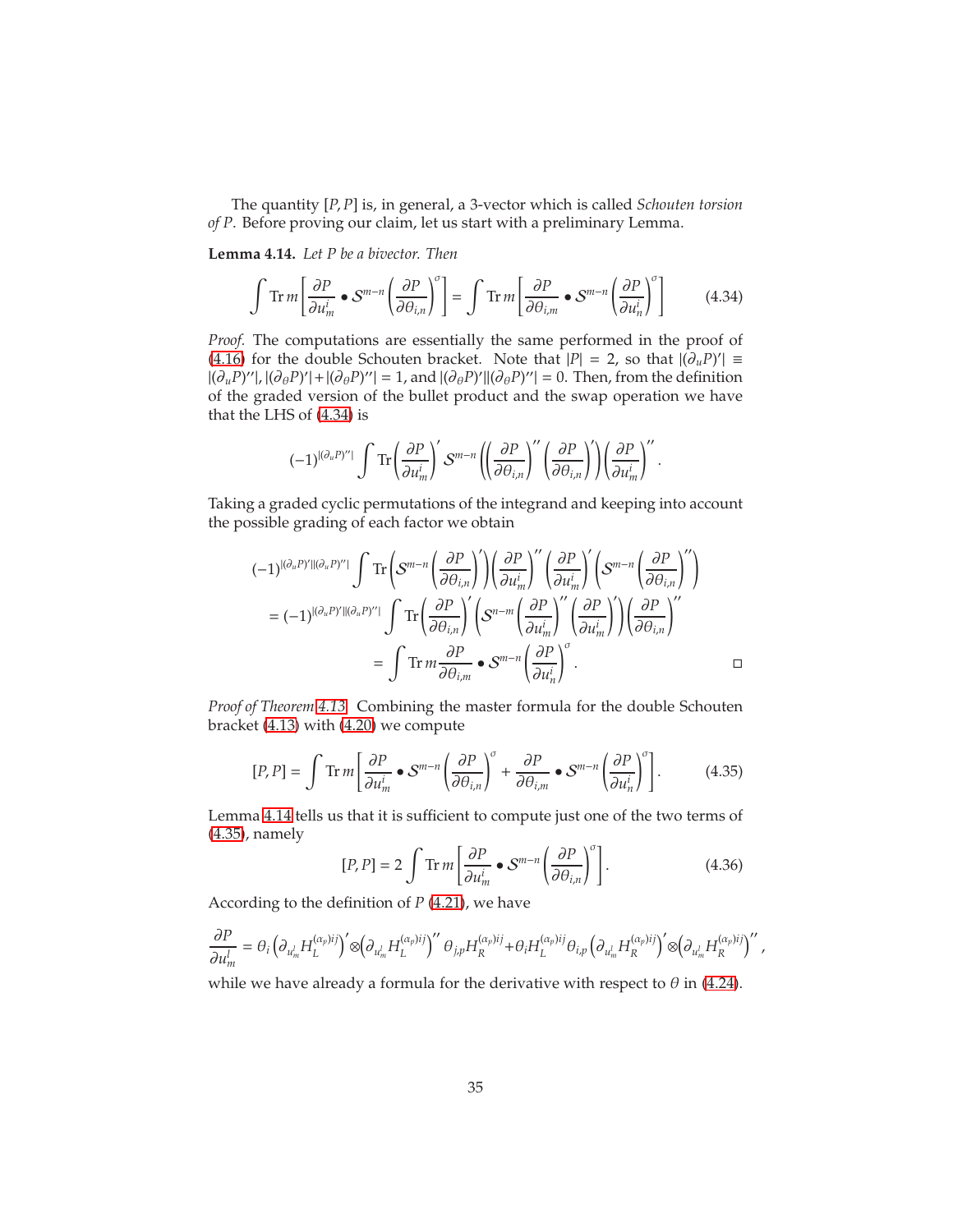The computation for [\(4.36\)](#page-34-3), then, produces

$$
\frac{1}{2}[P,P] = -\int \text{Tr}\left[\theta_i \left(\partial_{u_m^l} H_L^{(\alpha_p)ij}\right)' \left(\mathcal{S}^m \left(H_L^{(\beta_q)lk}\theta_{k,q} H_R^{(\beta_q)lk}\right) \right.\\ \left. - \left(\mathcal{S}^{-q} H_R^{(\beta_q)kl}\right) \theta_{k,-q} \left(\mathcal{S}^{-q} H_L^{(\beta_q)kl}\right)\right) \right) \left(\partial_{u_m^l} H_L^{(\alpha_p)ij}\right)'' \theta_{j,p} H_R^{(\alpha_p)ij}\right] \\ + \int \text{Tr}\left[\theta_i H_L^{(\alpha_p)ij}\theta_{j,p} \left(\partial_{u_m^l} H_R^{(\alpha_p)ij}\right)' \left(\mathcal{S}^m \left(H_L^{(\beta_q)lk}\theta_{k,q} H_R^{(\beta_q)lk}\right) \right.\\ \left. - \left(\mathcal{S}^{-q} H_R^{(\beta_q)kl}\right) \theta_{k,-q} \left(\mathcal{S}^{-q} H_L^{(\beta_q)kl}\right)\right) \right) \left(\partial_{u_m^l} H_R^{(\alpha_p)ij}\right)''\right].
$$

Observe that the term which is "sandiwched" between the two factors of the derivative of *Hij* is of the form S *<sup>m</sup>*(*H*Θ) *l* , for

$$
(H\Theta)^l=H_L^{(\beta_q)lk}\theta_{k,q}H_R^{(\beta_q)lk}-\left(\mathcal{S}^{-q}H_R^{(\beta_q)kl}\right)\theta_{k,-q}\left(\mathcal{S}^{-p}H_L^{(\beta_q)kl}\right).
$$

On the other hand, by definition we have that [\(2.6\)](#page-7-0) reads

$$
\mathbf{pr}_{H\Theta}P = -\int \text{Tr} \,\theta_i \Big(\partial_{u_m^l} H_L^{(\alpha_p)ij}\Big)' \Big(\mathcal{S}^m (H\Theta)^l\Big) \Big(\partial_{u_m^l} H_L^{(\alpha_p)ij}\Big)'' \,\theta_{jp} H_R^{(\alpha_p)ij} \\ + \int \text{Tr} \,\theta_i H_L^{(\alpha_p)ij} \theta_{jp} \Big(\partial_{u_m^l} H_R^{(\alpha_p)ij}\Big)' \Big(\mathcal{S}^m (H\Theta)^l\Big) \Big(\partial_{u_m^l} H_R^{(\alpha_p)ij}\Big)'' = 0.
$$

Then the vanishing of the Poisson property is equivalent to  $[P, P] = 0$  (or we can regard 2[*P*, *P*] as an alternative way to write  $pr_{H\Theta}P$ ). □

<span id="page-35-1"></span>**Proposition 4.15.** *Let P be a Poisson bivector. Then the bracket defined on* F *as in* [\(4.28\)](#page-32-2) *is a Poisson bracket, namely*

$$
\{G, F\} = -\{F, G\},
$$
  

$$
\{F, \{G, H\}\} = \{\{F, G\}, H\} + \{G, \{F, H\}\}.
$$

*Proof.* Since *P* is a bivector, the bracket is skewsymmetric (see Proposition [4.11\)](#page-32-5). The Jacobi identity is equivalent to [\(4.30\)](#page-32-3) which follows from  $[P, P] = 0$ .

This means, in particular, that a Poisson operator (namely, an operator defining a Poisson bivector) is always Hamiltonian (namely, it defines a Poisson bracket). Finally, by the same property  $[P, P] = 0$  we have [\(4.32\)](#page-33-3).

#### <span id="page-35-0"></span>**4.4.2 The Poisson cohomology**

It is a well-known fact in Poisson geometry that the adjoint action of the Poisson bivector defines a cochain complex on the space of polyvector field, the socalled Poisson-Lichnerowicz complex. The cohomology of this complex plays a crucial role both in the study of the Poisson manifolds themselves and for the theory of the integrable systems. Indeed, it characterizes the Casimir functions and the deformations of the Poisson bracket; moreover, the vanishing of the first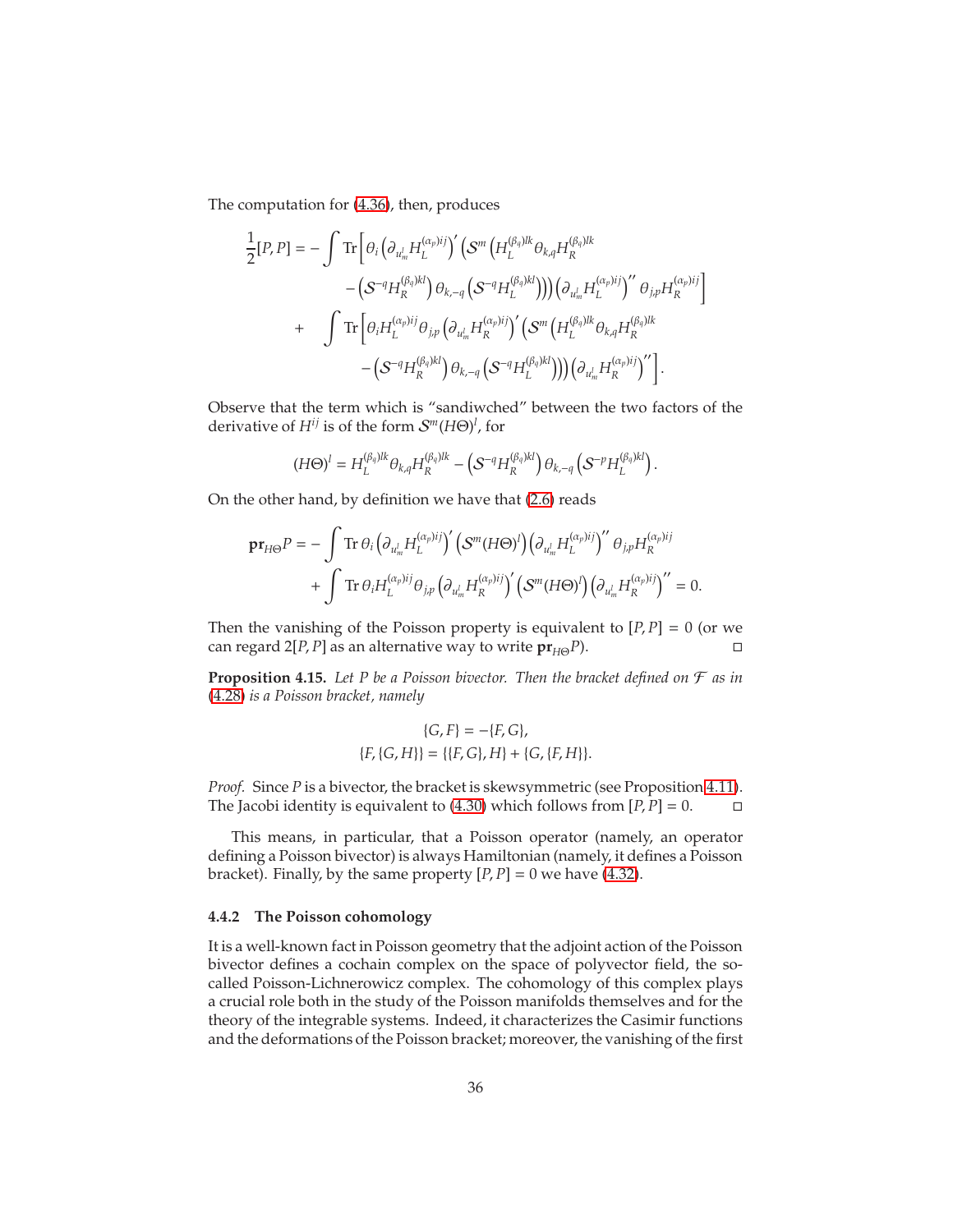cohomology group guarantees the integrability for a bi-Hamiltonian system (see [\[13,](#page-63-4) [21\]](#page-64-11)). In this section, we choose to define the Poisson cohomology of  $\mathcal F$  using a Poisson bivector and the notion of Schouten bracket, exactly as in the classical finite dimensional case or for commutative PDEs and D∆Es, without a direct reference to the underlying noncommutative structure. For the ultralocal case, Pichereau and Van de Weyer [\[31](#page-64-12), [37](#page-65-4)] defined the double Poisson cohomology on  $\hat{\mathcal{A}}_0$  and showed how this maps on the space  $\hat{\mathcal{F}}_0.$ 

The Schouten bracket we have defined on  $\hat{\mathcal{F}}$  allows to define the adjoint action of a bivector *P* on the space,

$$
ad_P: B \mapsto [P, B] \qquad B \in \hat{\mathcal{F}}^p, \ ad_P B \in \hat{\mathcal{F}}^{p+1}
$$

**Proposition 4.16.** Let P be a Poisson bivector. Then  $(ad_P)^2 = 0$ .

*Proof.* The proposition is an immediate consequence of the Jacobi identity for the Schouten bracket. Let *B* be a *p*-vector field. We have

$$
(\mathrm{ad}_P)^2 B = [P, [P, B]] = [[P, P], B] + (-1)^{1 \cdot 1} [P, [P, B]],
$$

and the first term of the RHS vanishes because *P* is a Poisson bivector. Then we have  $[P, [P, B]] = -[P, [P, B]] = 0.$ 

This proposition allows us to call the adjoint action of *P* the *Poisson di*ff*erential* and to denote it as d*P*.

**Definition 4.3.** The space of local polyvector field  $\hat{\mathcal{F}}$ , endowed with a Poisson differential  $d_p$ , is the Poisson-Lichnerowicz complex of  $(\mathcal{F}, P)$ .

 $0 \longrightarrow \mathcal{F} \xrightarrow{d_P} \hat{\mathcal{F}}^1 \xrightarrow{d_P} \hat{\mathcal{F}}^2 \xrightarrow{d_P} \cdots \xrightarrow{d_P} \cdots$ 

The cohomology of the complex is called the *Poisson cohomology* of  $(F, P)$ , that is,

$$
H(P,\mathcal{F}) = \bigoplus_{p=0}^{\infty} H^p(P,\mathcal{F}) = \frac{\text{Ker d}_P \colon \hat{\mathcal{F}}^p \to \hat{\mathcal{F}}^{p+1}}{\text{Im d}_P \colon \hat{\mathcal{F}}^{p-1} \to \hat{\mathcal{F}}^p}.
$$

The computation of the Poisson cohomology, even in the commutative case, is a challenging task. For the commutative differential and difference case, see for instance [\[8](#page-63-5), [9,](#page-63-3) [24](#page-64-13)]; for the noncommutative ultralocal case, several examples of double Poisson cohomology and their relation with the Poisson cohomology on the space of local functionals have been obtained and discussed [\[3](#page-63-6), [31,](#page-64-12) [37\]](#page-65-4). An investigation of the Poisson cohomology for the local nonabelian case will be discussed in a forthcoming work.

## <span id="page-36-0"></span>**5 Quasi-Poisson structures and Hamiltonian structures**

In this section we focus on ultralocal operators, which – as we have seen in Section [3.2](#page-12-0) – coincide with the class of operators used to describe ordinary differential equations.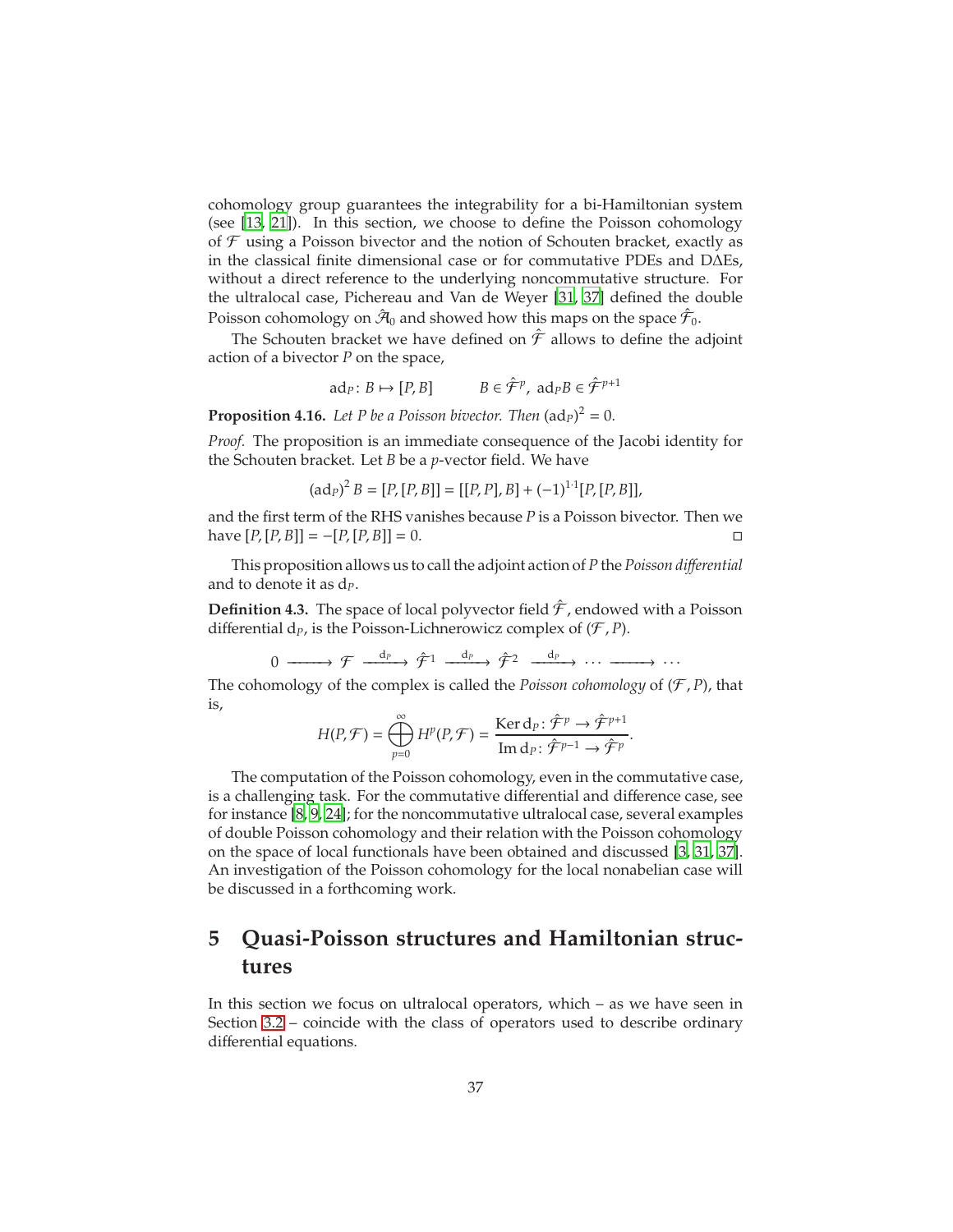In 2012, T. Wolf and O. Efimovaskaya investigated the integrability of a two-component system of ODEs proposed by Kontsevich [\[38](#page-65-1)]:

<span id="page-37-3"></span>
$$
\begin{cases} u_t = uv - uv^{-1} - v^{-1} \\ v_t = -vu + vu^{-1} + u^{-1} \end{cases}
$$
 (5.1)

This system is integrable, possessing a Lax pair representation; this allows to compute its infinite series of conserved quantities and to find the corresponding hierarchy of symmetries. It can be cast in "Hamiltonian" form  $(2.7)$ , using the operator (first identified by Mikhailov and Sokolov in [\[27\]](#page-64-2))

$$
H = \begin{pmatrix} r_{u^2} - l_{u^2} & l_{uv} + l_u r_v - l_v r_u + r_{vu} \\ -r_{uv} + l_u r_v - l_v r_u - l_{vu} & l_{v^2} - r_{v^2} \end{pmatrix}
$$
(5.2)

and the local functional

$$
h = \frac{1}{2} \operatorname{Tr} \left( u + v + u^{-1} + v^{-1} + u^{-1} v^{-1} \right).
$$

Let us call *Q* the bivector defined by the operator *H*,

<span id="page-37-2"></span>
$$
Q = \frac{1}{2} \operatorname{Tr} \sum_{i,j} \left( \theta_i H^{ij}(\theta_j) \right).
$$

The bivector does not satisfy the Poisson condition [\(2.6\)](#page-7-0), namely  $[Q, Q] \neq 0$ . However, in their paper [\[38,](#page-65-1) §3], Wolf and Efimovaskaya observe that *H* enjoys the property

<span id="page-37-0"></span>
$$
\mathcal{L}_{X_h}(Q) = 0,\tag{5.3}
$$

where  $\mathcal L$  is the Lie derivative and  $X_h$  is the "Hamiltonian" vector field  $H(\delta h)$ . This property for the operator *H*, which is system-dependent, allows us to employ it in most of the constructions which would normally involve a *bona fide* Hamiltonian operator.

We recall that a *conserved quantity* for the system defined by an evolutionary vector field *X* is a functional *f* such that  $X(f) = 0$ . It is well known that the Lie derivative of a polyvector field can be written in terms of the Schouten bracket, by  $\mathcal{L}_X(B) = [X, B]$ . Hence, for a conserved functional f we can write

$$
\mathcal{L}_X(f)=[X,f]=0.
$$

Similarly, a vector field *Y* is a *symmetry* of the system *X* if and only if [*X*, *Y*] = 0.

<span id="page-37-1"></span>**Proposition 5.1.** *Let Q be the bivector defined by an operator H, such that it satisfies* [\(5.3\)](#page-37-0) *for the system Xh. Then Q maps conserved quantities of the system into symmetries.*

*Proof.* Let *f* be a conserved quantity for the system *Xh*. From [\(4.22\)](#page-31-3) we have then −[[*Q*, *h*], *f*] = 0. The bivector *Q* maps the conserved quantity *f* into the vector field  $X_f = -[Q, f]$ ; equivalently, the operator *H* maps the conserved quantity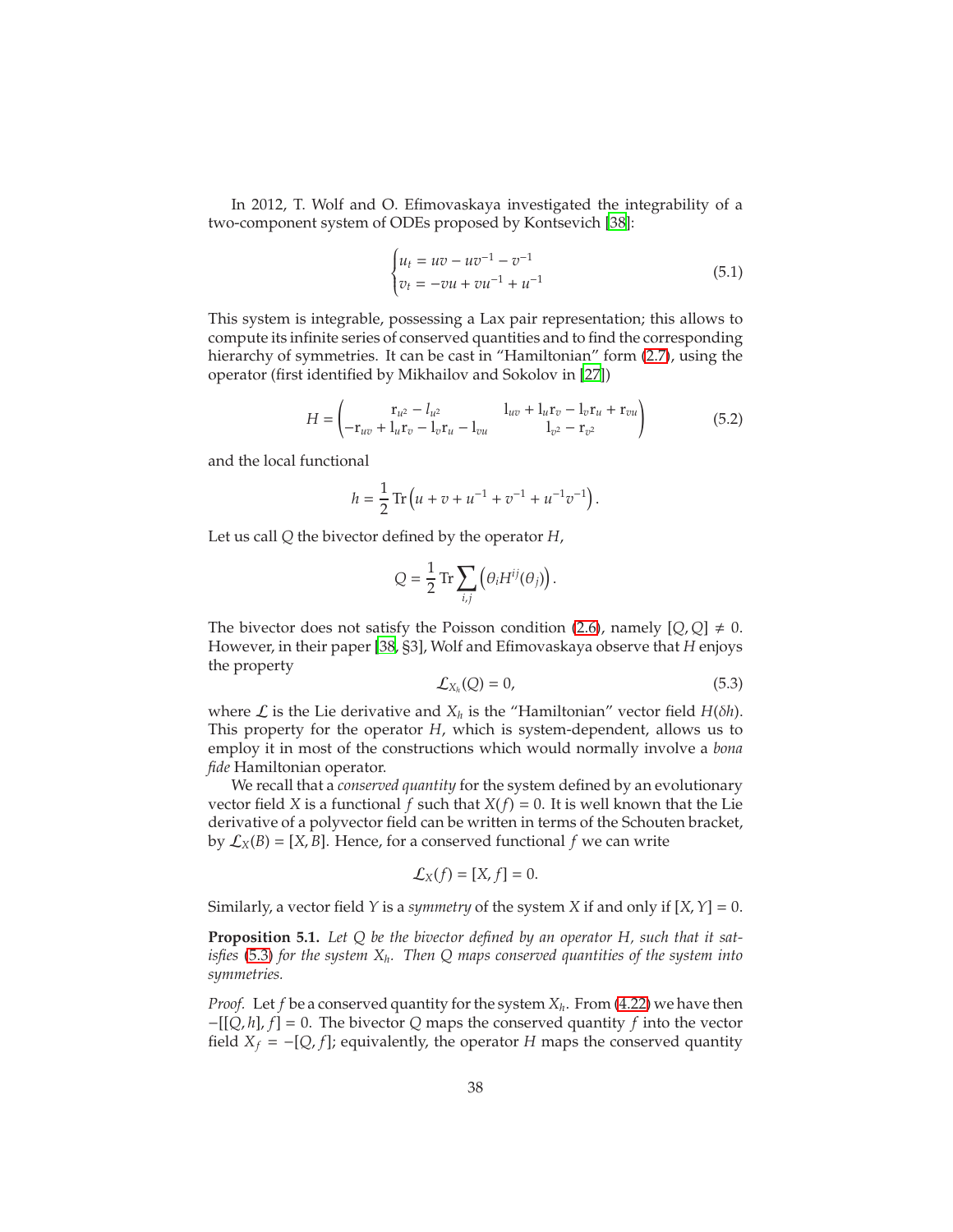into the characteristics of the vector field by  $H(\delta f)$ . By the Jacobi identity for the Schouten bracket we have

$$
[X_f, X_h] = [[Q, f], [Q, h]] = [Q, [f, [Q, h]]] + [f, [Q, [Q, h]] = 0,
$$

namely the vector field *X<sup>f</sup>* is a symmetry of the system *Xh*. Indeed, the first term of the RHS vanishes because  $[f, [Q, h]] = -[[Q, h], f] = X_h(f)$  and *f* is a conserved quantity of  $X_h$ , while the second one does because  $[Q, [Q, h]] =$  $-[[Q, h], Q] = \mathcal{L}_{X_h}(Q) = 0$  by [\(5.3\)](#page-37-0). □

**Proposition 5.2.** *Let f and g be conserved quantities for the system Xh. Then the bracket*

$$
\{f, g\} := X_g(f) = [[Q, f], g]
$$

*is a conserved quantity of the system, too.*

*Proof.* We need to prove

<span id="page-38-1"></span>
$$
X_h(\{f, g\}) = 0. \t(5.4)
$$

Using the definition of "Hamiltonian" vector field and of bracket we rewrite the LHS of [\(5.4\)](#page-38-1) as

$$
-[[Q,h],[[Q,f],g]]
$$

which, because of the Jacobi identity for the Schouten bracket, is equal to

$$
-[[[Q,h],[Q,f]],g]+[[Q,f],[[Q,h],g]].
$$

The first term vanishes because  $[[Q, h], [Q, f]] = [X_h, X_f]$  and we have proved in Proposition [5.1](#page-37-1) that the vector field associated to a conserved quantity *f* commutes with *X*<sup>*h*</sup>. The second term vanishes, too, because  $[[Q, h], g] = -X_h(g)$ and *g* is a conserved quantity.

Property [\(5.3\)](#page-37-0) is sufficient to explain why *H* maps conserved quantities into commuting symmetries; however, if we use the bivector *Q* to define a bracket according to [\(4.28\)](#page-32-2), we obtain an operation which satisfies Jacobi identity, namley *a Poisson brackets defined by a non-Poisson bivector*. The property identified by Wolf and Efimovskaya is not sufficient to guarantee this outcome.

A class of non-Poisson structures giving rise to Poisson brackets in some quotient space (as our space of local functional  $\mathcal F$  is) was originally introduced by Alekseev, Kosmann-Schwarzbach and Meinrenken as quasi-Poisson manifolds [\[4](#page-63-7)]. In the non-commutative case, Van Den Bergh [\[36](#page-65-0)] introduced a twisted version of double Poisson algebras called *double quasi-Poisson algebras*.

### <span id="page-38-0"></span>**5.1 Double quasi-Poisson algebras**

The definition of double quasi-Poisson algebra we present in this section is given in the form proposed by Fairon [\[18\]](#page-64-14). The notion has been introduced by Van Den Bergh [\[36](#page-65-0)] in his seminal work on double Poisson algebras, but the more modern version is equivalent and requires less background material.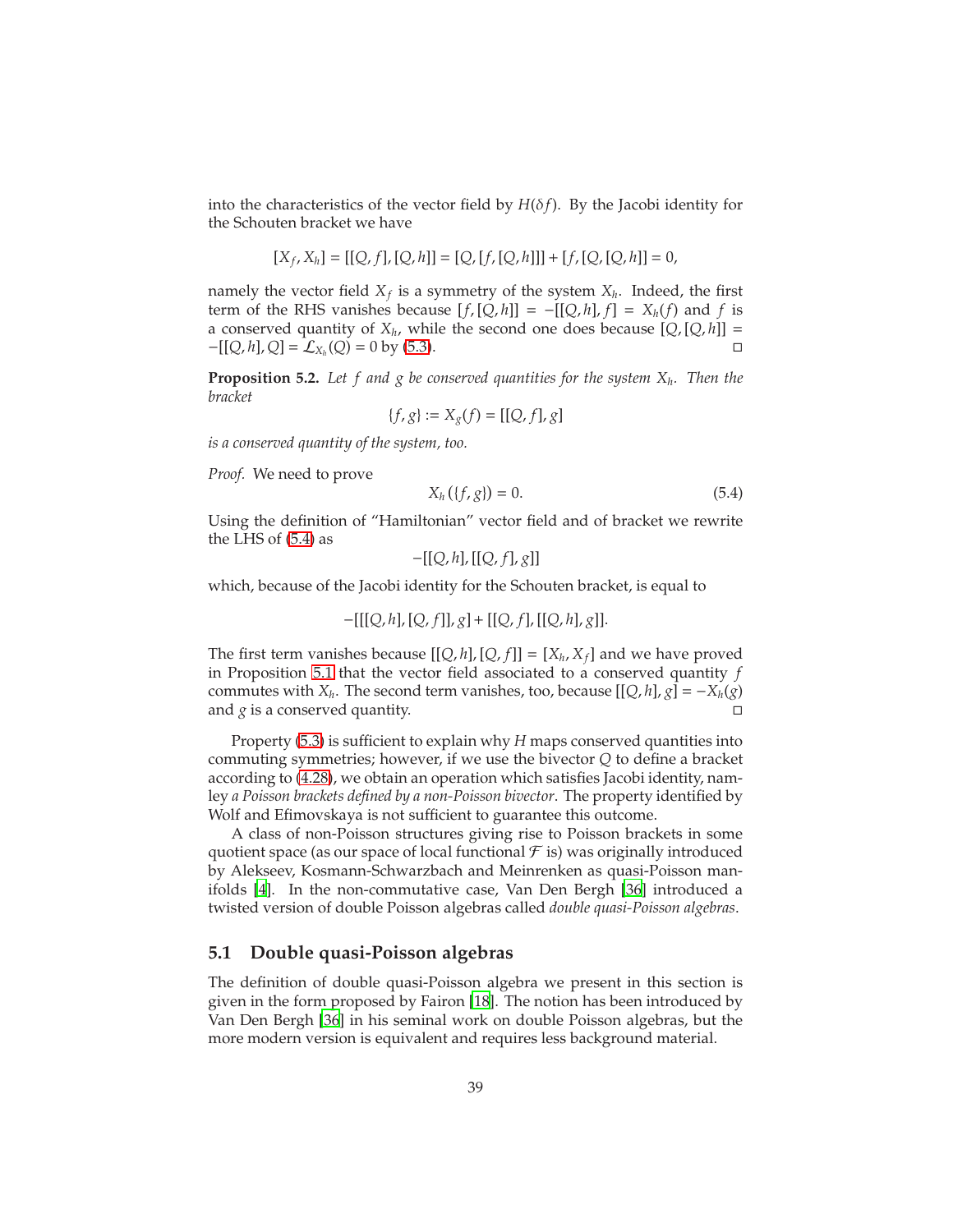Let  $\mathcal{A}_0$  be an associative but non commutative algebra whose identity admits a finite decomposition in terms of orthogonal idempotents,

$$
\mathbb{1}_{\mathcal{A}_0} = \sum_{s=1}^n e_s,
$$

with  $e_s e_t = \delta_{st} e_s$ . We can then regard  $\mathcal{A}_0$  as a  $\mathcal{B}$ -algebra for  $\mathcal{B} = \bigoplus_s \mathbb{K} e_s$ . Let us now consider a *B*-linear double bracket  $\{-, -\}$  on  $\mathcal{A}_0$ ; its associated triple bracket is

<span id="page-39-0"></span>
$$
\{-,-,-\} = \sum_{s=1}^{3} \tau^{s} \{-,\{-,-\}\}_{L} \tau^{-s},
$$

which is an alternative way of writing  $(3.11)$ .

*Remark* 5.1. We are reproducing Fairon's definition, that allows  $A_0$  to have a decomposable unit. The standard example for this is the double quasi-Poisson algebra realised on the path algebra of a quiver; the identity in such an algebra is obtained as the sum of the "stationary paths" associated to each vertex of the quiver [\[36\]](#page-65-0).

<span id="page-39-3"></span>**Definition 5.1.** We say that a  $\mathcal{B}$ -algebra  $\mathcal{A}_0$ , endowed with a  $\mathcal{B}$ -linear double bracket {{−, −}}, is a *double quasi-Poisson bracket* if it satisfies

$$
\begin{aligned} \n\{a, b, c\} &= \alpha \sum_{s} \left( ce_{s}a \otimes e_{s}b \otimes e_{s} - ce_{s}a \otimes e_{s} \otimes be_{s} - ce_{s} \otimes ae_{s}b \otimes e_{s} + ce_{s} \otimes ae_{s} \otimes be_{s} \right. \\ \n&\left.-e_{s}a \otimes e_{s}b \otimes e_{s}c + e_{s}a \otimes e_{s} \otimes be_{s}c + e_{s} \otimes ae_{s}b \otimes e_{s}c - e_{s} \otimes ae_{s} \otimes be_{s}c \right), \n\end{aligned} \tag{5.5}
$$

for some  $\alpha \neq 0$  and all triples  $a, b, c \in \mathcal{A}_0$ .

The remarkable feature of double quasi-Poisson algebras is that, despite their triple bracket does not vanish, the bracket defined on the space  $\mathcal{F}_0$  =  $\mathcal{A}_0/[\mathcal{A}_0,\mathcal{A}_0]$  is a Poisson bracket (in particular, it satisfies the Jacobi identity for any triple of entries). Moreover, since the vanishing of [\(5.5\)](#page-39-0) is equivalent to the vanishing of the triple brackets among all the generators of  $\mathcal{A}_0$  [\[36\]](#page-65-0), we have a quick and explicit way to verify whether an ultralocal operator is quasi-Poisson (or, more precisely, defines the bracket of a double quasi-Poisson algebra).

<span id="page-39-2"></span>**Theorem 5.3** ([\[36\]](#page-65-0)). *Let*  $(\mathcal{A}_0, \{-, -\})$  *be a double quasi-Poisson algebra. Then the bracket defined on*  $\mathcal{F}_0$  *as in* [\(3.21\)](#page-16-1) *is a Poisson bracket.* 

*Proof.* The skewsymmetry of the bracket on  $\mathcal{F}_0$  is guaranteed by the skewsymmetry of the double bracket on  $\mathcal{A}_0$ . From [\[36,](#page-65-0) Proposition 2.4.2 and Corollary 2.4.4], a graded version of which we prove as Equation [\(B.13\)](#page-62-0) in Theorem [B.6](#page-61-0) of Appendix [B,](#page-57-0) we have

<span id="page-39-1"></span>
$$
\begin{aligned} \{ \text{Tr}\,a, \{\text{Tr}\,b, \text{Tr}\,c\} \} + \{ \text{Tr}\,b, \{\text{Tr}\,c, \text{Tr}\,a\} \} + \{ \text{Tr}\,c, \{\text{Tr}\,a, \text{Tr}\,b\} \} \\ &= \text{Tr}\,m\left( (m \otimes 1) \{ \{a, b, c\} \} - (1 \otimes m) \{ \{b, a, c\} \} \right). \end{aligned} \tag{5.6}
$$

From [\(5.5\)](#page-39-0) we have that the RHS of [\(5.6\)](#page-39-1) vanishes, so that the bracket  $\{-, -\}$ satisfies the Jacobi identity and it is, hence, a Poisson bracket on  $\mathcal{F}_0$ .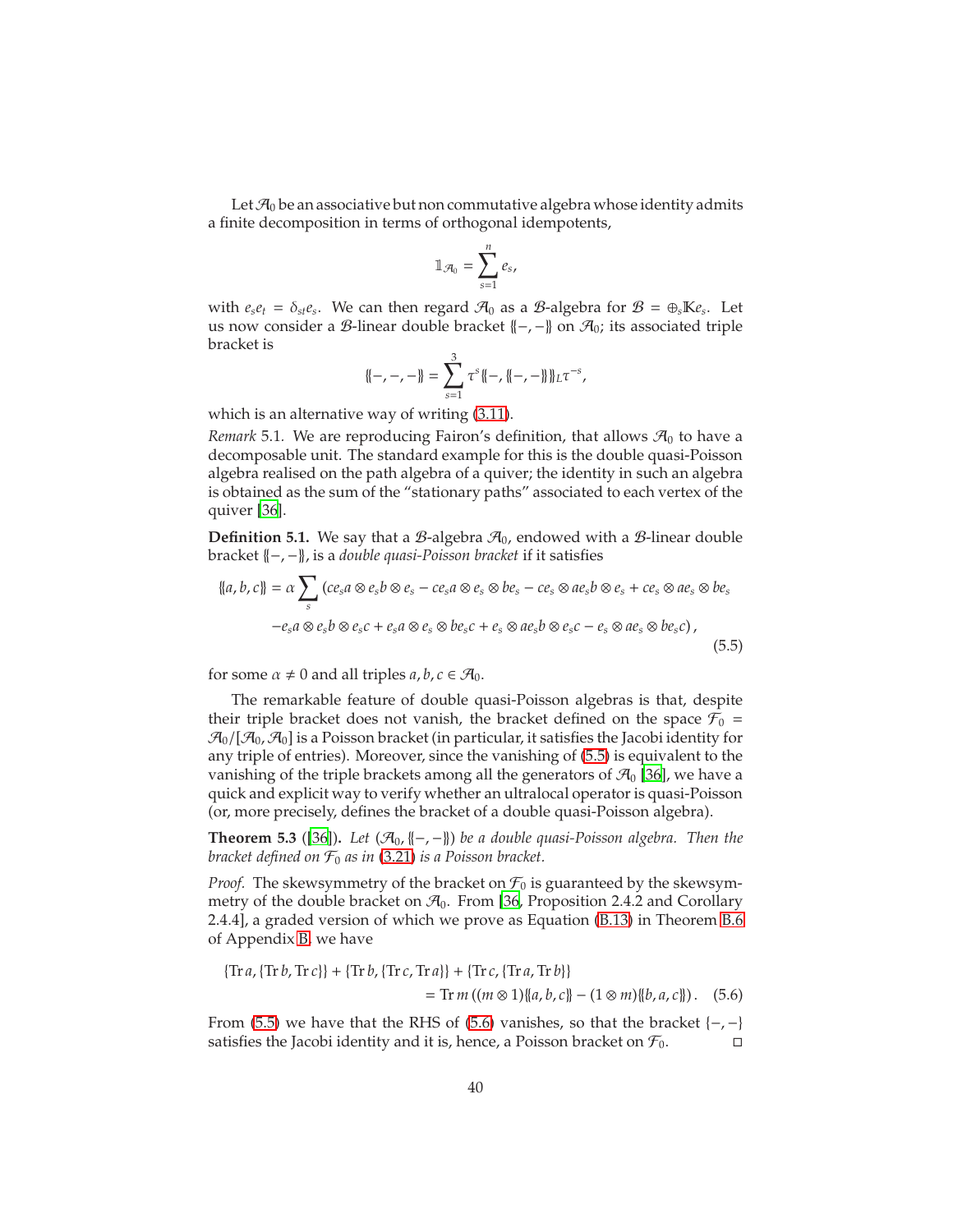Theorem [5.3](#page-39-2) states that a double quasi-Poisson algebra on  $\mathcal{A}_0$ , whose bracket *does not* define a Poisson operator (in the sense of [\(2.6\)](#page-7-0)), defines nevertheless a Poisson bracket on  $\mathcal{F}_0$ .

Definition [5.1](#page-39-3) is more general than what we need in our discussion. The algebra  $\mathcal{A}_0$  we consider is the space of Laurent polynomials in the generators  ${u}^i$  and  $\mathcal{B} = \mathbb{R}$  with 1 as the only idempotent: we can henceforth drop the sum over the different idempotents *e<sup>s</sup>* from our formulae.

<span id="page-40-1"></span>**Proposition 5.4.** *The double bracket defined by the skewsymmetric ultralocal operator* [\(5.2\)](#page-37-2) *is the bracket of a double quasi-Poisson algebra.*

*Proof.* According to Proposition [3.2,](#page-14-4) the double bracket among the generators is

$$
\begin{aligned} \n\{u, u\} &= 1 \otimes u^2 - u^2 \otimes 1, & \{u, v\} &= -1 \otimes uv + u \otimes v - v \otimes u - vu \otimes 1, \\ \n\{v, v\} &= v^2 \otimes 1 - 1 \otimes v^2, & \{v, u\} &= uv \otimes 1 + u \otimes v - v \otimes u + 1 \otimes vu. \n\end{aligned}
$$

This double bracket is a special case of the quasi-Poisson bracket obtained in [\[18,](#page-64-14) Theorem 3.5], for *i* = 1. The result we explicitly show is due to Massuyeau and Turaev [\[26\]](#page-64-15). In principle, we would have to compute the four triple bracket {{*u*, *u*, *u*}}, {{*u*, *u*, *v*}}, {{*u*, *v*, *v*}}, and {{*v*, *v*, *v*}}. However, given the apparent symmetry of the expression in the exchange of *u* with *v* we restrict ourselves to the first two ones.

Computing {{*u*, *u*, *u*}} gives us

<span id="page-40-0"></span>
$$
\begin{aligned} \n\{\{u, u, u\}\} &= \left(1 + \tau + \tau^2\right) \{\{u, \{\{u, u\}\}\}\}_L \\ \n&= -\left(1 + \tau + \tau^2\right) \left(\{\{u, u^2\}\} \otimes 1\right) \\ \n&= \left(1 + \tau + \tau^2\right) \left(u^2 \otimes u \otimes 1 - u \otimes u^2 \otimes 1\right). \n\end{aligned} \tag{5.7}
$$

On the other hand, the RHS of [\(5.5\)](#page-39-0) is

$$
\alpha \left(u^2 \otimes u \otimes 1 - u^2 \otimes 1 \otimes u - u \otimes u^2 \otimes 1 + u \otimes 1 \otimes u^2 + 1 \otimes u^2 \otimes 1 - 1 \otimes u \otimes u^2\right),\
$$

which is equal to [\(5.7\)](#page-40-0) for  $\alpha = 1$ . The same computation for  $\{u, u, v\}$  gives us

$$
\{u, u, v\} = 1 \otimes u^2 \otimes v + v \otimes u \otimes u - u \otimes u \otimes v - v \otimes u^2 \otimes 1 + vu \otimes u \otimes 1
$$
  
+  $u \otimes 1 \otimes uv - 1 \otimes u \otimes uv - vu \otimes 1 \otimes u$ ,

which is, again, the RHS of [\(5.5\)](#page-39-0) for  $\alpha = 1$ .

It follows from Theorem [5.3](#page-39-2) that the Mikhailov and Sokolov's operator [\(5.2\)](#page-37-2) defines a Poisson bracket on  $\mathcal{F}_0$  and it is, hence, Hamiltonian.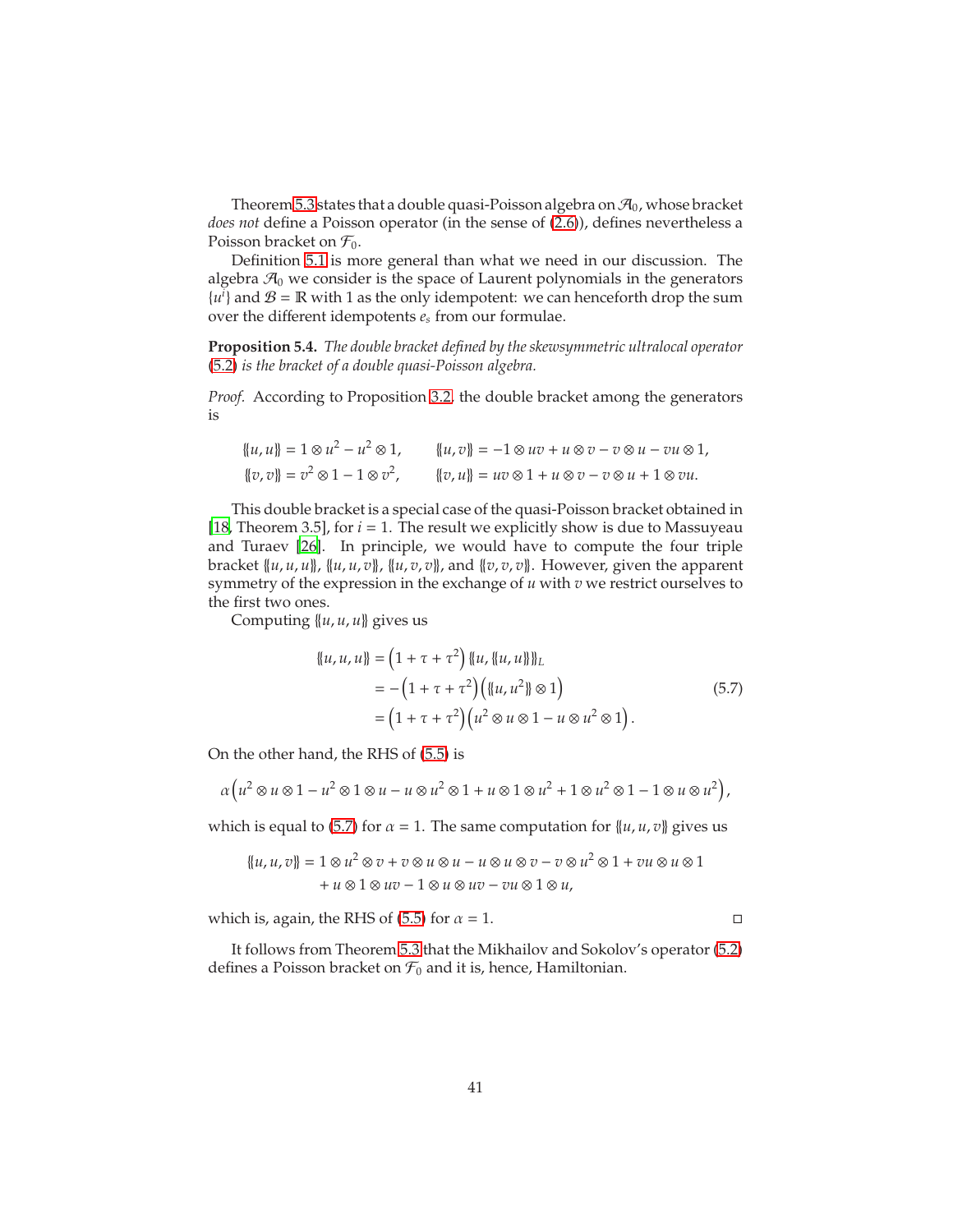### <span id="page-41-0"></span>**5.2 Hamiltonian operators and quasi-Poisson bivectors**

In Section [2](#page-3-0) we have defined a Hamiltonian operator as an operator on A, which induces a Lie algebra structure on  $\mathcal F$  by means of the Poisson bracket. In Section [4.4](#page-31-0) we showed the properties that a bivector must satisfy in order to do the same. Proposition [4.15](#page-35-1) says that having a Poisson bivector is a sufficient condition. However, a bivector *B* satisfying the condition

<span id="page-41-2"></span><span id="page-41-1"></span>
$$
[[B, B], F] = 0 \qquad \forall F \in \mathcal{F}, \tag{5.8}
$$

which appears to be less strict than  $[B, B] = 0$ , still defines a Hamiltonian structure: indeed, condition [\(5.8\)](#page-41-1) guarantees both the validity of the Jacobi identity by [\(4.30\)](#page-32-3) and the existence of the Lie algebra action by [\(4.33\)](#page-33-4).

Note that property [\(5.3\)](#page-37-0) can be rewritten as  $[[Q,Q],h] = 0$  (we showed this in the proof of Proposition [5.1\)](#page-37-1), namely as identity [\(5.8\)](#page-41-1) for a particular *h* ∈  $\mathcal{F}_0$  ⊂  $\mathcal{F}$ . Identity [\(5.8\)](#page-41-1) is a natural generalisation of the Poisson property, relaxing the condition and still obtaining a Hamiltonian structure. Indeed, we have the following theorem:

<span id="page-41-4"></span>**Theorem 5.5.** Let Q be a quasi-Poisson bivector. Then  $[[Q, Q], f] = 0$  for all  $f \in \mathcal{F}_0$ . *Thus, Q defines a Hamiltonian structure.*

*Proof.* From the computation performed in the proof of Proposition [3.2](#page-14-4) and Lemma [4.14,](#page-34-1) we have that then

$$
[Q, Q] = -\frac{2}{3} \sum_{i,j,k} \text{Tr} \left( \theta_i \{ u^j, u^k, u^i \}^t \theta_j \{ u^j, u^k, u^i \}^{\prime\prime} \theta_k \{ u^j, u^k, u^i \}^{\prime\prime} \right), \tag{5.9}
$$

where we extend Sweedler's notation to elements of  $A^{\otimes 3}$  by  $\{u, u, u\} = \{u, u, u\}'\otimes$  $\{(u, u, u)\}$ <sup>"</sup>  $\otimes$   $\{(u, u, u)\}$ ". For convenience, we drop the sum over the indices from Equation [\(5.9\)](#page-41-2). From the quasi-Poisson property [\(5.5\)](#page-39-0) for  $\alpha = 1$ , after changing the indices and reordering the terms we have

$$
[Q, Q] = -\frac{2}{3} \operatorname{Tr} \left( 3 \theta_i \theta_j u^j u^k \theta_k u^i - 3 \theta_i \theta_j u^j \theta_k u^k u^i + \theta_i u^i \theta_j u^j \theta_k u^k - \theta_i u^j \theta_j u^k \theta_k u^i \right).
$$

A direct computation with [\(4.7\)](#page-23-1) gives

$$
-\frac{1}{2}[[Q,Q],f] = \text{Tr}\left[\theta_i \theta_j u^j \left(u^l f''_l f'_l - f''_l f'_l u^l\right) u^i + \theta_i u^i \theta_j u^j \left(f''_l f'_l u^l - u^l f''_l f'_l\right) + \theta_i u^j \theta_j \left(f''_l f'_l u^l - u^l f''_l f'_l\right) u^i + \theta_i u^i u^j \theta_j \left(u^l f''_l f'_l - f''_l f'_l u^l\right)\right],
$$
\n
$$
(5.10)
$$

where we denote  $\partial_{u} f = f'_{l}$ *l* ⊗ *f* ′′ *l* . The main point of the proof is showing that the terms in the brackets vanish, when summed over all *l*'s and all the terms in the double derivative of *f*.

Let *f* be a linear combination of monomials of the form

<span id="page-41-3"></span>
$$
f=(u^{i_1})^{\pm 1}(u^{i_2})^{\pm 1}\cdots (u^{i_d})^{\pm 1}.
$$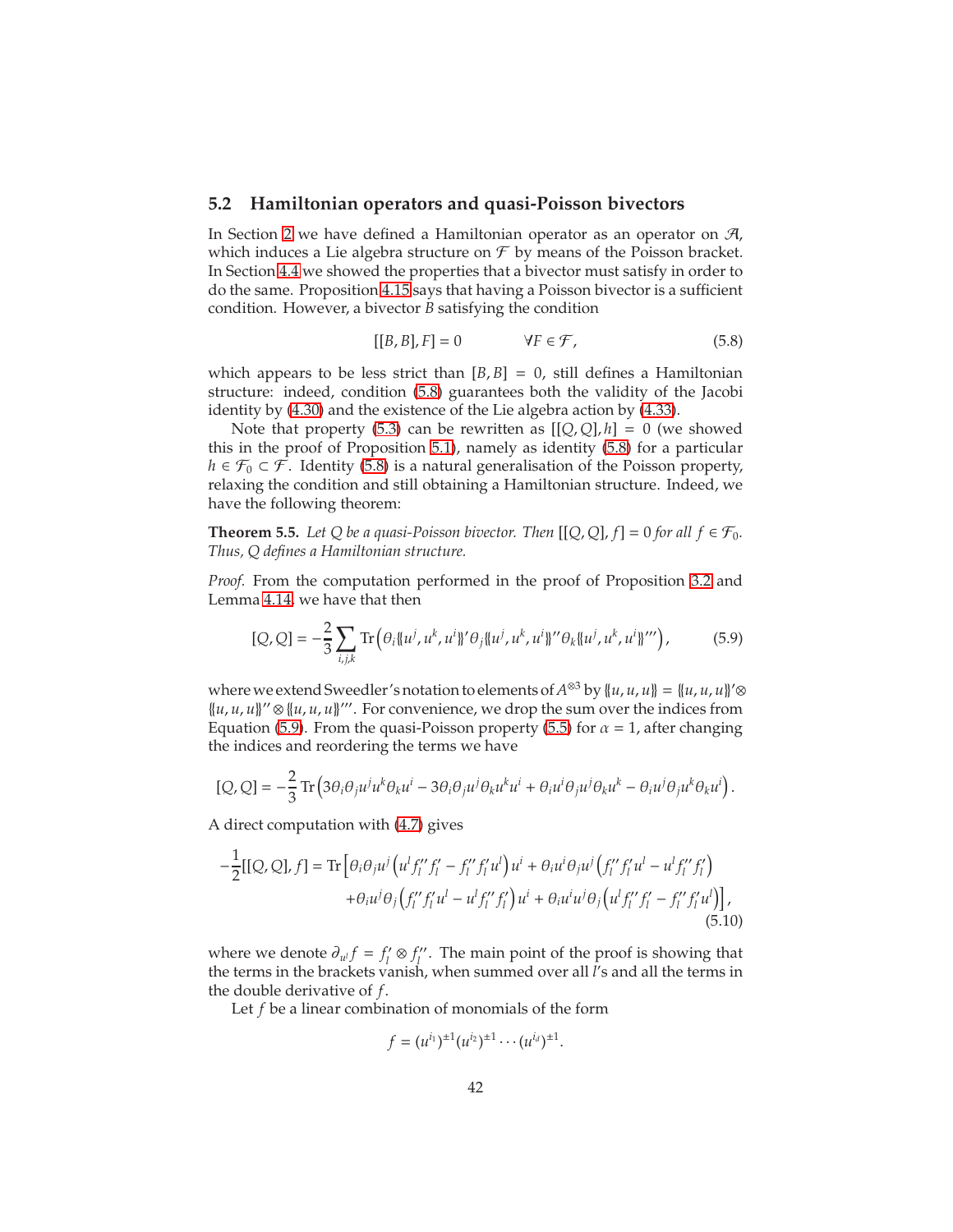Then

<span id="page-42-1"></span>
$$
\frac{\partial f}{\partial u^l} = \sum_{s=1}^d \delta_{l,i_s}(u^{i_1})^{\pm 1} \cdots (u^{i_{s-1}})^{\pm 1} \otimes (u^{i_{s+1}})^{\pm 1} \cdots (u^{i_d})^{\pm 1}
$$
\n
$$
- \sum_{s=1}^d \delta_{l,i_s}(u^{i_1})^{\pm 1} \cdots (u^{i_{s-1}})^{\pm 1} (u^{i_s})^{-1} \otimes (u^{i_s})^{-1} (u^{i_{s+1}})^{\pm 1} \cdots (u^{i_d})^{\pm 1},
$$
\n(5.11)

where with  $\sum'$  we denote the sum over all the factors  $u^{i_s}$  with power +1 and  $\Sigma''$  the one over all the factors with power −1. The expressions within the parentheses in the RHS of [\(5.10\)](#page-41-3) have then the form

$$
u^l f_l'' f_l' - f_l'' f_l' u^l = \sum_{s=1}^d \left[ (u^{i_{s+1}})^{\pm 1} \cdots (u^{i_d})^{\pm 1} (u^{i_1})^{\pm 1} \cdots (u^{i_s})^{\pm 1} - (u^{i_s})^{\pm 1} (u^{i_{s+1}})^{\pm 1} \cdots (u^{i_{s-1}})^{\pm 1} \right],
$$

where distinguishing between the two different forms of the partial derivative [\(5.11\)](#page-42-1) is no longer needed. The four expressions  $(u<sup>1</sup> f''_i)$ *l f* ′ *l*′<sup>′</sup> − *f*<sub>*l′′*</sub> *l f* ′ *l u l* ) (resp. (*f* ′′ *l f* ′ *l u l*−  $u^l f''_l$ *l f* ′ *l* )) vanish when summing over all the cyclic permutations of the monomial *f*, therefore proving the vanishing of [[*Q*, *Q*], *f*] for any *f*.

We provided a geometric interpretation for double quasi-Poisson algebras; we have showed that the operator [\(5.2\)](#page-37-2) is not Poisson (having a nonvanishing triple bracket, see Proposition [5.4\)](#page-40-1), but it is quasi-Poisson as for Proposition [5.4.](#page-40-1) Then we can conclude that it is Hamiltonian. Moreover, we showed that property [\(5.3\)](#page-37-0), noted by Wolf and Efimovskaya, is in fact a consequence of the stronger property [\(5.8\)](#page-41-1). However, note that the notion of quasi-Poisson algebra is defined on  $\mathcal{A}_0$  and not on  $\mathcal{A}_r$  since it is given in terms of double Poisson brackets and *not* λ *brackets*. Noncommutative Hamiltonian systems of ODEs defined in terms of quasi-Poisson brackets have been studied in the last few years by several authors [\[6,](#page-63-8) [7,](#page-63-9) [11,](#page-63-10) [12](#page-63-11)]; we are not aware of any example of non-Poisson operators defining Poisson brackets, and hence being labelled Hamiltonian, for systems of PDEs or of D∆Es. However, should a differential or difference operator exist such that it fulfills [\(5.8\)](#page-41-1), we could still call the corresponding bivector a quasi-Poisson one.

## <span id="page-42-0"></span>**6 Nonabelian Hamiltonian operators for di**ff**erence systems**

In this section we will present several examples of nonabelian Hamiltonian structures, applying the results we we have presented in the previous sections. All the results are described using the bivector formalism recalled in Section [2,](#page-3-0) which is better known among the Integrable Systems community. However, most of the computations were performed using the Schouten bracket described in our "geometric" setting of Section [4.](#page-20-0)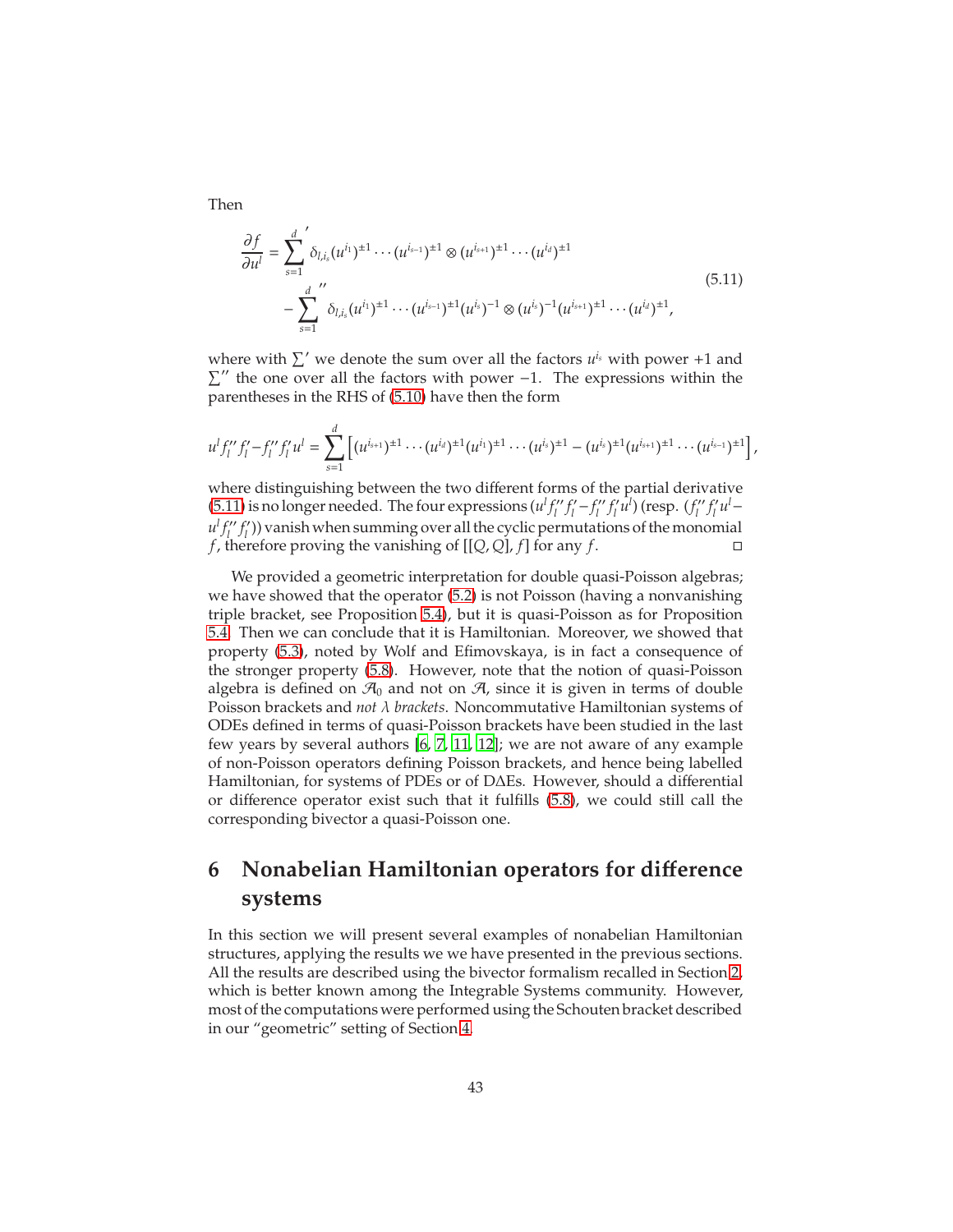The operators we discuss, some of which are not previously known, contribute to the study of nonabelian differential-difference integrable systems. More in detail, we investigate *scalar* ultralocal and local Hamiltonian operators. In the ultralocal case, we show that all the Hamiltonian structures coincide with Hamiltonian structures for nonabelian ODEs, for which we proved in Section [3](#page-8-0) and [5](#page-36-0) the relation with double Poisson algebras and quasi-Poisson algebras. We then study local Hamiltonian structures and present a class of nonlocal ones; finally, we provide an answer to a question left open in our recent work [\[10\]](#page-63-0), exhibiting the Hamiltonian structures for, respectively, the nonabelian Kaup, Ablowitz-Ladik, and Chen-Lee-Liu lattices.

### <span id="page-43-0"></span>**6.1 Scalar ultralocal and local Hamiltonian operators**

A scalar  $(\ell = 1)$  ultralocal (see Definition [2.5\)](#page-5-2) skewsymmetric operator must be of the form

$$
K=\sum_{\alpha}\left(\mathbb{1}_{f^{(\alpha)}}\mathrm{r}_{g^{(\alpha)}}-\mathrm{r}_{f^{(\alpha)}}\mathbb{1}_{g^{(\alpha)}}\right),
$$

with  $f^{(\alpha)}$ ,  $g^{(\alpha)} \in \mathcal{A}$ . We have the following Lemma:

<span id="page-43-2"></span>**Lemma 6.1.** *A necessary condition for a skewsymmetric scalar ultralocal operator K to be Poisson is that*  $f^{(\alpha)} = f^{(\alpha)}(u)$  *and*  $g^{(\alpha)} = g^{(\alpha)}(u)$ *, namely the operator must multiply on the left and on the right for polynomials of u's only.*

*Proof.* The Poisson property in this case reads

<span id="page-43-1"></span>
$$
\sum \mathbf{pr}_{K\theta} \int \mathrm{Tr} \, \theta f^{(\alpha)} \theta g^{(\alpha)} = 0.
$$

Let

$$
f^{(\alpha)} = c_{(\alpha)} u_{i_1^{(\alpha)}} \dots u_{i_r^{(\alpha)}}
$$
 and  $g^{(\alpha)} = u_{j_1^{(\alpha)}} \dots u_{j_s^{(\alpha)}}$ 

for constants  $c_{(\alpha)}$ . We define  $p = \max_{l,\alpha} \{i_j^{(\alpha)}\}$ <sup>(*a*)</sup>} and *q* = max<sub>*l*,*α*</sub> {*j*<sup>(*a*)</sup><sub>*l*</sub>  $\binom{(\alpha)}{l}$ .

Let us first consider the case  $p > q > 0$  (or, equivalently,  $q > p > 0$  switching the role of *p* and *q* in the proof). Then, the only terms in  $\mathbf{pr}_{K\theta}P$  including  $\theta_p$  is of the form

$$
\sum_{\alpha,\beta,i_{l}^{(\alpha)}=p} \int \text{Tr} \, c_{(\alpha)} \Big( (\mathcal{S}^p \mathcal{S}^{(\beta)}) u_{i_{l+1}^{(\alpha)}} \cdots u_{i_{r}^{(\alpha)}} \theta \mathcal{S}^{(\beta)} \theta u_{i_{l}^{(\alpha)}} \cdots u_{i_{l-1}^{(\alpha)}} (\mathcal{S}^p f^{(\beta)}) - (\mathcal{S}^p f^{(\beta)}) u_{i_{l+1}^{(\alpha)}} \cdots u_{i_{r}^{(\alpha)}} \theta \mathcal{S}^{(\beta)} \theta u_{i_{l}^{(\alpha)}} \cdots u_{i_{l-1}^{(\alpha)}} (\mathcal{S}^p \mathcal{S}^{(\beta)}) \Big) \theta_p, \quad (6.1)
$$

where the sum runs for all  $\beta$  and for  $\alpha$  such that  $f^{(\alpha)}$  depends on  $u_p$  and for the indices *l* such that  $i_1^{(\alpha)}$  $\theta$ <sup>(a)</sup> = *p*. Note that the presence of  $\theta$ <sub>*p*</sub>, for *p*  $\neq$  0, fixes the position of all the terms with respect to the cyclic permutations, and hence that the expression can vanish only if  $\bar{f}^{(\beta)} = g^{(\beta)}$ . If  $p = q \neq 0$  the picture is similar, and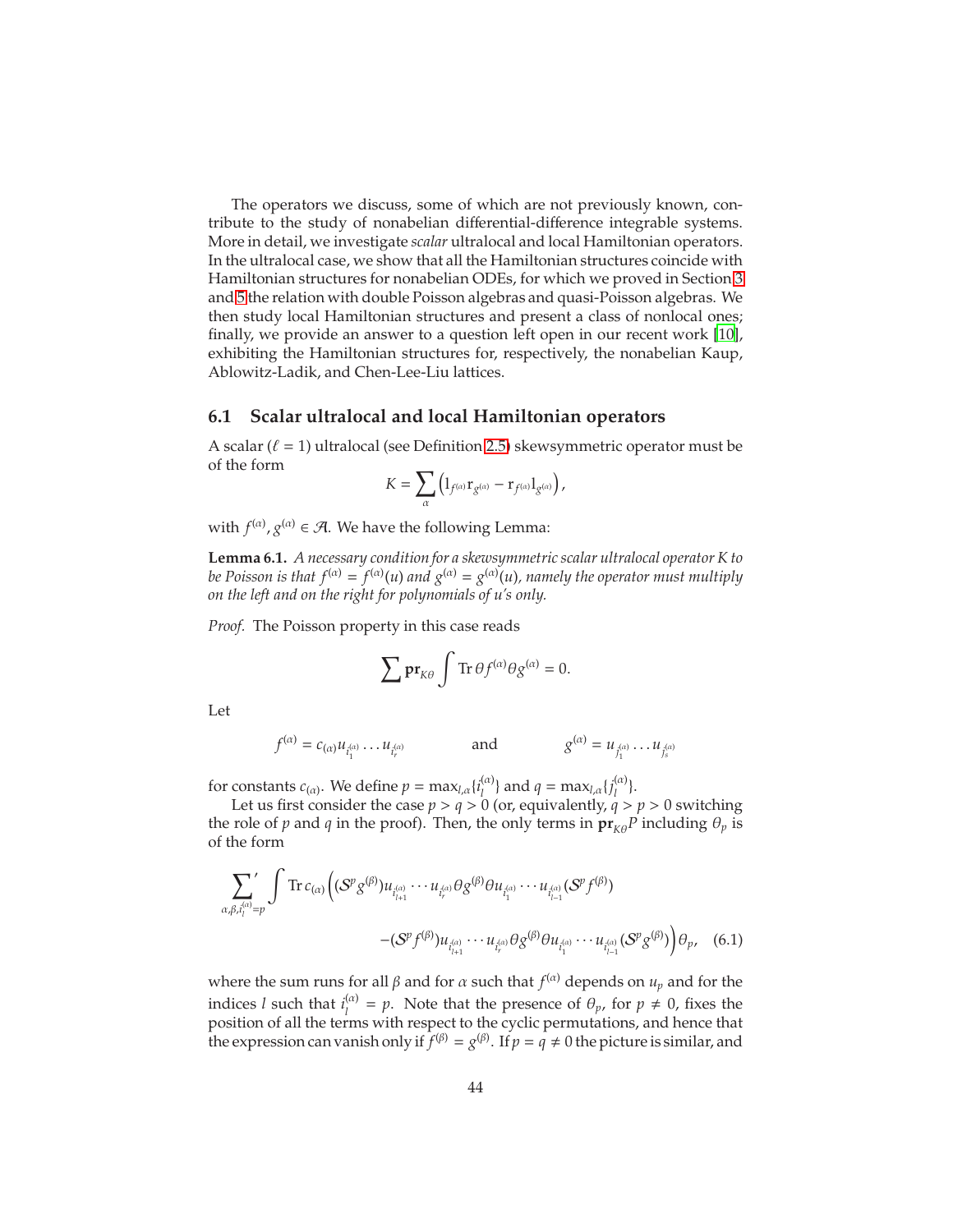in the sum there will be present additional terms with expression multiplying (from both the left and the right) the expression  $\theta f^{(\alpha)}\theta$ . An analogue result holds if we consider the variables with the minimum negative index; the only way for the expression [\(6.1\)](#page-43-1) to vanish without requiring  $f^{(\alpha)} = g^{(\alpha)}$  is by allowing  $p = q = 0$ , so that we can exploit the cyclic permutations of the products.  $\Box$ 

Lemma [6.1](#page-43-2) implies that all the scalar ultralocal Poisson operators *in the di*ff*erential-di*ff*erence setting* are Poisson operators for nonabelian *ordinary di*ff*erential equations*, too. In Section [3.2](#page-12-0) we discussed the equivalence between Poisson structures for nonabelian ODEs and the notion of double Poisson algebras. The classification results for the latter ones provide an equivalent classification of ultralocal Poisson operators: we can then provide a list of ultralocal Poisson operators based on [\[14](#page-63-1), [27](#page-64-2), [32](#page-65-5), [36](#page-65-0)].

<span id="page-44-0"></span>**Theorem 6.2.** *(1) All the scalar Hamiltonian ultralocal operators are of the form*

*H* =  $\alpha$ **c**<sub>*u*</sub> +  $\beta$ **c**<sub>*u*</sub><sup>2</sup> +  $\gamma$  (l<sub>*u*</sub>2**r**<sub>*u*</sub> - l<sub>*u*</sub>**r**<sub>*u*</sub><sup>2</sup>)

*These operators are Poisson if and only if*  $\beta^2 - \alpha \gamma = 0$ *.* 

*(2) The Poisson operators H*<sup>1</sup> *and H*<sup>2</sup> *(with their respective constants* α*<sup>i</sup> ,* β*<sup>i</sup> ,*γ*i) form a* bi-Hamiltonian pair if and only if  $2\beta_1\beta_2 - \alpha_2\gamma_1 - \alpha_1\gamma_2 = 0$ .

*Proof.* From Lemma [6.1](#page-43-2) we know that we must investigate only operators without shifted variables. Then, for part (1) we can rely on the result due to Van Der Bergh [\[36\]](#page-65-0) in the context of double Poisson algebras. It can easily verified by [\(2.6\)](#page-7-0) that condition  $\beta^2 - \alpha \gamma = 0$  is necessary and sufficient for the Poisson property. Powell [\[32\]](#page-65-5) gives a full proof of this fact. However, for any value of the constants the operator corresponds to a double quasi-Poisson algebra [\[18\]](#page-64-14).

On the other hand,  $2\beta_1\beta_2 - \alpha_2\gamma_1 - \alpha_1\gamma_2 = 0$  is equivalent to the Poisson property for *H*<sub>1</sub> –  $\lambda$ *H*<sub>2</sub>, for any  $\lambda$ , giving (2).

**Definition 6.1.** We call a difference operator *local* if its entries (or itself in the scalar case) are Laurent polynomials in S.

Because of the skewsymmetry requirement, a scalar operator is of order (−*N*, *N*) for some 0 < *N* < ∞.

The Poisson property imposes very rigid constraints on the form of such operators, so that very few of them are known in the literature: in two components, for instance, the only nonconstant local (in particular, not ultralocal) Hamiltonian operator we know is the first Hamiltonian structure of the Toda lattice [\(6.8\)](#page-49-0). By solving the equation [\(2.6\)](#page-7-0) for a scalar operator of order  $(-1, 1)$  we have found a new class of examples, that are novel at the best of our knowledge.

**Theorem 6.3.** *For*  $\ell = 1$ , all the Poisson operators of order  $(-1, 1)$  are, up to linear *transformations of the dependent variable u, of one of the following forms*

$$
H_1 = l_{uu_1}r_{u_1u}S - S^{-1}r_{uu_1}l_{u_1u},
$$
  

$$
H_c = S - S^{-1}.
$$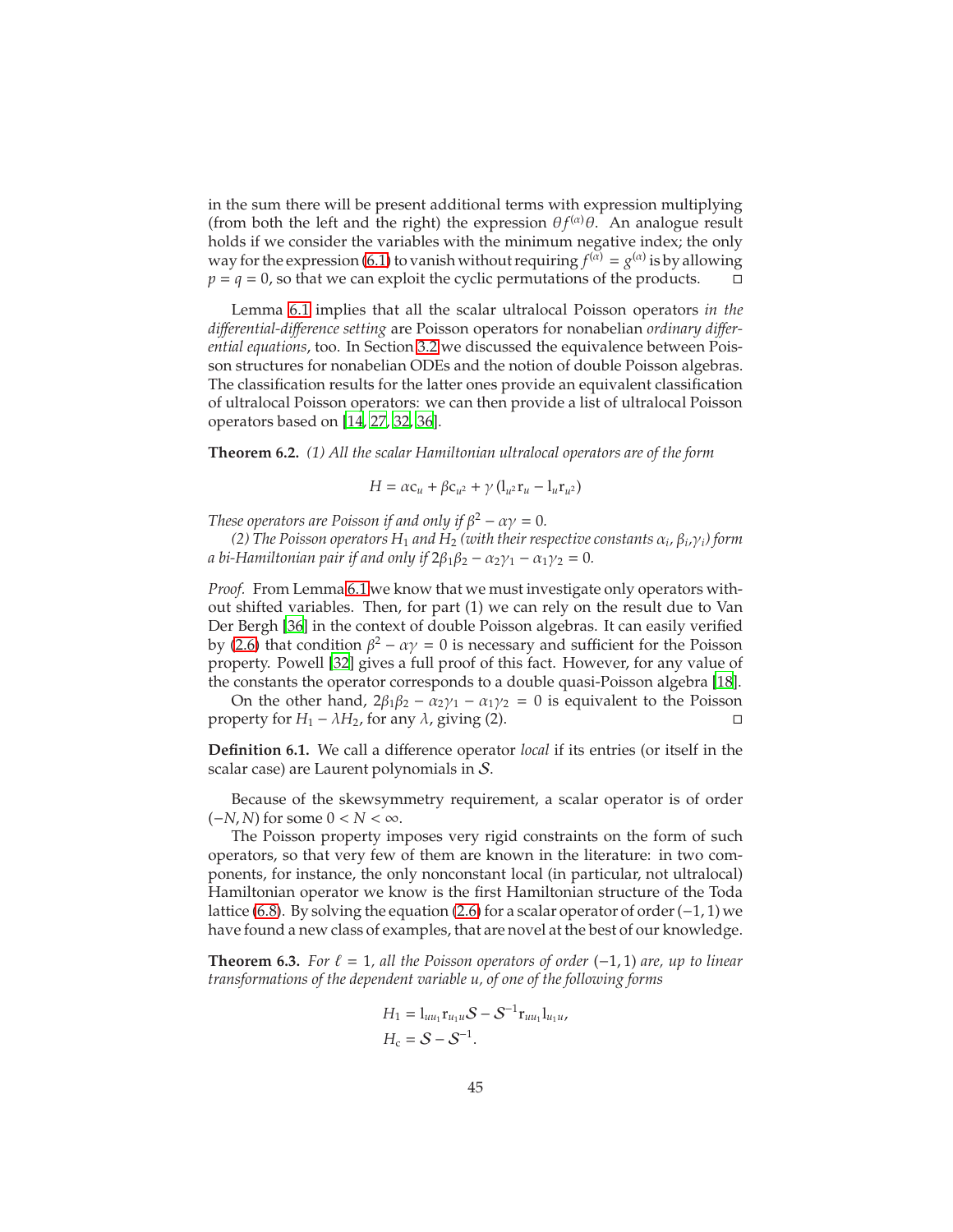*Proof.* The skewsymmetry condition implies that a candidate Hamiltonian operator must be of the form

$$
H = \sum \Big(\mathbb{1}_{H_L^{(\alpha_1)}} \mathbf{r}_{H_R^{(\alpha_1)}} S - S^{-1} \mathbf{r}_{H_L^{(\alpha_1)}} \mathbb{1}_{H_R^{(\alpha_1)}} + \mathbb{1}_{H_L^{(\alpha_0)}} \mathbf{r}_{H_R^{(\alpha_0)}} - \mathbf{r}_{H_L^{(\alpha_0)}} \mathbb{1}_{H_R^{(\alpha_0)}} \Big).
$$

The Poisson bivector associated to the operator is

$$
P = \int \text{Tr} \sum \left( \theta H_L^{(\alpha_1)} \theta_1 H_R^{(\alpha_1)} + \theta H_L^{(\alpha_0)} \theta H_R^{(\alpha_0)} \right),
$$

and a computation similar to the one performed in the proof of Lemma [6.1](#page-43-2) shows that  $H_I^{(\alpha_1)}$  $L^{(\alpha_1)} = H^{(\alpha_1)}_L$  $L^{(\alpha_1)}(u, u_1)$ ,  $H^{(\alpha_1)}_R$  $H_R^{(\alpha_1)} = H_R^{(\alpha_1)}$  $H_R^{(\alpha_1)}(u,u_1), H_L^{(\alpha_0)}$  $L^{(\alpha_0)} = H^{(\alpha_0)}_L$  $L^{(\alpha_0)}(\mu)$ , and  $H^{(\alpha_0)}_R$  $\frac{(\alpha_0)}{R}$  =  $H_{\mathcal{R}}^{(\alpha_{0})}$  $R_R^{\mu_0}(\mu)$ . Moreover, a necessary condition emerging from comparing the terms of the expression [\(2.6\)](#page-7-0) for expressions containing  $(\theta, \theta_1, \theta_2)$  is that  $H_L^{(\alpha_1)}$  $L^{(u_1)}$  (respectively,  $H_R^{(\alpha_1)}$  $R_R^{(\alpha_1)}$ ) must be all equal (or at least proportional) and  $H_L = (\lambda u + \mu)(\lambda u_1 + \mu)$ and  $H_R = (vu_1 + \rho)(vu + \rho)$ . Note in particular that we obtain  $H_c$  for  $\lambda = v = 0$ . The conditions  $\lambda = \nu$  and  $\mu = \rho$  come from the vanishing of the terms with  $(\theta, \theta_1, \theta_1)$ . The terms containing  $(\theta, \theta, \theta)$  in the identity can come only from the ultralocal term, which must on its own be Poisson: they can be then either c*<sup>u</sup>* or  $l_u r_u^2 - l_u^2 r_u$ , but not a linear combination of these two. We then obtain the statement checking case by case. In particular,  $H_1$  and  $H_c$  are not compatible.  $\Box$ 

This class of examples can be extended to an arbitrary operator of order (−*N*, *N*), closely resembling the so-called multiplicative Poisson λ-bracket of general type defined in [\[15\]](#page-63-2). It is easy to verify that

$$
H_p = 1_{uu_p} \mathbf{r}_{u_p u} S^p - S^{-p} 1_{u_p u} \mathbf{r}_{uu_p}
$$

is Hamiltonian for any  $p > 0$  and that any linear combination of  $H_p$ , for different *p*'s, is Hamiltonian too. Note, however, that the condition for the nonabelian case is much more rigid: the form of the operators in the commutative case depends on an arbitrary function of the variable *u* (see [\[15\]](#page-63-2)).

### <span id="page-45-0"></span>**6.2 Nonlocal Hamiltonian operators**

Similarly to the differential case, many systems, whose Hamiltonian structures are local in the Abelian case, are Hamiltonian only with respect to nonlocal Hamiltonian operators in the noncommutative case. In this section we recall some results already presented in [\[10](#page-63-0)], and then we exhibit new twocomponents ( $\ell = 2$ ) Hamiltonian structures which reduce to ultralocal brackets in the commutative case. In particular, they provide the Hamiltonian structures for the Nonabelian Ablowitz-Ladik, Chen-Lee-Liu and Kaup lattices which had not been constructed before.

The prototypical example of nonlocal Hamiltonian structures reducing to local ones in the commutative case is the Hamiltonian structure of nonabelian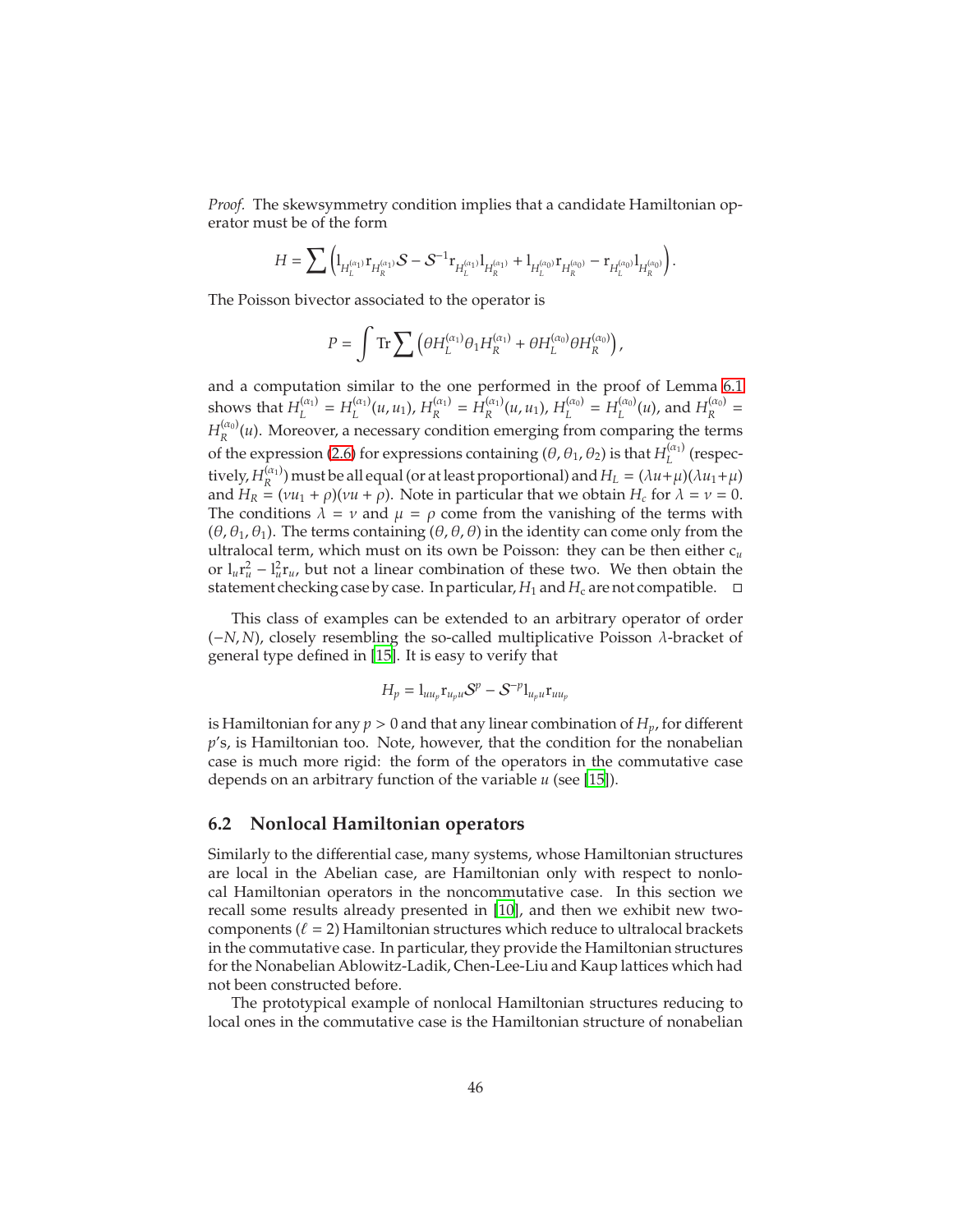Volterra chain, that we presented in [\[10\]](#page-63-0) (the sign difference is due to the opposite definition of c*u*):

$$
H_V = r_u S r_u - l_u S^{-1} l_u - r_u c_u - c_u (1 - S)^{-1} c_u.
$$
 (6.2)

Note that the last two terms can be written in a form which is skewsymmetric at sight, namely  $H_V = \frac{r_u S r_u - l_u S^{-1} l_u - H_0^{(sc)}}{v}$  with

<span id="page-46-0"></span>
$$
H_0^{(sc)} = \frac{1}{2} \left( a_u c_u - c_u (1 + S) (S - 1)^{-1} c_u \right).
$$
 (6.3)

<span id="page-46-2"></span>**Proposition 6.4.** *The operator*  $H_0^{(\text{sc})}$  *is Poisson, and therefore Hamiltonian.* 

*Proof.* In [\[10,](#page-63-0) Proposition 7] we proved that [\(6.2\)](#page-46-0) is a Poisson operator. Let us introduce the nonlocal variable

<span id="page-46-1"></span>
$$
\rho = (S-1)^{-1}(u\theta - \theta u)
$$

with the useful identity

$$
\rho_1 := \mathcal{S}\rho = \rho + (u\theta - \theta u).
$$

The characteristics of the formal vector field  $H\theta := H_0^{(sc)}$  $\int_0^{(sc)} \theta$  is

$$
H\theta = u\theta u - \theta u^2 + \rho u - u\rho
$$

and its associated bivector is

<span id="page-46-3"></span>
$$
2P = \int \text{Tr} \left( -u^2 \theta \theta + \rho_1 \rho \right).
$$

To compute [\(2.6\)](#page-7-0) we need to obtain an explicit form for the prolongation of the formal vector field applied to the nonlocal terms. For a generic formal vector field of characteristics  $V$  (and degree 1 in  $\theta$ ) we have, as illustrated with more detail in [\[10\]](#page-63-0),

$$
\mathbf{pr}_{V} \int \operatorname{Tr} \rho_{1} \rho = \int \operatorname{Tr} \left[ \rho \mathbf{pr}_{V}(\rho_{1}) - \rho_{1} \mathbf{pr}_{V}(\rho) \right] \tag{6.4}
$$
\n
$$
= \operatorname{Tr} \int \left[ \rho \mathbf{pr}_{V}(\rho_{1} - \rho_{-1}) \right] = \int \operatorname{Tr} \left[ \rho \mathbf{pr}_{V} \left( (1 + S^{-1})(u\theta - \theta u) \right) \right]
$$
\n
$$
= \int \operatorname{Tr} \left[ ((1 + S)\rho) \mathbf{pr}_{V}(u\theta - \theta u) \right]
$$
\n
$$
= \int \operatorname{Tr} \left[ 2\rho \mathbf{pr}_{V}(u\theta - \theta u) + (u\theta - \theta u) \mathbf{pr}_{V}(u\theta - \theta u) \right].
$$

An explicit and a bit tedious computation gives us

$$
\mathbf{pr}_{H\theta}P = \int \text{Tr} \left[ \rho(u\theta - \theta u)^2 + \rho^2(u\theta - \theta u) - u\theta^2 u^2 \theta + \theta^2 u \theta u^2 \right],
$$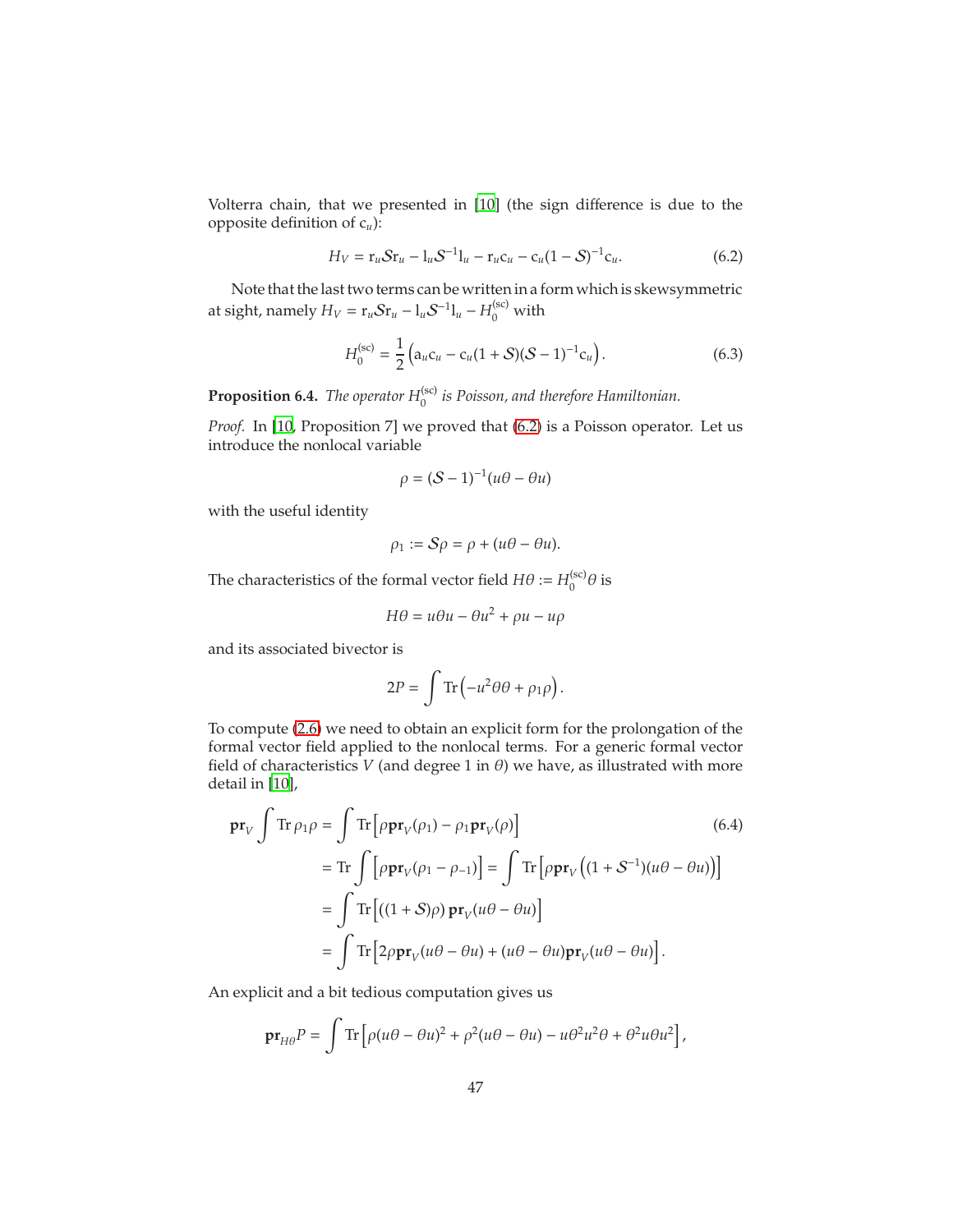The identity  $\int Tr (\rho_1 \rho_1 \rho_1 - \rho \rho \rho) = 0$  implies

$$
\int \text{Tr} \left[ \rho (u\theta - \theta u)^2 + \rho^2 (u\theta - \theta u) \right] = -\frac{1}{3} \int \text{Tr} (u\theta - \theta u)^3
$$

from which we obtain

$$
\mathbf{pr}_{H\theta}P = \int \text{Tr}\left[-\frac{1}{3}(u\theta - \theta u)^3 - u\theta^2 u^2 \theta + \theta^2 u\theta u^2\right],
$$

which vanishes. Hence,  $H_0^{(sc)}$  $\int_0^{(sc)}$  is a Poisson operator.

In [\[10\]](#page-63-0) we used the result for [\(6.2\)](#page-46-0) to proof by induction that the operator

$$
H_{NIB} = \sum_{i=1}^{p} (r_u S^{i} r_u - l_u S^{-i} l_u) - H_0^{(sc)}
$$

is the Hamiltonian operator for the Narita-Itoh-Bogoyavlensky lattice. Note that also in this case the Hamiltonian operator is the sum of an operator which is not Hamiltonian, but reduces to the Hamiltonian one for the corresponding commutative system, and of a Hamiltonian operator vanishing in the commutative case.

#### <span id="page-47-0"></span>**6.2.1 "Null" Hamiltonian operators**

A similar pattern as the one we have just observed can be also found in twocomponent systems. In [\[10\]](#page-63-0) we studied the nonabelian 2D Toda system. Its first Hamiltonian structure is local, but the second one – obtained applying the recursion operator to the first structure – is nonlocal and reduces to the standard one in the commutative case. Similarly to the nonabelian Volterra Hamiltonian structure, that operator can be regarded as the direct promotion of the Abelian Hamiltonian operator to the noncommutative case (which is not Hamiltonian) plus a Hamiltonian operator, vanishing in the commutative case.

<span id="page-47-2"></span>**Theorem 6.5.** *The operator*

<span id="page-47-1"></span>
$$
H = \begin{pmatrix} r_u c_u - c_u (S-1)^{-1} c_u & r_u c_v - c_u (S-1)^{-1} c_v \\ c_v r_u - c_v (S-1)^{-1} c_u & c_v r_v - c_v (S-1)^{-1} c_v \end{pmatrix}
$$
(6.5)

*is Poisson.*

*Proof.* We show that the bivector defined by *H* is Poisson; we denote  $\theta$  and  $\zeta$ the basic univectors corresponding, respectively, to *u* and *v*.

Let  $(\rho, \sigma)$  be the nonlocal variables

$$
(\mathcal{S}-1)^{-1}(u\theta - \theta u) = \rho, \qquad (\mathcal{S}-1)^{-1}(v\zeta - \zeta v) = \sigma,
$$

and write the characteristics of the formal bivector *H*Θ as

$$
H\begin{pmatrix} \theta \\ \zeta \end{pmatrix} = \begin{pmatrix} -\theta u^2 + u\theta u - u\rho + \rho u - \zeta vu + v\zeta u + \sigma u - u\sigma \\ -\theta uv + v\theta u + \rho v - v\rho - \zeta v^2 + v\zeta v + \sigma v - v\sigma \end{pmatrix}.
$$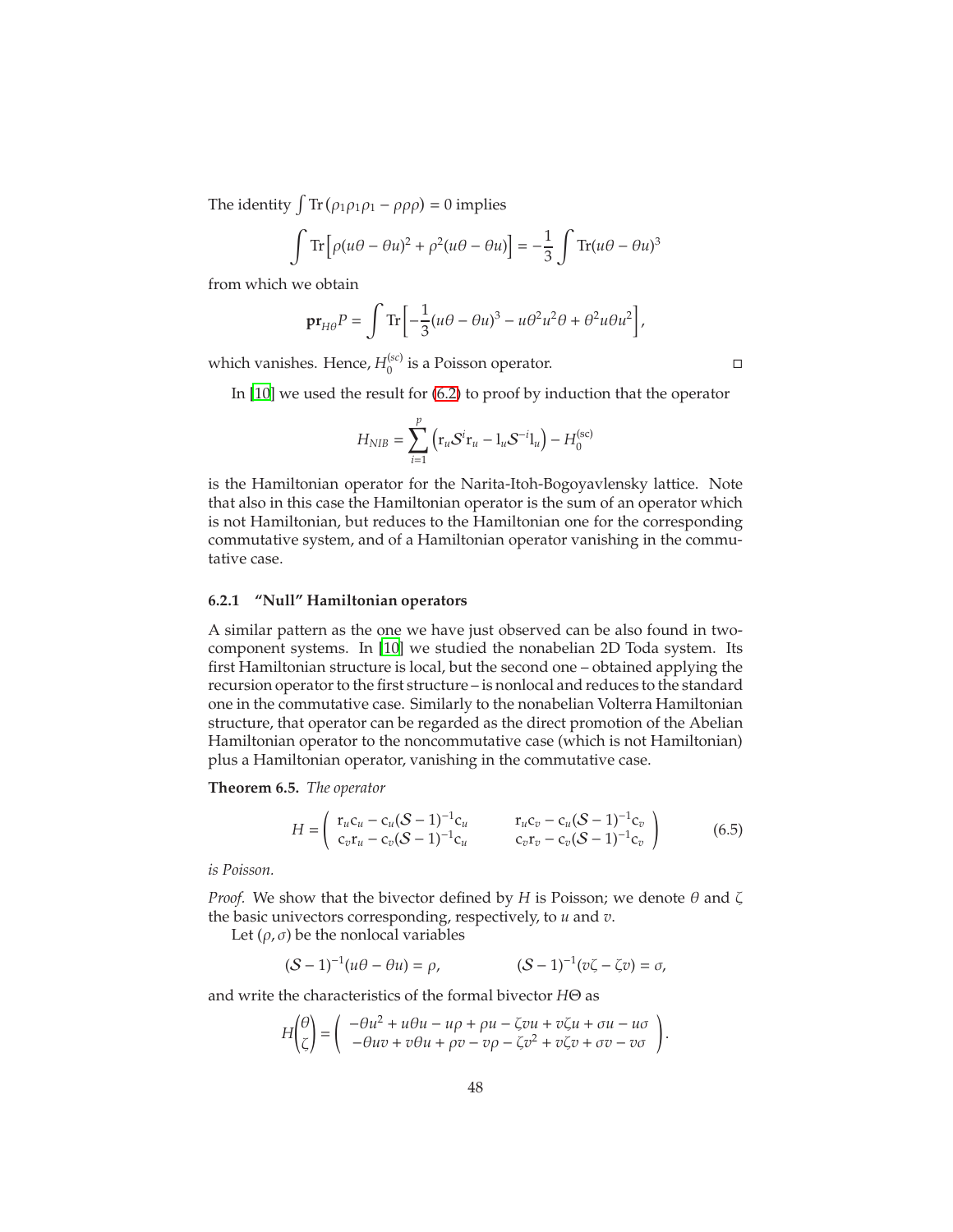The bivector *P* is then written as

$$
2P = \int \text{Tr} \Theta^{\dagger} H \Theta
$$
  
= 
$$
\int \text{Tr} \left( -\theta \theta u^2 - \zeta \zeta v^2 + u \theta v \zeta + \zeta v \theta u - u \theta \zeta v - v \zeta \theta u \right)
$$
  
+ 
$$
\left( \rho_1 + \sigma_1 \right) \left( \rho + \sigma \right) \Big),
$$

where  $\rho_1 = S\rho$  and so on.

The condition [\(2.6\)](#page-7-0) that must be checked for *P* and *H* $\theta$  is an element of  $\hat{\mathcal{F}}$ of degree 3 in  $\theta$  and  $\zeta$ : indeed, the Schouten torsion of a bivector is a trivector. Because of the symmetry of the bracket in the exchange of  $(u, \theta)$  and  $(v, \zeta)$ , it is sufficient that the homogeneous components respectively of degree 3 in  $\theta$ , and degree 2 in  $\theta$  and 1 in  $\zeta$  vanish. Moreover, the vanishing of the coefficient in degree 3 in  $\theta$  (resp.  $\zeta$ ) is equivalent to the claim that the (1, 1) (resp. (2, 2)) entry of *H*, is Poisson in its own right. Indeed, they are both the same as  $H_0^{(sc)}$  $_0^{\text{(sc)}}$  given in equation [\(6.3\)](#page-46-1), which is Poisson according to Proposition [6.4.](#page-46-2)

Let us denote by  $P^{\theta\theta}$ ,  $P^{\theta\zeta}$ ,  $P^{\zeta\zeta}$  the homogeneous components of *P*. Similarly, we denote  $H\theta^{\theta}$ ,  $H\theta^{\zeta}$ ,  $H\zeta^{\zeta}$ , the linear components in  $\theta$  and  $\zeta$  of each component of *H*Θ.

We need to compute the terms of degree 2 in  $\theta$  and degree 1 in  $\zeta$  (the vice versa is the same by the symmetry of *H*), that are obtained by

<span id="page-48-1"></span>
$$
\mathbf{pr}_{H\theta^{\zeta}} P^{\theta\theta} + \mathbf{pr}_{H\theta^{\theta} + H\zeta^{\theta}} P^{\theta\zeta}.
$$
 (6.6)

Similarly to identity [\(6.4\)](#page-46-3), we also have

$$
\mathbf{pr}_{V} \int \text{Tr} (\sigma_{1}\rho + \rho_{1}\sigma) =
$$
  

$$
\int \text{Tr} \Big[ 2\sigma \mathbf{pr}_{V}(u\theta - \theta u) + (v\zeta - \zeta v)\mathbf{pr}_{V}(u\theta - \theta u) + 2\rho \mathbf{pr}_{V}(v\zeta - \zeta v) + (u\theta - \theta u)\mathbf{pr}_{V}(v\zeta - \zeta v) \Big].
$$

The computation is then longer but similar to the one performed in the proof of Proposition [6.4.](#page-46-2) We obtain purely local terms, terms with a single nonlocal variable and terms with two nonlocal variables. The latter ones are

<span id="page-48-0"></span>
$$
2\int \text{Tr}\left[\sigma\rho(u\theta - \theta u) + \sigma(u\theta - \theta u)\rho + (v\zeta - \zeta v)\rho\rho\right],\tag{6.7}
$$

which can be rewritten, from  $\int Tr(\sigma_1 \rho_1 \rho_1 - \sigma \rho \rho) = 0$  and  $\sigma_1 = \sigma + \nu \zeta - \zeta \nu$ ,  $\rho_1 = \rho + u\theta - \theta u$ , as

$$
(6.7) = -\int \text{Tr} \left[ \sigma(u\theta - \theta u)(u\theta - \theta u) + \rho(u\theta - \theta u)(v\zeta - \zeta v) \right. \\ \left. + \rho(v\zeta - \zeta v)(u\theta - \theta u) + (v\zeta - \zeta v)(u\theta - \theta u)(u\theta - \theta u) \right].
$$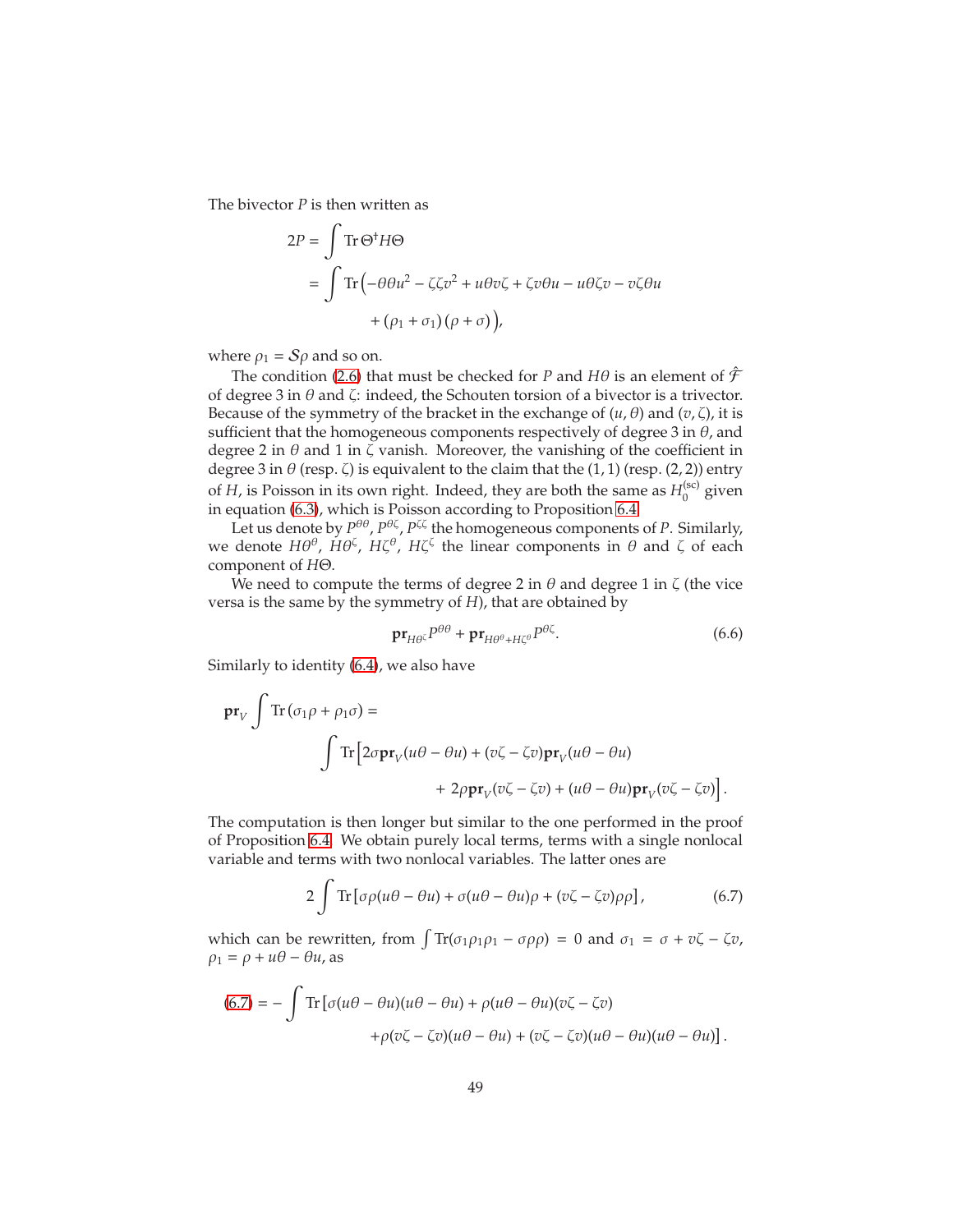These terms cancel with the remaining ones in the expression [\(6.6\)](#page-48-1). By symmetry, the same happens for the terms quadratic in  $\zeta$  and linear in  $\theta$ , fulfilling  $(2.6)$ 

The operator *H* in [\(6.5\)](#page-47-1) vanishes in the Abelian case. It would be interesting to investigate the existence of integrable equations defined in terms of it, because they would not have a commutative counterpart. However, as we anticipated the second Hamiltonian structure of the nonabelian Toda system (see [\[10,](#page-63-0) Section 3.3]) is given by

<span id="page-49-0"></span>
$$
H_{Toda}^{(2)} = \begin{pmatrix} l_u S^{-1}l_u - r_u S r_u & l_u r_v - r_u S r_v \\ -l_v r_u + l_v S^{-1}l_u & S^{-1}l_u - r_u S \end{pmatrix} + H.
$$
 (6.8)

The operator [\(6.5\)](#page-47-1) is not the only two-component Hamiltonian operator vanishing when we assume that the variables do commute. We also have

#### <span id="page-49-1"></span>**Theorem 6.6.** *The operator*

$$
\tilde{H} = \begin{pmatrix} -c_{u^2} & l_u r_v - l_v r_u - l_{uv} + r_{vu} \\ r_v l_u - r_u l_v + r_{uv} - l_{vu} & c_{v^2} \end{pmatrix} + \begin{pmatrix} a_u \\ -a_v \end{pmatrix} S(S-1)^{-1} \begin{pmatrix} c_u & c_v \end{pmatrix} - \begin{pmatrix} c_u \\ c_v \end{pmatrix} (S-1)^{-1} \begin{pmatrix} a_u & -a_v \end{pmatrix}
$$

*is Poisson.*

*Proof.* As for Theorem [6.5](#page-47-2) this reduces to cumbersome computations. Note that both the local and nonlocal parts are skewsymmetric at sight, since (*A*(S −  $(1)^{-1}B$ <sup>+</sup> =  $-B^{\dagger}S(S-1)^{-1}A^{\dagger}$ , with  $c_{u}^{\dagger} = -c_{u}$ ,  $a_{u}^{\dagger} = a_{u}$ . We introduce nonlocal variables

$$
\lambda = (S - 1)^{-1}u\theta, \qquad \mu = (S - 1)^{-1}v\zeta, \n\rho = (S - 1)^{-1}\theta u, \qquad \sigma = (S - 1)^{-1}\zeta v,
$$

and explicitly compute

$$
\tilde{H}\begin{pmatrix} \theta \\ \zeta \end{pmatrix} = 2 \begin{pmatrix} \lambda u - u\rho + u\mu - \sigma u \\ \theta uv - vu\theta + \rho v - v\lambda + v\sigma - \mu v \end{pmatrix}.
$$

Then, its associated bivector is

$$
\tilde{P} = \int \text{Tr} \left( \rho \rho_1 - \lambda \lambda_1 + \mu \mu_1 - \sigma \sigma_1 - 2u \theta \sigma + 2\theta u \mu \right).
$$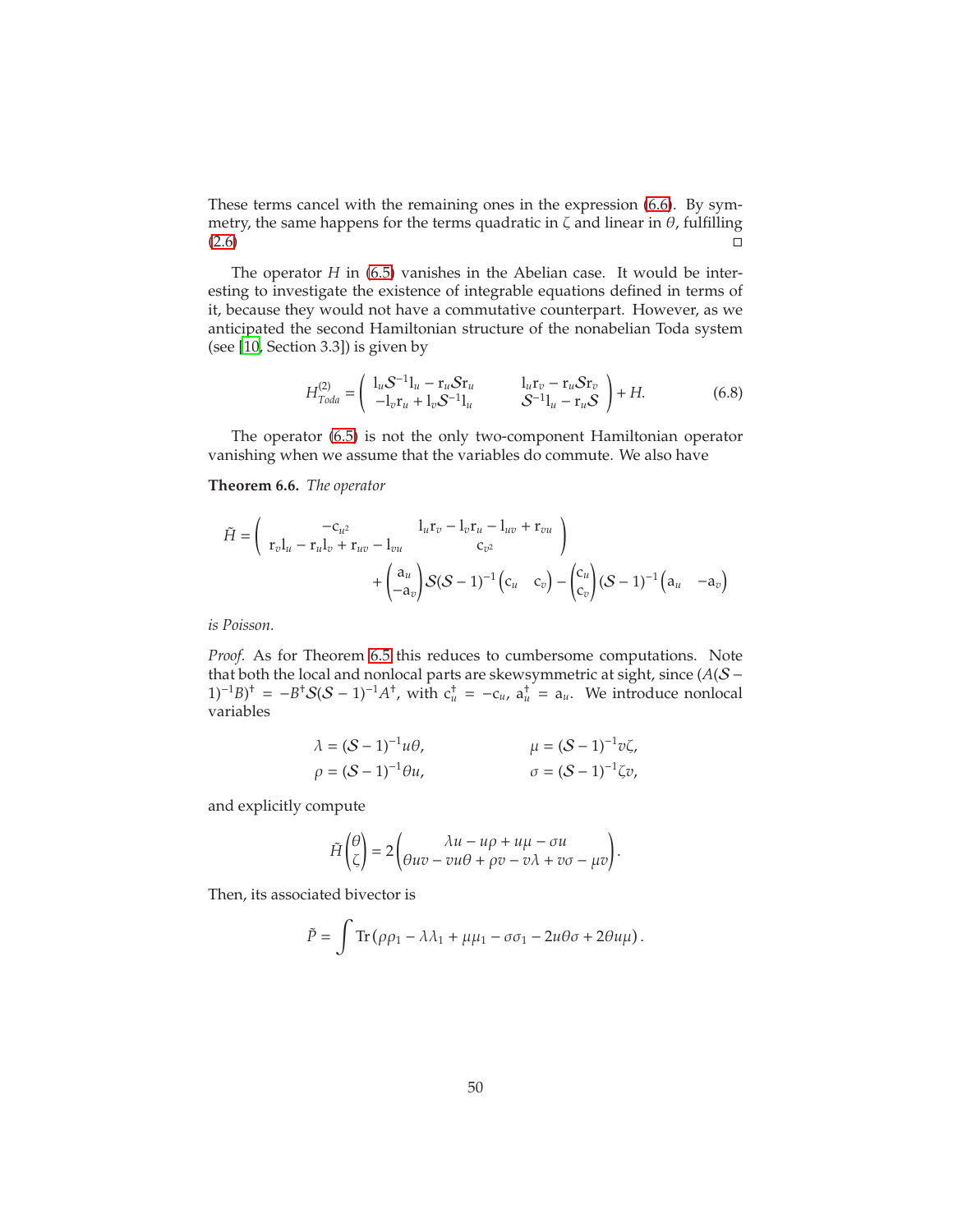To compute [\(2.6\)](#page-7-0) we need, as before, some additional identities. We have

<span id="page-50-0"></span>
$$
\mathbf{pr}_{V} \int \text{Tr} \rho \rho_{1} = -\int \text{Tr} 2\rho \mathbf{pr}_{V}(\theta u) + \theta u \mathbf{pr}_{V}(\theta u), \qquad (6.9)
$$

$$
\mathbf{pr}_{V} \int \text{Tr} \theta u \mu = \int \text{Tr} \left[ \mu \mathbf{pr}_{V}(\theta u) - \theta u \mathbf{pr}_{V}((S-1)^{-1}v\zeta) \right]
$$

$$
= \int \text{Tr} \left[ \mu \mathbf{pr}_{V}(\theta u) + \rho_{1} \mathbf{pr}_{V}(v\zeta) \right]
$$

$$
= \int \text{Tr} \left[ \mu \mathbf{pr}_{V}(\theta u) + (\theta u + \rho) \mathbf{pr}_{V}(v\zeta) \right], \qquad (6.10)
$$

and similarly for the other nonlocal variables. As previously, we only need to check the vanishing of the expression for  $\theta\theta\theta$  and  $\theta\theta\zeta$  (and their corresponding nonlocal variables).

For the  $\theta\theta\theta$  part, the direct computation gives

<span id="page-50-1"></span>
$$
\mathbf{pr}_{H\theta^{\theta}}\tilde{P}^{\theta\theta}=2\int\text{Tr}\left(\rho\rho\theta u-\lambda\lambda u\theta+\rho\theta u\theta u-\lambda u\theta u\theta\right).
$$

Using  $\int Tr(\rho_1 \rho_1 \rho_1 - \rho \rho \rho) = 0$  and  $\rho_1 = \rho + \theta u$ , we have  $\int Tr \rho \rho \theta u = \int Tr(-\rho \theta u \theta u \frac{1}{3}$ θuθuθu), and similarly for  $\lambda$ . Then

$$
\mathbf{pr}_{H\theta^{\theta}}\tilde{P}^{\theta\theta} = \frac{2}{3}\int \text{Tr}(u\theta u\theta u\theta - \theta u\theta u\theta u) = 0.
$$

For the  $\theta\theta\zeta$  part the picture is similar: we use the identities  $\int \text{Tr}(\rho_1 \rho_1 \mu_1 - \rho \rho \mu) =$ 0 and  $\int \text{Tr}(\lambda_1 \lambda_1 \sigma_1 - \lambda \lambda \sigma) = 0$  to simplify the expression and verify that it vanishes.

The operator  $\tilde{H}$  of Theorem [6.6](#page-49-1) can be combined with ultralocal, non-Hamiltonian operators to give a one-parameter family of Hamiltonian operators which provide the Hamiltonian structures for the nonabelian Ablowitz-Ladik and Chen-Lee-Liu integrable equations. They reduce to ultralocal brackets when the variables are assumed to commute.

<span id="page-50-2"></span>**Theorem 6.7.** *The operator*

$$
H_{\alpha} = \begin{pmatrix} 0 & -2r_{vu} + \alpha \\ 2l_{vu} - \alpha & 0 \end{pmatrix} + \tilde{H}
$$
 (6.11)

*is Poisson for any*  $\alpha \in \mathbb{R}$  *(and, therefore, Hamiltonian).* 

*Proof.* We can consider a generic operator depending on two parameters

<span id="page-50-3"></span>
$$
\check{H} = \begin{pmatrix} 0 & \beta \mathbf{r}_{vu} + \alpha \\ -\beta \mathbf{l}_{vu} - \alpha & 0 \end{pmatrix}
$$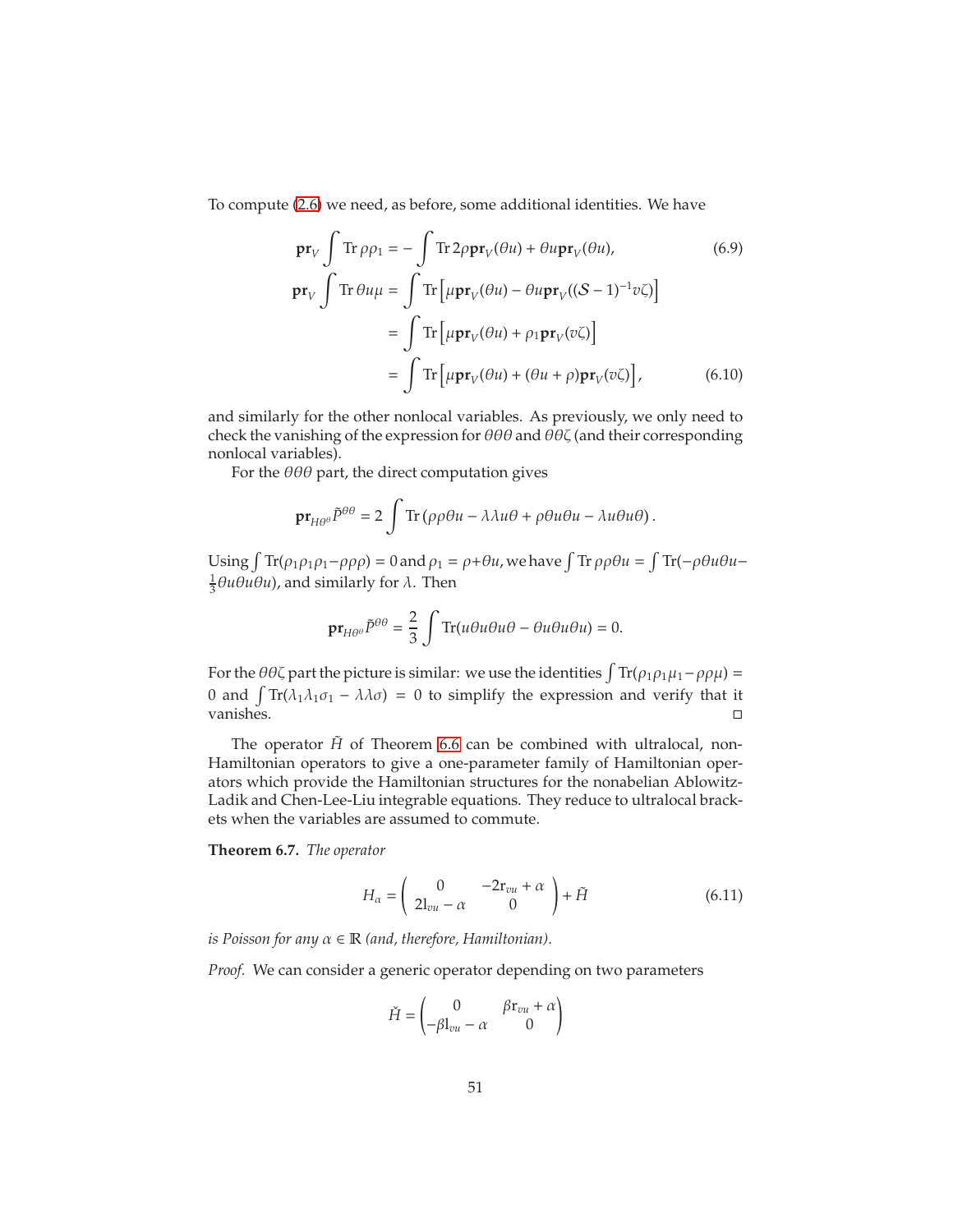with the associated bivector

$$
\check{P} = 2 \int \operatorname{Tr} \left( \beta vu \theta \zeta + \alpha \theta \zeta \right).
$$

The Poisson property [\(2.6\)](#page-7-0) for  $\check{P}$  +  $\tilde{P}$  reduces, since  $\tilde{P}$  is Poisson on its own, to

<span id="page-51-1"></span>
$$
\mathbf{pr}_{\tilde{H}}\check{P} + \mathbf{pr}_{\check{H}}\tilde{P} + \mathbf{pr}_{\check{H}}\check{P} = 0.
$$

Relying on the identities [\(6.9\)](#page-50-0), [\(6.10\)](#page-50-1) and the analogue ones for the remaining nonlocal terms in  $\tilde{P}$ , we can perform a straightforward computation that gives us

$$
-\int \text{Tr}\left[\alpha(\beta+2)u\theta\zeta\theta+\beta(\beta+2)u\theta u\theta\zeta v\right]=0,
$$

which is satisfied if and only if  $\beta = -2$ , for any value of  $\alpha$ .  $\Box$ 

By shift of variables, from  $H_\alpha$  we can obtain a further Hamiltonian operator, linear in the variables (*u*, *v*).

**Theorem 6.8.** *The operator*

$$
H = \begin{pmatrix} c_u & 1_v + r_u \\ -r_v - 1_u & -c_v \end{pmatrix} - \begin{pmatrix} 1 \\ -1 \end{pmatrix} S(S-1)^{-1} (c_u & c_v) + \begin{pmatrix} c_u \\ c_v \end{pmatrix} (S-1)^{-1} (1 -1) \quad (6.12)
$$

*is Poisson and, therefore, Hamiltonian.*

*Proof.* By the constant coordinate change  $u \mapsto u - \eta$ ,  $v \mapsto v - \eta$  in  $H_\alpha$ , we obtain  $\tilde{H} = H_{\alpha-2\eta^2} + 2\eta H$ . Let us denote *P* the bivector defined by *H* and  $P_{\alpha-2\eta^2}$  the one defined by *H*α−2<sup>η</sup> <sup>2</sup> . Note that the latter is Poisson, as proved in Theorem [6.7](#page-50-2) for any value of α. Condition [\(2.6\)](#page-7-0) for *H*˜ gives

$$
0 = \mathbf{pr}_{H_{\alpha-2\eta^2}\Theta} P_{\alpha-2\eta^2} + 2\eta \left(\mathbf{pr}_{H_{\alpha-2\eta^2}\Theta} P + \mathbf{pr}_{H\Theta} P_{\alpha-2\eta^2}\right) + 4\eta^2 \mathbf{pr}_{H\Theta} P.
$$

The first term vanishes because  $H_{\alpha}$  is Poisson for any value of the constant. Moreover, since the second term is either linear or of degree three in  $\eta$ , its vanishing is independent from the one of the third one, which corresponds to the Poisson property for *H*.

### <span id="page-51-0"></span>**6.3 Hamiltonian structures for integrable nonabelian di**ff**erence systems**

In this section we provide a Hamiltonian formulation for three nonabelian systems we introduced in [\[10](#page-63-0)]. Their Hamiltonian structures belong to the class discussed in Section [6.2.1](#page-47-0)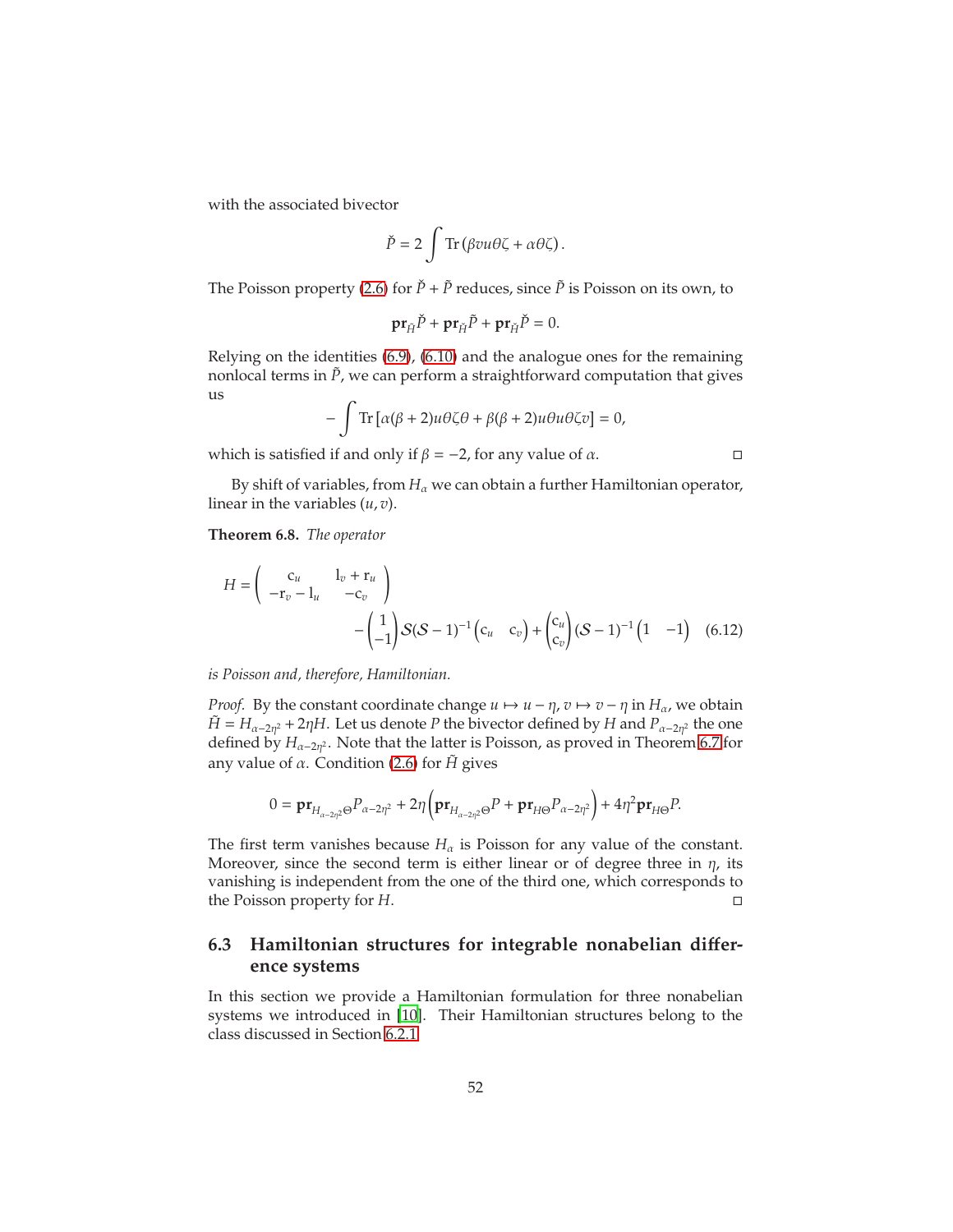#### <span id="page-52-0"></span>**6.3.1 Nonabelian Kaup Lattice**

The nonabelian Kaup system (see [\[2](#page-63-12)] for the Abelian version)

$$
\begin{cases}\n u_t = (u_1 - u)(u + v) \\
 v_t = (u + v)(v - v_{-1})\n\end{cases}
$$

is Hamiltonian with respect to the structure *H* given in [\(6.12\)](#page-51-1) with Hamiltonian functional

<span id="page-52-4"></span>
$$
F = \int \text{Tr}\left(u_1 v - uv\right). \tag{6.13}
$$

Note that the Hamiltonian functional has the same form of the one for the Abelian case, see [\[20\]](#page-64-5).

#### <span id="page-52-1"></span>**6.3.2 Nonabelian Ablowitz-Ladik Lattice**

The nonabelian Ablowitz-Ladik lattice (first introduced in [\[1\]](#page-63-13) for the Abelian case)

$$
\begin{cases}\n u_t = \alpha(u_1 - u_1 \nu u) + \beta(u \nu u_{-1} - u_{-1}) \\
 v_t = \alpha(vuv_{-1} - v_{-1}) + \beta(v_1 - v_1 uv)\n\end{cases}\n\alpha, \beta \in \mathbb{R}
$$

is Hamiltonian with respect to the operator  $H_2$  ( $H_\alpha$  of equation [\(6.11\)](#page-50-3) with  $\alpha = 2$ ) and Hamiltonian functional

$$
G = \frac{1}{2} \int \text{Tr} (\alpha u_1 v - \beta u v_1).
$$

#### <span id="page-52-2"></span>**6.3.3 Nonabelian Chen-Lee-Liu lattice**

The nonabelian Chen-Lee-Liu lattice (see [\[34](#page-65-6)] for the Abelian case and [\[20\]](#page-64-5) for its Abelian Hamiltonian formulation)

$$
\begin{cases}\n u_t = (u_1 - u)(1 + vu) \\
 v_t = (1 + vu)(v - v_{-1})\n\end{cases}
$$

is Hamiltonian with respect to the operator  $-H_{-2}$  ( $H_{\alpha}$  of equation [\(6.11\)](#page-50-3) with  $\alpha = -2$ ) and Hamiltonian functional  $\frac{1}{2}F$  with *F* as in [\(6.13\)](#page-52-4).

## <span id="page-52-3"></span>**7 Discussion and further work**

The main purpose of this paper was investigating the notion of Hamiltoninan structure for noncommutative systems, in particular focussing on the differential-difference case (when these structures are given by difference operators).

In the literature, one finds two main approaches to the problem: on the one hand, one can require the existence of an operator defining a "Poisson bracket" (more precisely, a Lie bracket on the space of local functionals and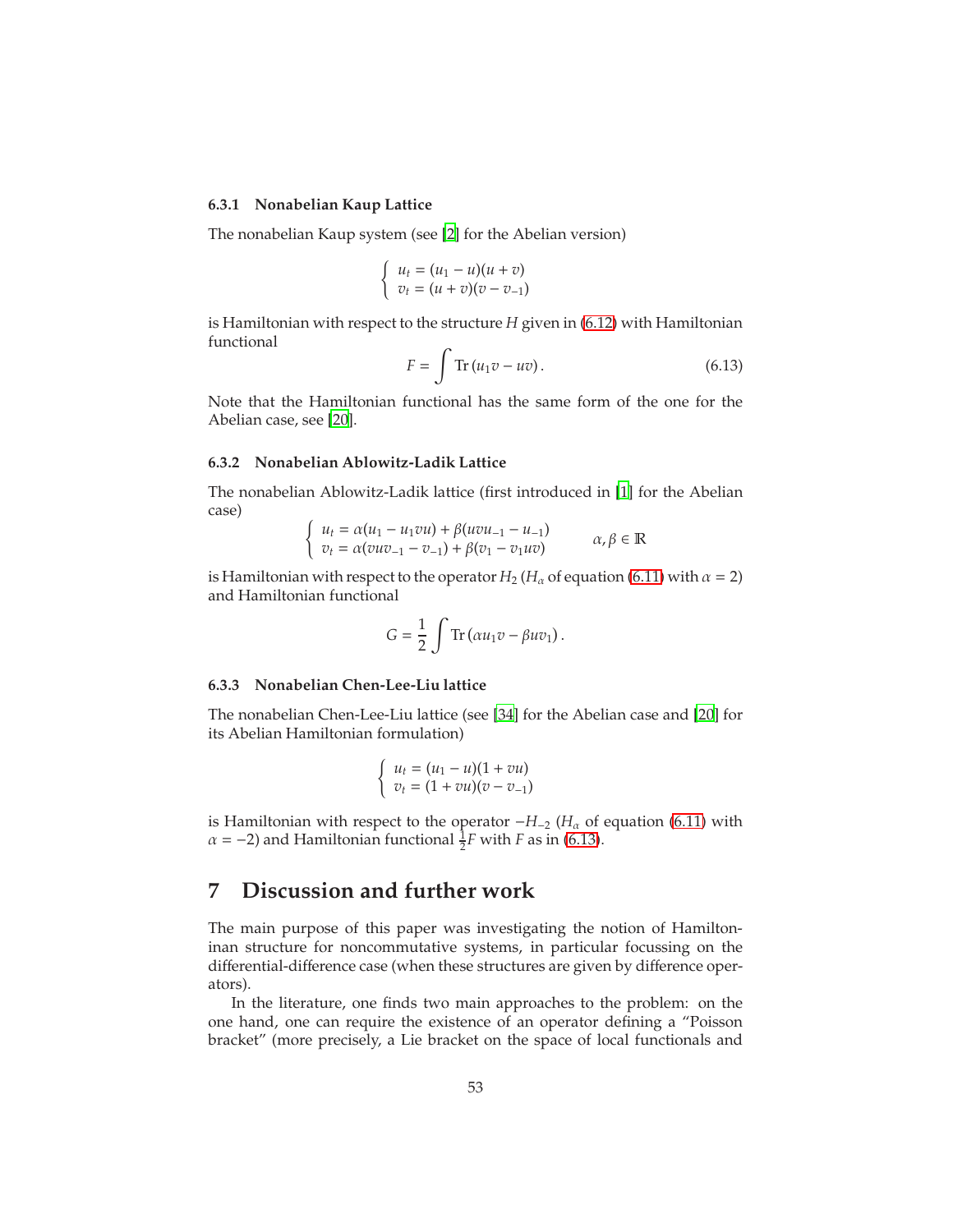an action of these by derivations, namely the Hamiltonian vector fields), see for example [\[23,](#page-64-0) [30\]](#page-64-4): this is the most commonly adopted notion among the researchers active in Integrable Systems. On the other hand, one can define a suitable algebraic structure on the space of noncommutative local densities, and prove that this produces a Poisson bracket (in the sense above) among local functionals. This is the basic idea leading to the definition of double Poisson algebras [\[36\]](#page-65-0), double Poisson vertex algebras [\[14](#page-63-1)], and multiplicative double Poisson vertex algebra (see Section [3.3\)](#page-16-0). In this paper, we show how the classical (and somehow geometric, in the sense that it exploits the language and machinery widely used in Poisson geometry) notion of Poisson bivector, and of Schouten brackets between polyvector fields, can be tailored to the functional nonabelian case (functional polyvector fields for Abelian differential systems are very well known and long-established, see for instance [\[29\]](#page-64-6), and we have introduced them for Abelian differential-difference systems in [\[9](#page-63-3)]). The Schouten brackets we defined in Section [4](#page-20-0) unify the two aforementioned languages, as well as the standard language of Poisson geometry.

One of the fundamental and basic notions of classical (in particular, commutative) Hamiltonian and Poisson structures is that the existence of a Poisson bracket is equivalent to the existence of a bivector (concretely, of an operator) with vanishing Schouten torsion (for a bivector *P*, this means  $[P, P] = 0$ ), so that the bracket it defines is skewsymmetric (because a bivector is skewsymmetric by definition) and fulfils Jacobi identity (because of the Schouten condition). While this equivalence has been widely believed to exist in the nonabelian setting, too, we can now conclude that this is not the case – the quasi-Poisson structure of Kontsevich's system being a clear counterexample. As demonstrated in this paper, the notions of double Poisson (vertex) algebras and of Poisson bivectors (defined by suitable multiplicative or difference operators) on the space  $\mathcal A$ of noncommutative (difference) Laurent polynomials are equivalent, but it is possible to define Hamiltonian structures with weaker assumptions.

An obvious way to do so is introducing the notion of double *quasi*-Poisson algebras. They are the noncommutative analogue of quasi-Poisson manifolds [\[4](#page-63-7)], which are endowed with a non-Poisson bivector, and yet the bracket it defines satisfies the Jacobi identity on the orbit space of a group action. In our noncommutative case, we can regard the cyclic permutations (the quotient with respect to which constitutes our "trace operation") as such a group action.

In Section [4.4](#page-31-0) we have reviewed, in abstract terms, the relation between (Poisson) bivectors and Poisson brackets; in particular, we showed that the Jacobi identity is equivalent to

$$
[[[[P, P], f], g], h] = 0
$$

for any triple of local functionals *f*, *g*, *h*, and that the Lie algebra morphism between vector fields and local functionals is guaranteed by

$$
[[[P, P], f], g] = 0
$$

for any pairs of local functionals. Both this conditions are satistified if *P* is a Poisson bivector, namely  $[P, P] = 0$ , but the condition is not necessary as showed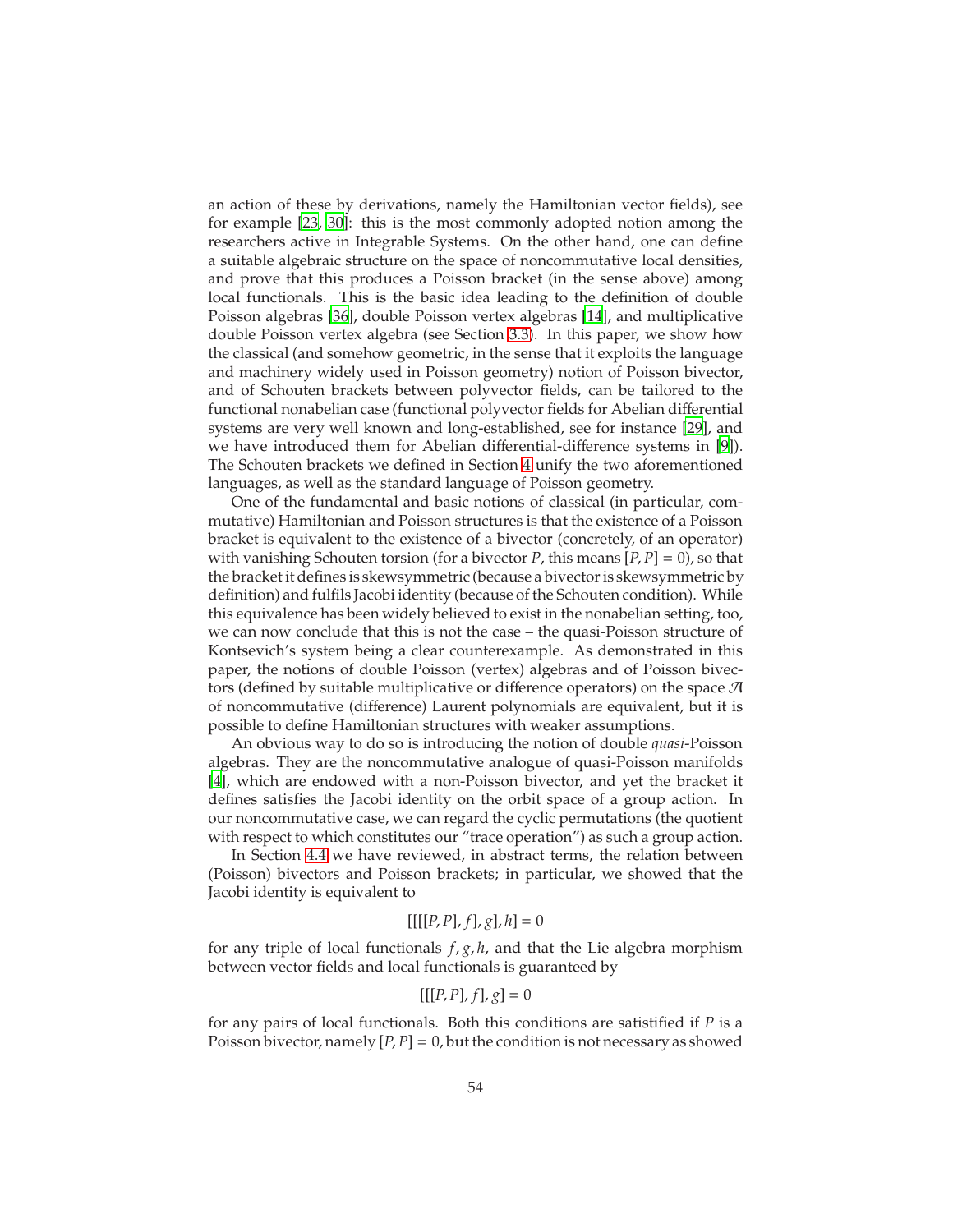in Theorem [5.5.](#page-41-4) Identifying the quasi-Poisson property as being equivalent to  $[[P, P], f] = 0$  for all *f* clearly shows that a non-Poisson bivector can indeed define a Poisson bracket on an appropriate space.

There are also examples of cases when an operator defines a Hamiltonian structure even if it is not skewsymmetric itself; in [\[5](#page-63-14)], the author exhibits the double bracket

$$
\{u,v\} = -vu \otimes 1, \qquad \{v,u\} = uv \otimes 1, \qquad \{u,u\} = \{v,v\} = 0,
$$

which can be used to define a different Hamiltonian structure for the Kont-sevich system [\(5.1\)](#page-37-3). The bracket  $\{a, b\} := m(\{a, b\})$  (note that this is not yet a "Poisson bracket" as the one we define in [\(3.21\)](#page-16-1), since it is not defined between local functionals because of the lack of the trace operation) satisfies the Loday property, which implies the Jacobi identity when computed on local functionals. At the same time, the double bracket is not skewsymmetric in  $\mathcal{A}_0 \otimes \mathcal{A}_0$ but defines a skewsymmetric bracket on  $\mathcal{F}_0$ . Such a bracket is neither double Poisson nor double quasi-Poisson, and yet it defines a Poisson bracket.

This example, as well as the results on double quasi-Poisson algebras, motivates us to pursue further work in the direction of finding a more general class of operators which can give rise to Hamiltonian structures (then characterising integrable systems, maybe in the bi-Hamiltonian flavour). One may drop the skewsymmetry requirement, as Arthamonov showed, or – keeping the description in terms of functional bivectors, that are necessarily skewsymmetric – look for structures which fail to be quasi-Poisson ([ $[P, P]$ ,  $f$ ]  $\neq$  0) but can still play the same role (possibly by  $[[[P, P], f], g] = 0$ ), which seems to be the necessary condition to guarantee the existence of a "Poisson action".

## **Acknowledgements**

The paper is supported by the EPSRC grants EP/P012698/1, and EP/V050451/1 under the small grant scheme. Both authors gratefully acknowledge the financial support. The authors are thankful to the referees for their many suggestions, which greatly improved the quality of the manuscript; in particular, the content of Remark 1 was given by one of the reviewers, who also helped to streamline the proofs of Lemma 1 and Proposition 11 providing some derivation rules. JPW would like to thank A. V. Mikhailov for useful discussions. MC would like to thank M. Fairon and D. Valeri for the many useful and enjoyable discussions.

## <span id="page-54-0"></span>**A Equivalence between Schouten property and Jacobi identity for double multiplicative PVAs**

In this Appendix we show, as claimed in the proof of Theorem [3.3,](#page-18-0) that the Poisson property for a scalar difference operator is equivalent to the Jacobi identity of the corresponding double multiplicative PVA. Since we are in the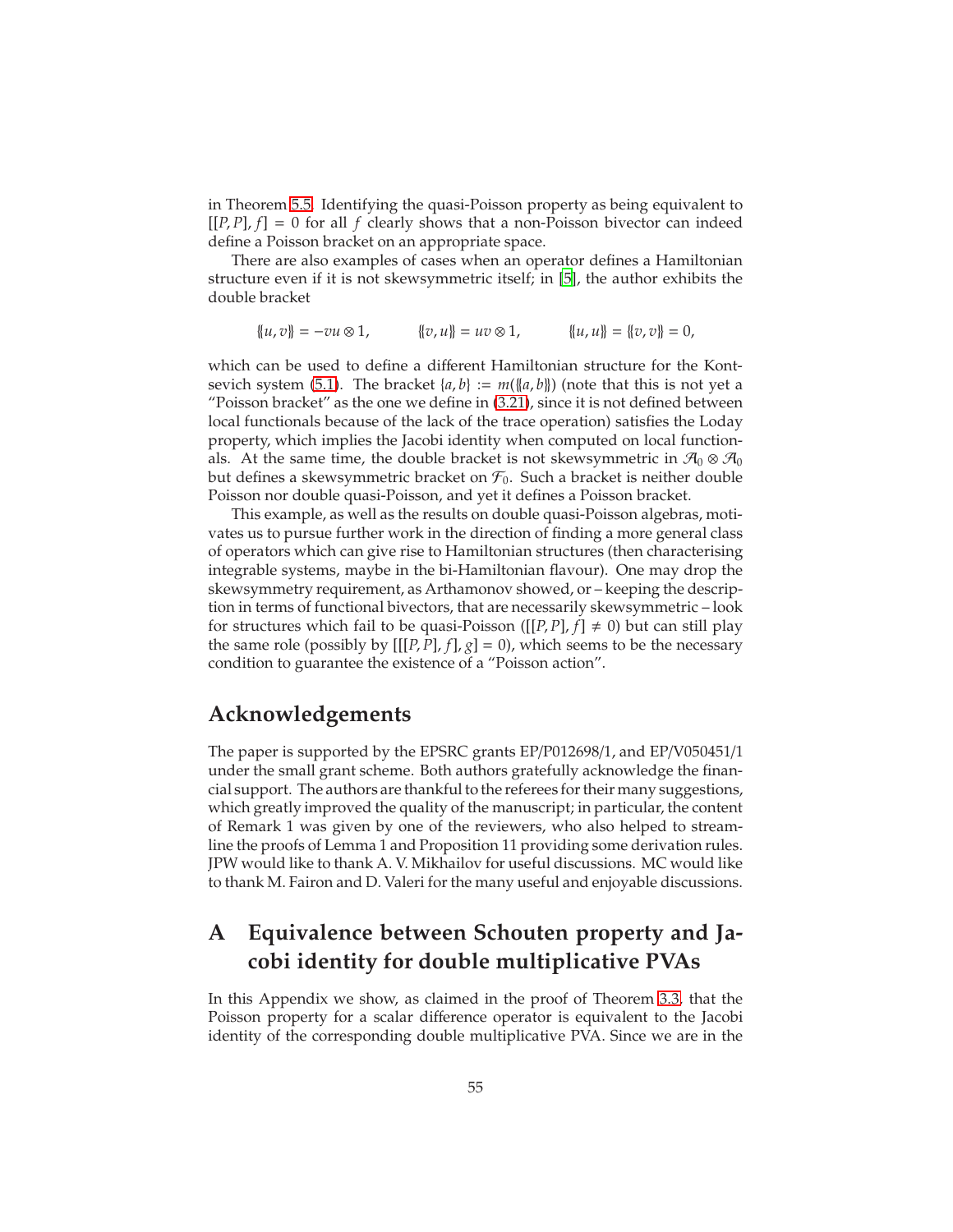scalar case, we denote the only degree 1 variable as  $\theta$  and  $S^p\theta = \theta_p$ . We consider a skewsymmetric scalar difference operator of the form [\(3.26\)](#page-19-2), namely

$$
H = \sum \mathbb{1}_{H_L^{(\alpha_p)}} \mathbf{r}_{H_R^{(\alpha_p)}} \mathcal{S}^p
$$

and its corresponding  $\lambda$  bracket

<span id="page-55-1"></span>
$$
\{u_{\lambda}u\}=\sum H_L^{(\alpha_p)}\otimes H_R^{(\alpha_p)}\lambda^p.
$$

Note that the skewsymmetry of the operator (and of the bracket) implies

$$
\sum H_L^{(\alpha_p)} \otimes H_R^{(\alpha_p)} \lambda^p = -\sum \left( S^{-p} H_R^{(\alpha_p)} \right) \otimes \left( S^{-p} H_L^{(\alpha_p)} \right) \lambda^{-p}.
$$

We obtain the three terms of the double Jacobi identity by a straightforward computation. In analogy with [\(3.15\)](#page-14-3) and denoting ∂*<sup>u</sup><sup>m</sup>* as ∂*m*, we write

$$
\{u_{\lambda}\{u_{\mu}u\}\}_{(\alpha_p)}\}_{(\beta_q),L} = (\partial_m H_L^{(\alpha_p)})' \left(S^m H_L^{(\beta_q)}\right) \otimes \left(S^m H_R^{(\beta_q)}\right) \left(\partial_m H_L^{(\alpha_p)}\right)'' \otimes H_R^{(\alpha_p)} \lambda^{m+q} \mu^p,
$$
\n(A.1)\n
$$
\{u_{\mu}\{u_{\lambda}u\}\}_{(\alpha_p)}\}_{(\beta_q),R} = H_L^{(\alpha_p)} \otimes \left(\partial_m H_R^{(\alpha_p)}\right)' \left(S^m H_L^{(\beta_q)}\right) \otimes \left(S^m H_R^{(\beta_q)}\right) \left(\partial_m H_R^{(\alpha_p)}\right)'' \lambda^p \mu^{m+q},
$$
\n(A.2)\n
$$
\{\{\{u_{\lambda}u\}\}_{(\alpha_p),\lambda\mu}u\}_{(\beta_q),L} = H_L^{(\beta_q)} \left(S^{q-m} \partial_m H_L^{(\alpha_p)}\right)'' \otimes \left(S^{q-m} H_R^{(\alpha_p)}\right) \otimes \left(S^{q-m} \partial_m H_L^{(\alpha_p)}\right)' H_R^{(\beta_q)} \lambda^{p+q-m} \mu^{q-m}.
$$
\n(A.3)

On the other hand, to compute [\(2.6\)](#page-7-0) we have

<span id="page-55-3"></span><span id="page-55-2"></span><span id="page-55-0"></span>
$$
P = \sum P^{(\alpha_p)} = \frac{1}{2} \int \text{Tr} \sum \theta H_L^{(\alpha_p)} \theta_p H_R^{(\alpha_p)},
$$

from which we obtain

$$
-2\mathbf{pr}_{H^{(\beta_q)}\theta}P^{(\alpha_p)} = \int \mathrm{Tr}\left[\theta\left(\partial_m H_L^{(\alpha_p)}\right)' \left(\mathcal{S}^m H_L^{(\beta_q)}\right) \theta_{q+m} \left(\mathcal{S}^m H_R^{(\beta_q)}\right) \left(\partial_m H_L^{(\alpha_p)}\right)'' \theta_p H_R^{(\alpha_p)}\right.- \theta H_L^{(\alpha_p)} \theta_p \left(\partial_m H_R^{(\alpha_p)}\right)' \left(\mathcal{S}^m H_L^{(\beta_q)}\right) \theta_{q+m} \left(\mathcal{S}^m H_R^{(\beta_q)}\right) \left(\partial_m H_R^{(\alpha_p)}\right)''\right].
$$
\n(A.4)

As for the ultralocal case, the trace operation allows us to rewrite the RHS of [\(A.4\)](#page-55-0) replacing it with all the cyclic permutations of its factors; moreover, the integral operation allows us to "normalise" each of the monomials we obtain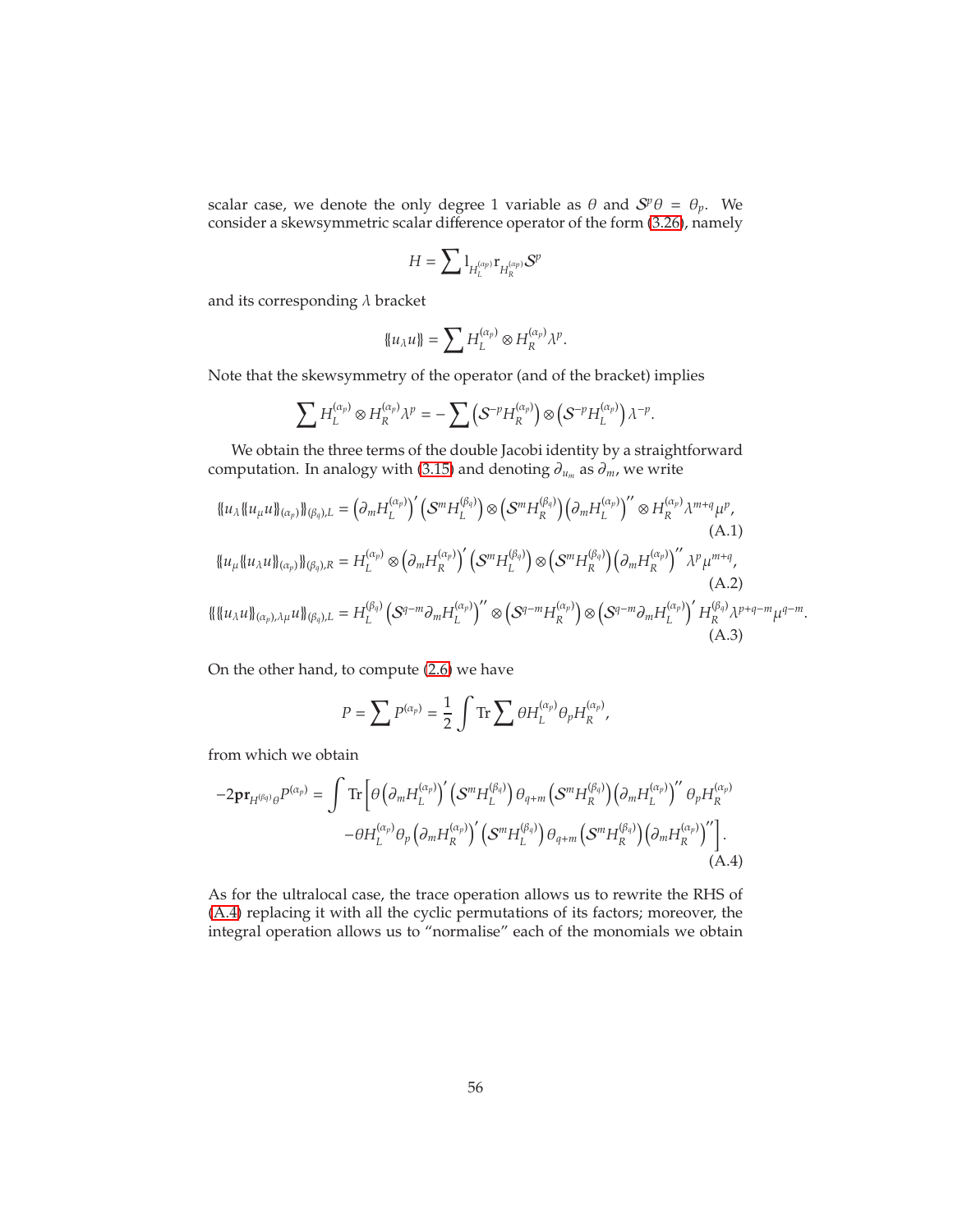by imposing the first  $\theta$  to be taken without shifts. This gives us the six terms

$$
3(A.4) = \int \text{Tr}\left[\theta\left(\partial_m H_L^{(\alpha_p)}\right)' \left(S^m H_L^{(\beta_q)}\right) \theta_{q+m} \left(S^m H_R^{(\beta_q)}\right) \left(\partial_m H_L^{(\alpha_p)}\right)'' \theta_p H_R^{(\alpha_p)}\right.- \theta\left(S^{-p}\partial_m H_R^{(\alpha_p)}\right)' \left(S^{m-p} H_L^{(\beta_q)}\right) \theta_{q+m-p} \left(S^{m-p} H_R^{(\beta_q)}\right) \left(S^{-p}\partial_m H_R^{(\alpha_p)}\right)'' \theta_{-p} \left(S^{-p} H_L^{(\alpha_p)}\right)- \theta H_L^{(\alpha_p)} \theta_p \left(\partial_m H_R^{(\alpha_p)}\right)' \left(S^m H_L^{(\beta_q)}\right) \theta_{q+m} \left(S^m H_R^{(\beta_q)}\right) \left(\partial_m H_R^{(\alpha_p)}\right)''\right.+ \theta\left(S^{-p} H_R^{(\alpha_p)}\right) \theta_{-p} \left(S^{-p}\partial_m H_L^{(\alpha_p)}\right)' \left(S^{m-p} H_L^{(\beta_q)}\right) \theta_{q+m-p} \left(S^{m-p} H_R^{(\beta_q)}\right) \left(S^{-p}\partial_m H_L^{(\alpha_p)}\right)''\right.- \theta\left(S^{-q} H_R^{(\beta_q)}\right) \left(S^{-q-m}\partial_m H_R^{(\alpha_p)}\right)'' \theta_{-q-m} \left(S^{-q-m} H_L^{(\alpha_p)}\right) \theta_{p-q-m} \left(S^{-q-m}\partial_m H_R^{(\alpha_p)}\right)' \left(S^{-q} H_L^{(\beta_q)}\right)+ \theta\left(S^{-q} H_R^{(\beta_q)}\right) \left(S^{-q-m}\partial_m H_L^{(\alpha_p)}\right)'' \theta_{p-q-m} \left(S^{-q-m} H_R^{(\alpha_p)}\right) \theta_{-q-m} \left(S^{-q-m}\partial_m H_L^{(\alpha_p)}\right)' \left(S^{-q} H_L^{(\beta_q)}\right)\right].
$$

Note that these six terms can be paired; we can actually show that they cancel in such pairs, thanks to the skewsymmetry of the operator *H* and the property  $S\partial_m = \partial_{m+1}S$ . Let us consider the first two lines: we can move the shift operators inside the derivatives in the second line, obtaining

$$
-\theta \left(\partial_{m-p} \mathcal{S}^{-p} H^{(\alpha_p)}_R\right)' \left(\mathcal{S}^{m-p} H^{(\beta_q)}_L\right) \theta_{q+(m-p)} \left(\mathcal{S}^{m-p} H^{(\beta_q)}_R\right) \left(\partial_{m-p} \mathcal{S}^{-p} H^{(\alpha_p)}_R\right)'' \theta_{-p} \left(\mathcal{S}^{-p} H^{(\alpha_p)}_L\right).
$$

By using the skewsymmetry for  $H_{LR}^{(\alpha_p)}$  $L_R^{(\alpha_p)}$  (which allows us to replace  ${\cal S}^{-p}H_R^{(\alpha_p)}$ *R* θ<sup>−</sup>*p*S <sup>−</sup>*<sup>p</sup>H* (α*p*) *L* with  $-H_I^{(\alpha_p)}$  $\int_L^{(\alpha_p)} \theta_p H_R^{(\alpha_p)}$  $R_R^{(top)}$ ) and relabelling the indices, we obtain

$$
\theta \left(\partial_m H_L^{(\alpha_p)}\right)' \left(\mathcal{S}^m H_L^{(\beta_q)}\right) \theta_{q+m} \left(\mathcal{S}^m H_R^{(\beta_q)}\right) \left(\partial_m H_L^{(\alpha_p)}\right)'' \theta_p H_R^{(\alpha_p)},
$$

which is another copy of the first term. We do the same for the term of the forth line and obtain the term on the third one. For the term in the fifth line, first we exploit the skewsymmetry inside the argument of the derivatives, obtaining

$$
\theta\left(S^{-q}H_R^{(\beta_q)}\right)\left(S^{-q-m}\partial_mS^{-p}H_L^{(\alpha_p)}\right)''\theta_{-q-m}\left(S^{-q-m-p}H_R^{(\alpha_p)}\right)\theta_{-p-q-m}\left(S^{-q-m}\partial_mS^{-p}H_L^{(\alpha_p)}\right)\left(S^{-q}H_L^{(\beta_q)}\right)
$$
\n
$$
=\theta\left(S^{-q}H_R^{(\beta_q)}\right)\left(S^{-q-(m+p)}\partial_{m+p}H_L^{(\alpha_p)}\right)''\theta_{-q-m}\left(S^{-q-(m+p)}H_R^{(\alpha_p)}\right)\theta_{-q-(m+p)}\left(S^{-q-(m+p)}\partial_{m+p}H_L^{(\alpha_p)}\right)\left(S^{-q}H_L^{(\beta_q)}\right)
$$
\n
$$
=\theta\left(S^{-q}H_R^{(\beta_q)}\right)\left(S^{-q-m'}\partial_{m'}H_L^{(\alpha_p)}\right)''\theta_{-q-m'+p}\left(S^{-q-m'}H_R^{(\alpha_p)}\right)\theta_{-q-m'}\left(S^{-q-m'}\partial_{m'}H_L^{(\alpha_p)}\right)\left(S^{-q}H_L^{(\beta_q)}\right).
$$

Then, using the skewsymmetry again, we obtain

$$
-\theta H_L^{(\beta_q)}\left(S^{q-m}\partial_m H_L^{(\alpha_p)}\right)''\theta_{p+q-m}\left(S^{q-m}H_R^{(\alpha_p)}\right)\theta_{q-m}\left(S^{q-m}\partial_m H_L^{(\alpha_p)}\right)'H_R^{(\beta_q)}.
$$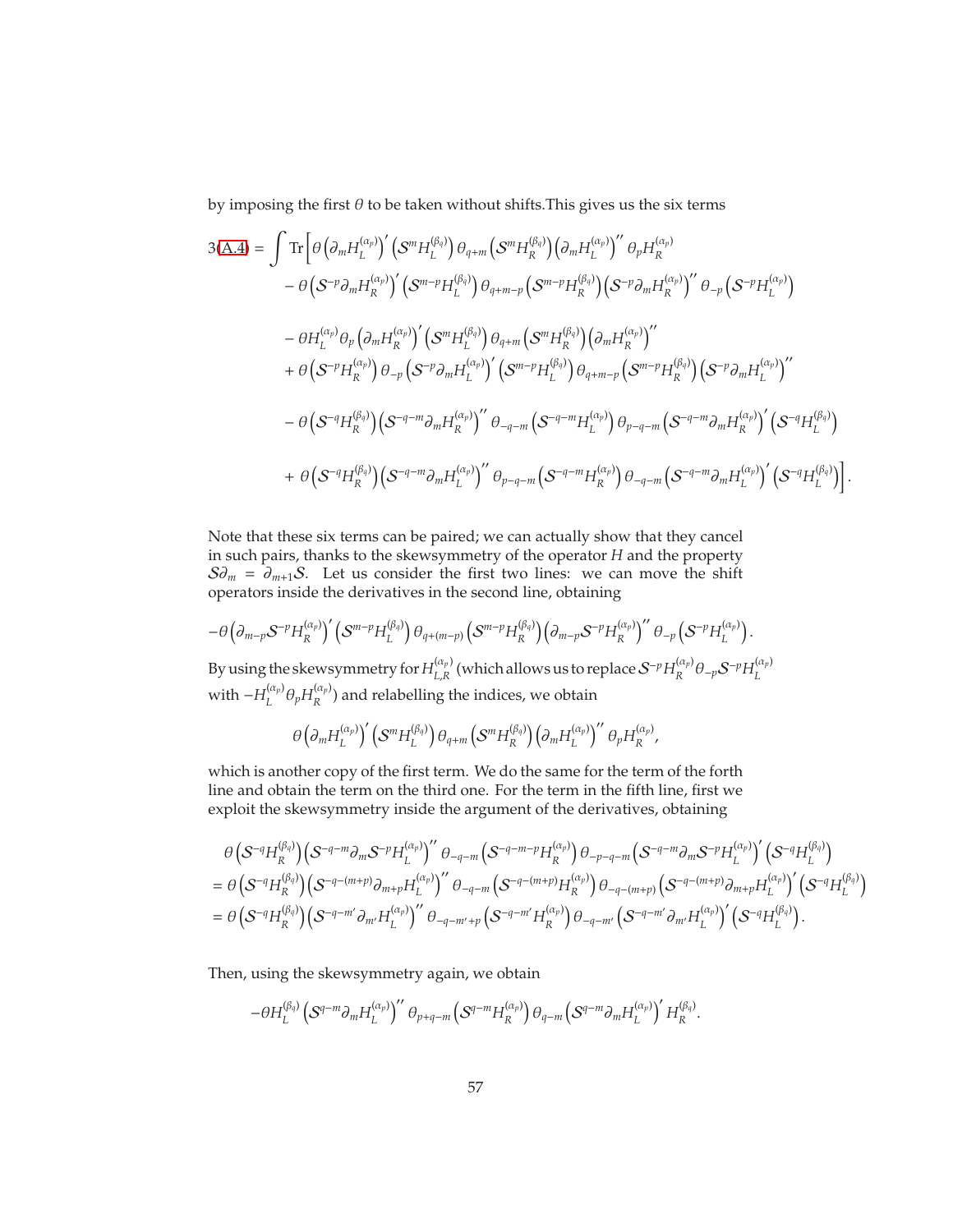Repeating this passage for the last line, our final result is

$$
-3\mathbf{pr}_{H^{(\beta_q)}\theta}P^{(\alpha_p)} = \int \mathrm{Tr}\left[\theta\left(\partial_m H_L^{(\alpha_p)}\right)' \left(\mathcal{S}^m H_L^{(\beta_q)}\right) \theta_{q+m} \left(\mathcal{S}^m H_R^{(\beta_q)}\right) \left(\partial_m H_L^{(\alpha_p)}\right)'' \theta_p H_R^{(\alpha_p)}\right.- \theta H_L^{(\alpha_p)} \theta_p \left(\partial_m H_R^{(\alpha_p)}\right)' \left(\mathcal{S}^m H_L^{(\beta_q)}\right) \theta_{q+m} \left(\mathcal{S}^m H_R^{(\beta_q)}\right) \left(\partial_m H_R^{(\alpha_p)}\right)''\right.- \theta H_L^{(\beta_q)} \left(\mathcal{S}^{q-m} \partial_m H_L^{(\alpha_p)}\right)'' \theta_{p+q-m} \left(\mathcal{S}^{q-m} H_R^{(\alpha_p)}\right) \theta_{q-m} \left(\mathcal{S}^{q-m} \partial_m H_L^{(\alpha_p)}\right)' H_R^{(\beta_q)}\right]
$$
\n(A.5)

<span id="page-57-1"></span>.

Comparing [\(A.5\)](#page-57-1) with the expression for the double Jacobi identity (see Def-inition [3.5,](#page-17-0) explicitly obtained by  $(A.1) - (A.2) - (A.3)$  $(A.1) - (A.2) - (A.3)$  $(A.1) - (A.2) - (A.3)$  $(A.1) - (A.2) - (A.3)$ , we observe that each term of [\(A.5\)](#page-57-1) is made of three elementary pieces kept separated by the  $\theta$  variables, similarly to the fact that each of the summands in the double Jacobi identity is an element of  $A \otimes A \otimes A$ . Moreover, they exactly match each of them line by line: for instance, the three factors in [\(A.1\)](#page-55-1) are  $\left(\partial_m H_L^{(\alpha_p)}\right)$  $\left(\mathcal{S}^m H_L^{(\beta_q)}\right)'$ ( $\binom{(\beta_q)}{L}$ ),  $\bigl( \mathcal{S}^m H_{\scriptscriptstyle R}^{(\beta_q)} \bigr)$  $\binom{(\beta_q)}{R}$   $\left(\partial_m H_L^{(\alpha_p)}\right)$  $\binom{(\alpha_p)}{L}$ , and  $H_R^{(\alpha_p)}$  $R^{\mu_p}$ . Finally, the degree of  $\lambda$  and  $\mu$  in each terms of the double Jacobi identity matches the number of shift of, respectively, the second and the third  $\theta$ 's in [\(A.5\)](#page-57-1) (the order of the  $\theta$ 's in the expression is fixed by "normalizing" them leaving the first one without shifts).

If we compare the results we computed with the structure of [\(3.15\)](#page-14-3) and [\(3.14\)](#page-14-0) respectively, we see that each of the summands for the Poisson property of the operator and of the double Jacobi identity for the  $\lambda$  brackets coincide, making them equivalent. In particular, the vanishing of the former one is equivalent to the vanishing of the latter one, as claimed in Theorem [3.3.](#page-18-0)

## <span id="page-57-0"></span>**B Graded Jacobi identity for the Schouten bracket**

In this Appendix we prove the second half of Proposition [4.6](#page-27-4) of Section [4.2,](#page-23-0) namely that the bracket we have defined in [\(4.9\)](#page-25-0) satisfies the graded version of the Jacobi identity [\(4.12\)](#page-27-2); together with Proposition [4.6](#page-27-4) and [4.5,](#page-27-3) this means that it is a *bona fide* Schouten bracket. Part (iv) of Proposition [4.8](#page-28-5) of Section [4.3](#page-28-0) is proved along the same lines: we do not repeat the proof because this one has the advantage of being more compact because of the single index on the generators and the absence of the formal variables  $\lambda$  and  $\mu$ .

The proof is in two main steps: first, we prove a version of the vanishing of the graded triple bracket associated to a double Schouten bracket, similarly to [\(3.11\)](#page-12-2). To do so, we prove that it vanishes for local functionals and vector fields (namely for elements of degree 1); then we show by induction that it holds true for elements of arbitrary degree. Secondly, we prove (similarly to [\[36,](#page-65-0) Corollary 2.4.4]) that the Jacobi identity for the Schouten bracket follows from the vanishing of the graded triple bracket.

Let us start with the graded Jacobi-like identity for the double Schouten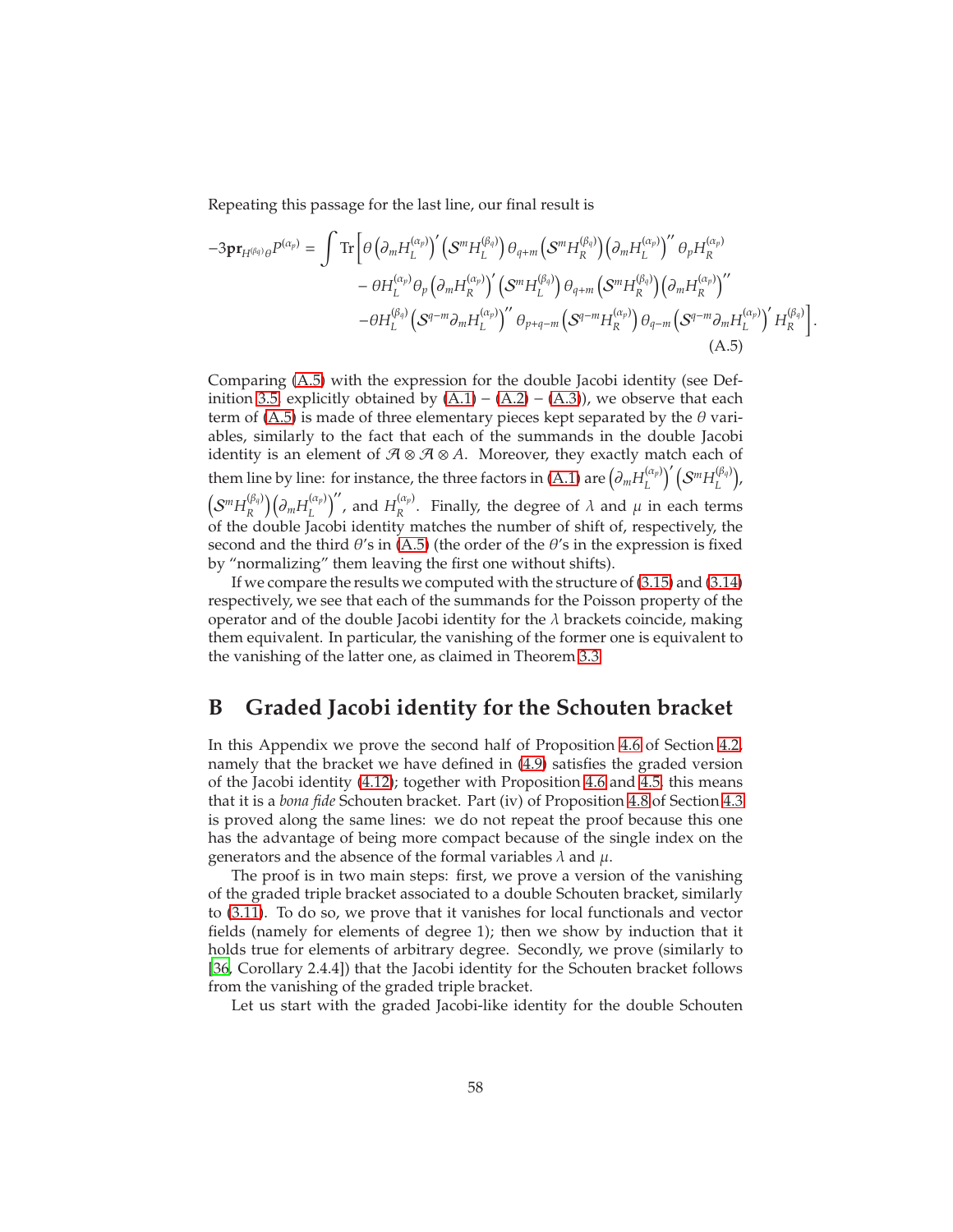bracket. We introduce the notation

$$
\begin{aligned}\n\llbracket a, b \otimes c \rrbracket_L &= (-1)^{(|a|-1)|c|} \llbracket a, b \rrbracket \otimes c, & \llbracket a, b \otimes c \rrbracket_R &= b \otimes \llbracket a, c \rrbracket, \\
\llbracket a \otimes b, c \rrbracket_L &= \llbracket a, c \rrbracket \otimes b, & \llbracket a \otimes b, c \rrbracket_R &= (-1)^{(|c|-1)|a|} a \otimes_1 \llbracket b, c \rrbracket.\n\end{aligned}
$$

which will be instrumental in writing the Jacobi identity for the Schouten bracket, similarly to the one we introduced for the Jacobi identity of double  $\lambda$ brackets in Section [3.3.](#page-16-0)

<span id="page-58-5"></span>**Lemma B.1.** *We have the following identities:*

$$
[[b, [[a, c]]]]_R = -(-1)^{(|a|-1)(|c|-1)} \tau ([[[b, [[c, a]]]]_L), \qquad (B.1)
$$

$$
\llbracket [\![a, b]\!] \rfloor, c \rrbracket_L = -(-1)^{(|c|-1)(|a|+|b|)} \tau^2 \left( [\![c, [\![a, b]\!] \!] \rrbracket_L \right). \tag{B.2}
$$

*Proof.* Straightforward computation. For instance, let  $(ca)' = |[c, a]|'$  and  $(ca)'' = c$  $[[[c, a]]'']$ . Then for [\(B.1\)](#page-58-1) we have

$$
\llbracket b, \llbracket a, c \rrbracket \rrbracket_R = -(-1)^{(|a|-1)(|c|-1)} \llbracket b, \llbracket c, a \rrbracket^{\sigma} \rrbracket_R
$$
  
= -(-1)^{(|a|-1)(|c|-1)+(ca)'(ca)''} \llbracket c, a \rrbracket'' \otimes \llbracket b, \llbracket c, a \rrbracket' \rrbracket' \otimes \llbracket b, \llbracket c, a \rrbracket' \rrbracket''  
= -(-1)^{(|a|-1)(|c|-1)+(ca)'(ca)'' + (ca)''(|b|+ (ca)'+1)} \tau (\llbracket b, \llbracket c, a \rrbracket' \rrbracket' \otimes \llbracket b, \llbracket c, a \rrbracket' \rrbracket' \otimes \llbracket c, a \rrbracket' \rrbracket' \otimes \llbracket c, a \rrbracket' \rrbracket'  
= -(-1)^{(|a|-1)(|c|-1)+(ca)''(|b|+1)+(ca)''(|b|+1)} \tau (\llbracket b, \llbracket c, a \rrbracket \rrbracket\_L)  
= -(-1)^{(|a|-1)(|c|-1)} \tau (\llbracket b, \llbracket c, a \rrbracket \rrbracket\_L).

A similar computation yields [\(B.2\)](#page-58-2).

<span id="page-58-3"></span><span id="page-58-2"></span><span id="page-58-1"></span>

We prove the graded Jacobi identity for the double Schouten bracket by induction. The statement is given in the following Proposition:

<span id="page-58-0"></span>**Proposition B.2.** *Let* [[−, −]] *be the double Schouten bracket defined in* [\(4.7\)](#page-23-1)*. Then the following identity holds true for any a*, *b*, *c in* Aˆ 0*:*

$$
[[a, b, c]] := [[a, [[b, c]]]]_L - (-1)^{(|a|-1)(|b|-1)} [[b, [[a, c]]]]_R - [[[a, b]]_c, c]]_L = 0.
$$
 (B.3)

We first need to prove the initial cases of the induction, namely that identity [\(B.3\)](#page-58-3) holds true if we consider local functionals (0-vectors) and 1-vector fields.

It is obvious from [\(4.7\)](#page-23-1) that the bracket between two local functionals is 0: the Jacobi identity is then satisfied for triples of local functionals and for two local functionals and a 1-vector field (in this latter case, because the bracket of a 1-vector field with a local functional is a local functional, and hence the further bracket vanishes). We need to add to the initial cases the identity among two vector fields and a local functional, as well as the one among three vector fields. This is the result of the following two lemmas.

<span id="page-58-6"></span>**Lemma B.3.** Let X and Y be local vector fields (elements of degree 1 in  $\hat{\mathcal{F}}_0$ ) and f a *local functional. Then*

<span id="page-58-4"></span>
$$
\llbracket X, \llbracket Y, f \rrbracket \rrbracket_L - \llbracket Y, \llbracket X, f \rrbracket \rrbracket_R = \llbracket \llbracket X, Y \rrbracket, f \rrbracket_L. \tag{B.4}
$$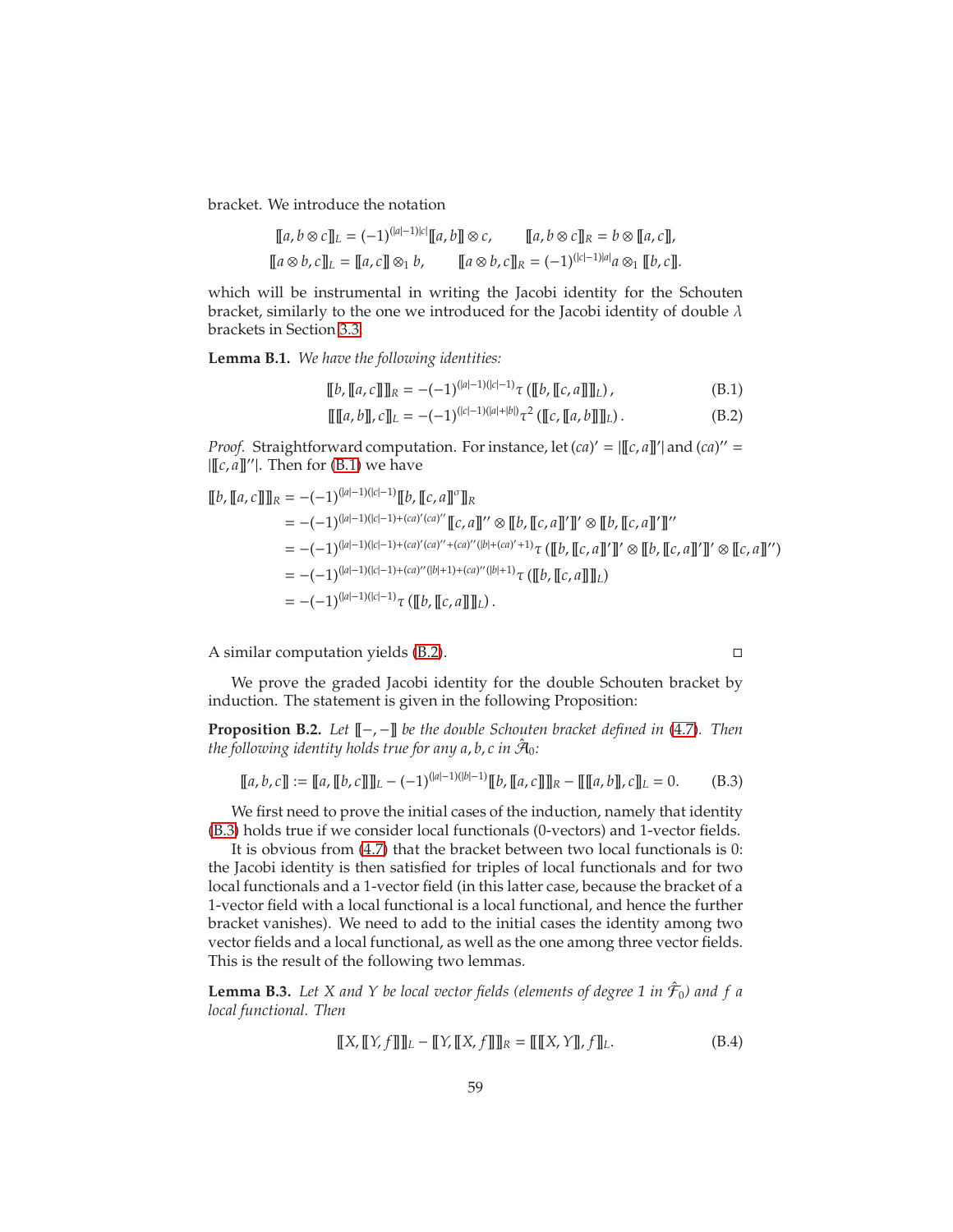*Proof.* Let us take for example  $X = X^p \theta_p$  and  $Y = Y^q \theta_q$  (the computation is similar and yields the same result if we consider more complicated forms for the 1-st order elements). For the LHS of [\(B.4\)](#page-58-4) we have

$$
\left(\frac{\partial (\partial_p f)'}{\partial u^q}\right)' \otimes X^q \left(\frac{\partial (\partial_p f)'}{\partial u^q}\right)'' \otimes Y^p (\partial_p f)'' - (\partial_p f)' \otimes (\partial_q X^p)'\otimes Y^q (\partial_q X^p)'' (\partial_p f)'' \\ - (\partial_q f)' \otimes X^q \left(\frac{\partial (\partial_q f)''}{\partial u^p}\right)' \otimes Y^p \left(\frac{\partial (\partial_q f)''}{\partial u^p}\right)'',
$$

where the sake of compactness, we adopt the shorthand notation

$$
(\partial_p Z^q)^{\'{\prime}\prime\prime}:=\left(\frac{\partial Z^m}{\partial u^p}\right)^{\'{\prime}\prime\prime}.
$$

On the RHS of [\(B.4\)](#page-58-4) we obtain

 $-(\partial_p f)' \otimes (\partial_q X^p)' \otimes Y^q (\partial_q X^p)'' (\partial_p f)''$ .

The terms with first derivatives only immediately cancel. For the terms with the second derivatives, we are in a similar situation as [\(3.9\)](#page-11-1) in the proof of Lemma [3.1](#page-10-5) – here we don't have shifted variables and the expression is in  $\mathcal{A}_0 \otimes \mathcal{A}_0 \otimes \mathcal{A}_0$ rather than in  $\mathcal{A}_0$ , but the terms are of the same form:

$$
\left(\frac{\partial (\partial_p f)'}{\partial u^q}\right)' \otimes X^q \left(\frac{\partial (\partial_p f)'}{\partial u^q}\right)'' \otimes Y^p (\partial_p f)'' - (\partial_q f)' \otimes X^q \left(\frac{\partial (\partial_q f)''}{\partial u^p}\right)' \otimes Y^p \left(\frac{\partial (\partial_q f)''}{\partial u^p}\right)''.
$$

They vanish for the same reason explained in Lemma [3.1.](#page-10-5)

<span id="page-59-2"></span><span id="page-59-1"></span><span id="page-59-0"></span>
$$
\Box
$$

<span id="page-59-3"></span>**Lemma B.4.** *Let*  $X = X^i \theta_i$ ,  $Y = Y^j \theta_j$ ,  $Z = \theta_k Z^k$  (note the different position of  $\theta$ : we do this to show that it is not relevant) *be densities of 1-vector fields. Then*

$$
\llbracket X, Y, Z \rrbracket = \llbracket X, \llbracket Y, Z \rrbracket \rrbracket_L - \llbracket Y, \llbracket X, Z \rrbracket \rrbracket_R - \llbracket \llbracket X, Y \rrbracket, Z \rrbracket_L = 0. \tag{B.5}
$$

*Proof.* A direct computation gives

$$
\llbracket X, \llbracket Y, Z \rrbracket \rrbracket_L = \theta_k \left( \frac{\partial (\partial_m Z^k)'}{\partial u^l} \right)' \otimes X^l \left( \frac{\partial (\partial_m Z^k)'}{\partial u^l} \right)'' \otimes Y^m (\partial_m Z^k)'' \qquad (B.6)
$$

$$
- (\partial_l X^k)'' \theta_k \otimes (\partial_l X^k)' (\partial_m Z^l)' \otimes Y^m (\partial_m Z^k)''
$$

$$
- \left( \frac{\partial (\partial_m Y^k)''}{\partial u^l} \right)' \otimes X^l \left( \frac{\partial (\partial_m Y^k)''}{\partial u^l} \right)'' \theta_k \otimes (\partial_m Y^k)' Z^m
$$

$$
+ (\partial_m Y^l)'' (\partial_l X^k)'' \theta_k \otimes (\partial_l X^k)' \otimes (\partial_m Y^l)' Z^m,
$$

$$
\llbracket Y, \llbracket X, Z \rrbracket \rrbracket_R = \theta_k(\partial_m Z^k)' \otimes (\partial_l X^m)' \otimes Y^l(\partial_l X^m)''(\partial_m Z^k)''
$$
\n
$$
+ \theta_k(\partial_m Z^k)' \otimes X^m \left( \frac{\partial(\partial_m Z^k)''}{\partial u^l} \right)' \otimes Y^l \left( \frac{\partial(\partial_m Z^k)''}{\partial u^l} \right)''
$$
\n
$$
- (\partial_m X^k)'' \theta_k \otimes \left( \frac{\partial(\partial_m X^k)'}{\partial u^l} \right)' \otimes Y^l \left( \frac{\partial(\partial_m X^k)'}{\partial u^l} \right)'' Z^m
$$
\n
$$
- (\partial_m X^k)'' \theta_k \otimes (\partial_m X^k)'(\partial_l Z^m)' \otimes Y^l(\partial_l Z^m)''
$$
\n
$$
(8.7)
$$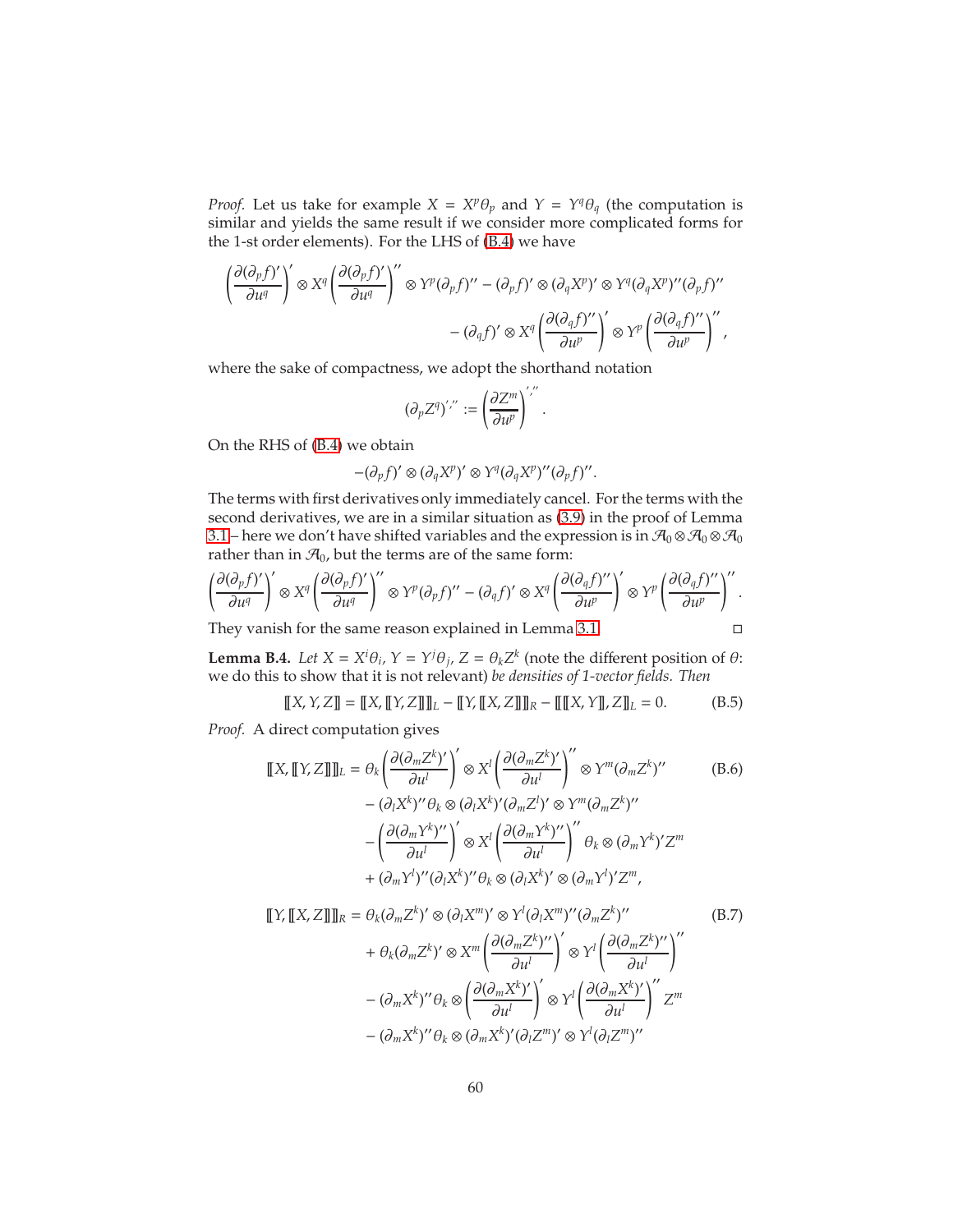$$
\begin{split} \llbracket \llbracket X, Y \rrbracket, Z \rrbracket_L &= -\left( \frac{\partial(\partial_m Y^k)'}{\partial u^l} \right)'' \otimes X^m (\partial_m Y^k)'' \theta_k \otimes \left( \frac{\partial(\partial_m Y^k)'}{\partial u^l} \right)' Z^l \\ &- \theta_k (\partial_l Z^k)' \otimes (\partial_m X^l)'' \otimes Y^m (\partial_m X^l)'' (\partial_l Z^k)'' \\ &+ (\partial_l Y^m)'' (\partial_m X^k)'' \theta_k \otimes (\partial_m X^k)' \otimes (\partial_l Y^m) Z^l \\ &+ \left( \frac{\partial(\partial_m X^k)''}{\partial u^l} \right)'' \theta_k \otimes (\partial_m X^k)' \otimes Y^m \left( \frac{\partial(\partial_m X^k)''}{\partial u^l} \right)' Z^l. \end{split}
$$

We observe that, taking the three expression with the signs given in [\(B.5\)](#page-59-0), the terms with only first derivatives vanish (for instance, the second line of [\(B.6\)](#page-59-1) cancels out with (minus) the fourth line of [\(B.7\)](#page-59-2) upon the exchange of the indices  $(l, m)$ ). For the terms with second derivatives we have, for instance, that  $(B.6)$ and [\(B.7\)](#page-59-2) yield

$$
\left(\theta_k\otimes X^l\otimes Y^m\right)\left(\left(\frac{\partial}{\partial u^l}\otimes 1\right)\circ\frac{\partial Z^k}{\partial u^m}-\left(1\otimes\frac{\partial}{\partial u^m}\right)\circ\frac{\partial Z^k}{\partial u^l}\right),\right
$$

and the terms in the bracket vanish because of the commutation of the double derivatives [\[14,](#page-63-1) Lemma 2.6].

Similar computations shows that the identity holds true regardless of the relative position of  $\theta$  inside *X*, *Y*, or *Z*.

Finally, let [\(B.3\)](#page-58-3) be our inductive hypothesis. We show that raising the degree of the vector fields in the Jacobi identity by multiplying an entry by a 1-vector gives us a version of the identity with signs in accordance with our claim.

<span id="page-60-0"></span>**Lemma B.5.** *Given x of degree* 1*, we have*

- *(i)*  $[ [a, [b, cx]] ]_L (1)^{(|a|-1)(|b|-1)} [ [b, [a, cx]] ]_R [ [ [a, b]], cx]_L = 0;$
- $(iii)$   $[[(a, [b \times, c]]]_L (-1)^{((|a|-1)|b|)} [[b \times, [a, c]]]_R [[[a, bx]], c]]_L = 0;$
- *(iii)*  $[ [a x, [b, c]]] [L (-1)^{|a|(|b|-1)} [b, [ [a x, c]]] [R [[a x, b]], c]] [L = 0.$

*Proof.* The proof is essentially computational, exploiting the skewsymmetry and the Leibniz property for the double Schouten bracket. We show here the detailed derivation of (i). For the first term we have

$$
\llbracket a, \llbracket b, cx \rrbracket \rrbracket_L = \llbracket a, c \llbracket b, x \rrbracket \rrbracket_L + (-1)^{|b|-1} \llbracket a, \llbracket b, c \rrbracket x \rrbracket_L
$$
\n
$$
= \llbracket a, c \llbracket b, x \rrbracket' \otimes \llbracket b, x \rrbracket'' \rrbracket_L + (-1)^{|b|-1} \llbracket a, \llbracket b, c \rrbracket' \otimes \llbracket b, c \rrbracket'' x \rrbracket_L
$$
\n
$$
= (-1)^{(|a|-1)(bx)''} \llbracket a, c \llbracket b, x \rrbracket'' \rrbracket \otimes \llbracket b, x \rrbracket''
$$
\n
$$
+ (-1)^{|b|-1 + (|a|-1)((bc)''+1)} \llbracket a, \llbracket b, c \rrbracket'' \llbracket b, c \rrbracket'' x,
$$

and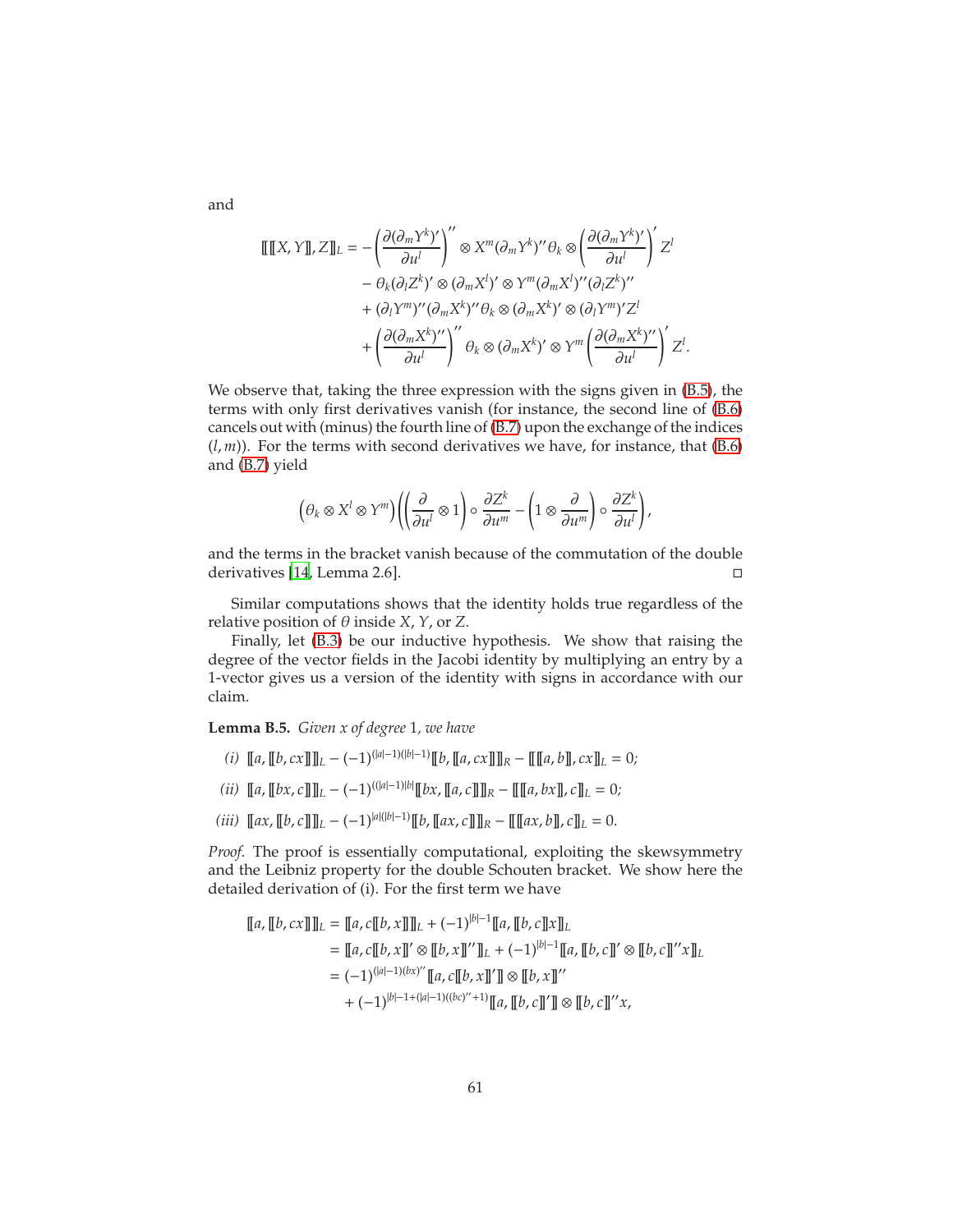where we denote  $(bx)'' = [[b, x]]'']$  and  $(bc)'' = [[b, c]]'']$ . Using once again the Leibniz property and the definitions of [[−, −]]*<sup>L</sup>* we obtain

$$
\llbracket a, \llbracket b, cx \rrbracket \rrbracket_L = c \llbracket a, \llbracket b, x \rrbracket \rrbracket_L + (-1)^{(|a|-1)|b|} \llbracket a, c \rrbracket \llbracket b, x \rrbracket
$$

$$
+ (-1)^{|a|+|b|} \llbracket a, \llbracket b, c \rrbracket \rrbracket_L x.
$$

Similar computations for the remaining terms give

$$
\begin{aligned} [\![b,\lbrack\! \lbrack a,cx\rbrack\! \rbrack\! \rbrack]_R &= c [\![b,\lbrack\! \lbrack a,x\rbrack\! \rbrack\! \rbrack]_R + (-1)^{|a|-1} [\![a,c]\! \rbrack\! \rbrack [b,x]\! \rbrack \\ &+ (-1)^{|a|+|b|} [\![b,\lbrack\! \lbrack a,c\rbrack\! \rbrack\! \rbrack]_R x, \\ [\![\lbrack\! \lbrack a,b\rbrack\! \rbrack, cx]\! \rbrack_L &= c [\![\lbrack\! \lbrack a,b\rbrack\! \rbrack, x]\! \rbrack_R + (-1)^{|a|+|b|} [\![\lbrack\! \lbrack a,b\rbrack\! \rbrack, c]\! \rbrack_L x. \end{aligned}
$$

Upon multiplication of the second term by  $-(-1)^{(|a|-1)(|b|-1)}$  and of the third by (−1) we observe the vanishing of the two summands with two double brackets and can collect

$$
c\left(\llbracket a,\llbracket b,x \rrbracket\rrbracket_L-(-1)^{(|a|-1)(|b|-1)}\llbracket b,\llbracket a,x \rrbracket\rrbracket_R-\llbracket \llbracket a,b \rrbracket, x\rrbracket_L\right)\\+\left(\llbracket a,\llbracket b,c \rrbracket\rrbracket_L-(-1)^{(|a|-1)(|b|-1)}\llbracket b,\llbracket a,c \rrbracket\rrbracket_R-\llbracket \llbracket a,b \rrbracket, c\rrbracket_L\right)x.
$$

The terms in the two parentheses vanish by inductive hypothesis, proving our statement by induction. To prove the remaining two identities, we can observe that, due to Lemma [B.1,](#page-58-5) the first one can be alternatively written as

$$
(-1)^{(|a|-1)|c|} \llbracket a, \llbracket b, cx \rrbracket \rrbracket_L + (-1)^{(|a|-1)(|b|-1)} \tau (\llbracket b, \llbracket cx, a \rrbracket \rrbracket_L) + (-1)^{(|b|-1)|c|} \tau^2 (\llbracket cx, \llbracket a, b \rrbracket \rrbracket_L) = 0. \quad (B.8)
$$

This form is apparently cyclically symmetric: then (2) and (3) can be easily brought to the form [\(B.8\)](#page-61-1) by the suitable cyclic permutation.

Lemma [B.5,](#page-60-0) together with the initial cases (the obvious ones, Lemma [B.3](#page-58-6) and Lemma [B.4\)](#page-59-3), completes the proof by induction of Proposition [B.2.](#page-58-0) We can now move to the main result, holding true for the "actual" Schouten bracket.

<span id="page-61-0"></span>**Theorem B.6.** *Let A, B and C be, respectively, a-, b-, and c-vector fields. Then their Schouten bracket* [\(4.9\)](#page-25-0) *satisfies the Jacobi identity*

<span id="page-61-3"></span><span id="page-61-2"></span><span id="page-61-1"></span>
$$
[A, [B, C]] = [[A, B], C] + (-1)^{(a-1)(b-1)} [B, [A, C]].
$$
 (B.9)

*Proof.* First, we rewrite [\(B.9\)](#page-61-2) from its definition in terms of double Schouten brackets.

$$
\text{Tr } m\left(\llbracket A, \text{Tr } m\llbracket B, C \rrbracket \rrbracket - (-1)^{(a-1)(b-1)} \llbracket B, \text{Tr } m\llbracket A, C \rrbracket \rrbracket - \llbracket \text{Tr } m\llbracket A, B \rrbracket, C \rrbracket \right) = 0.
$$

Since we have learnt in Proposition [4.4](#page-25-1) that the Schouten bracket is well-defined, we can drop the trace operation inside the brackets, and focus on

$$
\operatorname{Tr} m([A, m[[B, C]]] - (-1)^{(a-1)(b-1)}[[B, m[[A, C]]] - [[m[[A, B]], C]]) \qquad (B.10)
$$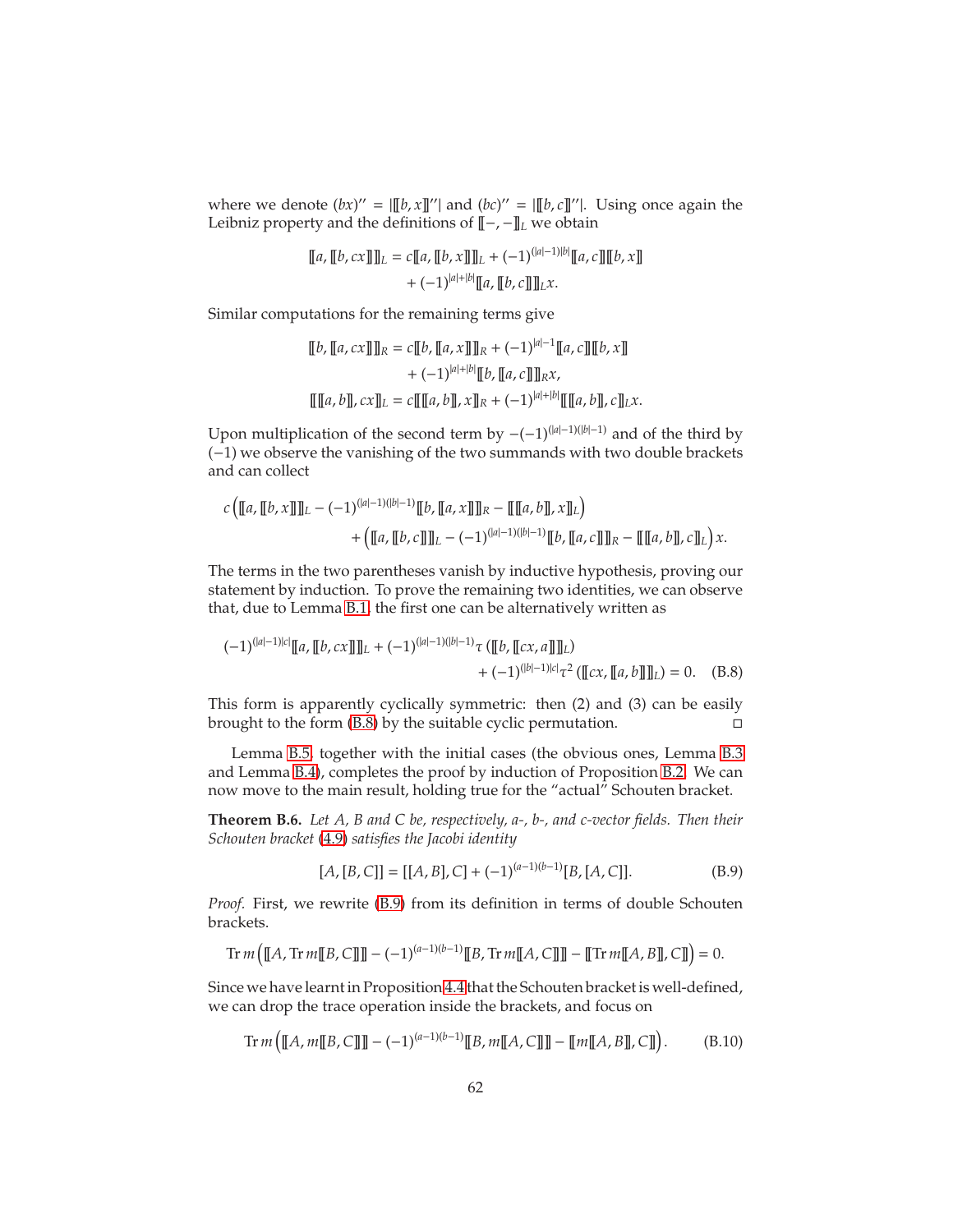The quantity [\(B.10\)](#page-61-3) can be written, using the usual Sweedler's notation, as

 $\text{Tr } m([A, [B, C]]'[B, C]]''] - (-1)^{(a-1)(b-1)}[B, [A, C]]'[A, C]]''] - [[A, B]]'[A, B]]'', C]]$ .

By the Leibniz properties for the double Schouten bracket, this is in turn

$$
\operatorname{Tr} m \left( \llbracket B, C \rrbracket' \llbracket A, \llbracket B, C \rrbracket'' \rrbracket + (-1)^{(a-1)(bc)''} \llbracket A, \llbracket B, C \rrbracket' \rrbracket \llbracket B, C \rrbracket''
$$
\n
$$
- (-1)^{(a-1)(b-1)} \llbracket A, C \rrbracket' \llbracket B, \llbracket A, C \rrbracket'' \rrbracket - (-1)^{(a-1 + (ac)'')(b-1)} \llbracket B, \llbracket A, C \rrbracket' \rrbracket \llbracket A, C \rrbracket''
$$
\n
$$
- \llbracket \llbracket A, B \rrbracket', C \rrbracket \star \llbracket A, B \rrbracket'' - (-1)^{(ab)'(c-1)} \llbracket A, B \rrbracket' \star \llbracket \llbracket A, B \rrbracket'', C \rrbracket \right).
$$

We now recall the definitions of  $[\![\!-,-]\!]_{L,R}$  which allow, together with the multiplication map, to rewrite the previous expression as

<span id="page-62-1"></span>Tr 
$$
m((m \otimes 1)[[A, [B, C]]]_R + (1 \otimes m)[[A, [B, C]]]_L
$$
  
\n $-(-1)^{(a-1)(b-1)}(m \otimes 1)[[B, [A, C]]]_R - (-1)^{(a-1)(b-1)}(1 \otimes m)[[B, [A, C]]]_L$   
\n $-(m \otimes 1)[[A, B], C]_L - (-1)^{(ab)'(c-1)}[A, B]' \star [[[A, B]]', C]]).$  (B.11)

The last term requires a closer inspection. By definition we have

$$
\llbracket A, B \rrbracket' \star \llbracket \llbracket A, B \rrbracket'', C \rrbracket = (-1)^{(ab)'((ab)''c)'} \llbracket \llbracket A, B \rrbracket'', C \rrbracket' \otimes \llbracket A, B \rrbracket'' \llbracket \llbracket A, B \rrbracket'', C \rrbracket''
$$
\n
$$
= (-1)^{(ab)'((ab)''c)' + ((ab)''c)''} (1 \otimes m) \llbracket \llbracket A, B \rrbracket'', C \rrbracket' \otimes \llbracket \llbracket A, B \rrbracket'', C \rrbracket'' \otimes_1 \llbracket A, B \rrbracket''
$$
\n
$$
= (-1)^{(ab)'(ab)'' + (ab)'(c-1)} (1 \otimes m) \llbracket \llbracket A, B \rrbracket'' \otimes \llbracket A, B \rrbracket'', C \rrbracket' \otimes_1 \llbracket A, B \rrbracket''
$$
\n
$$
= -(-1)^{(a-1)(b-1)+(ab)'(c-1)} (1 \otimes m) \llbracket \llbracket B, A \rrbracket, C \rrbracket_L.
$$

This means that [\(B.11\)](#page-62-1) is finally equal to

Tr 
$$
m((m \otimes 1)[A, [B, C]]_R + (1 \otimes m)[A, [B, C]]_L
$$
  
\n $-(-1)^{(a-1)(b-1)}(m \otimes 1)[B, [A, C]]_R - (-1)^{(a-1)(b-1)}(1 \otimes m)[B, [A, C]]_L$   
\n $- (m \otimes 1)[A, B], C]]_L + (-1)^{(a-1)(b-1)}(1 \otimes m)[[B, A], C]]_L$ . (B.12)

Now, from  $m(m \otimes 1)(a \otimes b \otimes c) = m(1 \otimes m)(a \otimes b \otimes c)$  we can rearrange the terms in [\(B.12\)](#page-62-2) and obtain

$$
\operatorname{Tr} m((m \otimes 1) ([[A, [B, C]]]_L - (-1)^{(a-1)(b-1)} [[B, [A, C]]]_R - [[[A, B]], C]]_L)
$$

$$
-(-1)^{(a-1)(b-1)} (1 \otimes m) ([[B, [A, C]]]_L - (-1)^{(a-1)(b-1)} [[A, [B, C]]]_R - [[[B, A]]]C]]_L)).
$$
(B.13)

Comparing this expression with [\(B.3\)](#page-58-3), we observe that it is

$$
\mathrm{Tr}\,m\left((m\otimes 1)[\![A,B,C]\!]\!]-(-1)^{(a-1)(b-1)}(1\otimes m)[\![B,A,C]\!]\right),
$$

which vanishes because of Proposition [B.2.](#page-58-0)

<span id="page-62-2"></span><span id="page-62-0"></span>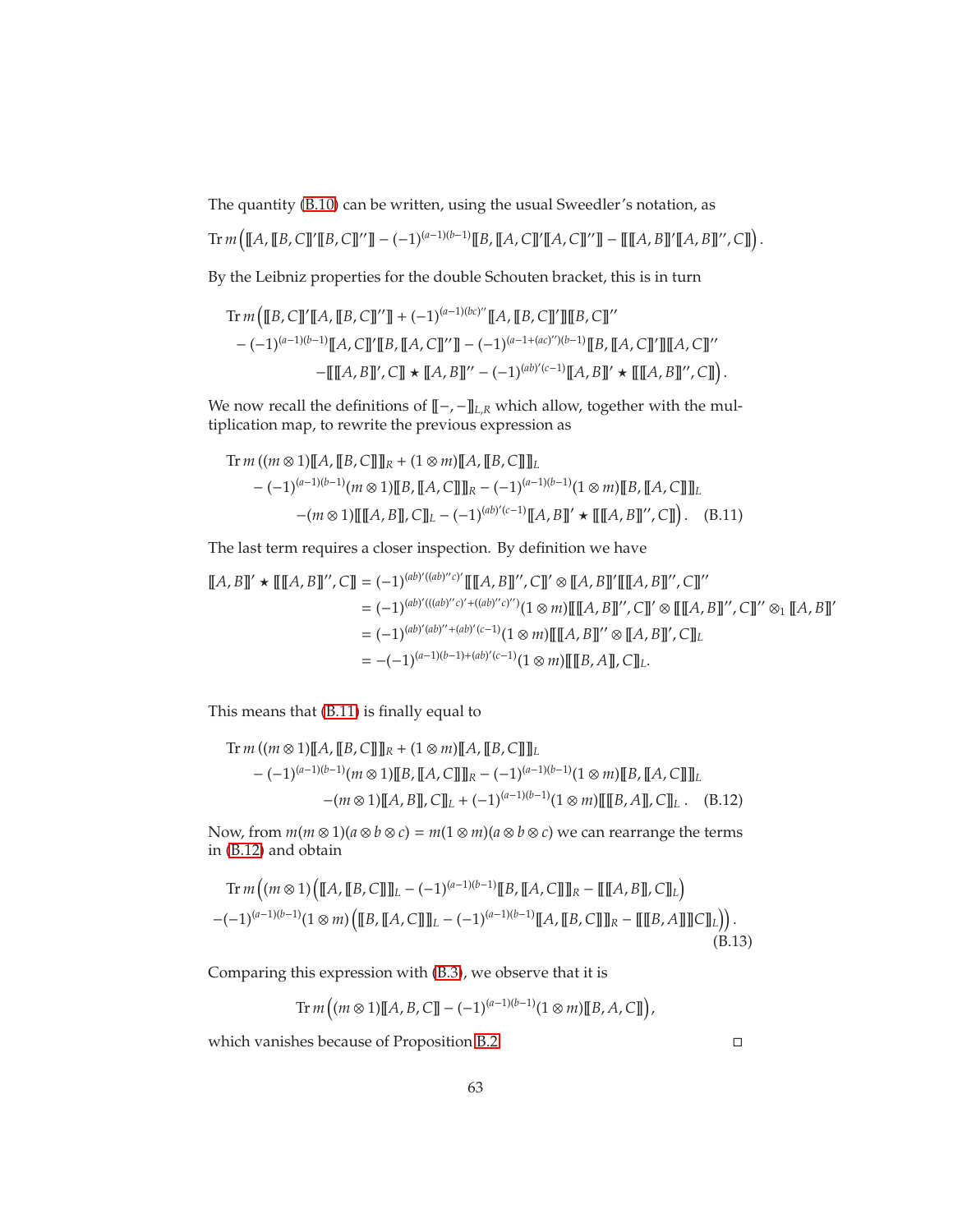### **References**

- <span id="page-63-13"></span>[1] M. J. Ablowitz, J. F. Ladik. Nonlinear differential-difference equations and Fourier analysis. *J. Math. Phys.*, 17(6):1011–1018, 1976.
- <span id="page-63-12"></span>[2] V. E. Adler, R. I. Yamilov. Explicit auto-transformations of integrable chains. *J. Phys. A*, 27(2):477–492, 1994.
- <span id="page-63-6"></span>[3] A. Alekseev, N. Kawazumi, Y. Kuno, F. Naef. Goldman-Turaev formality implies Kashiwara-Vergne. *Quantum Topol.* 11(4):657–689, 2020.
- <span id="page-63-7"></span>[4] A. Alekseev, Y. Kosmann-Schwarzbach, E. Meinrenken. Quasi-Poisson Manifolds. *Can. J. Math.*, 54(1):3–29, 2002.
- <span id="page-63-14"></span>[5] S. Arthamonov. Noncommutative inverse scattering method for the Kontsevich system. *Lett. Math. Phys* 105(9): 1223–1251, 2015.
- <span id="page-63-8"></span>[6] S. Arthamonov. Generalized Quasi-Poisson structures and Noncommutative Integrable Systems. The State University of New Jersey. Rutgers, 2018. Thesis (PhD).
- <span id="page-63-9"></span>[7] S. Arthamonov, N. Ovenhouse, M. Shapiro. Noncommutative networks on a cylinder. 2020. arXiv:2008:02889.
- <span id="page-63-5"></span>[8] G. Carlet, M. Casati, S. Shadrin. Poisson cohomology of scalar multidimensional Dubrovin–Novikov brackets. *J. Geom. Phys.* 114(2):1–22, 2017.
- <span id="page-63-3"></span>[9] M. Casati, J. P. Wang. A Darboux-Getzler theorem for scalar difference Hamiltonian operators.*Commun. Math. Phys.* 374:1497–1529, 2020.
- <span id="page-63-0"></span>[10] M. Casati, J. P. Wang. Recursion and Hamiltonian operators for integrable nonabelian difference equations *Nonlinearity*, 34:205–236, 2021.
- <span id="page-63-10"></span>[11] O. Chalyk, M. Fairon. Multiplicative quiver varieties and generalised Ruijsenaars-Schneider models. *J. Geom. Phys.* 121:413–437, 2017.
- <span id="page-63-11"></span>[12] O. Chalyk, M. Fairon. On the Hamiltonian formulation of the trigonometric spin Ruijsenaars-Schneider system. *Lett. Math. Phys.* 110(11):2893–2940, 2020.
- <span id="page-63-4"></span>[13] A. De Sole, V. G. Kac. The variational Poisson cohomology. *Jpn. J. Math.*, 8(1):1–145, 2013.
- <span id="page-63-1"></span>[14] A. De Sole, V. G. Kac, D. Valeri. Double Poisson vertex algebras and non-commutative Hamiltonian equations. *Adv. Math.*, 281(20):1025–1099, 2015.
- <span id="page-63-2"></span>[15] A. De Sole, V. G. Kac, D. Valeri, M. Wakimoto. Local and Non-local Multiplicative Poisson Vertex Algebras and Differential-Difference Equations. *Commun. Math. Phys.*, 370(3):1019–1068, 2019.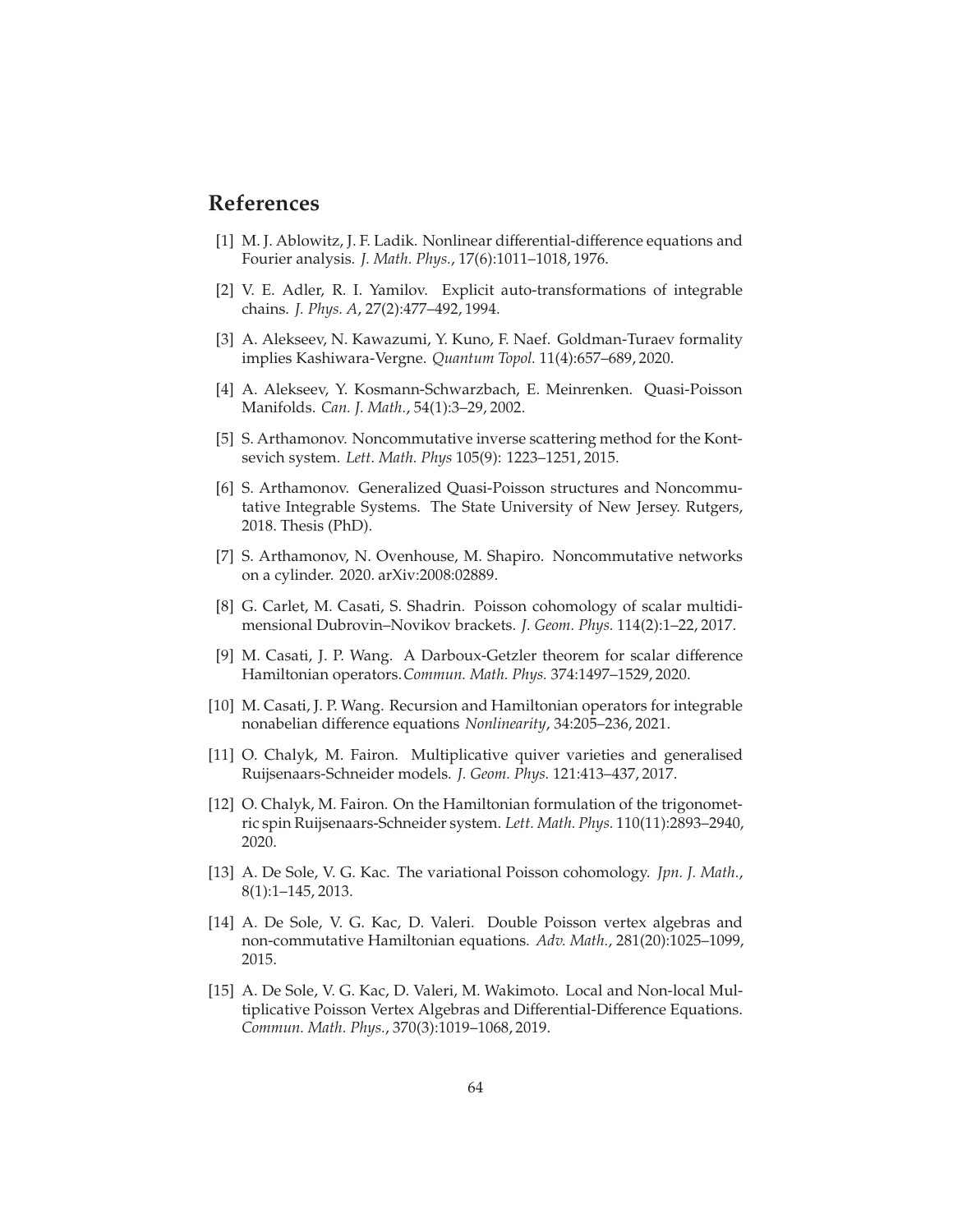- <span id="page-64-8"></span>[16] A. De Sole, V. G. Kac, D. Valeri, M. Wakimoto. Poisson λ-brackets for differential-difference equation. *Int. Math. Res. Not.*, 2020 (2020), 2020(10):4144–4190, 2020.
- <span id="page-64-7"></span>[17] I. Ya. Dorfman. *Dirac structures and integrability of nonlinear evolution equations*. Nonlinear science: Theory and Applications 18. Wiley, Chichester (1993).
- <span id="page-64-14"></span>[18] M. Fairon. Double quasi-Poisson brackets: fusion and new examples. *Algebr. Represent. Th.*, 2020.
- <span id="page-64-9"></span>[19] M. Fairon, D. Valeri. Double multiplicative Poisson vertex algebras. [arXiv:2110.03418,](http://arxiv.org/abs/2110.03418) 2021.
- <span id="page-64-5"></span>[20] F. Khanizadeh, A. V. Mikhailov, J. P. Wang. Darboux transformations and recursion operators for differential–difference equations. *Theoretical and Mathematical Physics*, 177(3):1606–1654, 2013.
- <span id="page-64-11"></span>[21] I .S. Krasil'shchik. Schouten bracket and canonical algebras, In: *Global Analysis – Studies and Applications. III*, pp. 79–110, Lecture Notes in Math., 1334, Springer, Berlin, 1988.
- <span id="page-64-10"></span>[22] B. A. Kupershmidt. Discrete Lax equations and differential-difference calculus In: *Ast´erisque* 123 (1985), p. 212.
- <span id="page-64-0"></span>[23] B. A. Kupershmidt. *KP or mKP: noncommutative mathematics of Lagrangian, Hamiltonian, and integrable systems*. American Math. Soc. (2000).
- <span id="page-64-13"></span>[24] S.-Q. Liu, Y. Zhang Jacobi structures of evolutionary partial differential equations *Adv. Math* 227(1):73–130, 2011.
- <span id="page-64-1"></span>[25] S. V. Manakov. Note on the integration of Euler's equations of the dynamics of an n-dimensional rigid body. *Funct. Anal. Appl.*, 10(4), 328–329, 1976.
- <span id="page-64-15"></span>[26] G. Massuyeau, V. Turaev. Quasi-Poisson structures on representation spaces of surfaces. *Int. Math. Res. Not. IMRN*, 1, 1–64, 2014.
- <span id="page-64-2"></span>[27] A. V. Mikhailov, V. V. Sokolov. Integrable ODEs on associative algebras. *Commun. Math. Phys.* 211(1):231–251, 2000.
- <span id="page-64-3"></span>[28] Odesskii A. V., Roubtsov V. N., Sokolov V. V. Bi-Hamiltonian ODEs with matrix variables. *Theoret. and Math. Phys.* 171(1), 442–447, 2012.
- <span id="page-64-6"></span>[29] P. J. Olver. *Applications of Lie Groups to Di*ff*erential Equations*. Second Edition, Graduate Texts in Mathematics, vol. 107, New York: Springer–Verlag, 1993
- <span id="page-64-4"></span>[30] P. J. Olver, V. V. Sokolov. Integrable evolution equations on associative algebras. *Commun. Math. Phys.* 193(2):245–268, 1998.
- <span id="page-64-12"></span>[31] A. Pichereau, G. Van de Weyer. Double Poisson cohomology of path algebras of quivers. *J. Algebra* 319(5):2166–2208. 2008.